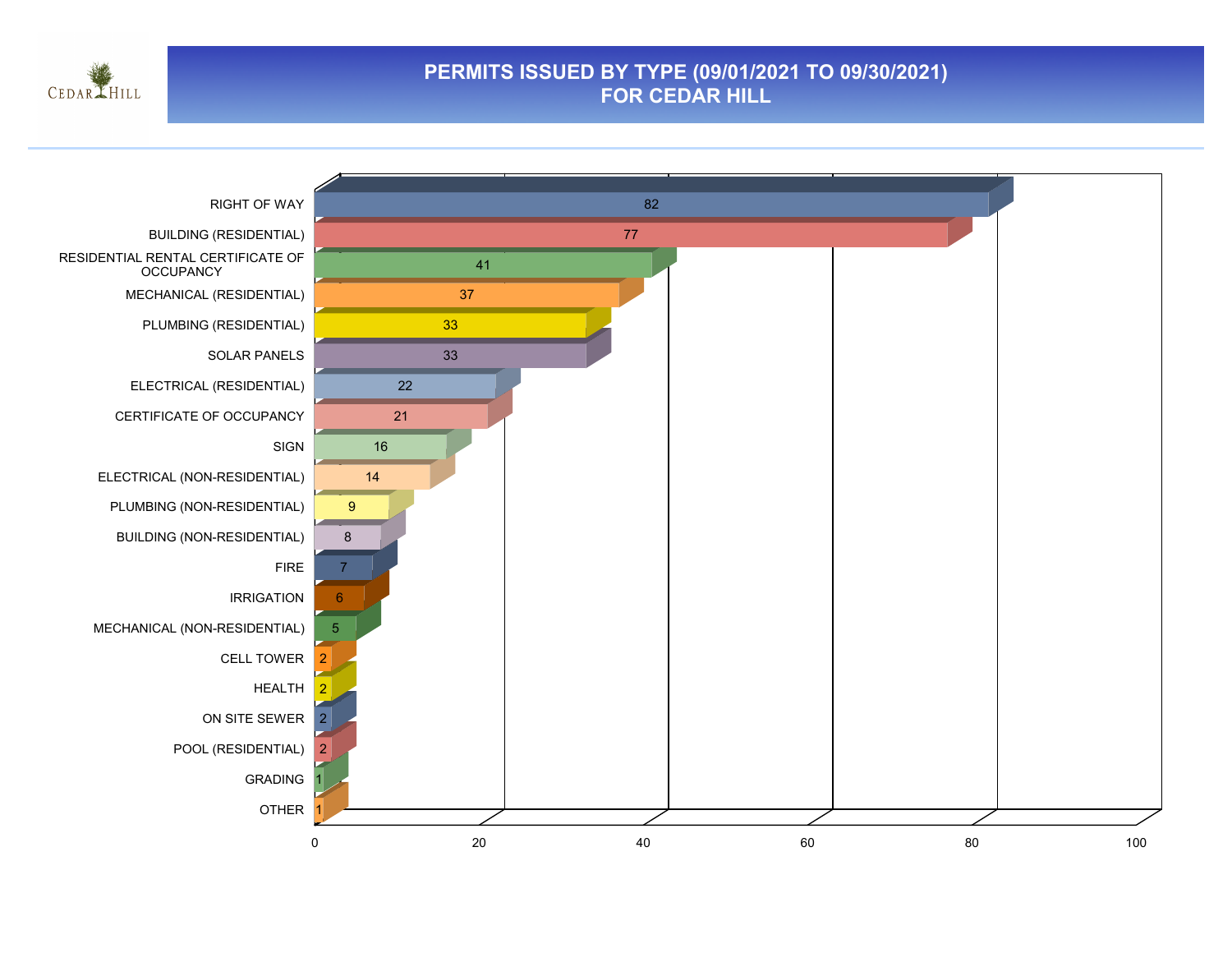| PERMITS ISSUED BY TYPE (09/01/2021 TO 09/30/2021) |                                                                                                                |                                                                                                                                                                  |                                           |                                                                    |                                                       |                                         |                 |                              |  |
|---------------------------------------------------|----------------------------------------------------------------------------------------------------------------|------------------------------------------------------------------------------------------------------------------------------------------------------------------|-------------------------------------------|--------------------------------------------------------------------|-------------------------------------------------------|-----------------------------------------|-----------------|------------------------------|--|
| Permit#                                           | <b>Type</b><br><b>Application Date</b><br>Zone                                                                 | <b>Workclass</b><br><b>Issue Date</b><br>Sq Ft                                                                                                                   | <b>Status</b><br>Expiration<br>Valuation  | <b>Main Address</b><br><b>Last Inspection</b><br><b>Fee Total</b>  | <b>Finaled Date</b><br><b>Assigned To</b>             | <b>Project</b><br><b>Applied Online</b> | <b>District</b> | <b>Parcel</b>                |  |
| <b>BUILDING (NON-RESIDENTIAL)</b>                 |                                                                                                                |                                                                                                                                                                  |                                           |                                                                    |                                                       |                                         |                 |                              |  |
| BLDC-014330-2021                                  | <b>Building</b><br>(Non-Residential)<br>07/27/2021<br><b>Description: Commercial Interior remodel</b>          | Alteration<br>09/02/2021<br>2,002                                                                                                                                | Issued<br>03/01/2022<br>\$49,000.00       | 386 E Fm 1382, Cedar Hill, TX 75104<br>\$682.00                    | Gail Lux                                              | Yes                                     | Zone 2          | 160364500001R00<br>00        |  |
| BLDC-014940-2021                                  | <b>Building</b><br>(Non-Residential)<br>09/07/2021<br>OT-Res OT-Res                                            | Roof<br>09/07/2021<br>3,700<br>Description: Re-roof building with asphalt shingles.                                                                              | Void<br>03/07/2022<br>\$11,000.00         | 308 Houston St, Cedar Hill, TX 75104<br>\$152.00                   | Gail Lux                                              | No                                      | Zone 2          | 160005000400600<br>00        |  |
| BLDC-013731-2021                                  | <b>Building</b><br>(Non-Residential)<br>06/15/2021                                                             | New<br>09/08/2021<br>221,360<br>Description: Construction of a cold dark shell industrial warehouse and site improvements inclusive of parking and landscaping   | Issued<br>03/07/2022<br>\$10,005,469.00   | 1700 S J Elmer Weaver Fwy, Cedar Hill,<br>TX 75104<br>\$359,881.75 | Gail Lux                                              | Yes                                     | Zone 3          | 160197100A02R00<br>00        |  |
| BLDC-013732-2021                                  | <b>Building</b><br>(Non-Residential)<br>06/15/2021<br>$\prime$                                                 | New<br>09/08/2021<br>1.087.829<br>Description: Construction of a cold dark shell industrial warehouse and site improvements inclusive of parking and landscaping | Issued<br>03/07/2022<br>\$39,315,623.00   | 10/11/2021<br>\$1,542,286.75                                       | 1700 American Way, Cedar Hill, TX 75104<br>Gail Lux   | Yes                                     | Zone 3          | 651218290101901<br>00        |  |
| BLDC-014594-2021                                  | <b>Building</b><br>(Non-Residential)<br>08/16/2021<br>OT-Corr OT-Corr<br>Description: enclose front porch area | Addition<br>09/21/2021<br>0                                                                                                                                      | Issued<br>03/21/2022<br>\$2,500.00        | 403 Houston St, Cedar Hill, TX 75104<br>\$116.00                   | Gail Lux                                              | No                                      | Zone 2          | 160035000300402<br>00        |  |
| BLDC-013514-2021                                  | <b>Building</b><br>(Non-Residential)<br>06/01/2021<br>LR LR<br><b>Description: Tool Rental Addition</b>        | Addition<br>09/21/2021<br>3,000                                                                                                                                  | Issued<br>03/21/2022<br>\$350,000.00      | 373 E Fm 1382, Cedar Hill, TX 75104<br>\$10,231.00                 | Gail Lux                                              | No                                      | Zone 2          | 160104900C4RA0<br>000        |  |
| BLDC-010068-2020                                  | Building<br>(Non-Residential)<br>10/13/2020                                                                    | Alteration<br>09/27/2021<br>4,079<br>Description: Renovation of an existing facility.                                                                            | Issued<br>03/01/2022<br>\$150,000.00      | \$1,636.00                                                         | 1585 Edgefield Way, Cedar Hill, TX 75104<br>Gail Lux  | Yes                                     | Zone 3          | 160207700001900<br><b>UU</b> |  |
| BLDC-015198-2021                                  | <b>Building</b><br>(Non-Residential)<br>09/24/2021<br>PD PD                                                    | Alteration<br>09/29/2021<br>180                                                                                                                                  | Issued<br><i>04/09/2022</i><br>\$2,500.00 | 75104<br>10/11/2021<br>\$116.00                                    | 720 N Joe Wilson Rd, 1321, Cedar Hill, TX<br>Gail Lux | Yes                                     | Zone 2          | 160282500100100<br>00        |  |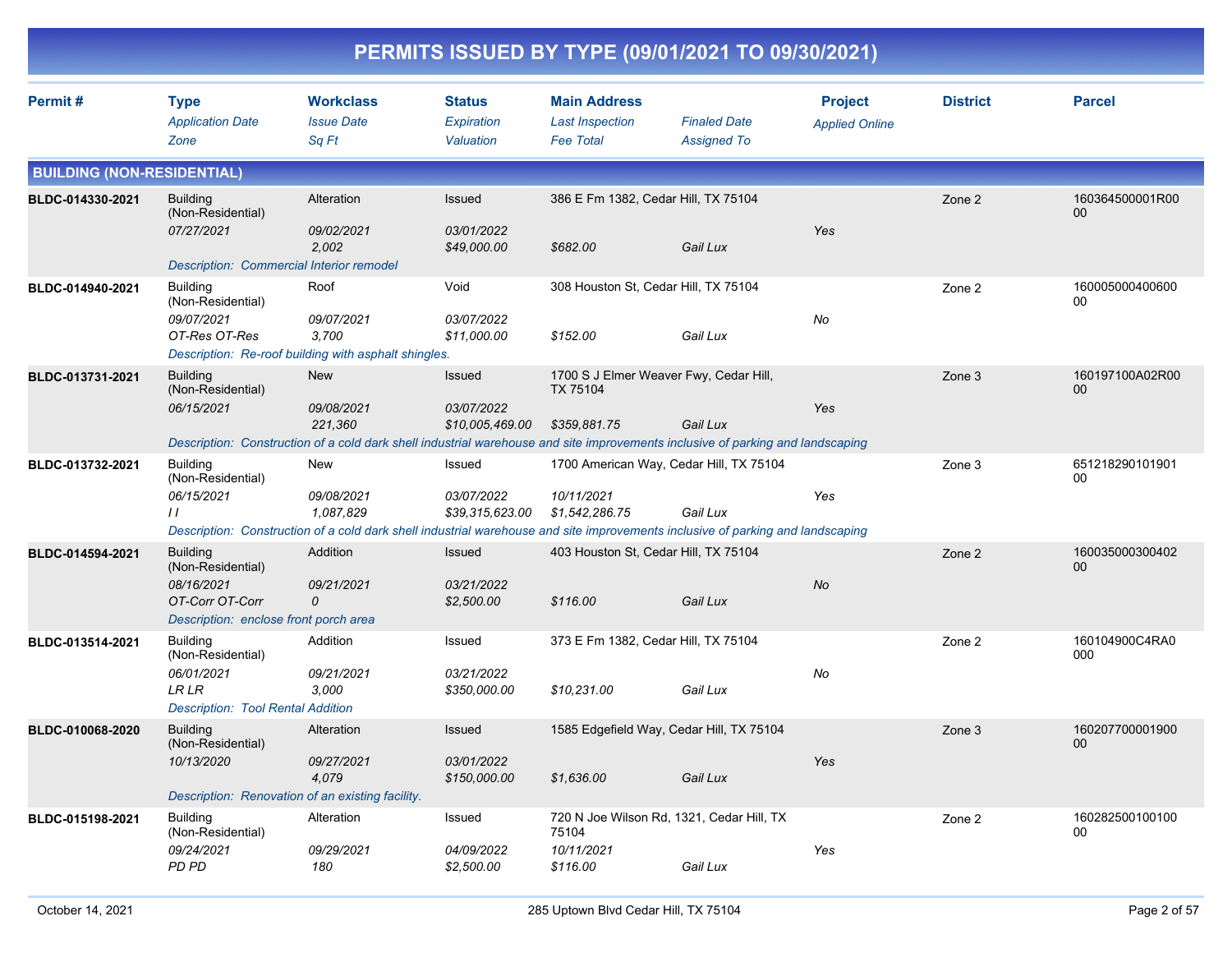| PERMITS ISSUED BY TYPE (09/01/2021 TO 09/30/2021) |                                                                                                                       |                                                |                                                |                                                                     |                                           |                                                                                                                                                                                     |                 |                       |  |  |
|---------------------------------------------------|-----------------------------------------------------------------------------------------------------------------------|------------------------------------------------|------------------------------------------------|---------------------------------------------------------------------|-------------------------------------------|-------------------------------------------------------------------------------------------------------------------------------------------------------------------------------------|-----------------|-----------------------|--|--|
| Permit#                                           | <b>Type</b><br><b>Application Date</b><br>Zone                                                                        | <b>Workclass</b><br><b>Issue Date</b><br>Sq Ft | <b>Status</b><br>Expiration<br>Valuation       | <b>Main Address</b><br><b>Last Inspection</b><br><b>Fee Total</b>   | <b>Finaled Date</b><br><b>Assigned To</b> | <b>Project</b><br><b>Applied Online</b>                                                                                                                                             | <b>District</b> | <b>Parcel</b>         |  |  |
|                                                   | siding, sheetrock, on walls and ceilling. Kilz and paint repairs.                                                     |                                                |                                                |                                                                     |                                           | Description: Repair exterior patio and storage closet on Unit1321, repairs due to fire in exterior storage area. Prep Exterior Patio area. Remove burned debris. Powerwash. Replace |                 |                       |  |  |
|                                                   |                                                                                                                       |                                                |                                                |                                                                     |                                           | PERMITS ISSUED FOR BUILDING (NON-RESIDENTIAL):                                                                                                                                      |                 | 8                     |  |  |
| <b>BUILDING (RESIDENTIAL)</b>                     |                                                                                                                       |                                                |                                                |                                                                     |                                           |                                                                                                                                                                                     |                 |                       |  |  |
| BLDR-014867-2021                                  | <b>Building</b><br>(Residential)<br>09/01/2021<br><b>PD PD</b><br>Description: residential re-roof                    | Roof<br>09/01/2021<br>$\mathcal{O}$            | Complete<br>03/07/2022<br>\$9,800.00           | 1503 Oak Park Ln, Cedar Hill, TX 75104<br>09/07/2021<br>\$143.00    | 09/07/2021<br>Gail Lux                    | <b>No</b>                                                                                                                                                                           | Zone 3          | 160045200B01700<br>00 |  |  |
| BLDR-014904-2021                                  | <b>Building</b><br>(Residential)<br>09/03/2021<br>PD PD<br><b>Description: Side Door</b>                              | Alteration<br>09/03/2021<br>0                  | Issued<br>03/02/2022<br>\$401.00               | 1421 Bosher Dr, Cedar Hill, TX 75104<br>\$50.00                     | Gail Lux                                  | No                                                                                                                                                                                  | Zone 1          | 160325500502200<br>00 |  |  |
| BLDR-014913-2021                                  | <b>Building</b><br>(Residential)<br>09/04/2021<br><b>Description: House Generator</b>                                 | Alteration<br>09/04/2021<br>$\mathcal{O}$      | Complete<br>03/14/2022<br>\$14,533.61          | 1715 Right Field Ct, Cedar Hill, TX 75104<br>09/15/2021<br>\$188.00 | 09/15/2021<br>Gail Lux                    | No                                                                                                                                                                                  | Zone 4          | 160279000223900<br>00 |  |  |
| BLDR-014896-2021                                  | <b>Building</b><br>(Residential)<br>09/03/2021<br>Description: Install 13 replacement windpws, same size as existing. | Alteration<br>09/06/2021<br>$\mathbf{1}$       | Issued<br>03/05/2022<br>\$10,043.00            | 905 Clement Ct, Cedar Hill, TX 75104<br>\$152.00                    | Gail Lux                                  | Yes                                                                                                                                                                                 | Zone 3          | 160426701500300<br>00 |  |  |
| BLDR-014883-2021*                                 | <b>Building</b><br>(Residential)<br>09/02/2021<br><b>PD PD</b><br>Description: reroof                                 | Roof<br>09/06/2021<br>$\mathcal I$             | Stop Work<br>Order<br>03/05/2022<br>\$6,000.00 | 1004 Waterview Dr, Cedar Hill, TX 75104<br>\$107.00                 | Gail Lux                                  | Yes                                                                                                                                                                                 | Zone 2          | 160483100P00200<br>00 |  |  |
| BLDR-014939-2021                                  | <b>Building</b><br>(Residential)<br>09/07/2021<br><b>Description: Retaining Wall</b>                                  | Retaining Wall<br>09/07/2021<br>0              | Complete<br>03/30/2022<br>\$5,000.00           | 19 Summit PI, Cedar Hill, TX 75104<br>10/01/2021<br>\$98.00         | 10/01/2021<br>Gail Lux                    | No                                                                                                                                                                                  | Zone 4          | 160427000001900<br>00 |  |  |
| BLDR-014925-2021                                  | <b>Building</b><br>(Residential)<br>09/07/2021<br>PD PD<br>Description: Replacement of roof                           | Roof<br>09/07/2021<br>2,100                    | Issued<br>03/07/2022<br>\$10,200.00            | 1202 Brewer Dr, Cedar Hill, TX 75104<br>\$152.00                    | Gail Lux                                  | Yes                                                                                                                                                                                 | Zone 2          | 161100001402900<br>00 |  |  |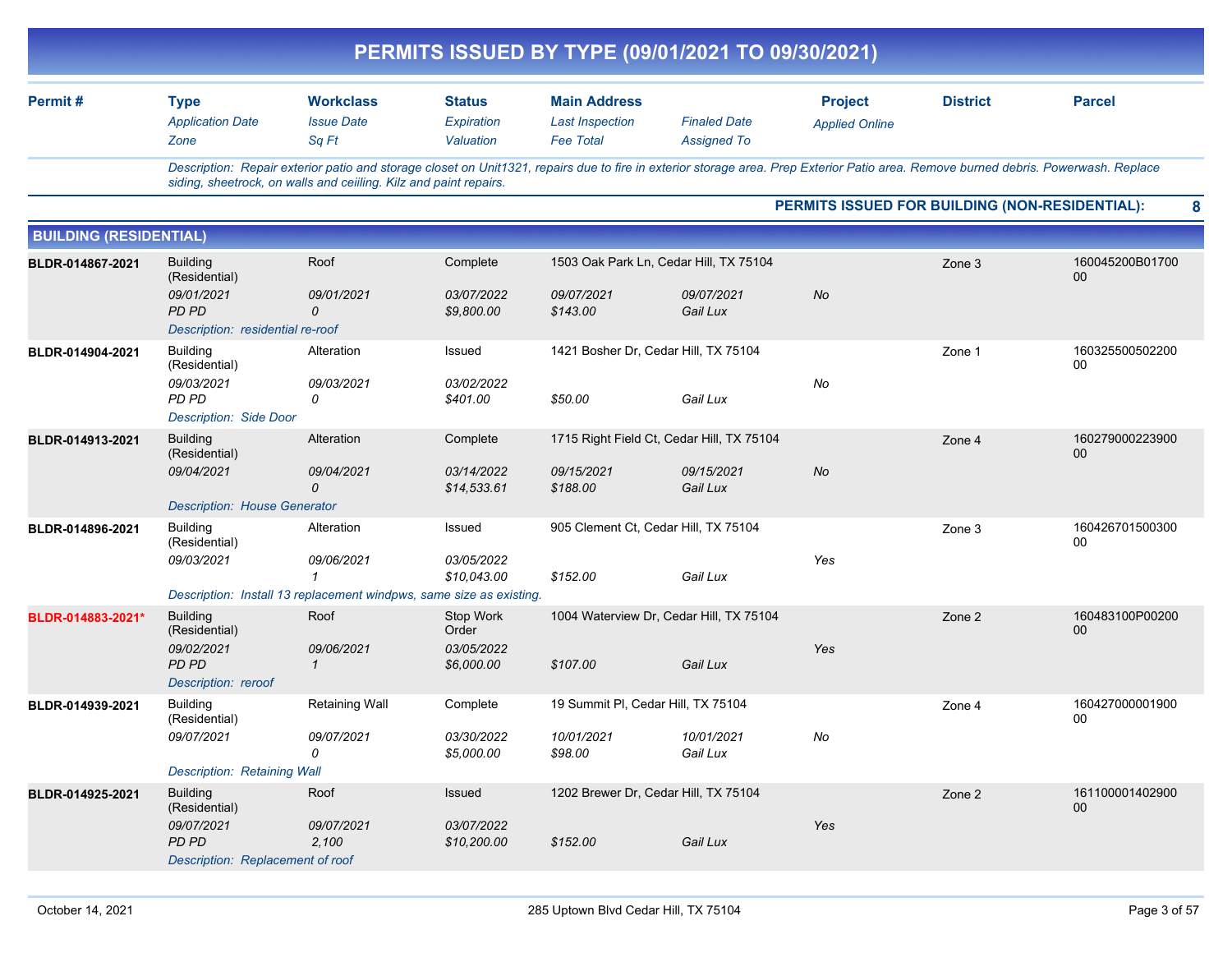| Permit#          | <b>Type</b>                       | <b>Workclass</b>                                                                         | <b>Status</b>             | <b>Main Address</b>                     |                                          | <b>Project</b>        | <b>District</b> | <b>Parcel</b>         |
|------------------|-----------------------------------|------------------------------------------------------------------------------------------|---------------------------|-----------------------------------------|------------------------------------------|-----------------------|-----------------|-----------------------|
|                  | <b>Application Date</b>           | <b>Issue Date</b>                                                                        | Expiration                | <b>Last Inspection</b>                  | <b>Finaled Date</b>                      | <b>Applied Online</b> |                 |                       |
|                  | Zone                              | Sq Ft                                                                                    | Valuation                 | <b>Fee Total</b>                        | <b>Assigned To</b>                       |                       |                 |                       |
| BLDR-014934-2021 | <b>Building</b><br>(Residential)  | Alteration                                                                               | Issued                    |                                         | 1045 Hampshire Ln, Cedar Hill, TX 75104  |                       | Zone 2          | 160324000E00300<br>00 |
|                  | 09/07/2021                        | 09/07/2021                                                                               | 03/07/2022                |                                         |                                          | Yes                   |                 |                       |
|                  | PD PD                             | 2,637                                                                                    | \$4.836.00                | \$98.00                                 | <b>Tammie Cooper</b>                     |                       |                 |                       |
|                  |                                   | Description: Pocket Replacement Windows - Replace 6 Windows.                             |                           |                                         |                                          |                       |                 |                       |
| BLDR-014815-2021 | <b>Building</b><br>(Residential)  | Accessory<br>Structure                                                                   | <b>Issued</b>             | 448 Sugar Mill Dr, Cedar Hill, TX 75104 |                                          |                       | Zone 1          | 160200000200700<br>00 |
|                  | 08/30/2021                        | 09/08/2021                                                                               | 04/04/2022                | 10/06/2021                              |                                          | No                    |                 |                       |
|                  | PD PD                             | 352                                                                                      | \$11,700.00               | \$159.00                                | Gail Lux                                 |                       |                 |                       |
|                  |                                   | Description: new patio- FRAMING WILL BE VERIFIED AT THE TIME OF INSPECTIONS TO MEET CODE |                           |                                         |                                          |                       |                 |                       |
| BLDR-014791-2021 | <b>Building</b><br>(Residential)  | Fence                                                                                    | Issued                    | 424 Roberts St, Cedar Hill, TX 75104    |                                          |                       | Zone 1          | 160405500000700<br>00 |
|                  | 08/27/2021                        | 09/09/2021<br>0                                                                          | 03/08/2022                |                                         |                                          | No                    |                 |                       |
|                  |                                   |                                                                                          | \$4,000.00                | \$25.00                                 | Jeanette Cosme                           |                       |                 |                       |
|                  |                                   | Description: Fence Replacement (6 foot fence)                                            |                           |                                         |                                          |                       |                 |                       |
| BLDR-014966-2021 | <b>Building</b><br>(Residential)  | Accessory<br>Structure                                                                   | Complete                  | 705 N Lisa Ln, Cedar Hill, TX 75104     |                                          |                       | Zone 1          | 160125000300300<br>00 |
|                  | 09/09/2021                        | 09/09/2021                                                                               | 03/21/2022                | 09/21/2021                              | 09/21/2021                               | <b>No</b>             |                 |                       |
|                  |                                   | 192                                                                                      | \$2,500.00                | \$75.00                                 | Jeanette Cosme                           |                       |                 |                       |
|                  | Description: 16x12 storage shed   |                                                                                          |                           |                                         |                                          |                       |                 |                       |
| BLDR-014945-2021 | <b>Building</b><br>(Residential)  | Addition                                                                                 | Issued                    | 408 Olympus St, Cedar Hill, TX 75104    |                                          |                       | Zone 2          | 160206300K00300<br>00 |
|                  | 09/08/2021                        | 09/09/2021                                                                               | 03/28/2022                | 09/29/2021                              |                                          | No                    |                 |                       |
|                  |                                   | 460                                                                                      | \$7,500.00                | \$125.00                                | Gail Lux                                 |                       |                 |                       |
|                  | Description: patio extension      |                                                                                          |                           |                                         |                                          |                       |                 |                       |
| BLDR-013720-2021 | <b>Building</b><br>(Residential)  | New Single Family                                                                        | <b>Issued</b>             |                                         | 2608 Park Ridge Dr, Cedar Hill, TX 75104 |                       | Zone 4          | 160279000220600<br>00 |
|                  | 06/15/2021                        | 09/09/2021                                                                               | 03/08/2022                |                                         |                                          | Yes                   |                 |                       |
|                  |                                   | 3,743                                                                                    | \$270,000.00              | \$7,869.00                              | <b>Andrew Lipscomb</b>                   |                       |                 |                       |
|                  |                                   | Description: LA 2506 GAR 768 VAL \$270,000                                               |                           |                                         |                                          |                       |                 |                       |
| BLDR-014758-2021 | <b>Building</b><br>(Residential)  | Repair                                                                                   | Issued                    | 120 Cannady Dr, Cedar Hill, TX 75104    |                                          |                       | Zone 2          | 160206400A00600<br>00 |
|                  | 08/24/2021                        | 09/09/2021                                                                               | 03/08/2022                |                                         |                                          | Yes                   |                 |                       |
|                  |                                   | 33                                                                                       | \$5.711.74                | \$107.00                                | Jeanette Cosme                           |                       |                 |                       |
|                  | Description: replace patio door   |                                                                                          |                           |                                         |                                          |                       |                 |                       |
| BLDR-014968-2021 | <b>Building</b><br>(Residential)  | Roof                                                                                     | Complete                  | 2631 Wells Ct, Cedar Hill, TX 75104     |                                          |                       | Zone 4          | 160279200015550<br>00 |
|                  | 09/09/2021                        | 09/09/2021<br>3,000                                                                      | 03/21/2022<br>\$24,000.00 | 09/22/2021<br>\$269.00                  | 09/22/2021<br>Gail Lux                   | Yes                   |                 |                       |
|                  | Description: reroof-shingles only |                                                                                          |                           |                                         |                                          |                       |                 |                       |
|                  |                                   |                                                                                          |                           |                                         |                                          |                       |                 |                       |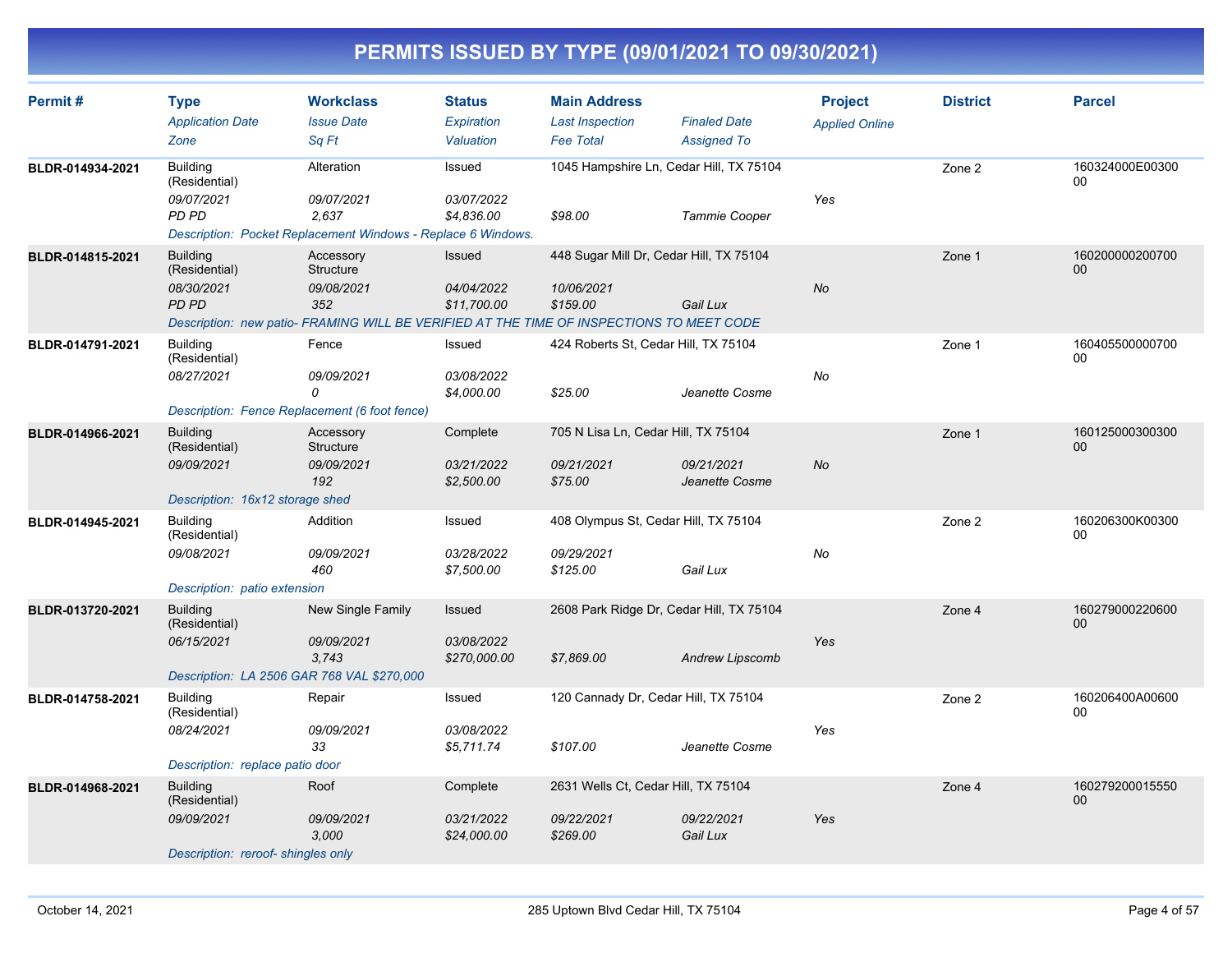| Permit#          | <b>Type</b><br><b>Application Date</b><br>Zone                                                                   | <b>Workclass</b><br><b>Issue Date</b><br>Sq Ft                                                                                                        | <b>Status</b><br><b>Expiration</b><br>Valuation | <b>Main Address</b><br><b>Last Inspection</b><br><b>Fee Total</b>  | <b>Finaled Date</b><br><b>Assigned To</b> | <b>Project</b><br><b>Applied Online</b> | <b>District</b> | <b>Parcel</b>                     |
|------------------|------------------------------------------------------------------------------------------------------------------|-------------------------------------------------------------------------------------------------------------------------------------------------------|-------------------------------------------------|--------------------------------------------------------------------|-------------------------------------------|-----------------------------------------|-----------------|-----------------------------------|
| BLDR-014888-2021 | <b>Building</b><br>(Residential)<br>09/02/2021<br>PD PD                                                          | Fence<br>09/09/2021<br>0<br>Description: Replacement of existing fence (6ft, wood)                                                                    | Issued<br>03/08/2022<br>\$6,500.00              | 1700 High Pointe Ln, Cedar Hill, TX 75104<br>\$25.00               | Jeanette Cosme                            | No                                      | Zone 1          | 160060100100100<br>0 <sub>0</sub> |
| BLDR-014920-2021 | <b>Building</b><br>(Residential)<br>09/07/2021<br>PD PD                                                          | Fence<br>09/09/2021<br>0<br>Description: 6 ft wood fence with manual sliding gate                                                                     | <b>Issued</b><br>03/08/2022<br>\$800.00         | 1814 Mcalaster St, Cedar Hill, TX 75104<br>\$25.00                 | Jeanette Cosme                            | <b>No</b>                               | Zone 1          | 160060000202500<br>00             |
| BLDR-014880-2021 | <b>Building</b><br>(Residential)<br>09/01/2021<br>PD PD                                                          | Accessory<br>Structure<br>09/09/2021<br>96<br>Description: 8x12 storage shed- MUST BE 3 FT FROM BACK FENCE AND 3 FT FROM SIDE FENCE                   | Issued<br>03/08/2022<br>\$3,385.00              | 200 Wedgewood Ln, Cedar Hill, TX 75104<br>\$50.00                  | Jeanette Cosme                            | No                                      | Zone 2          | 160483000E00900<br>00             |
| BLDR-014730-2021 | <b>Building</b><br>(Residential)<br>08/21/2021<br><b>PD PD</b><br>Description: Backyard fence- 6 ft treated wood | Fence<br>09/09/2021<br>$\mathbf{1}$                                                                                                                   | Issued<br>03/08/2022<br>\$3,600.00              | 410 L Thompson St, Cedar Hill, TX 75104<br>\$25.00                 | Gail Lux                                  | Yes                                     | Zone 1          | 160428100200600<br>00             |
| BLDR-014980-2021 | <b>Building</b><br>(Residential)<br>09/10/2021                                                                   | Accessory<br>Structure<br>09/10/2021<br>120<br>Description: 10x12 storage shed- 6 ft from side fence and 3 ft from back fence                         | Issued<br>03/09/2022<br>\$5,000.00              | 1026 Countryside Dr, Cedar Hill, TX 75104<br>\$75.00               | Gail Lux                                  | No                                      | Zone 2          | 160498000C01700<br>00             |
| BLDR-014798-2021 | <b>Building</b><br>(Residential)<br>08/27/2021<br><b>PD PD</b>                                                   | Fence<br>09/10/2021<br>190<br>Description: Replace @ 190 linear feet of existing fence with 6' tall metal post and treated pickets                    | Complete<br>03/19/2022<br>\$2,800.00            | 208 Chamblin Dr, Cedar Hill, TX 75104<br>09/20/2021<br>\$25.00     | 09/20/2021<br>Jeanette Cosme              | Yes                                     | Zone 2          | 160457700403400<br>$00\,$         |
| BLDR-014979-2021 | <b>Building</b><br>(Residential)<br>09/10/2021<br>PD PD<br>Description: 6ft wood fence                           | Fence<br>09/10/2021<br>0                                                                                                                              | Issued<br>03/09/2022<br>\$3,000.00              | 528 Olympus St, Cedar Hill, TX 75104<br>\$25.00                    | Gail Lux                                  | No                                      | Zone 2          | 160206300L00800<br>00             |
| BLDR-014974-2021 | <b>Building</b><br>(Residential)<br>09/10/2021<br><b>PD PD</b>                                                   | Accessory<br><b>Structure</b><br>09/10/2021<br>120<br>Description: 10x12 shed- MUST BE AT LEAST 5 FT FROM THE SIDE AND AT LEAST 11 FEET FROM THE BACK | Complete<br>04/04/2022<br>\$3,984.00            | 1530 Regal Bluff Dr, Cedar Hill, TX 75104<br>10/06/2021<br>\$75.00 | 10/06/2021<br>Jeanette Cosme              | <b>No</b>                               | Zone 3          | 160045300J00800<br>00             |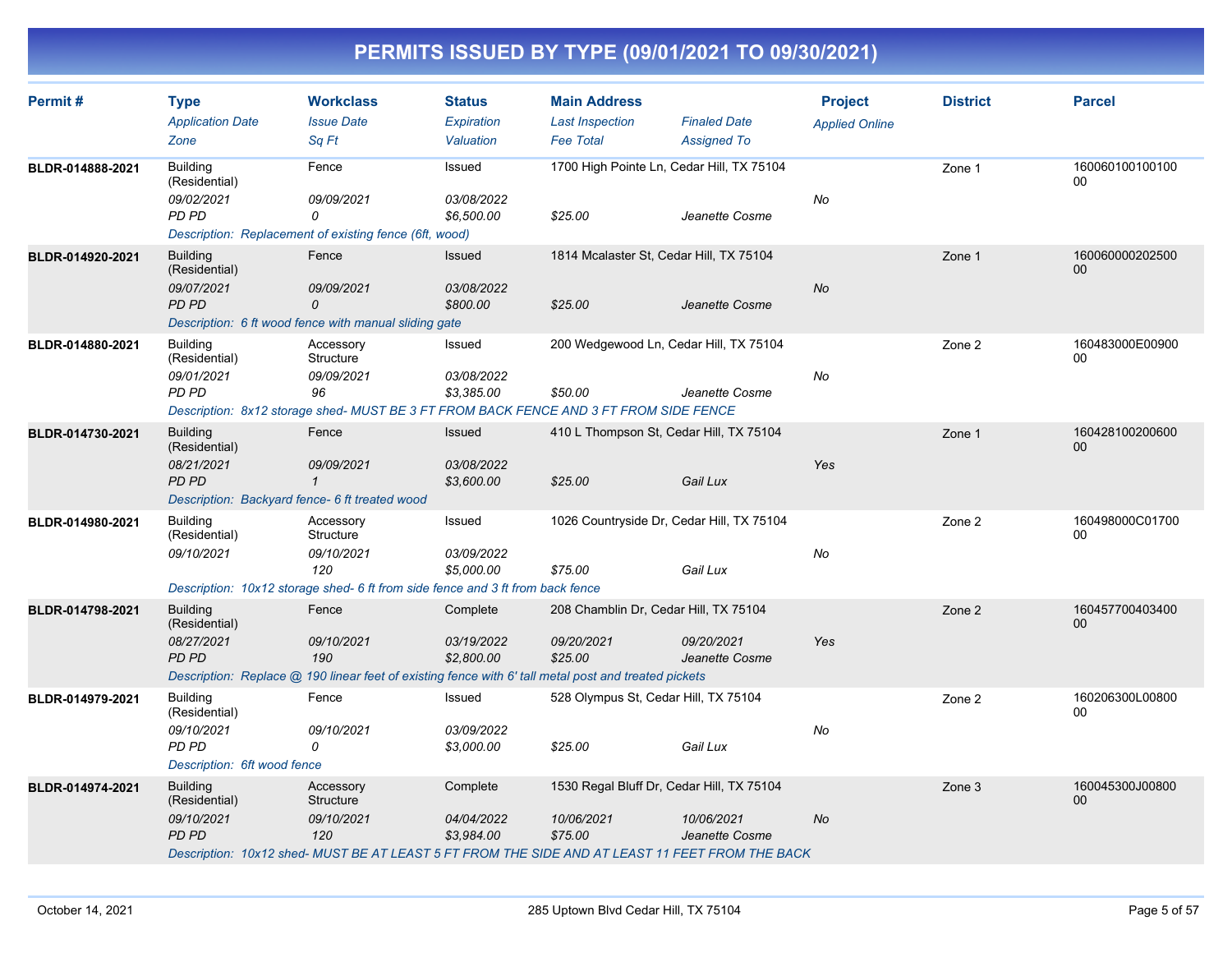| Permit#          | <b>Type</b>                                                       | <b>Workclass</b>                                                                                                            | <b>Status</b>              | <b>Main Address</b>                           |                                        | <b>Project</b>        | <b>District</b> | <b>Parcel</b>             |
|------------------|-------------------------------------------------------------------|-----------------------------------------------------------------------------------------------------------------------------|----------------------------|-----------------------------------------------|----------------------------------------|-----------------------|-----------------|---------------------------|
|                  | <b>Application Date</b>                                           | <b>Issue Date</b>                                                                                                           | <b>Expiration</b>          | <b>Last Inspection</b>                        | <b>Finaled Date</b>                    | <b>Applied Online</b> |                 |                           |
|                  | Zone                                                              | Sq Ft                                                                                                                       | Valuation                  | <b>Fee Total</b>                              | <b>Assigned To</b>                     |                       |                 |                           |
| BLDR-014647-2021 | <b>Building</b><br>(Residential)                                  | Roof                                                                                                                        | Complete                   | 1704 Cedar Cove Cir, Cedar Hill, TX<br>75104  |                                        |                       | Zone 4          | 651638210102502<br>$00\,$ |
|                  | 08/17/2021                                                        | 09/13/2021<br>8.339                                                                                                         | 03/15/2022<br>\$200,000.00 | 09/16/2021<br>\$1,428.00                      | 09/16/2021<br>Jeanette Cosme           | Yes                   |                 |                           |
|                  |                                                                   | Description: Removal of roofing and gutters.<br>Replacement of exact same roofing and gutters including materials and color |                            |                                               |                                        |                       |                 |                           |
| BLDR-014988-2021 | <b>Building</b><br>(Residential)                                  | Repair                                                                                                                      | Issued                     |                                               | 1038 Tower Dr, Cedar Hill, TX 75104    |                       | Zone 4          | 160235000502000<br>00     |
|                  | 09/12/2021                                                        | 09/13/2021<br>210                                                                                                           | 03/12/2022<br>\$3,400.50   | \$89.00                                       | Jeanette Cosme                         | Yes                   |                 |                           |
|                  | Description: replace 12 windows                                   |                                                                                                                             |                            |                                               |                                        |                       |                 |                           |
| BLDR-013629-2021 | <b>Building</b><br>(Residential)<br>06/08/2021                    | New Single Family<br>09/13/2021                                                                                             | Issued<br>03/12/2022       | 75104                                         | 1201 Meadow Crest Ln, Cedar Hill, TX   | Yes                   | Zone 2          | 160395000014R00<br>00     |
|                  |                                                                   | 2,668<br>Description: LA 1915 GAR 549 VAL \$272,230                                                                         | \$272,230.00               | \$9,637.00                                    | <b>Andrew Lipscomb</b>                 |                       |                 |                           |
| BLDR-014982-2021 | <b>Building</b>                                                   | Roof                                                                                                                        | Issued                     |                                               | 611 Dandelion Dr, Cedar Hill, TX 75104 |                       | Zone 2          | 160395600700100           |
|                  | (Residential)<br>09/10/2021                                       | 09/13/2021                                                                                                                  | 03/12/2022                 |                                               |                                        | Yes                   |                 | 00                        |
|                  |                                                                   | 27                                                                                                                          | \$10,000.00                | \$143.00                                      | Gail Lux                               |                       |                 |                           |
|                  | <b>Description: Full Roof replacement</b><br><b>Shingles only</b> |                                                                                                                             |                            |                                               |                                        |                       |                 |                           |
| BLDR-014985-2021 | <b>Building</b><br>(Residential)                                  | Repair                                                                                                                      | Issued                     |                                               | 1156 Calvert Dr, Cedar Hill, TX 75104  |                       | Zone 2          | 160457500902500<br>00     |
|                  | 09/12/2021                                                        | 09/13/2021                                                                                                                  | 03/12/2022                 |                                               |                                        | Yes                   |                 |                           |
|                  | PD PD<br>Description: replace 6 windows                           | 84                                                                                                                          | \$15,405.00                | \$197.00                                      | Gail Lux                               |                       |                 |                           |
| BLDR-014924-2021 | <b>Building</b>                                                   | Driveway                                                                                                                    | <b>Issued</b>              | 436 Kimmel Dr, Cedar Hill, TX 75104           |                                        |                       | Zone 1          | 160428000501200           |
|                  | (Residential)<br>09/07/2021                                       | 09/13/2021                                                                                                                  | 04/12/2022                 | 10/14/2021                                    |                                        | <b>No</b>             |                 | 00                        |
|                  | <b>PD PD</b>                                                      | 0                                                                                                                           | \$3,000.00                 | \$80.00                                       | Gail Lux                               |                       |                 |                           |
|                  |                                                                   | Description: widen existing driveway by 11 ft                                                                               |                            |                                               |                                        |                       |                 |                           |
| BLDR-014921-2021 | <b>Building</b><br>(Residential)                                  | Accessory<br>Structure                                                                                                      | Complete                   | 1712 Magic Valley Ln, Cedar Hill, TX<br>75104 |                                        |                       | Zone 4          | 160279000126900<br>00     |
|                  | 09/07/2021<br>PD PD                                               | 09/13/2021<br>273                                                                                                           | 03/21/2022<br>\$9,200.00   | 09/21/2021<br>\$136.00                        | 09/21/2021<br>Gail Lux                 | No                    |                 |                           |
|                  |                                                                   | Description: overhead patio structure 21x13                                                                                 |                            |                                               |                                        |                       |                 |                           |
| BLDR-014987-2021 | <b>Building</b><br>(Residential)                                  | Repair                                                                                                                      | Issued                     | 924 Hickory Knob Cir, Cedar Hill, TX<br>75104 |                                        |                       | Zone 4          | 160280000500400<br>$00\,$ |
|                  | 09/12/2021                                                        | 09/13/2021                                                                                                                  | 03/12/2022                 |                                               |                                        | Yes                   |                 |                           |
|                  | <b>PD PD</b><br>Description: replace 10 windows                   | 200                                                                                                                         | \$5,475.00                 | \$107.00                                      | Gail Lux                               |                       |                 |                           |
|                  |                                                                   |                                                                                                                             |                            |                                               |                                        |                       |                 |                           |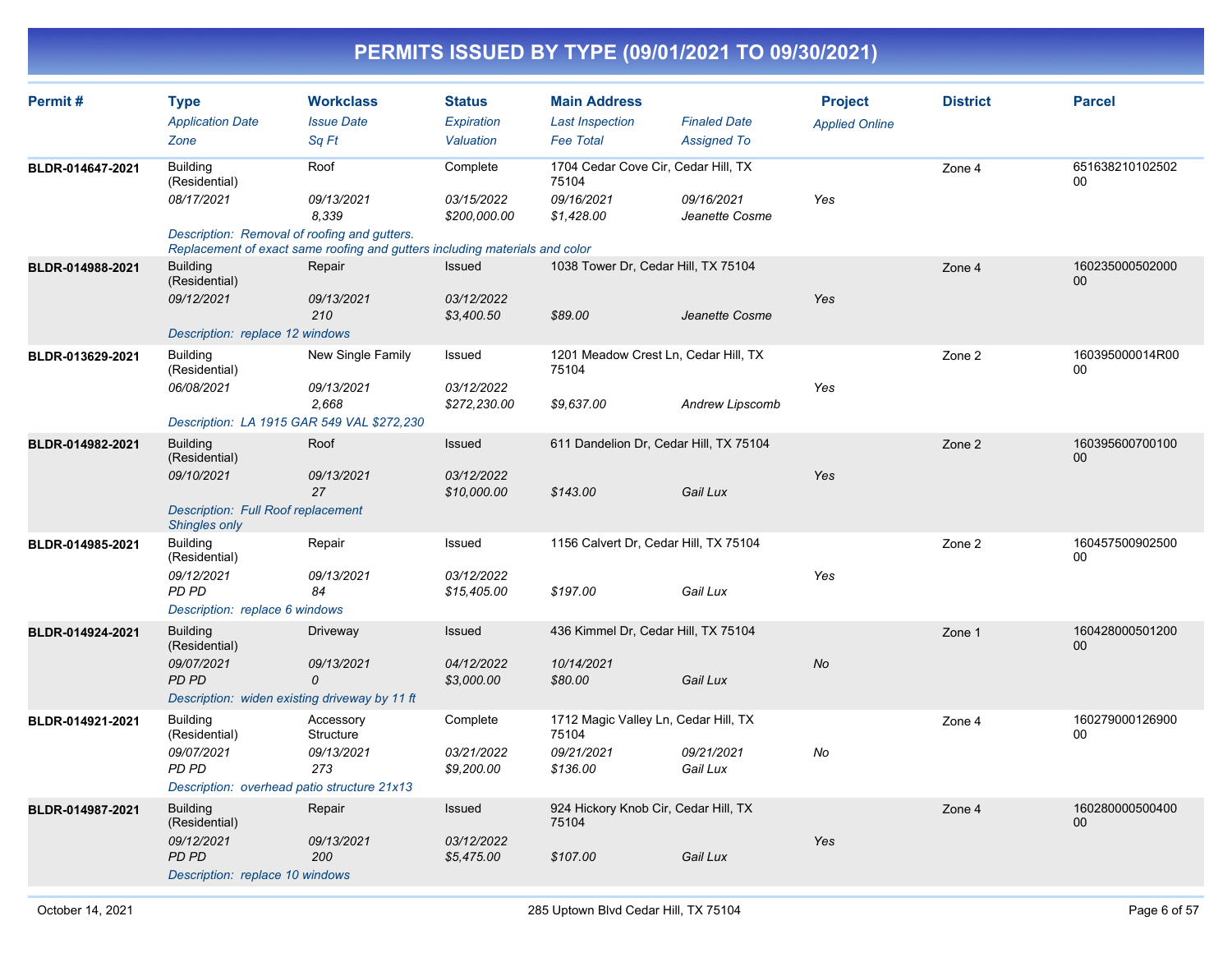| Permit #         | <b>Type</b>                          | <b>Workclass</b>                                                              | <b>Status</b>            | <b>Main Address</b>                  |                                           | <b>Project</b>        | <b>District</b> | <b>Parcel</b>             |
|------------------|--------------------------------------|-------------------------------------------------------------------------------|--------------------------|--------------------------------------|-------------------------------------------|-----------------------|-----------------|---------------------------|
|                  | <b>Application Date</b>              | <b>Issue Date</b>                                                             | <b>Expiration</b>        | <b>Last Inspection</b>               | <b>Finaled Date</b>                       | <b>Applied Online</b> |                 |                           |
|                  | Zone                                 | Sq Ft                                                                         | Valuation                | <b>Fee Total</b>                     | <b>Assigned To</b>                        |                       |                 |                           |
| BLDR-015011-2021 | <b>Building</b><br>(Residential)     | Alteration                                                                    | Issued                   |                                      | 1017 Suffolk Ln, Cedar Hill, TX 75104     |                       | Zone 2          | 160324000C01700<br>$00\,$ |
|                  | 09/13/2021                           | 09/13/2021                                                                    | 03/12/2022               |                                      |                                           | Yes                   |                 |                           |
|                  | <b>PD PD</b>                         | 1,985                                                                         | \$13,000.00              | \$170.00                             | Gail Lux                                  |                       |                 |                           |
|                  |                                      | <b>Description: Pocket Replacement Windows - Replace 15 Windows</b>           |                          |                                      |                                           |                       |                 |                           |
| BLDR-015010-2021 | <b>Building</b><br>(Residential)     | Alteration                                                                    | Issued                   |                                      | 1325 E Miller Dr, Cedar Hill, TX 75104    |                       | Zone 1          | 160428400700200<br>$00\,$ |
|                  | 09/13/2021                           | 09/13/2021                                                                    | 03/12/2022               |                                      |                                           | Yes                   |                 |                           |
|                  | <b>PD PD</b>                         | 1.854                                                                         | \$15,906.00              | \$197.00                             | Gail Lux                                  |                       |                 |                           |
|                  |                                      | Description: Pocket Replacement Windows - Replace 14 Windows.                 |                          |                                      |                                           |                       |                 |                           |
| BLDR-015036-2021 | <b>Building</b><br>(Residential)     | Fence                                                                         | Issued                   |                                      | 1832 Valley View Dr, Cedar Hill, TX 75104 |                       | Zone 4          | 160280000801400<br>00     |
|                  | 09/14/2021<br>PD PD                  | 09/14/2021<br>0                                                               | 03/14/2022<br>\$5,200.00 | \$25.00                              | Gail Lux                                  | No                    |                 |                           |
|                  | Description: 8 ft wood fence         |                                                                               |                          |                                      |                                           |                       |                 |                           |
| BLDR-015037-2021 | <b>Building</b>                      | Accessory                                                                     | Issued                   | 731 Ballard St, Cedar Hill, TX 75104 |                                           |                       | Zone 2          | 160426929R01600           |
|                  | (Residential)                        | Structure                                                                     |                          |                                      |                                           |                       |                 | 00 <sub>0</sub>           |
|                  | 09/14/2021                           | 09/15/2021<br>152                                                             | 03/14/2022<br>\$955.00   | \$75.00                              | Gail Lux                                  | <b>No</b>             |                 |                           |
|                  | Description: 10x15.27 metla carport  |                                                                               |                          |                                      |                                           |                       |                 |                           |
| BLDR-015064-2021 | <b>Building</b>                      | Roof                                                                          | Issued                   |                                      | 1028 Waterview Dr, Cedar Hill, TX 75104   |                       | None            |                           |
|                  | (Residential)                        |                                                                               |                          |                                      |                                           |                       |                 |                           |
|                  | 09/15/2021                           | 09/15/2021                                                                    | 03/14/2022               |                                      |                                           | No                    |                 |                           |
|                  |                                      | 0                                                                             | \$14,790.00              | \$188.00                             | Gail Lux                                  |                       |                 |                           |
|                  | Description: Re-Roof - Shingles Only |                                                                               |                          |                                      |                                           |                       |                 | 160279000159800           |
| BLDR-012932-2021 | <b>Building</b><br>(Residential)     | New Single Family                                                             | Issued                   |                                      | 2950 Sonterra Dr, Cedar Hill, TX 75104    |                       | Zone 4          | $00\,$                    |
|                  | 04/26/2021                           | 09/15/2021                                                                    | 03/14/2022               |                                      |                                           | No                    |                 |                           |
|                  | <b>PD PD</b>                         | 11,308                                                                        | \$991,894.00             | \$10,895.00                          | Gail Lux                                  |                       |                 |                           |
|                  |                                      | Description: LA 8104 GAR 1246 VAL \$991,894                                   |                          |                                      |                                           |                       |                 |                           |
| BLDR-014190-2021 | <b>Building</b><br>(Residential)     | Addition                                                                      | Issued                   |                                      | 936 Applewood Dr, Cedar Hill, TX 75104    |                       | Zone 2          | 160483000E01900<br>$00\,$ |
|                  | 07/19/2021                           | 09/15/2021                                                                    | 03/30/2022               | 10/01/2021                           |                                           | Yes                   |                 |                           |
|                  | <b>PD PD</b>                         | 499                                                                           | \$70,000.00              | \$618.00                             | Gail Lux                                  |                       |                 |                           |
|                  |                                      | Description: Add a game room, bedroom, and 1/2 bath on the back of the house. |                          |                                      |                                           |                       |                 |                           |
| BLDR-014737-2021 | <b>Building</b><br>(Residential)     | Roof                                                                          | Issued                   | 926 Brooks Dr, Cedar Hill, TX 75104  |                                           |                       | Zone 3          | 160425500P00700<br>$00\,$ |
|                  | 08/23/2021                           | 09/16/2021                                                                    | 03/15/2022               |                                      |                                           | Yes                   |                 |                           |
|                  | <b>Description: ReRoofing</b>        | 310                                                                           | \$20,033.35              | \$242.00                             | Gail Lux                                  |                       |                 |                           |
|                  |                                      |                                                                               |                          |                                      |                                           |                       |                 |                           |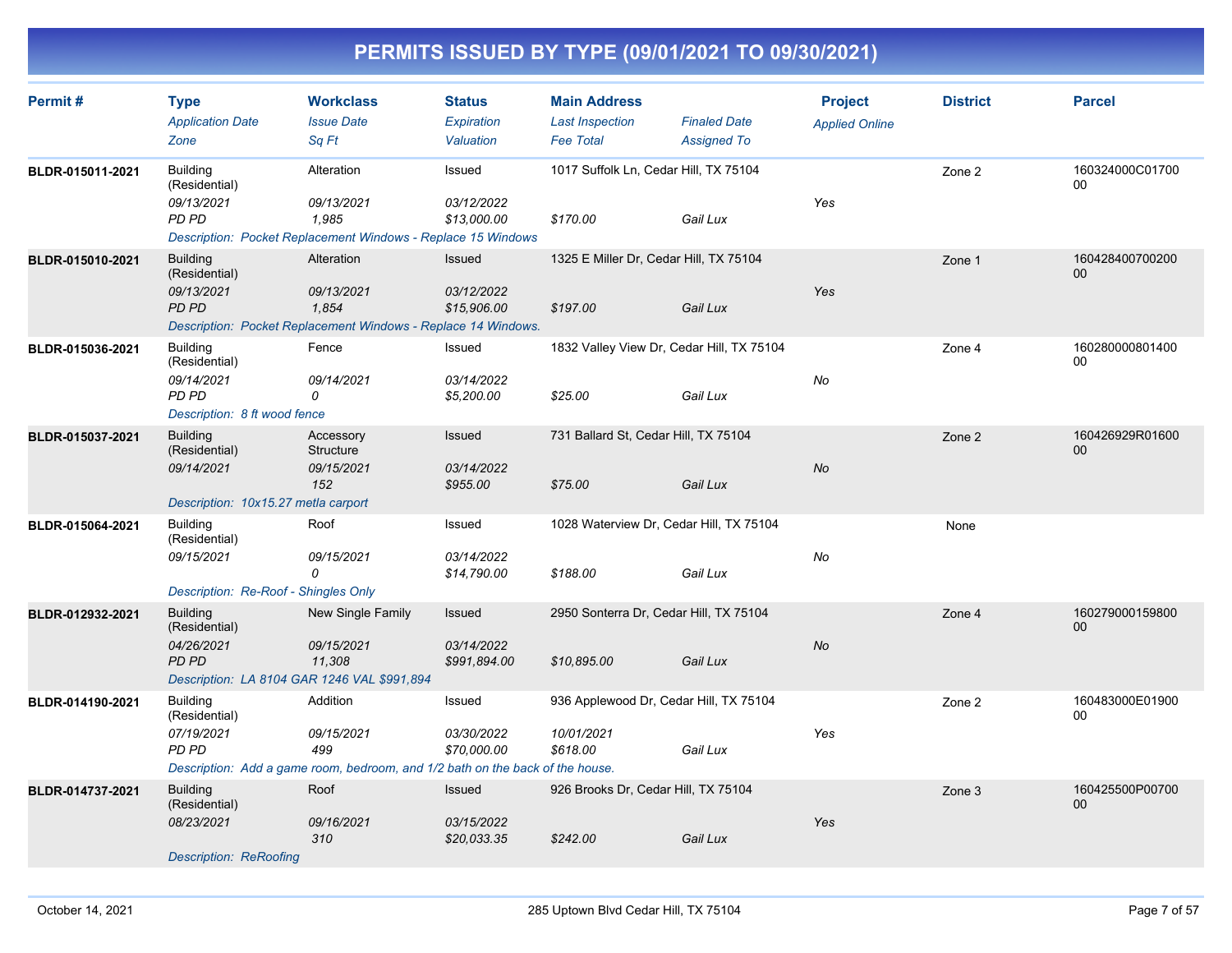| Permit#          | <b>Type</b>                                                                  | <b>Workclass</b>                                                                          | <b>Status</b> | <b>Main Address</b>                          |                        | <b>Project</b>        | <b>District</b> | <b>Parcel</b>         |
|------------------|------------------------------------------------------------------------------|-------------------------------------------------------------------------------------------|---------------|----------------------------------------------|------------------------|-----------------------|-----------------|-----------------------|
|                  | <b>Application Date</b>                                                      | <b>Issue Date</b>                                                                         | Expiration    | <b>Last Inspection</b>                       | <b>Finaled Date</b>    | <b>Applied Online</b> |                 |                       |
|                  | Zone                                                                         | Sa Ft                                                                                     | Valuation     | <b>Fee Total</b>                             | <b>Assigned To</b>     |                       |                 |                       |
| BLDR-015090-2021 | <b>Building</b><br>(Residential)                                             | Driveway                                                                                  | Issued        | 916 Bennett St, Cedar Hill, TX 75104         |                        |                       | Zone 1          | 160325000200300<br>00 |
|                  | 09/16/2021                                                                   | 09/16/2021                                                                                | 03/15/2022    |                                              |                        | No                    |                 |                       |
|                  |                                                                              | 0                                                                                         | \$5,300.00    | \$107.00                                     | Gail Lux               |                       |                 |                       |
|                  |                                                                              | Description: replace existing driveway- adding 1 ft on the width (right side of driveway) |               |                                              |                        |                       |                 |                       |
| BLDR-014282-2021 | <b>Building</b><br>(Residential)                                             | Accessory<br>Structure                                                                    | Issued        | 2147 Rohne Dr, Cedar Hill, TX 75104          |                        |                       | Zone 4          | 215818001615001<br>08 |
|                  | 07/23/2021                                                                   | 09/16/2021                                                                                | 03/15/2022    |                                              |                        | Yes                   |                 |                       |
|                  |                                                                              | 196                                                                                       | \$11,000.00   | \$75.00                                      | Gail Lux               |                       |                 |                       |
|                  |                                                                              | Description: 14' X 14' x 12' cedar Cabana w/Electric                                      |               |                                              |                        |                       |                 |                       |
| BLDR-015053-2021 | <b>Building</b><br>(Residential)                                             | Alteration                                                                                | Issued        | 1348 Middleton Dr, Cedar Hill, TX 75104      |                        |                       | Zone 1          | 160428101003200<br>00 |
|                  | 09/14/2021                                                                   | 09/16/2021                                                                                | 03/15/2022    |                                              |                        | Yes                   |                 |                       |
|                  | PD PD                                                                        | 2,538                                                                                     | \$12,500.00   | \$170.00                                     | Gail Lux               |                       |                 |                       |
|                  |                                                                              | <b>Description: Pocket Replacement Windows - Replace 11</b>                               |               |                                              |                        |                       |                 |                       |
| BLDR-014365-2021 | <b>Building</b><br>(Residential)                                             | Roof                                                                                      | <b>Issued</b> | 1726 Rock Ridge Dr, Cedar Hill, TX 75104     |                        |                       | Zone 3          | 160045200O00700<br>00 |
|                  | 07/29/2021                                                                   | 09/16/2021                                                                                | 03/15/2022    |                                              |                        | Yes                   |                 |                       |
|                  | PD PD                                                                        | 40                                                                                        | \$20,517.77   | \$242.00                                     | Jeanette Cosme         |                       |                 |                       |
|                  | <b>Description: ReRoof</b>                                                   |                                                                                           |               |                                              |                        |                       |                 |                       |
| BLDR-014558-2021 | <b>Building</b><br>(Residential)                                             | Roof                                                                                      | Issued        | 1136 Essex Dr, Cedar Hill, TX 75104          |                        |                       | Zone 2          | 160324000D00900<br>00 |
|                  | 08/13/2021                                                                   | 09/16/2021                                                                                | 03/15/2022    |                                              |                        | Yes                   |                 |                       |
|                  | PD PD                                                                        | 390                                                                                       | \$16,405.33   | \$206.00                                     | Gail Lux               |                       |                 |                       |
|                  | <b>Description: ReRoof</b>                                                   |                                                                                           |               |                                              |                        |                       |                 |                       |
| BLDR-015052-2021 | <b>Building</b><br>(Residential)                                             | Alteration                                                                                | Issued        | 1155 Rocky Brook Dr, Cedar Hill, TX<br>75104 |                        |                       | Zone 3          | 160426100D01400<br>00 |
|                  | 09/14/2021                                                                   | 09/17/2021                                                                                | 03/16/2022    |                                              |                        | Yes                   |                 |                       |
|                  |                                                                              | 43                                                                                        | \$945.00      | \$57.00                                      | Gail Lux               |                       |                 |                       |
|                  |                                                                              | Description: One door and One window replacement like for like                            |               |                                              |                        |                       |                 |                       |
| BLDR-015082-2021 | <b>Building</b><br>(Residential)                                             | Alteration                                                                                | Issued        | 720 Hillside Dr, Cedar Hill, TX 75104        |                        |                       | Zone 2          | 160395600101400<br>00 |
|                  | 09/16/2021                                                                   | 09/17/2021                                                                                | 03/16/2022    |                                              |                        | Yes                   |                 |                       |
|                  |                                                                              | 40                                                                                        | \$578.25      | \$51.40                                      | Gail Lux               |                       |                 |                       |
|                  | Description: Install 37.5 x 81.5 Front Door<br>Install 33.5 x 81.5 Back Door |                                                                                           |               |                                              |                        |                       |                 |                       |
| BLDR-013867-2021 | <b>Building</b><br>(Residential)                                             | Addition                                                                                  | <b>Issued</b> | 415 Hastings Dr, Cedar Hill, TX 75104        |                        |                       | Zone 2          | 160115000600800<br>00 |
|                  | 06/24/2021                                                                   | 09/20/2021                                                                                | 03/19/2022    |                                              |                        | <b>No</b>             |                 |                       |
|                  |                                                                              | 440                                                                                       | \$30,360.00   | \$326.00                                     | <b>Andrew Lipscomb</b> |                       |                 |                       |
|                  | Description: 20x22 dining area addition                                      |                                                                                           |               |                                              |                        |                       |                 |                       |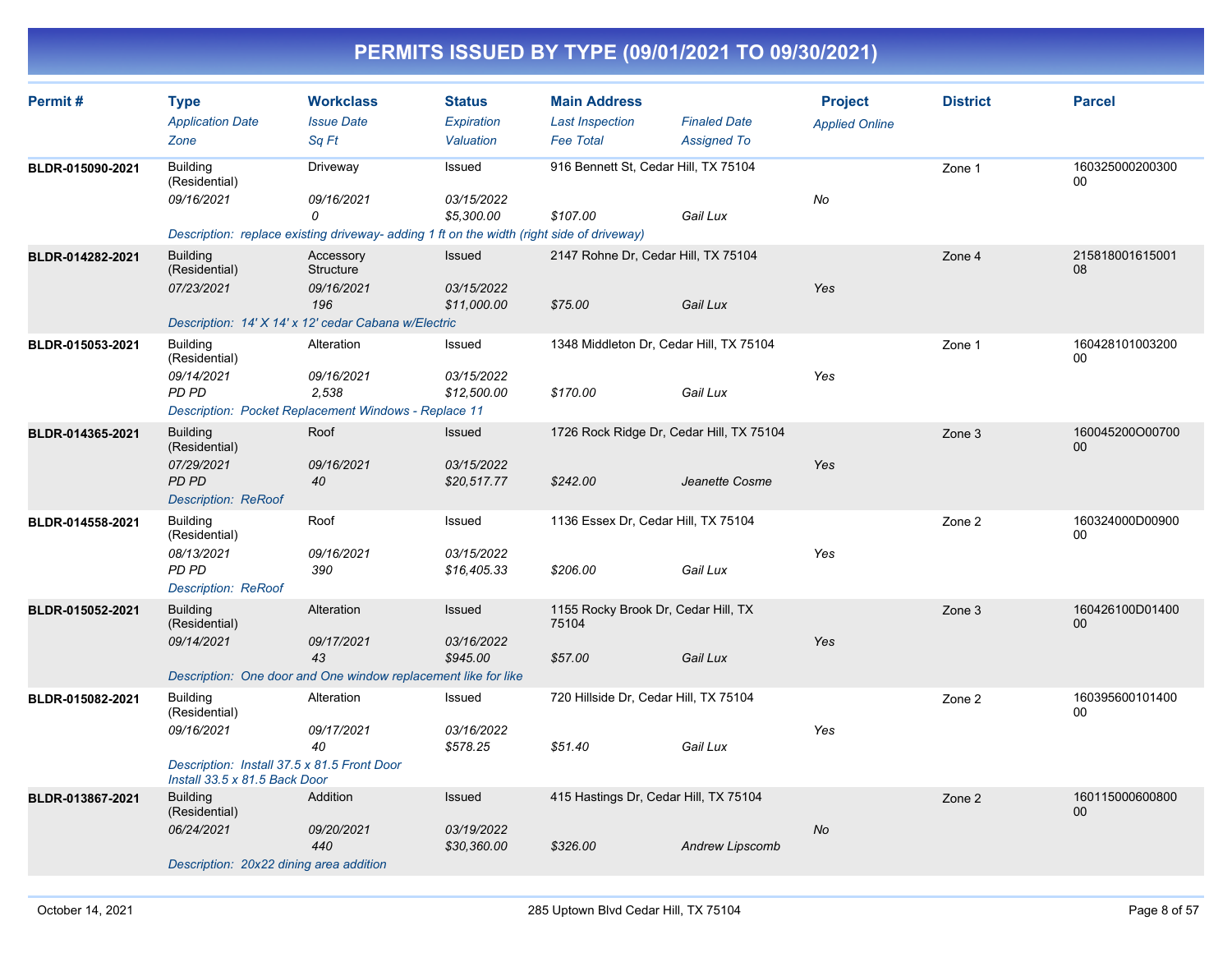| Permit#          | <b>Type</b><br><b>Application Date</b><br>Zone                                                                                                                                              | <b>Workclass</b><br><b>Issue Date</b><br>Sa Ft                                                    | <b>Status</b><br>Expiration<br>Valuation | <b>Main Address</b><br><b>Last Inspection</b><br><b>Fee Total</b> | <b>Finaled Date</b><br><b>Assigned To</b> | <b>Project</b><br><b>Applied Online</b> | <b>District</b> | <b>Parcel</b>                      |
|------------------|---------------------------------------------------------------------------------------------------------------------------------------------------------------------------------------------|---------------------------------------------------------------------------------------------------|------------------------------------------|-------------------------------------------------------------------|-------------------------------------------|-----------------------------------------|-----------------|------------------------------------|
| BLDR-015136-2021 | <b>Building</b><br>(Residential)<br>09/20/2021<br>PD PD                                                                                                                                     | Alteration<br>09/20/2021<br>4.473<br>Description: Pocket Replacement Windows - Replace 7 Windows. | Issued<br>03/19/2022<br>\$7,706.00       | 1133 Wishing Well Ct, Cedar Hill, TX<br>75104<br>\$125.00         | Gail Lux                                  | Yes                                     | Zone 4          | 160279000023500<br>00              |
| BLDR-015139-2021 | <b>Building</b><br>(Residential)<br>09/20/2021<br><b>PD PD</b><br>Description: 8ft cedar fence                                                                                              | Fence<br>09/20/2021<br>0                                                                          | Issued<br>03/19/2022<br>\$28,000.00      | 1420 Horton Dr, Cedar Hill, TX 75104<br>\$25.00                   | Gail Lux                                  | <b>No</b>                               | Zone 1          | 160325500300100<br>00 <sub>0</sub> |
| BLDR-015137-2021 | <b>Building</b><br>(Residential)<br>09/20/2021<br>PD PD<br><b>Description: Replace Front Door</b>                                                                                           | Repair<br>09/20/2021<br>0                                                                         | Issued<br>03/19/2022<br>\$7,000.00       | 2411 Valley View Dr, Cedar Hill, TX 75104<br>\$116.00             | Gail Lux                                  | No                                      | Zone 4          | 160279900400500<br>$00\,$          |
| BLDR-014814-2021 | <b>Building</b><br>(Residential)<br>08/28/2021<br><b>PD PD</b><br>Description: retaining wall in the back yard. 4-5 ft max height. separates back porch and future pool area from courtyard | Retaining Wall<br>09/20/2021<br>700                                                               | Issued<br>03/19/2022<br>\$17,500.00      | 2950 Sonterra Dr, Cedar Hill, TX 75104<br>\$215.00                | Gail Lux                                  | Yes                                     | Zone 4          | 160279000159800<br>00 <sub>0</sub> |
| BLDR-015124-2021 | <b>Building</b><br>(Residential)<br>09/17/2021<br>PD PD<br>Description: Roof Replacement - 30 year architectural Asphalt Shingle. Includes ice & water underlayment                         | Roof<br>09/21/2021<br>2.600                                                                       | Complete<br>04/11/2022<br>\$3.900.00     | 306 Wolfe St, Cedar Hill, TX 75104<br>10/13/2021<br>\$89.00       | 10/13/2021<br>Gail Lux                    | Yes                                     | Zone 1          | 160364000101900<br>$00\,$          |
| BLDR-014431-2021 | <b>Building</b><br>(Residential)<br>08/02/2021<br><b>PD PD</b><br>Description: LA 5490 GAR 1774 VAL \$884,000                                                                               | <b>New Single Family</b><br>09/21/2021<br>8,396                                                   | Issued<br>03/21/2022<br>\$884,000.00     | 1308 Sunset Ridge Cir, Cedar Hill, TX<br>75104<br>\$9,730.00      | Gail Lux                                  | Yes                                     | Zone 4          | 160209000091600<br>$00\,$          |
| BLDR-014232-2021 | <b>Building</b><br>(Residential)<br>07/21/2021<br>Description: LA 2854 GAR 968 VAL \$220,000                                                                                                | New Single Family<br>09/22/2021<br>4,584                                                          | Issued<br>03/21/2022<br>\$220,000.00     | 1703 Right Field Ct, Cedar Hill, TX 75104<br>\$8,205.00           | Gail Lux                                  | Yes                                     | Zone 4          | 160279000224200<br>00              |
| BLDR-014557-2021 | <b>Building</b><br>(Residential)<br>08/13/2021<br>Description: LA 4130 GAR 738 VAL \$625,000                                                                                                | New Single Family<br>09/22/2021<br>5,699                                                          | Issued<br>03/21/2022<br>\$625,000.00     | 1634 Pebble Beach Ln, Cedar Hill, TX<br>75104<br>\$8,651.00       | Gail Lux                                  | Yes                                     | Zone 4          | 160279000221500<br>00 <sub>0</sub> |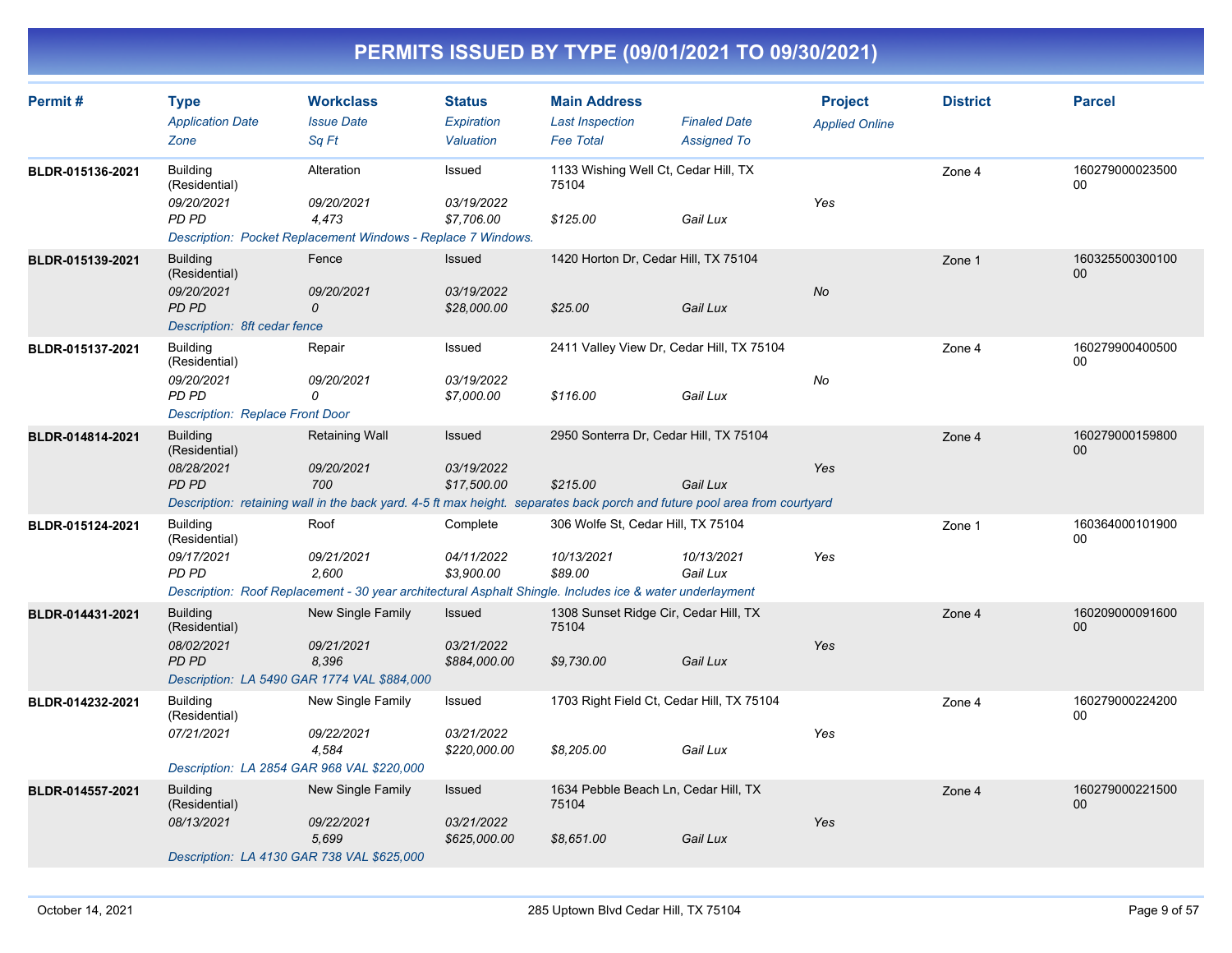| Permit#          | <b>Type</b><br><b>Application Date</b>  | <b>Workclass</b><br><b>Issue Date</b>                                            | <b>Status</b><br>Expiration | <b>Main Address</b><br><b>Last Inspection</b>   | <b>Finaled Date</b>    | <b>Project</b><br><b>Applied Online</b> | <b>District</b> | <b>Parcel</b>             |
|------------------|-----------------------------------------|----------------------------------------------------------------------------------|-----------------------------|-------------------------------------------------|------------------------|-----------------------------------------|-----------------|---------------------------|
|                  | Zone                                    | Sq Ft                                                                            | Valuation                   | <b>Fee Total</b>                                | <b>Assigned To</b>     |                                         |                 |                           |
| BLDR-015172-2021 | <b>Building</b><br>(Residential)        | Roof                                                                             | Issued                      | 2731 Fountainview Blvd, Cedar Hill, TX<br>75104 |                        |                                         | Zone 4          | 160279000034600<br>00     |
|                  | 09/22/2021                              | 09/22/2021<br>0                                                                  | 03/21/2022<br>\$8,000.00    | \$125.00                                        | Gail Lux               | No                                      |                 |                           |
|                  | Description: roofing replacement        |                                                                                  |                             |                                                 |                        |                                         |                 |                           |
| BLDR-014533-2021 | <b>Building</b><br>(Residential)        | New Single Family                                                                | <b>Issued</b>               | 1539 Hamilton Dr, Cedar Hill, TX 75104          |                        |                                         | Zone 1          | 160325500668R00<br>00     |
|                  | 08/11/2021<br>PD PD                     | 09/22/2021<br>3,285                                                              | 04/06/2022<br>\$200,000.00  | 10/08/2021<br>\$7,685.00                        | Gail Lux               | Yes                                     |                 |                           |
|                  |                                         | Description: LA 2543 GAR 460 VAL \$200,000                                       |                             |                                                 |                        |                                         |                 |                           |
| BLDR-015162-2021 | <b>Building</b><br>(Residential)        | Fence                                                                            | Issued                      | 317 Tranquility Ln, Cedar Hill, TX 75104        |                        |                                         | Zone 3          | 160343000G02000<br>00     |
|                  | 09/22/2021<br>PD PD                     | 09/22/2021<br>0                                                                  | 03/21/2022<br>\$5,597.60    | \$25.00                                         | Gail Lux               | No                                      |                 |                           |
|                  | Description: wood fence replacement     |                                                                                  |                             |                                                 |                        |                                         |                 |                           |
| BLDR-015152-2021 | <b>Building</b><br>(Residential)        | Fence                                                                            | Complete                    | 1726 Stafford St, Cedar Hill, TX 75104          |                        |                                         | Zone 1          | 160060100601400<br>$00\,$ |
|                  | 09/21/2021<br>PD PD                     | 09/24/2021<br>0                                                                  | 03/28/2022<br>\$3,500.00    | 09/28/2021<br>\$25.00                           | 09/28/2021<br>Gail Lux | No                                      |                 |                           |
|                  | Description: 6 ft wood fence            |                                                                                  |                             |                                                 |                        |                                         |                 |                           |
| BLDR-015135-2021 | <b>Building</b><br>(Residential)        | Fence                                                                            | Issued                      | 1621 Allen Dr, Cedar Hill, TX 75104             |                        |                                         | Zone 1          | 160159000100300<br>00     |
|                  | 09/20/2021<br>PD PD                     | 09/24/2021<br>0                                                                  | 03/23/2022<br>\$1,800.00    | \$25.00                                         | Gail Lux               | No                                      |                 |                           |
|                  | Description: 6ft wood fence replacement |                                                                                  |                             |                                                 |                        |                                         |                 |                           |
| BLDR-014810-2021 | <b>Building</b><br>(Residential)        | Accessory<br>Structure                                                           | <b>Issued</b>               | 1738 Right Field Ct, Cedar Hill, TX 75104       |                        |                                         | Zone 4          | 160279000223200<br>00     |
|                  | 08/27/2021                              | 09/27/2021<br>64                                                                 | 03/26/2022<br>\$800.00      | \$50.00                                         | Jeanette Cosme         | No                                      |                 |                           |
|                  | Description: Utility Shed 8WX126X8H     |                                                                                  |                             |                                                 |                        |                                         |                 |                           |
| BLDR-015210-2021 | <b>Building</b><br>(Residential)        | Fence                                                                            | Issued                      | 1500 Allen Dr, Cedar Hill, TX 75104             |                        |                                         | Zone 1          | 160159000200100<br>00     |
|                  | 09/27/2021<br>PD PD                     | 09/27/2021<br>0                                                                  | 03/26/2022<br>\$2,900.00    | \$25.00                                         | <b>Alexis Sartin</b>   | No                                      |                 |                           |
|                  |                                         | Description: 6 ft wood fence replacement. Using existing posts                   |                             |                                                 |                        |                                         |                 |                           |
| BLDR-015208-2021 | <b>Building</b><br>(Residential)        | Driveway                                                                         | Issued                      | 2817 Eden Dr, Cedar Hill, TX 75104              |                        |                                         | Zone 4          | 160279000021500<br>00     |
|                  | 09/27/2021<br>PD PD                     | 09/27/2021<br>0                                                                  | 03/26/2022<br>\$100.00      | \$50.00                                         | <b>Alexis Sartin</b>   | No                                      |                 |                           |
|                  |                                         | Description: complete approximately 12 ft of sidewalk after utilites are located |                             |                                                 |                        |                                         |                 |                           |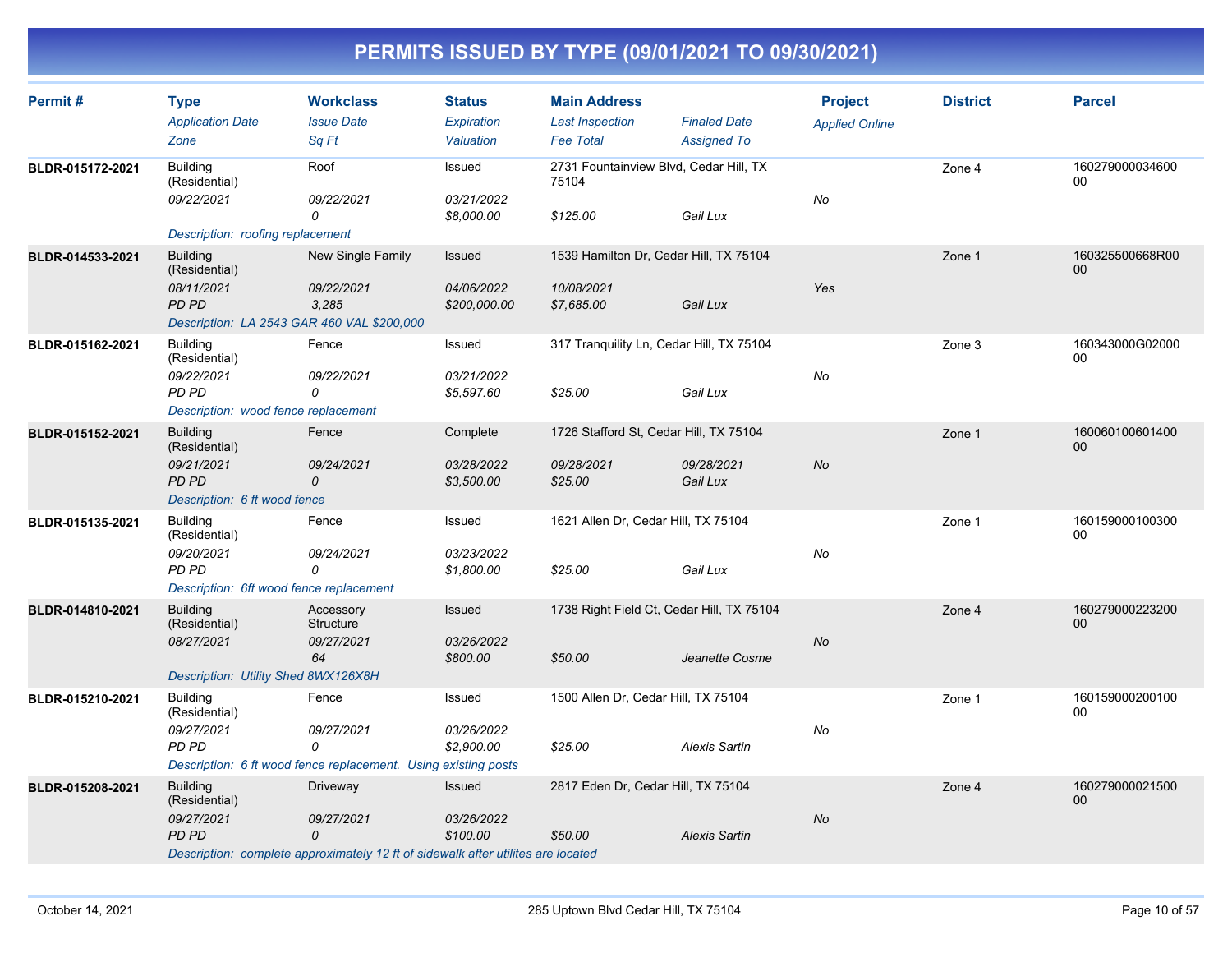| Permit#          | <b>Type</b>                            | <b>Workclass</b>                                                     | <b>Status</b>     | <b>Main Address</b>                 |                                                                                                                                 | <b>Project</b>        | <b>District</b> | <b>Parcel</b>         |
|------------------|----------------------------------------|----------------------------------------------------------------------|-------------------|-------------------------------------|---------------------------------------------------------------------------------------------------------------------------------|-----------------------|-----------------|-----------------------|
|                  | <b>Application Date</b>                | <b>Issue Date</b>                                                    | <b>Expiration</b> | <b>Last Inspection</b>              | <b>Finaled Date</b>                                                                                                             | <b>Applied Online</b> |                 |                       |
|                  | Zone                                   | Sa Ft                                                                | Valuation         | <b>Fee Total</b>                    | <b>Assigned To</b>                                                                                                              |                       |                 |                       |
| BLDR-015201-2021 | <b>Building</b><br>(Residential)       | Alteration                                                           | Issued            |                                     | 401 Jefferson St, Cedar Hill, TX 75104                                                                                          |                       | Zone 4          | 160279000021500<br>00 |
|                  | 09/24/2021                             | 09/27/2021                                                           | 03/26/2022        |                                     |                                                                                                                                 | No                    |                 |                       |
|                  | PD PD                                  | 0                                                                    | \$28,000.00       | \$302.00                            | <b>Andrew Lipscomb</b>                                                                                                          |                       |                 |                       |
|                  |                                        |                                                                      |                   |                                     | Description: basic remodel due to water damage, paint, new windows, sheetrock, change drain paipe to PVC, new AC with duct work |                       |                 |                       |
| BLDR-015215-2021 | <b>Building</b><br>(Residential)       | Fence                                                                | Issued            | 75104                               | 906 Wooded Creek Dr, Cedar Hill, TX                                                                                             |                       | Zone 2          | 160498000A05500<br>00 |
|                  | 09/27/2021                             | 09/27/2021                                                           | 03/26/2022        |                                     |                                                                                                                                 | No                    |                 |                       |
|                  | <b>LR LR</b>                           | $\mathcal{O}$                                                        | \$1,998.00        | \$25.00                             | Jeanette Cosme                                                                                                                  |                       |                 |                       |
|                  | Description: 6ft wood fence            |                                                                      |                   |                                     |                                                                                                                                 |                       |                 |                       |
| BLDR-015048-2021 | <b>Building</b><br>(Residential)       | Accessory<br>Structure                                               | Issued            | 2223 Becky Ln, Cedar Hill, TX 75104 |                                                                                                                                 |                       | Zone 4          | 215818001525011<br>08 |
|                  | 09/14/2021                             | 09/29/2021                                                           | 03/28/2022        |                                     |                                                                                                                                 | Yes                   |                 |                       |
|                  |                                        | 92                                                                   | \$3,547.24        | \$50.00                             | Jeanette Cosme                                                                                                                  |                       |                 |                       |
|                  |                                        | Description: Install wood 12x8 storage shed.                         |                   |                                     |                                                                                                                                 |                       |                 |                       |
| BLDR-015257-2021 | <b>Building</b><br>(Residential)       | Retaining Wall                                                       | <b>Issued</b>     |                                     | 2738 Point View Dr, Cedar Hill, TX 75104                                                                                        |                       | Zone 4          | 160279000033400<br>00 |
|                  | 09/29/2021                             | 09/29/2021                                                           | 03/28/2022        |                                     |                                                                                                                                 | No                    |                 |                       |
|                  |                                        | $\Omega$                                                             | \$8,800.00        | \$134.00                            | <b>Alexis Sartin</b>                                                                                                            |                       |                 |                       |
|                  |                                        | Description: rebuiling existing retaining wall                       |                   |                                     |                                                                                                                                 |                       |                 |                       |
| BLDR-015238-2021 | <b>Building</b><br>(Residential)       | Alteration                                                           | Issued            |                                     | 1220 Mcmillen Dr, Cedar Hill, TX 75104                                                                                          |                       | Zone 3          | 160425500G02200<br>00 |
|                  | 09/28/2021                             | 09/29/2021                                                           | 03/28/2022        |                                     |                                                                                                                                 | Yes                   |                 |                       |
|                  | PD PD                                  | 38                                                                   | \$597.31          | \$52.00                             | <b>Alexis Sartin</b>                                                                                                            |                       |                 |                       |
|                  | Install 33.5 x 81.5 Back Door          | Description: Install 36.25 x 80.75 Front Storm Door                  |                   |                                     |                                                                                                                                 |                       |                 |                       |
| BLDR-015255-2021 | <b>Building</b><br>(Residential)       | Alteration                                                           | Issued            |                                     | 825 Rainbow Ln, Cedar Hill, TX 75104                                                                                            |                       | Zone 3          | 160342000B00400<br>00 |
|                  | 09/29/2021                             | 09/29/2021                                                           | 03/28/2022        |                                     |                                                                                                                                 | <b>No</b>             |                 |                       |
|                  | PD PD                                  | 0                                                                    | \$402.00          | \$50.00                             | <b>Alexis Sartin</b>                                                                                                            |                       |                 |                       |
|                  | <b>Description: Replace Front Door</b> |                                                                      |                   |                                     |                                                                                                                                 |                       |                 |                       |
| BLDR-015249-2021 | <b>Building</b><br>(Residential)       | Fence                                                                | Issued            | 713 King St, Cedar Hill, TX 75104   |                                                                                                                                 |                       | Zone 3          | 160067100303600<br>00 |
|                  | 09/29/2021                             | 09/29/2021                                                           | 03/28/2022        |                                     |                                                                                                                                 | No                    |                 |                       |
|                  | PD PD                                  | $\Omega$                                                             | \$3,000.00        | \$25.00                             | <b>Alexis Sartin</b>                                                                                                            |                       |                 |                       |
|                  |                                        | Description: move fence up closer to the front of the house 8ft wood |                   |                                     |                                                                                                                                 |                       |                 |                       |
| BLDR-015217-2021 | <b>Building</b><br>(Residential)       | Alteration                                                           | Issued            |                                     | 1042 Streamside Dr, Cedar Hill, TX 75104                                                                                        |                       | Zone 2          | 160482000H00800<br>00 |
|                  | 09/28/2021                             | 09/29/2021                                                           | 03/28/2022        |                                     |                                                                                                                                 | Yes                   |                 |                       |
|                  | <b>PD PD</b>                           | 22                                                                   | \$312.75          | \$50.00                             | <b>Alexis Sartin</b>                                                                                                            |                       |                 |                       |
|                  |                                        | Description: Install 37.5 x 81.5 Front Door                          |                   |                                     |                                                                                                                                 |                       |                 |                       |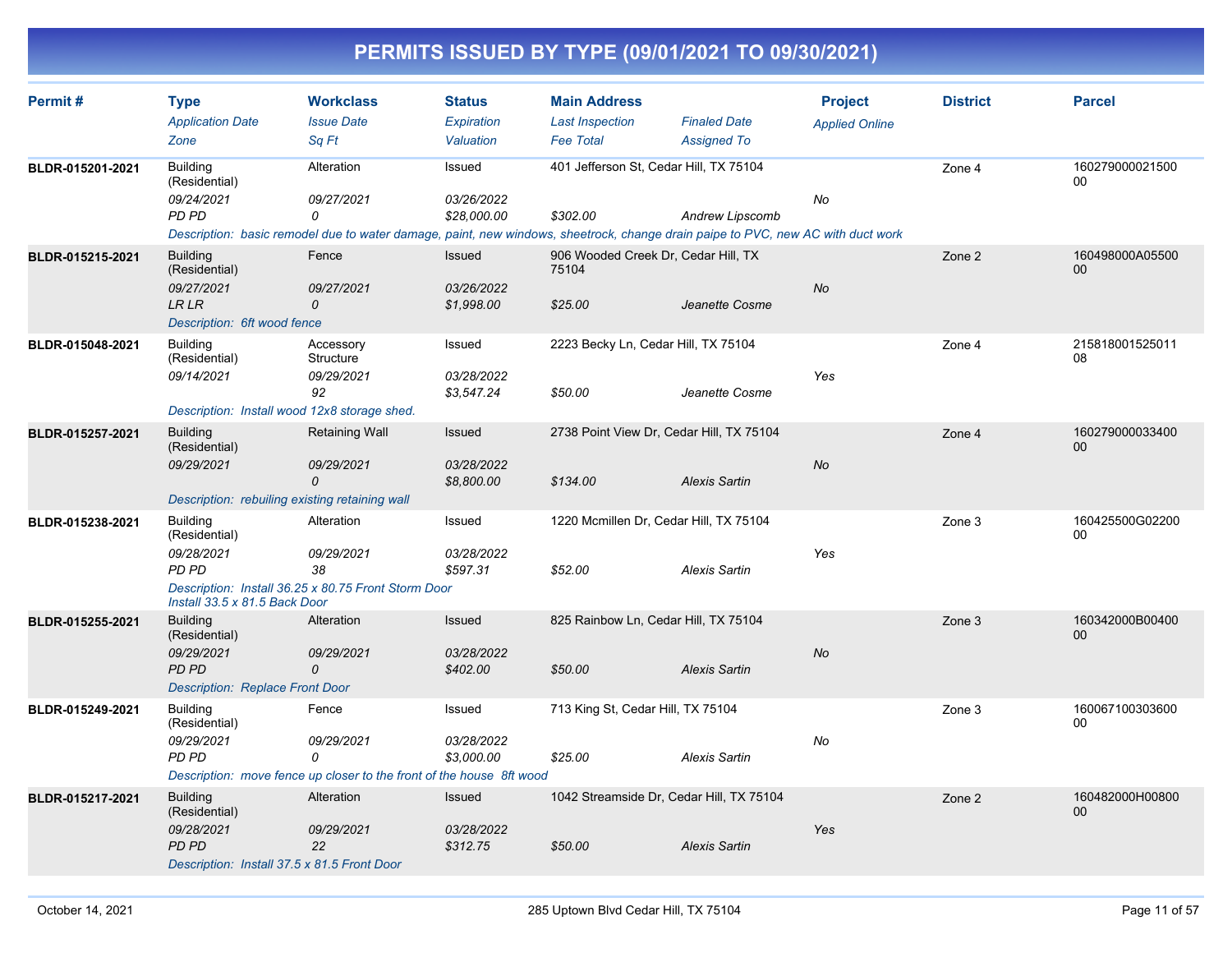| Permit#          | <b>Type</b><br><b>Application Date</b><br>Zone                                                   | <b>Workclass</b><br><b>Issue Date</b><br>Sq Ft                                         | <b>Status</b><br>Expiration<br>Valuation | <b>Main Address</b><br><b>Last Inspection</b><br><b>Fee Total</b> | <b>Finaled Date</b><br><b>Assigned To</b> | <b>Project</b><br><b>Applied Online</b> | <b>District</b>                            | <b>Parcel</b>                    |
|------------------|--------------------------------------------------------------------------------------------------|----------------------------------------------------------------------------------------|------------------------------------------|-------------------------------------------------------------------|-------------------------------------------|-----------------------------------------|--------------------------------------------|----------------------------------|
| BLDR-014629-2021 | <b>Building</b><br>(Residential)<br>08/16/2021                                                   | New Single Family<br>09/30/2021<br>4,532<br>Description: LA 3351 GAR 660 VAL \$387,000 | Issued<br>03/29/2022<br>\$387,000.00     | 1607 Pebble Beach Ln, Cedar Hill, TX<br>75104<br>\$8,184.00       | Gail Lux                                  | Yes                                     | Zone 4                                     | 160279000226700<br>00            |
| BLDR-015193-2021 | <b>Building</b><br>(Residential)<br>09/24/2021<br><b>Description: Reroof</b>                     | Roof<br>09/30/2021<br>1,425                                                            | Issued<br>03/29/2022<br>\$15,000.00      | 670 Brookside Dr, Cedar Hill, TX 75104<br>\$188.00                | Gail Lux                                  | Yes                                     | Zone 2                                     | 160395600804900<br>00            |
| BLDR-015237-2021 | <b>Building</b><br>(Residential)<br>09/28/2021<br>Description: driveway and approach             | Concrete Approach<br>09/30/2021<br>0                                                   | Issued<br>03/29/2022<br>\$1,800.00       | 424 Roberts St. Cedar Hill, TX 75104<br>\$75.00                   | <b>Alexis Sartin</b>                      | No                                      | Zone 1                                     | 160405500000700<br>00            |
| BLDR-015140-2021 | <b>Building</b><br>(Residential)<br>09/20/2021                                                   | Alteration<br>09/30/2021<br>0<br>Description: rebuilding existing screen porch         | Issued<br>03/29/2022<br>\$1,000.00       | 912 Bennett St, Cedar Hill, TX 75104<br>\$57.00                   | <b>Alexis Sartin</b>                      | <b>No</b>                               | Zone 1                                     | 160325000200100<br>00            |
| BLDR-015218-2021 | <b>Building</b><br>(Residential)<br>09/28/2021<br><b>PD PD</b><br>Description: replace 3 windows | Repair<br>09/30/2021<br>48                                                             | Issued<br>03/29/2022<br>\$6,891.00       | 1204 Wisdom Dr, Cedar Hill, TX 75104<br>\$116.00                  | <b>Alexis Sartin</b>                      | Yes                                     | Zone 3                                     | 1604255001030000<br>$\mathbf{0}$ |
| BLDR-015219-2021 | <b>Building</b><br>(Residential)<br>09/28/2021<br><b>PD PD</b><br>Description: replace 9 windows | Repair<br>09/30/2021<br>266                                                            | Issued<br>03/29/2022<br>\$34,765.81      | 1540 Allen Dr, Cedar Hill, TX 75104<br>\$358.00                   | <b>Alexis Sartin</b>                      | Yes                                     | Zone 1                                     | 160159000202100<br>00            |
|                  |                                                                                                  |                                                                                        |                                          |                                                                   |                                           |                                         | PERMITS ISSUED FOR BUILDING (RESIDENTIAL): | 77                               |

| <b>CELL TOWER</b> |                     |                                                                                          |                                  |          |                                          |     |        |                       |
|-------------------|---------------------|------------------------------------------------------------------------------------------|----------------------------------|----------|------------------------------------------|-----|--------|-----------------------|
| CELL-014986-2021  | Cell Tower          | Alteration                                                                               | Issued                           |          | 1554 S Clark Rd, Cedar Hill, TX 75104    |     | Zone 3 | 160155800A00100<br>00 |
|                   | 09/12/2021<br>RR RR | 09/12/2021<br>360                                                                        | <i>03/11/2022</i><br>\$25,000.00 | \$404.00 | Gail Lux                                 | Yes |        |                       |
|                   |                     | Description: ATC 410723 - Verizon Upgrade to existing cell tower. See plans for details. |                                  |          |                                          |     |        |                       |
| CELL-014935-2021  | <b>Cell Tower</b>   | Alteration                                                                               | <b>Issued</b>                    |          | 2216 Bear Creek Rd, Cedar Hill, TX 75104 |     | Zone 3 | 160456900A00100<br>00 |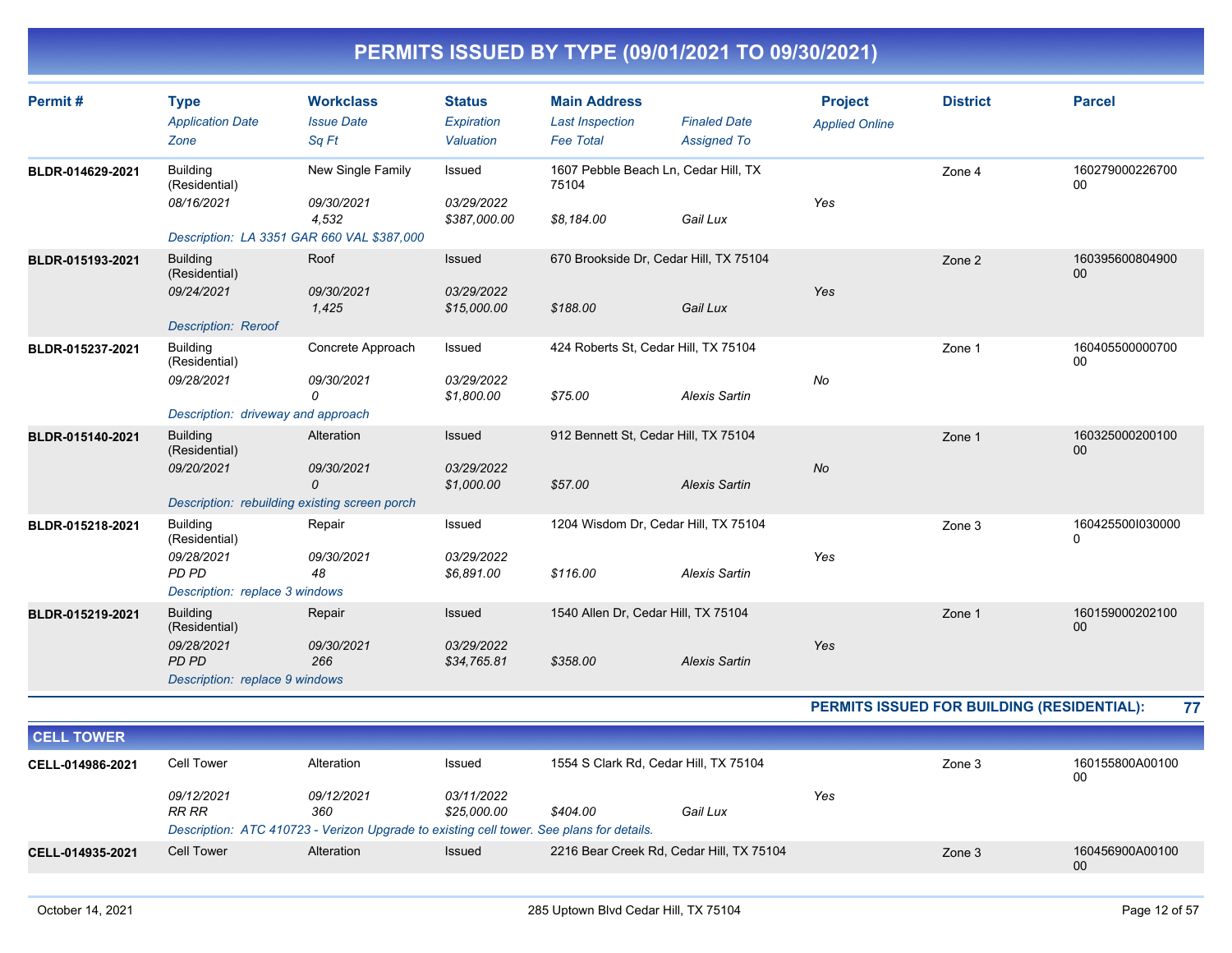|                                 |                                                              |                                                                                                                                     |                                          |                                                                   | PERMITS ISSUED BY TYPE (09/01/2021 TO 09/30/2021)                |                                         |                                       |                       |
|---------------------------------|--------------------------------------------------------------|-------------------------------------------------------------------------------------------------------------------------------------|------------------------------------------|-------------------------------------------------------------------|------------------------------------------------------------------|-----------------------------------------|---------------------------------------|-----------------------|
| Permit#                         | <b>Type</b><br><b>Application Date</b><br>Zone               | <b>Workclass</b><br><b>Issue Date</b><br>Sq Ft                                                                                      | <b>Status</b><br>Expiration<br>Valuation | <b>Main Address</b><br><b>Last Inspection</b><br><b>Fee Total</b> | <b>Finaled Date</b><br><b>Assigned To</b>                        | <b>Project</b><br><b>Applied Online</b> | <b>District</b>                       | <b>Parcel</b>         |
|                                 | 09/07/2021<br><b>LR LR</b>                                   | 09/13/2021<br>150<br>Description: Maintenance equipment swap to existing unmanned cellular equipment, no structural change.         | 03/12/2022<br>\$5,000.00                 | \$143.00                                                          | Gail Lux                                                         | Yes                                     |                                       |                       |
|                                 |                                                              |                                                                                                                                     |                                          |                                                                   |                                                                  |                                         | <b>PERMITS ISSUED FOR CELL TOWER:</b> | $\mathbf{2}$          |
| <b>CERTIFICATE OF OCCUPANCY</b> |                                                              |                                                                                                                                     |                                          |                                                                   |                                                                  |                                         |                                       |                       |
| CO-001768-2018                  | Certificate of<br>Occupancy<br>04/27/2018<br>$\prime\prime$  | Certificate of<br>Occupancy<br>09/01/2021<br>1,000<br>Description: Auto repair major, no junk vehicle storage                       | Issued<br>\$0.00                         | 10/12/2020<br>\$75.00                                             | 911 Kck Way, 15, Cedar Hill, TX 75104<br><b>Tina Mitchell</b>    | No                                      | Zone 3                                | 160216000000900<br>00 |
| CO-013568-2021                  | Certificate of<br>Occupancy<br>06/04/2021<br>LR LR           | Certificate of<br>Occupancy<br>09/13/2021<br>$\Omega$<br>Description: CO Firehouse Subs- Change in ownership - Restaurant           | Issued<br>\$0.00                         | TX 75104<br>07/02/2021<br>\$75.00                                 | 352 N J Elmer Weaver Fwy, C, Cedar Hill,<br><b>Alexis Sartin</b> | No                                      | Zone 2                                | 160364500001R00<br>00 |
| CO-013645-2021                  | Certificate of<br>Occupancy<br>06/09/2021<br>OT-Sq OT-Sq     | Certificate of<br>Occupancy<br>09/15/2021<br>300<br>Description: Wholistic Intervention Center of Ma'at LLC - Office (Professional) | Issued<br>\$0.00                         | 09/10/2021<br>\$75.00                                             | 701 W Belt Line Rd, Cedar Hill, TX 75104<br><b>Alexis Sartin</b> | No                                      | Zone 2                                | 160005001101102<br>00 |
| CO-014446-2021                  | Certificate of<br>Occupancy<br>08/03/2021<br>OT-Sq OT-Sq     | Certificate of<br>Occupancy<br>09/15/2021<br>0<br>Description: Bern and Jack - General Merchandise. No CBD sales. NO TOUCH Reiki.   | Issued<br>\$0.00                         | 09/13/2021<br>\$75.00                                             | 701 W Belt Line Rd, Cedar Hill, TX 75104<br><b>Alexis Sartin</b> | No                                      | Zone 2                                | 160005001101102<br>00 |
| CO-014744-2021                  | Certificate of<br>Occupancy<br>08/23/2021<br>OT-Sq OT-Sq     | Certificate of<br>Occupancy<br>09/15/2021<br>1,500<br>Description: Machete Graphics - Handicraft Shop                               | Issued<br>\$0.00                         | 75104<br>09/13/2021<br>\$75.00                                    | 409 Cedar St, 2nd Floor, Cedar Hill, TX<br><b>Alexis Sartin</b>  | No                                      | Zone 2                                | 160005000807R00<br>00 |
| CO-011889-2021                  | Certificate of<br>Occupancy<br>02/04/2021<br>$\frac{1}{2}$   | Certificate of<br>Occupancy<br>09/15/2021<br>1,000<br>Description: Julio's Shop - auto repair(general) major                        | <b>Issued</b><br>\$0.00                  | 09/09/2021<br>\$75.00                                             | 911 Kck Way, 6, Cedar Hill, TX 75104<br><b>Alexis Sartin</b>     | No                                      | Zone 3                                | 160216000000900<br>00 |
| CO-014486-2021                  | Certificate of<br>Occupancy<br>08/06/2021<br>OT-Corr OT-Corr | Certificate of<br>Occupancy<br>09/16/2021<br>1,593                                                                                  | Issued<br>\$0.00                         | 09/15/2021<br>\$75.00                                             | 335 Cooper St, Cedar Hill, TX 75104<br><b>Alexis Sartin</b>      | No                                      | Zone 2                                | 160035000100101<br>00 |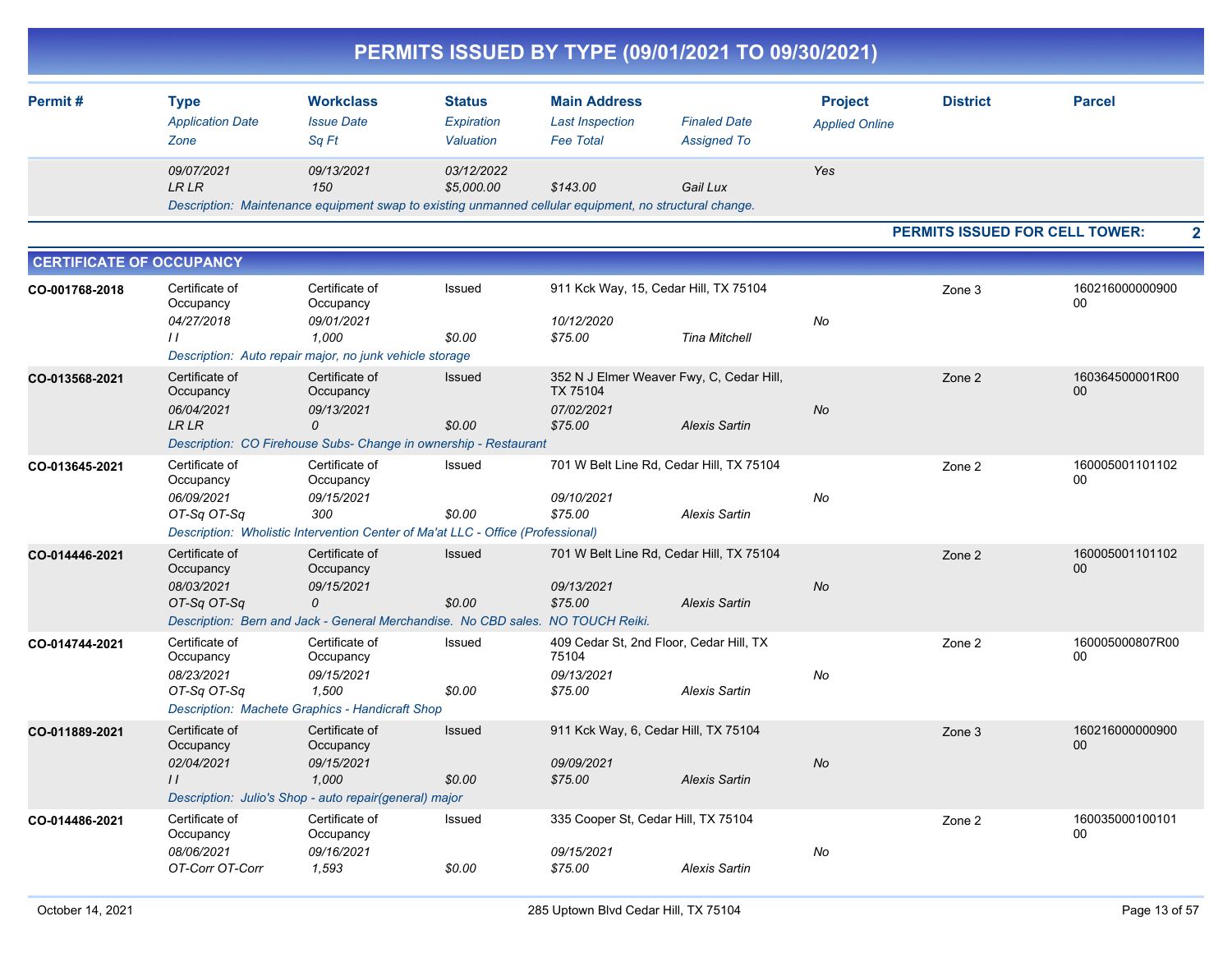|                |                                                                                            |                                                                                                                                 |                                          |                                                                   | PERMITS ISSUED BY TYPE (09/01/2021 TO 09/30/2021)                                                                                                                                                                                           |                                         |                 |                       |
|----------------|--------------------------------------------------------------------------------------------|---------------------------------------------------------------------------------------------------------------------------------|------------------------------------------|-------------------------------------------------------------------|---------------------------------------------------------------------------------------------------------------------------------------------------------------------------------------------------------------------------------------------|-----------------------------------------|-----------------|-----------------------|
| Permit#        | <b>Type</b><br><b>Application Date</b><br>Zone                                             | <b>Workclass</b><br><b>Issue Date</b><br>Sq Ft                                                                                  | <b>Status</b><br>Expiration<br>Valuation | <b>Main Address</b><br><b>Last Inspection</b><br><b>Fee Total</b> | <b>Finaled Date</b><br><b>Assigned To</b>                                                                                                                                                                                                   | <b>Project</b><br><b>Applied Online</b> | <b>District</b> | <b>Parcel</b>         |
|                |                                                                                            | Description: Lankford Avenue, LLC - Office (Counseling Services)                                                                |                                          |                                                                   |                                                                                                                                                                                                                                             |                                         |                 |                       |
| CO-013992-2021 | Certificate of<br>Occupancy<br>07/02/2021<br><b>LRLR</b>                                   | Certificate of<br>Occupancy<br>09/17/2021<br>0<br>Description: Halloween City - General Merch                                   | Issued<br>\$0.00                         | 75104<br>09/01/2021<br>\$75.00                                    | 723 N J Elmer Weaver Fwy, Cedar Hill, TX<br><b>Alexis Sartin</b>                                                                                                                                                                            | No                                      | Zone 2          | 160365500A9R100<br>00 |
| CO-010672-2020 | Certificate of<br>Occupancy<br>12/02/2020<br><b>LR LR</b><br>Description: Papa Johns Pizza | Certificate of<br>Occupancy<br>09/17/2021<br>12,000                                                                             | Issued<br>\$0.00                         | 75104<br>08/24/2021<br>\$75.00                                    | 105 E Belt Line Rd, 800, Cedar Hill, TX<br>08/04/2021<br><b>Alexis Sartin</b>                                                                                                                                                               | No                                      | Zone 2          | 160456100002R00<br>00 |
| CO-014510-2021 | Certificate of<br>Occupancy<br>08/10/2021<br><b>LRLR</b>                                   | Certificate of<br>Occupancy<br>09/23/2021<br>850<br>Description: tenant finish out - Fit Camp - Health Club                     | Complete<br>\$0.00                       | 75104<br>09/22/2021<br>\$0.00                                     | 105 E Belt Line Rd, 600, Cedar Hill, TX<br>09/23/2021<br><b>Alexis Sartin</b>                                                                                                                                                               | No                                      | Zone 2          | 160456100002R00<br>00 |
| CO-014172-2021 | Certificate of<br>Occupancy<br>07/16/2021<br>OT-Res OT-Res                                 | Certificate of<br>Occupancy<br>09/28/2021<br>1,280                                                                              | Issued<br>\$0.00                         | 09/28/2021<br>\$75.00                                             | 329 W Belt Line Rd, Cedar Hill, TX 75104<br>10/06/2021<br><b>Alexis Sartin</b><br>Description: The ITIS - Restaurant - This restaurant use does not include the on-site distribution of food from a food truck or use of detached building. | No                                      | Zone 2          | 651472340100200<br>00 |
| CO-014632-2021 | Certificate of<br>Occupancy<br>08/17/2021<br><b>NSNS</b>                                   | Certificate of<br>Occupancy<br>09/28/2021<br>1,200<br>Description: Nations Changer Group PBC DBA Alovea - Office (Professional) | Issued<br>\$0.00                         | TX 75104<br>09/28/2021<br>\$75.00                                 | 760 N J Elmer Weaver Fwy, A, Cedar Hill,<br><b>Alexis Sartin</b>                                                                                                                                                                            | No                                      | Zone 2          | 160465000300500<br>00 |
| CO-014804-2021 | Certificate of<br>Occupancy<br>08/27/2021<br><b>LR LR</b>                                  | Certificate of<br>Occupancy<br>09/28/2021<br>100<br>Description: Better Insurance Services - Office Professional                | Issued<br>\$0.00                         | Hill, TX 75104<br>09/15/2021<br>\$75.00                           | 148 S J Elmer Weaver Fwy, 103, Cedar<br><b>Alexis Sartin</b>                                                                                                                                                                                | No                                      | Zone 2          | 160065600000100<br>00 |
| CO-014807-2021 | Certificate of<br>Occupancy<br>08/27/2021<br><b>LRLR</b>                                   | Certificate of<br>Occupancy<br>09/28/2021<br>100<br>Description: A&R Consultants LLC - Office Professional                      | Issued<br>\$0.00                         | Hill, TX 75104<br>09/21/2021<br>\$75.00                           | 148 S J Elmer Weaver Fwy, 106, Cedar<br>09/09/2021<br><b>Alexis Sartin</b>                                                                                                                                                                  | No                                      | Zone 2          | 160065600000100<br>00 |
| CO-014805-2021 | Certificate of<br>Occupancy<br>08/27/2021<br>LR LR                                         | Certificate of<br>Occupancy<br>09/28/2021<br>200<br><b>Description: CER Electrical Services - Office Professional</b>           | Issued<br>\$0.00                         | Hill, TX 75104<br>09/21/2021<br>\$75.00                           | 148 S J Elmer Weaver Fwy, 104, Cedar<br><b>Alexis Sartin</b>                                                                                                                                                                                | No                                      | Zone 2          | 160065600000100<br>00 |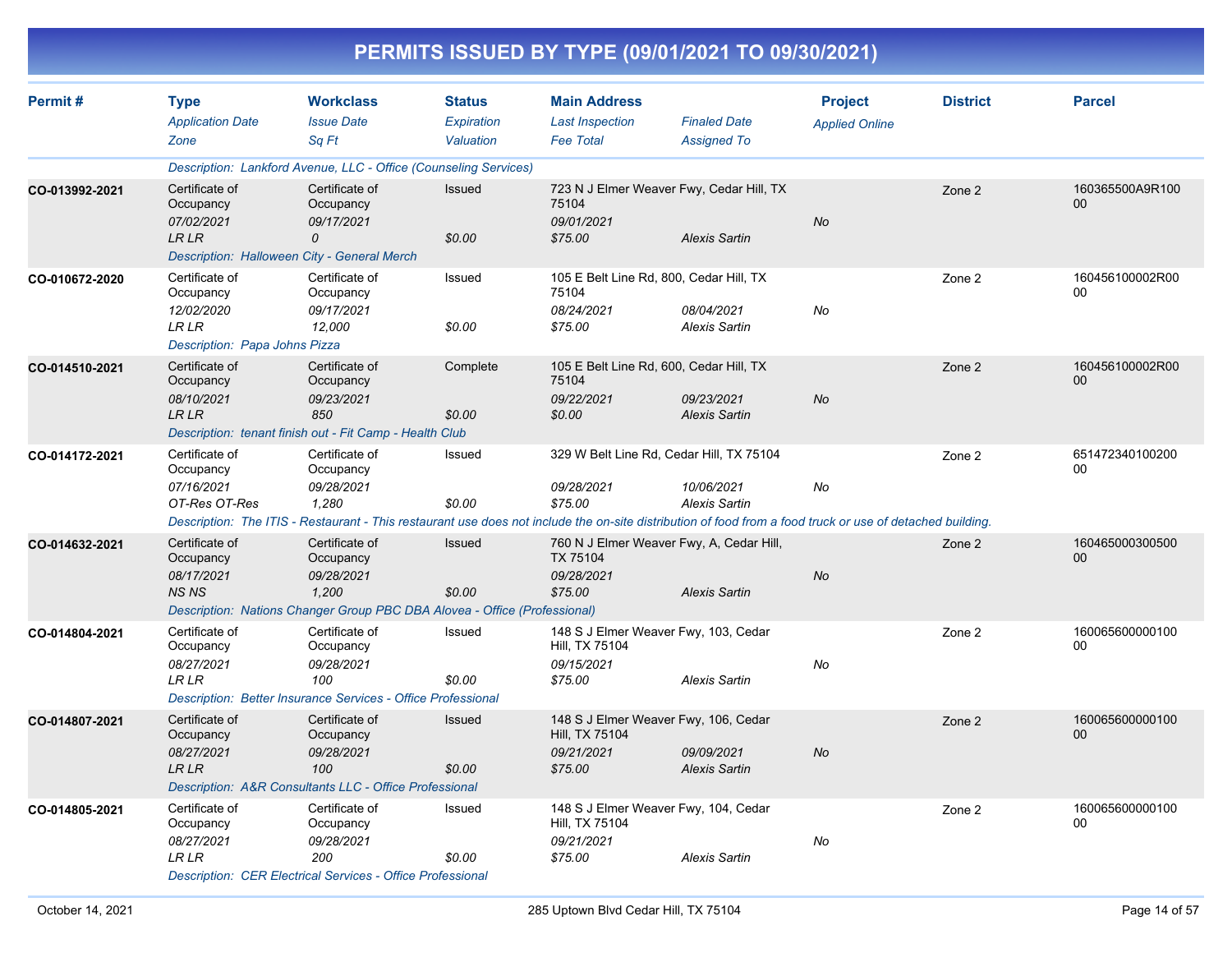| Permit#        | <b>Type</b><br><b>Application Date</b><br>Zone            | <b>Workclass</b><br><b>Issue Date</b><br>Sa Ft                                                                           | <b>Status</b><br>Expiration<br>Valuation | <b>Main Address</b><br><b>Last Inspection</b><br><b>Fee Total</b>                                                                       | <b>Finaled Date</b><br><b>Assigned To</b>                        | <b>Project</b><br><b>Applied Online</b> | <b>District</b> | <b>Parcel</b>             |
|----------------|-----------------------------------------------------------|--------------------------------------------------------------------------------------------------------------------------|------------------------------------------|-----------------------------------------------------------------------------------------------------------------------------------------|------------------------------------------------------------------|-----------------------------------------|-----------------|---------------------------|
| CO-014846-2021 | Certificate of<br>Occupancy<br>08/31/2021<br><b>LR LR</b> | Certificate of<br>Occupancy<br>09/28/2021<br>200<br>Description: Light On Church International - Church/Place of Worship | Issued<br>\$0.00                         | 75104<br>09/28/2021<br>\$75.00                                                                                                          | 271 Hickerson St, A & B, Cedar Hill, TX<br><b>Alexis Sartin</b>  | No                                      | Zone 2          | 160025000400700<br>00     |
| CO-014806-2021 | Certificate of<br>Occupancy<br>08/27/2021<br><b>LRLR</b>  | Certificate of<br>Occupancy<br>09/28/2021<br>240<br>Description: ACRR Industry LLC - Office Professional                 | Issued<br>\$0.00                         | Hill, TX 75104<br>09/15/2021<br>\$75.00                                                                                                 | 148 S J Elmer Weaver Fwy, 105, Cedar<br><b>Alexis Sartin</b>     | No                                      | Zone 2          | 160065600000100<br>00     |
| CO-009923-2020 | Certificate of<br>Occupancy<br>09/29/2020<br><b>LRLR</b>  | Certificate of<br>Occupancy<br>09/29/2021<br>2.000<br>Description: Salon services, beauty services, clothing merchandise | Issued<br>\$0.00                         | TX 75104<br>01/14/2021<br>\$75.00                                                                                                       | 100 N J Elmer Weaver Fwy, 4, Cedar Hill,<br><b>Alexis Sartin</b> | No                                      | Zone 2          | 651472405101400<br>00     |
| CO-014803-2021 | Certificate of<br>Occupancy<br>08/27/2021<br><b>LRLR</b>  | Certificate of<br>Occupancy<br>09/29/2021<br>168                                                                         | Issued<br>\$0.00                         | Hill, TX 75104<br>09/15/2021<br>\$75.00<br>Description: CF Transportation Services - Office Professional - No Parking of Trucks on Site | 148 S J Elmer Weaver Fwy, 102, Cedar<br><b>Alexis Sartin</b>     | No                                      | Zone 2          | 160065600000100<br>00     |
| CO-014802-2021 | Certificate of<br>Occupancy<br>08/27/2021<br><b>LR LR</b> | Certificate of<br>Occupancy<br>09/29/2021<br>144<br><b>Description: CER Electrical Services - Office Professional</b>    | <b>Issued</b><br>\$0.00                  | Hill, TX 75104<br>09/15/2021<br>\$75.00                                                                                                 | 148 S J Elmer Weaver Fwy, 101, Cedar<br><b>Alexis Sartin</b>     | <b>No</b>                               | Zone 2          | 160065600000100<br>$00\,$ |
| CO-010693-2020 | Certificate of<br>Occupancy<br>12/03/2020<br><b>LRLR</b>  | Certificate of<br>Occupancy<br>09/30/2021<br>1.585<br>Description: Professor Kailash Institute of Learning, Inc.         | Issued<br>\$0.00                         | Hill, TX 75104<br>\$75.00                                                                                                               | 420 N J Elmer Weaver Fwy, D-4, Cedar<br><b>Alexis Sartin</b>     | No                                      | Zone 2          | 160104900C8RA1<br>000     |

**PERMITS ISSUED FOR CERTIFICATE OF OCCUPANCY: 21**

| <b>ELECTRICAL (NON-RESIDENTIAL)</b> |                                                                        |                     |                      |                                                |          |    |        |                       |
|-------------------------------------|------------------------------------------------------------------------|---------------------|----------------------|------------------------------------------------|----------|----|--------|-----------------------|
| ELEC-014890-2021                    | Electrical<br>(Non-Residential)                                        | Alteration          | <b>Issued</b>        | 386 E Fm 1382, Cedar Hill, TX 75104            |          |    | Zone 2 | 160364500001R00<br>00 |
|                                     | 09/02/2021<br>LR LR<br><b>Description: Commercial Interior remodel</b> | 09/02/2021<br>2.002 | 03/01/2022<br>\$0.00 | \$0.00                                         | Gail Lux | No |        |                       |
| ELEC-014912-2021                    | Electrical<br>(Non-Residential)                                        | Sign                | Issued               | 116 W Belt Line Rd, 6, Cedar Hill, TX<br>75104 |          |    | Zone 2 | 650881350101500<br>00 |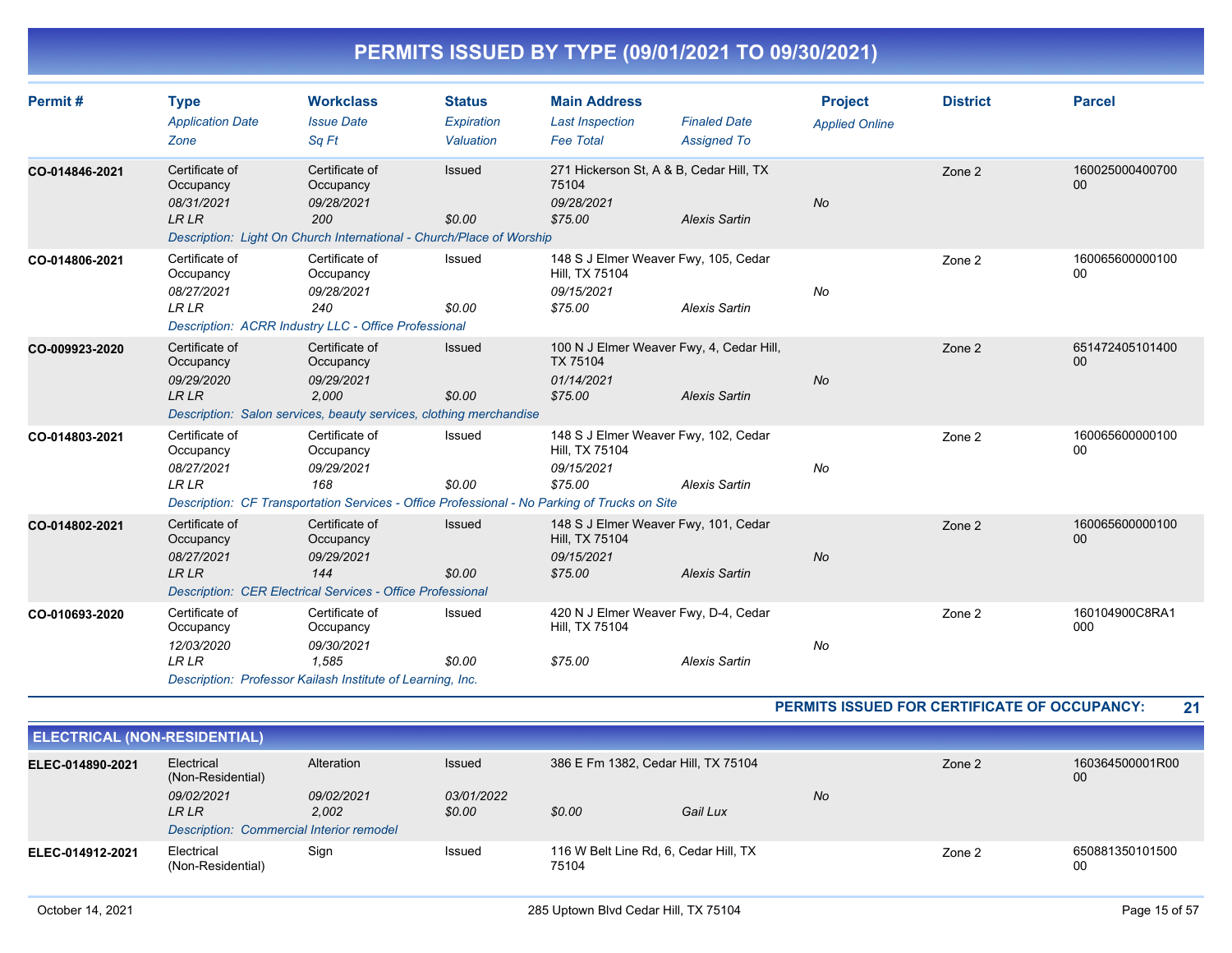| Permit#          | <b>Type</b><br><b>Application Date</b><br>Zone                                                                                                                                  | <b>Workclass</b><br><b>Issue Date</b><br>Sq Ft                                                                                                                                       | <b>Status</b><br>Expiration<br>Valuation | <b>Main Address</b><br><b>Last Inspection</b><br><b>Fee Total</b> | <b>Finaled Date</b><br><b>Assigned To</b> | <b>Project</b><br><b>Applied Online</b> | <b>District</b> | <b>Parcel</b>             |
|------------------|---------------------------------------------------------------------------------------------------------------------------------------------------------------------------------|--------------------------------------------------------------------------------------------------------------------------------------------------------------------------------------|------------------------------------------|-------------------------------------------------------------------|-------------------------------------------|-----------------------------------------|-----------------|---------------------------|
|                  | 09/04/2021<br>LR LR<br><b>Description: Karate</b>                                                                                                                               | 09/04/2021<br>30                                                                                                                                                                     | 03/03/2022<br>\$0.00                     | \$0.00                                                            | Gail Lux                                  | No                                      |                 |                           |
| ELEC-014933-2021 | Electrical<br>(Non-Residential)<br>09/07/2021<br><b>LR LR</b>                                                                                                                   | Sign<br>09/07/2021<br>56<br>Description: install a set of metal channel letters w/LED illuminations.                                                                                 | <b>Issued</b><br>03/07/2022<br>\$0.00    | 223 E 1382 Hwy, 115, Cedar Hill, TX<br>75104<br>\$0.00            | Gail Lux                                  | No                                      | Zone 2          | 160304000000500<br>$00\,$ |
| ELEC-014957-2021 | Electrical<br>(Non-Residential)<br>09/08/2021<br>Description: Construction of a cold dark shell industrial warehouse and site improvements inclusive of parking and landscaping | New Construction<br>09/08/2021<br>221,360                                                                                                                                            | Issued<br>03/07/2022<br>\$0.00           | 1700 S J Elmer Weaver Fwy, Cedar Hill,<br>TX 75104<br>\$0.00      | Gail Lux                                  | No                                      | Zone 3          | 160197100A02R00<br>$00\,$ |
| ELEC-014946-2021 | Electrical<br>(Non-Residential)<br>09/08/2021<br>$\frac{1}{2}$                                                                                                                  | <b>New Construction</b><br>09/08/2021<br>1,087,829<br>Description: Construction of a cold dark shell industrial warehouse and site improvements inclusive of parking and landscaping | Issued<br>03/07/2022<br>\$0.00           | 1700 American Way, Cedar Hill, TX 75104<br>\$0.00                 | Gail Lux                                  | <b>No</b>                               | Zone 3          | 651218290101901<br>00     |
| ELEC-015021-2021 | Electrical<br>(Non-Residential)<br>09/13/2021<br><b>LR LR</b><br>Description: Total Care ER Sign A                                                                              | Sign<br>09/13/2021<br>20                                                                                                                                                             | Issued<br>03/12/2022<br>\$0.00           | 850 N J Elmer Weaver Fwy, Cedar Hill, TX<br>75104<br>\$0.00       | Gail Lux                                  | No                                      | Zone 2          | 160465000200100<br>00     |
| ELEC-015022-2021 | Electrical<br>(Non-Residential)<br>09/13/2021<br><b>LR LR</b><br>Description: Total Care ER Sign B1                                                                             | Sign<br>09/13/2021<br>12                                                                                                                                                             | Issued<br>03/12/2022<br>\$0.00           | 850 N J Elmer Weaver Fwy, Cedar Hill, TX<br>75104<br>\$0.00       | Gail Lux                                  | No                                      | Zone 2          | 160465000200100<br>00     |
| ELEC-015023-2021 | Electrical<br>(Non-Residential)<br>09/13/2021<br><b>LR LR</b><br>Description: Total Care ER Sign B2                                                                             | Sign<br>09/13/2021<br>12                                                                                                                                                             | Issued<br>03/12/2022<br>\$0.00           | 850 N J Elmer Weaver Fwy, Cedar Hill, TX<br>75104<br>\$0.00       | Gail Lux                                  | No                                      | Zone 2          | 160465000200100<br>00     |
| ELEC-015024-2021 | Electrical<br>(Non-Residential)<br>09/13/2021<br><b>LRLR</b><br>Description: Total Care ER Sign C                                                                               | Sign<br>09/13/2021<br>65                                                                                                                                                             | Issued<br>03/12/2022<br>\$0.00           | 850 N J Elmer Weaver Fwy, Cedar Hill, TX<br>75104<br>\$0.00       | Gail Lux                                  | <b>No</b>                               | Zone 2          | 160465000200100<br>$00\,$ |
| ELEC-015026-2021 | Electrical<br>(Non-Residential)                                                                                                                                                 | Sign                                                                                                                                                                                 | Issued                                   | 850 N J Elmer Weaver Fwy, Cedar Hill, TX<br>75104                 |                                           |                                         | Zone 2          | 160465000200100<br>00     |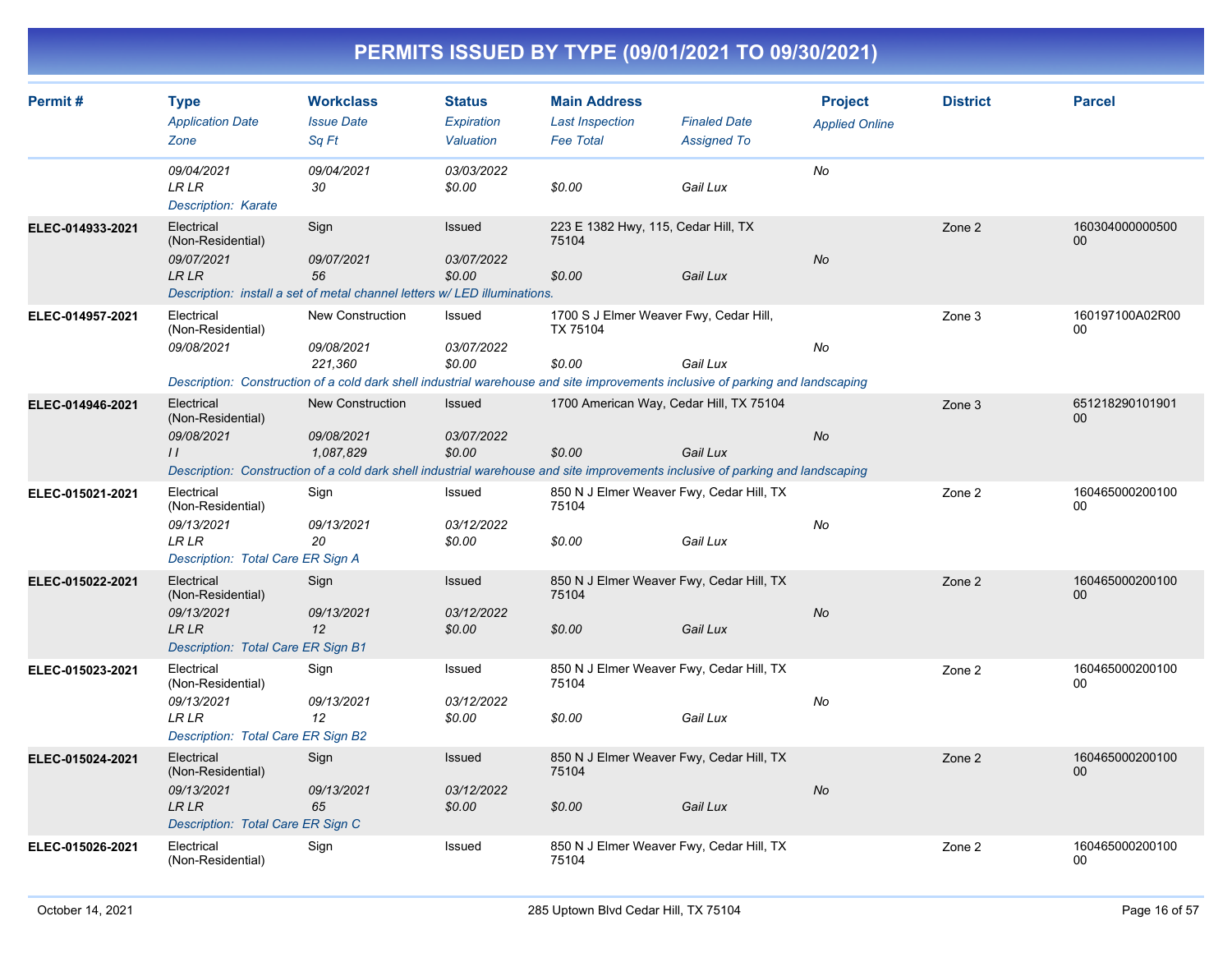| Permit#          | <b>Type</b><br><b>Application Date</b><br>Zone                                                           | <b>Workclass</b><br><b>Issue Date</b><br>Sa Ft | <b>Status</b><br>Expiration<br>Valuation | <b>Main Address</b><br><b>Last Inspection</b><br><b>Fee Total</b> | <b>Finaled Date</b><br><b>Assigned To</b> | <b>Project</b><br><b>Applied Online</b> | <b>District</b> | <b>Parcel</b>         |
|------------------|----------------------------------------------------------------------------------------------------------|------------------------------------------------|------------------------------------------|-------------------------------------------------------------------|-------------------------------------------|-----------------------------------------|-----------------|-----------------------|
|                  | 09/13/2021<br><b>LRLR</b><br>Description: Total Care ER Sign G                                           | 09/13/2021<br>78                               | 03/12/2022<br>\$0.00                     | \$0.00                                                            | Gail Lux                                  | No                                      |                 |                       |
| ELEC-015025-2021 | Electrical<br>(Non-Residential)<br>09/13/2021<br><b>LRLR</b><br>Description: Total Care ER Sign F        | Sign<br>09/13/2021<br>45                       | Issued<br>03/12/2022<br>\$0.00           | 850 N J Elmer Weaver Fwy, Cedar Hill, TX<br>75104<br>\$0.00       | Gail Lux                                  | <b>No</b>                               | Zone 2          | 160465000200100<br>00 |
| ELEC-015105-2021 | Electrical<br>(Non-Residential)<br>09/16/2021<br><b>LR LR</b><br>Description: Attached sign - Front - S1 | Sign<br>09/16/2021<br>39                       | Issued<br>03/15/2022<br>\$0.00           | 425 E Pleasant Run Rd, 299, Cedar Hill,<br>TX 75104<br>\$0.00     | Gail Lux                                  | No                                      | Zone 2          | 160365000B01R00<br>00 |
| ELEC-015106-2021 | Electrical<br>(Non-Residential)<br>09/16/2021<br><b>LR LR</b><br>Description: Right Side Sign S2-1       | Sign<br>09/16/2021<br>$\overline{4}$           | <b>Issued</b><br>03/15/2022<br>\$0.00    | 425 E Pleasant Run Rd, 299, Cedar Hill,<br>TX 75104<br>\$0.00     | Gail Lux                                  | No                                      | Zone 2          | 160365000B01R00<br>00 |
| ELEC-015147-2021 | Electrical<br>(Non-Residential)<br>09/21/2021<br><b>LRLR</b><br><b>Description: Tool Rental Addition</b> | Alteration<br>09/21/2021<br>3.000              | Issued<br>03/21/2022<br>\$0.00           | 373 E Fm 1382, Cedar Hill, TX 75104<br>\$0.00                     | Gail Lux                                  | No                                      | Zone 2          | 160104900C4RA0<br>000 |

#### **PERMITS ISSUED FOR ELECTRICAL (NON-RESIDENTIAL): 14**

| <b>ELECTRICAL (RESIDENTIAL)</b> |                                            |                     |                        |                                               |                            |           |        |                       |
|---------------------------------|--------------------------------------------|---------------------|------------------------|-----------------------------------------------|----------------------------|-----------|--------|-----------------------|
| ELER-014843-2021                | Electrical<br>(Residential)                | New Construction    | Issued                 | 1607 Pebble Beach Ln, Cedar Hill, TX<br>75104 |                            |           | Zone 4 | 160279000226700<br>00 |
|                                 | 08/31/2021                                 | 09/01/2021<br>4,532 | 02/28/2022<br>\$0.00   | \$0.00                                        | Andrew Lipscomb            | <b>No</b> |        |                       |
|                                 | Description: LA 3351 GAR 660 VAL \$387,000 |                     |                        |                                               |                            |           |        |                       |
| ELER-014887-2021                | Electrical<br>(Residential)                | Repair              | Complete               | 501 Cannady Ct, Cedar Hill, TX 75104          |                            |           | Zone 2 | 160206500G00800<br>00 |
|                                 | 09/02/2021                                 | 09/02/2021<br>0     | 03/01/2022<br>\$500.00 | 09/02/2021<br>\$50.00                         | 09/02/2021<br>Cindy Guzman | No        |        |                       |
|                                 | <b>Description: Replace Terminal Log</b>   |                     |                        |                                               |                            |           |        |                       |
| ELER-014914-2021                | Electrical<br>(Residential)                | Alteration          | Issued                 | 1715 Right Field Ct, Cedar Hill, TX 75104     |                            |           | Zone 4 | 160279000223900<br>00 |
|                                 | 09/04/2021                                 | 09/04/2021<br>0     | 03/14/2022<br>\$0.00   | 09/15/2021<br>\$0.00                          | Gail Lux                   | <b>No</b> |        |                       |
|                                 |                                            |                     |                        |                                               |                            |           |        |                       |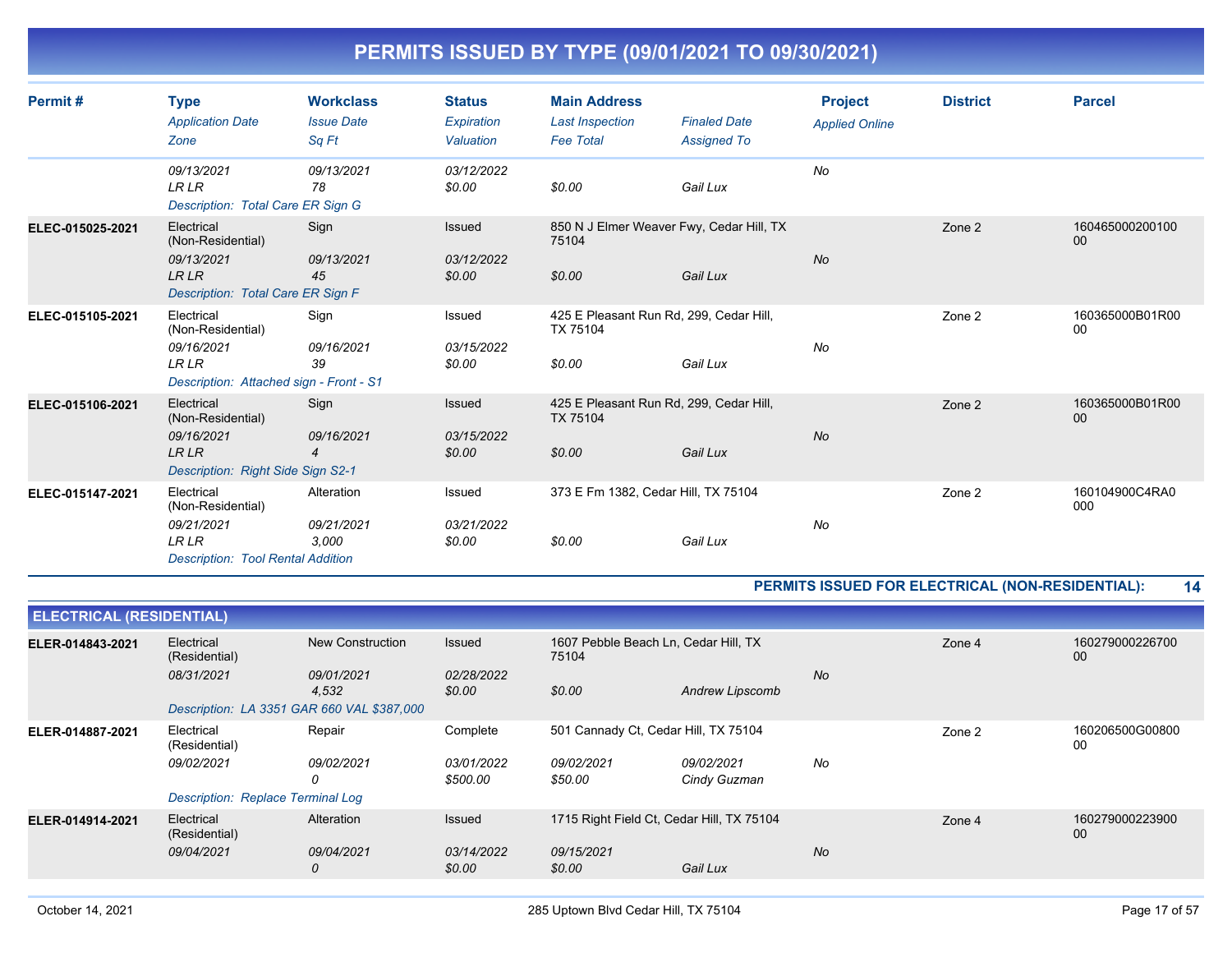|                  |                                                                                                          |                                                                                                                                                      |                                            |                                                                       | PERMITS ISSUED BY TYPE (09/01/2021 TO 09/30/2021) |                                         |                 |                           |
|------------------|----------------------------------------------------------------------------------------------------------|------------------------------------------------------------------------------------------------------------------------------------------------------|--------------------------------------------|-----------------------------------------------------------------------|---------------------------------------------------|-----------------------------------------|-----------------|---------------------------|
| Permit#          | <b>Type</b><br><b>Application Date</b><br>Zone                                                           | <b>Workclass</b><br><b>Issue Date</b><br>Sq Ft                                                                                                       | <b>Status</b><br>Expiration<br>Valuation   | <b>Main Address</b><br><b>Last Inspection</b><br><b>Fee Total</b>     | <b>Finaled Date</b><br><b>Assigned To</b>         | <b>Project</b><br><b>Applied Online</b> | <b>District</b> | <b>Parcel</b>             |
|                  | <b>Description: House Gerator</b>                                                                        |                                                                                                                                                      |                                            |                                                                       |                                                   |                                         |                 |                           |
| ELER-014622-2021 | Electrical<br>(Residential)<br>08/16/2021<br>Description: LA 2506 GAR 768 VAL \$270,000                  | New Construction<br>09/09/2021<br>3,743                                                                                                              | Issued<br>03/08/2022<br>\$0.00             | 2608 Park Ridge Dr, Cedar Hill, TX 75104<br>\$0.00                    | Andrew Lipscomb                                   | No                                      | Zone 4          | 160279000220600<br>00     |
| ELER-014969-2021 | Electrical<br>(Residential)<br>09/09/2021<br><b>PD PD</b>                                                | Pool<br>09/09/2021<br>400<br>Description: Install inground prefab fiberglass pool with no main drains all suction at skimmer uses a cartridge filter | Issued<br>03/22/2022<br>\$58,557.00        | 1827 Sunset Crossing, Cedar Hill, TX<br>75104<br>09/23/2021<br>\$0.00 | Gail Lux                                          | No                                      | Zone 4          | 215816001411001<br>08     |
| ELER-014245-2021 | Electrical<br>(Residential)<br>07/21/2021<br>Description: LA 1915 GAR 549 VAL \$272,230                  | New Construction<br>09/13/2021<br>2,668                                                                                                              | Issued<br>03/12/2022<br>\$0.00             | 1201 Meadow Crest Ln, Cedar Hill, TX<br>75104<br>\$0.00               | <b>Andrew Lipscomb</b>                            | No                                      | Zone 2          | 160395000014R00<br>00     |
| ELER-015083-2021 | Electrical<br>(Residential)<br>09/15/2021<br><b>PD PD</b><br>Description: LA 8104 GAR 1246 VAL \$991,894 | <b>New Construction</b><br>09/15/2021<br>11,308                                                                                                      | <b>Issued</b><br>04/05/2022<br>\$0.00      | 2950 Sonterra Dr, Cedar Hill, TX 75104<br>10/07/2021<br>\$0.00        | Gail Lux                                          | No                                      | Zone 4          | 160279000159800<br>$00\,$ |
| ELER-015073-2021 | Electrical<br>(Residential)<br>09/15/2021<br>PD PD                                                       | New Construction<br>09/15/2021<br>499<br>Description: Add a game room, bedroom, and 1/2 bath on the back of the house.                               | Issued<br>03/14/2022<br>\$0.00             | 936 Applewood Dr, Cedar Hill, TX 75104<br>\$0.00                      | Gail Lux                                          | No                                      | Zone 2          | 160483000E01900<br>00     |
| ELER-014709-2021 | Electrical<br>(Residential)<br>08/19/2021                                                                | <b>New Construction</b><br>09/16/2021<br>196<br>Description: 14' X 14' x 12' cedar Cabana w/Electric                                                 | <b>Issued</b><br>03/29/2022<br>\$0.00      | 2147 Rohne Dr, Cedar Hill, TX 75104<br>09/30/2021<br>\$0.00           | Gail Lux                                          | No                                      | Zone 4          | 215818001615001<br>08     |
| ELER-015130-2021 | Electrical<br>(Residential)<br>09/18/2021<br>PD PD                                                       | Pool<br>09/18/2021<br>310<br>Description: Install inground prefab fiberglass pool with no main drains all suction at skimmer uses a cartridge filter | Issued<br>03/21/2022<br>\$0.00             | 2406 Skyline Ct, Cedar Hill, TX 75104<br>09/21/2021<br>\$0.00         | Gail Lux                                          | No                                      | Zone 4          | 160279000085500<br>00     |
| ELER-015134-2021 | Electrical<br>(Residential)<br>09/20/2021<br>Description: 20x22 dining area addition                     | New Construction<br>09/20/2021<br>440                                                                                                                | <b>Issued</b><br>03/19/2022<br>\$30,360.00 | 415 Hastings Dr, Cedar Hill, TX 75104<br>\$0.00                       | <b>Andrew Lipscomb</b>                            | No                                      | Zone 2          | 160115000600800<br>00     |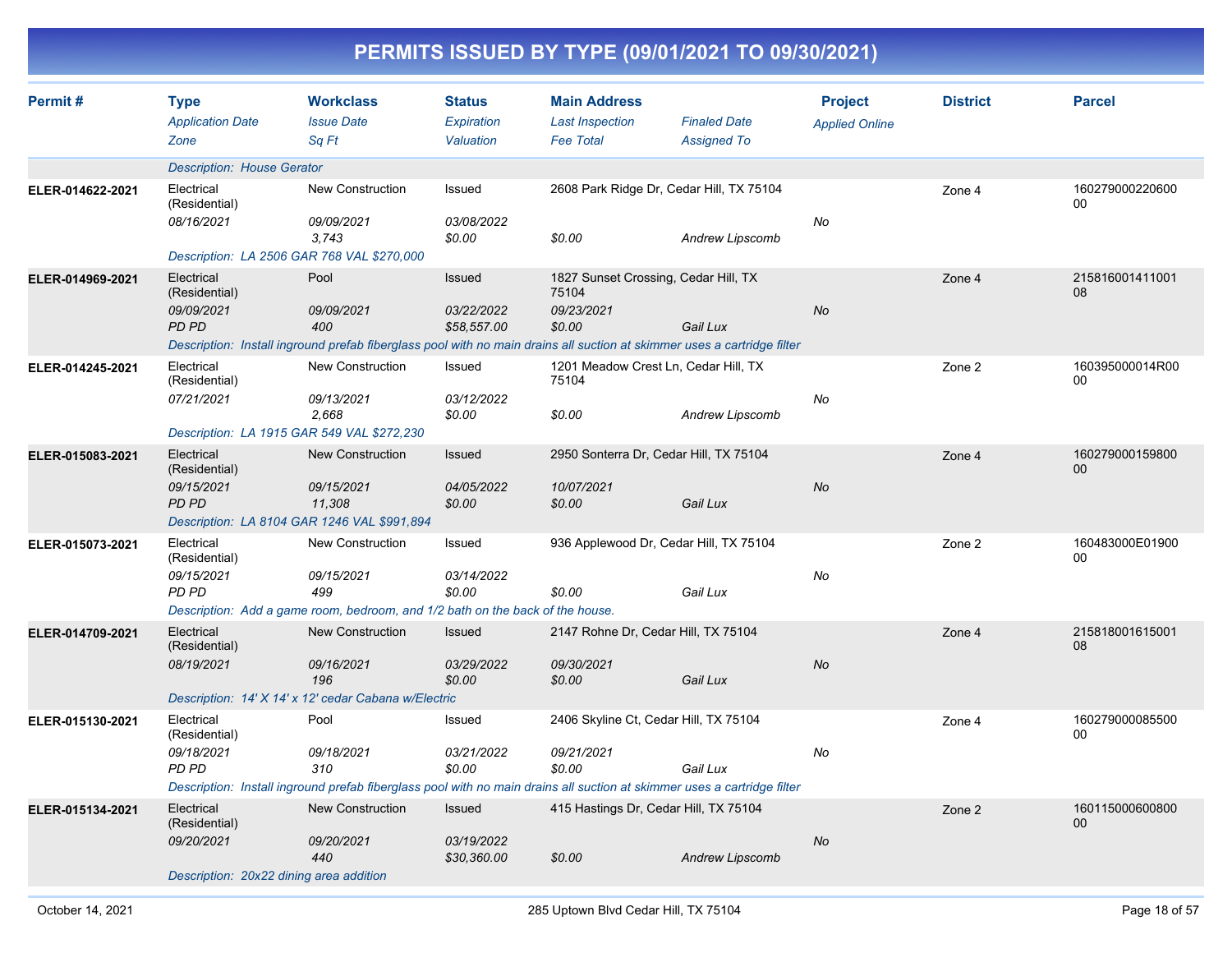| Permit#          | <b>Type</b><br><b>Application Date</b><br>Zone                                                     | <b>Workclass</b><br><b>Issue Date</b><br>Sq Ft                                                                                 | <b>Status</b><br>Expiration<br>Valuation | <b>Main Address</b><br><b>Last Inspection</b><br><b>Fee Total</b>      | <b>Finaled Date</b><br><b>Assigned To</b> | <b>Project</b><br><b>Applied Online</b> | <b>District</b> | <b>Parcel</b>             |
|------------------|----------------------------------------------------------------------------------------------------|--------------------------------------------------------------------------------------------------------------------------------|------------------------------------------|------------------------------------------------------------------------|-------------------------------------------|-----------------------------------------|-----------------|---------------------------|
| ELER-015141-2021 | Electrical<br>(Residential)<br>09/20/2021<br>OT-Res OT-Res<br>Description: SERVICE & PANEL UPGRADE | Repair<br>09/20/2021<br>1,100                                                                                                  | Complete<br>04/04/2022<br>\$5,170.00     | 110 N Potter Ln, Cedar Hill, TX 75104<br>10/05/2021<br>\$50.00         | 10/05/2021<br>Jeanette Cosme              | Yes                                     | Zone 1          | 160005002300500<br>00     |
| ELER-014938-2021 | Electrical<br>(Residential)<br>09/07/2021<br>PD PD<br>Description: LA 5490 Gar 1774 Val \$884,000  | <b>New Construction</b><br>09/21/2021<br>8,396                                                                                 | Issued<br>03/21/2022<br>\$0.00           | 1308 Sunset Ridge Cir, Cedar Hill, TX<br>75104<br>\$0.00               | Gail Lux                                  | No                                      | Zone 4          | 160209000091600<br>$00\,$ |
| ELER-014589-2021 | Electrical<br>(Residential)<br>08/16/2021<br>Description: LA 2854 GAR 968 VAL \$220,000            | <b>New Construction</b><br>09/22/2021<br>4,584                                                                                 | Issued<br>03/28/2022<br>\$0.00           | 1703 Right Field Ct, Cedar Hill, TX 75104<br>09/29/2021<br>\$0.00      | Gail Lux                                  | No                                      | Zone 4          | 160279000224200<br>00     |
| ELER-014877-2021 | Electrical<br>(Residential)<br>09/01/2021<br>Description: LA 4130 GAR 738 VAL \$625,000            | <b>New Construction</b><br>09/22/2021<br>5,699                                                                                 | Issued<br>03/21/2022<br>\$0.00           | 1634 Pebble Beach Ln, Cedar Hill, TX<br>75104<br>\$0.00                | Gail Lux                                  | <b>No</b>                               | Zone 4          | 160279000221500<br>$00\,$ |
| ELER-014999-2021 | Electrical<br>(Residential)<br>09/13/2021<br>PD PD<br>Description: LA 2543 GAR 460 VAL \$200,000   | <b>New Construction</b><br>09/22/2021<br>2,543                                                                                 | Issued<br>03/28/2022<br>\$0.00           | 1539 Hamilton Dr, Cedar Hill, TX 75104<br>09/28/2021<br>\$0.00         | Gail Lux                                  | No                                      | Zone 1          | 160325500668R00<br>00     |
| ELER-015170-2021 | Electrical<br>(Residential)<br>09/22/2021<br><b>PD PD</b>                                          | Repair<br>09/22/2021<br>1,700<br>Description: Installing a 200 amp transfer switch and installation of a home surge protector. | Complete<br>03/22/2022<br>\$2,700.00     | 1407 Hamilton Dr, Cedar Hill, TX 75104<br>09/23/2021<br>\$50.00        | 09/23/2021<br>Jeanette Cosme              | Yes                                     | Zone 1          | 160325500100800<br>$00\,$ |
| ELER-015182-2021 | Electrical<br>(Residential)<br>09/23/2021<br>Description: Electrical wiring for pool               | Repair<br>09/23/2021<br>900                                                                                                    | Issued<br>03/22/2022<br>\$1,200.00       | 451 Euless Dr, Cedar Hill, TX 75104<br>\$50.00                         | Jeanette Cosme                            | Yes                                     | Zone 3          | 160343200B02400<br>00     |
| ELER-015209-2021 | Electrical<br>(Residential)<br>09/27/2021                                                          | Repair<br>09/27/2021<br>2,862<br>Description: install back up generator for residential                                        | Issued<br>04/12/2022<br>\$3,600.00       | 1511 Rocky Creek Cir, Cedar Hill, TX<br>75104<br>10/14/2021<br>\$50.00 | Jeanette Cosme                            | Yes                                     | Zone 1          | 160180000100600<br>00     |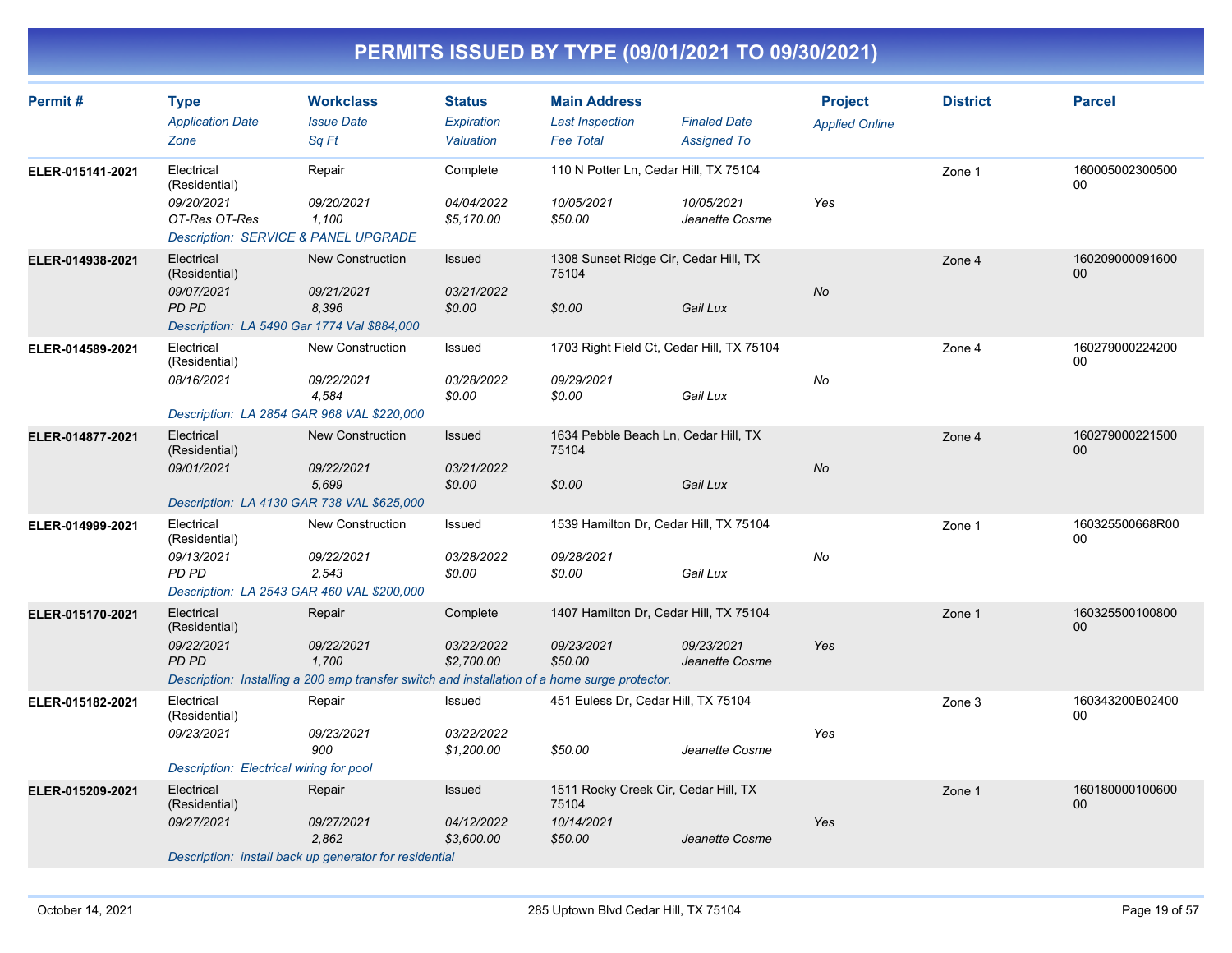| Permit#          | <b>Type</b><br><b>Application Date</b><br>Zone                                  | <b>Workclass</b><br><b>Issue Date</b><br>Sq Ft                                                                                                                   | <b>Status</b><br>Expiration<br>Valuation    | <b>Main Address</b><br>Last Inspection<br><b>Fee Total</b>              | <b>Finaled Date</b><br><b>Assigned To</b> | <b>Project</b><br><b>Applied Online</b> | <b>District</b> | <b>Parcel</b>         |
|------------------|---------------------------------------------------------------------------------|------------------------------------------------------------------------------------------------------------------------------------------------------------------|---------------------------------------------|-------------------------------------------------------------------------|-------------------------------------------|-----------------------------------------|-----------------|-----------------------|
| ELER-015202-2021 | Electrical<br>(Residential)<br>09/24/2021<br>PD PD                              | Alteration<br>09/27/2021<br>0<br>Description: basid remodel due to water damage, paint, new windows, sheetrock, change drain paipe to PVC, new AC with duct work | Issued<br><i>03/26/2022</i><br>\$0.00       | 401 Jefferson St, Cedar Hill, TX 75104<br>\$0.00                        | Jeanette Cosme                            | No                                      | Zone 4          | 160279000021500<br>00 |
| ELER-015254-2021 | Electrical<br>(Residential)<br>09/29/2021<br>Description: Install EV in gargage | Repair<br>09/29/2021<br>400                                                                                                                                      | <b>Issued</b><br>03/28/2022<br>\$800.00     | 2821 Fountainview Blvd, Cedar Hill, TX<br>75104<br>\$50.00              | Jeanette Cosme                            | Yes                                     | Zone 4          | 160279000037300<br>00 |
| ELER-015266-2021 | Electrical<br>(Residential)<br>10/01/2021                                       | Repair<br>09/30/2021<br>1,800                                                                                                                                    | Complete<br><i>04/04/2022</i><br>\$3,500.00 | 827 Green Pastures Dr. Cedar Hill, TX<br>75104<br>10/05/2021<br>\$50.00 | 10/05/2021<br>Jeanette Cosme              | Yes                                     | Zone 2          | 160475000100600<br>00 |

*Description: upgrade and relocate electrical panel*

#### **PERMITS ISSUED FOR ELECTRICAL (RESIDENTIAL): 22**

| <b>FIRE</b>      |                            |                                                                                                                       |                           |                                                |                                         |     |        |                       |
|------------------|----------------------------|-----------------------------------------------------------------------------------------------------------------------|---------------------------|------------------------------------------------|-----------------------------------------|-----|--------|-----------------------|
| FIRE-014468-2021 | Fire                       | Fire Alarm                                                                                                            | <b>Issued</b>             | 634 Uptown Blvd, Cedar Hill, TX 75104          |                                         |     | Zone 2 | 160128000A3RC1<br>000 |
|                  | 08/05/2021<br><b>LR LR</b> | 09/03/2021<br>25,700                                                                                                  | 03/02/2022<br>\$2,328.00  | \$50.00                                        | <b>Reginald Alexander</b>               | Yes |        |                       |
|                  |                            | Description: Adding a fire cell communicator for monitoring                                                           |                           |                                                |                                         |     |        |                       |
| FIRE-014321-2021 | Fire                       | Tent                                                                                                                  | Complete                  | 151 Waterford Oaks Dr, Cedar Hill, TX<br>75104 |                                         |     | Zone 2 | 161100001300100<br>00 |
|                  | 07/27/2021<br><b>PD PD</b> | 09/07/2021<br>2,400                                                                                                   | 03/07/2022<br>\$1,050.00  | 09/07/2021<br>\$0.00                           | 09/07/2021<br><b>Reginald Alexander</b> | No  |        |                       |
|                  | Description: 40x60 tent    |                                                                                                                       |                           |                                                |                                         |     |        |                       |
| FIRE-012858-2021 | Fire                       | Fire Alarm                                                                                                            | <b>Issued</b>             | 235 W Pleasant Run Rd, Cedar Hill, TX<br>75104 |                                         |     | Zone 1 | 16020840012RA00<br>00 |
|                  | 04/20/2021<br><b>PD PD</b> | 09/12/2021<br>50                                                                                                      | 03/11/2022<br>\$13,000.00 | \$100.00                                       | <b>Reginald Alexander</b>               | Yes |        |                       |
|                  |                            | Description: Emergency Replacement of fire alarm panel from a obsolete Harrington fire panel to a new Mircom FX-2000. |                           |                                                |                                         |     |        |                       |
| FIRE-014799-2021 | Fire                       | Fire Alarm                                                                                                            | Issued                    | 207 Cannady Dr, Cedar Hill, TX 75104           |                                         |     | Zone 2 | 160104900C7AR0<br>000 |
|                  | 08/27/2021<br><b>LR LR</b> | 09/13/2021<br>500                                                                                                     | 03/12/2022<br>\$1,000.00  | \$50.00                                        | Tammie Cooper                           | Yes |        |                       |
|                  |                            | Description: Add wireless communicator to existing fire alarm system.                                                 |                           |                                                |                                         |     |        |                       |
| FIRE-014274-2021 | Fire                       | Fire Suppression                                                                                                      | <b>Issued</b>             | 265 W Pleasant Run Rd, Cedar Hill, TX<br>75104 |                                         |     | Zone 1 | 16020840011R1R0<br>00 |
|                  |                            |                                                                                                                       |                           |                                                |                                         |     |        |                       |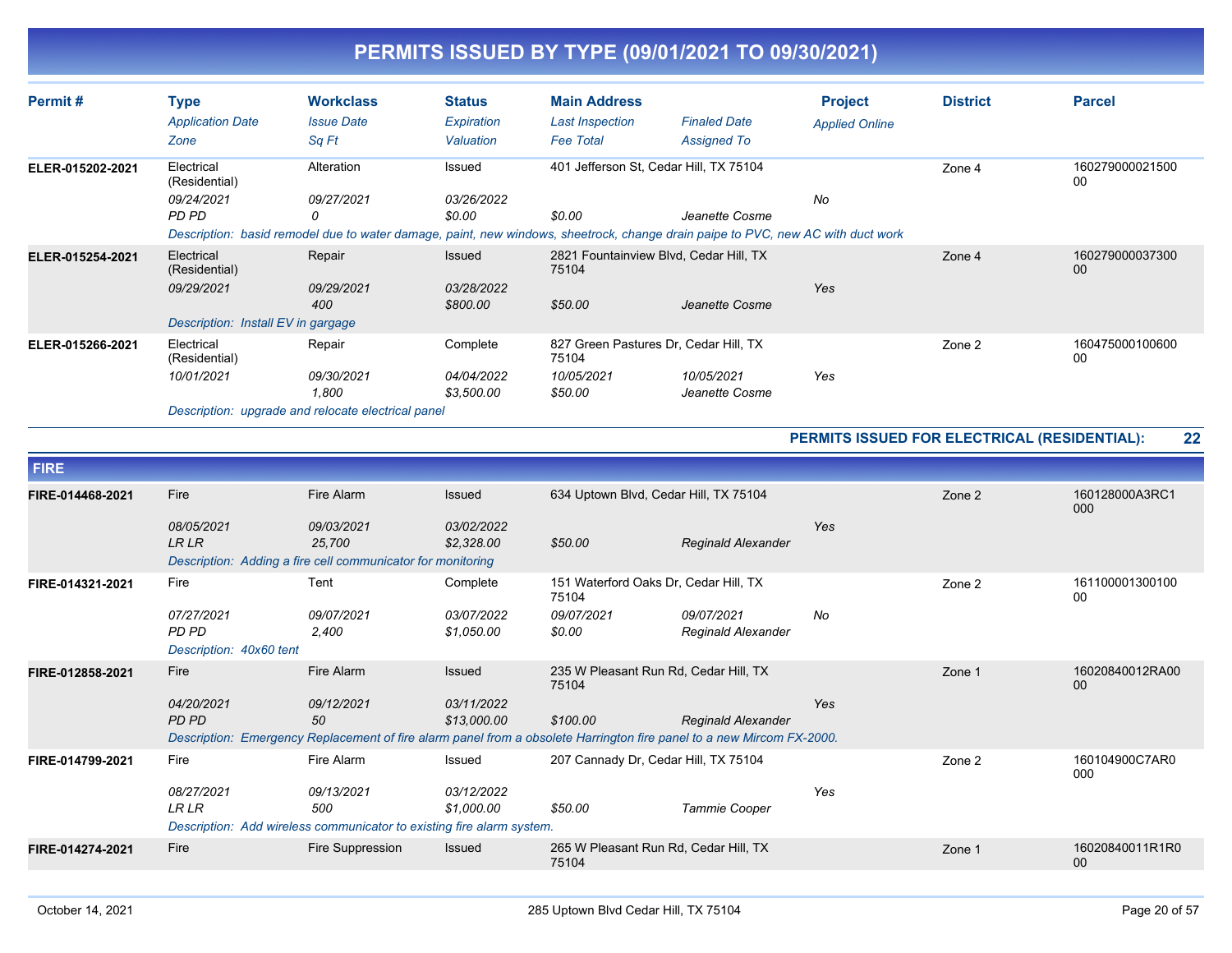| Permit#           | <b>Type</b><br><b>Application Date</b>                               | <b>Workclass</b><br><b>Issue Date</b>                                              | <b>Status</b><br>Expiration  | <b>Main Address</b><br><b>Last Inspection</b> | <b>Finaled Date</b>                      | <b>Project</b><br><b>Applied Online</b> | <b>District</b>                    | <b>Parcel</b>                   |                         |
|-------------------|----------------------------------------------------------------------|------------------------------------------------------------------------------------|------------------------------|-----------------------------------------------|------------------------------------------|-----------------------------------------|------------------------------------|---------------------------------|-------------------------|
|                   | Zone                                                                 | Sq Ft                                                                              | Valuation                    | <b>Fee Total</b>                              | <b>Assigned To</b>                       |                                         |                                    |                                 |                         |
|                   | 07/22/2021<br><b>LR LR</b>                                           | 09/16/2021<br>5,865<br>Description: Add 65 Sprinkler heads to existing wet system. | 03/15/2022<br>\$23,000.00    | \$345.00                                      | <b>Reginald Alexander</b>                | No                                      |                                    |                                 |                         |
| FIRE-014928-2021  | Fire                                                                 | LP Gas                                                                             | Complete                     |                                               | 2607 Ballpark Way, Cedar Hill, TX 75104  |                                         | Zone 4                             | 160279000222100<br>00           |                         |
|                   | 09/07/2021                                                           | 09/24/2021<br>0                                                                    | 03/30/2022<br>\$2,200.00     | 10/01/2021<br>\$75.00                         | 10/01/2021<br><b>Reginald Alexander</b>  | No                                      |                                    |                                 |                         |
|                   |                                                                      | Description: 250 Gallon underground propane tank                                   |                              |                                               |                                          |                                         |                                    |                                 |                         |
| FIRE-015056-2021  | Fire                                                                 | Fire Alarm                                                                         | <b>Issued</b>                | TX 75104                                      | 1104 S J Elmer Weaver Fwy, Cedar Hill,   |                                         | Zone 3                             | 160216000000500<br>00           |                         |
|                   | 09/15/2021<br>$\frac{1}{2}$                                          | 09/30/2021<br>6,530                                                                | 03/29/2022<br>\$10,502.00    | \$50.00                                       | Reginald Alexander                       | No                                      |                                    |                                 |                         |
|                   |                                                                      |                                                                                    |                              |                                               |                                          |                                         |                                    | <b>PERMITS ISSUED FOR FIRE:</b> | 7                       |
| <b>GRADING</b>    |                                                                      |                                                                                    |                              |                                               |                                          |                                         |                                    |                                 |                         |
| GRADE-015216-2021 | Grading                                                              | Non-Residential                                                                    | Issued                       | 211 N Joe Wilson Rd, Cedar Hill, TX<br>75104  |                                          |                                         | Zone 2                             | 167506300A00200<br>00           |                         |
|                   | 09/27/2021<br><b>MF MF</b>                                           | 09/27/2021<br>0<br>Description: Private Utility (Water, Sewer, Strom)              | 04/11/2022<br>\$1,137,741.00 | 10/12/2021<br>\$9,305.00                      | Gail Lux                                 | No                                      |                                    |                                 |                         |
|                   |                                                                      |                                                                                    |                              |                                               |                                          |                                         | <b>PERMITS ISSUED FOR GRADING:</b> |                                 | 1                       |
| <b>HEALTH</b>     |                                                                      |                                                                                    |                              |                                               |                                          |                                         |                                    |                                 |                         |
| HLTH-014329-2021  | Health                                                               | School                                                                             | <b>Issued</b>                | 75104                                         | 1232 E Pleasant Run Rd, Cedar Hill, TX   |                                         | Zone 2                             | 650435355100400<br>00           |                         |
|                   | 07/27/2021<br><b>PD PD</b><br><b>Description: Trinity Leadership</b> | 09/24/2021<br>0                                                                    | 12/31/2021<br>\$0.00         | \$300.00                                      | Jeanette Cosme                           | No                                      |                                    |                                 |                         |
| HLTH-014967-2021  | Health                                                               | Restaurant/Food<br>Establishment                                                   | Issued                       |                                               | 329 W Belt Line Rd, Cedar Hill, TX 75104 |                                         | Zone 2                             | 651472340100200<br>00           |                         |
|                   | 09/09/2021<br>OT-Corr OT-Corr<br>Description: The Itis               | 09/27/2021<br>0                                                                    | 12/31/2021<br>\$0.00         | \$300.00                                      | Jeanette Cosme                           | No                                      |                                    |                                 |                         |
|                   |                                                                      |                                                                                    |                              |                                               |                                          |                                         | <b>PERMITS ISSUED FOR HEALTH:</b>  |                                 | $\overline{\mathbf{2}}$ |
| <b>IRRIGATION</b> |                                                                      |                                                                                    |                              |                                               |                                          |                                         |                                    |                                 |                         |
| IRR-014971-2021   | Irrigation                                                           | Irrigation                                                                         | Issued                       | 76065                                         | 2415 Summer Brook Ct, Cedar Hill, TX     |                                         | Zone 4                             | 215816001386001<br>08           |                         |
|                   |                                                                      |                                                                                    |                              |                                               |                                          |                                         |                                    |                                 |                         |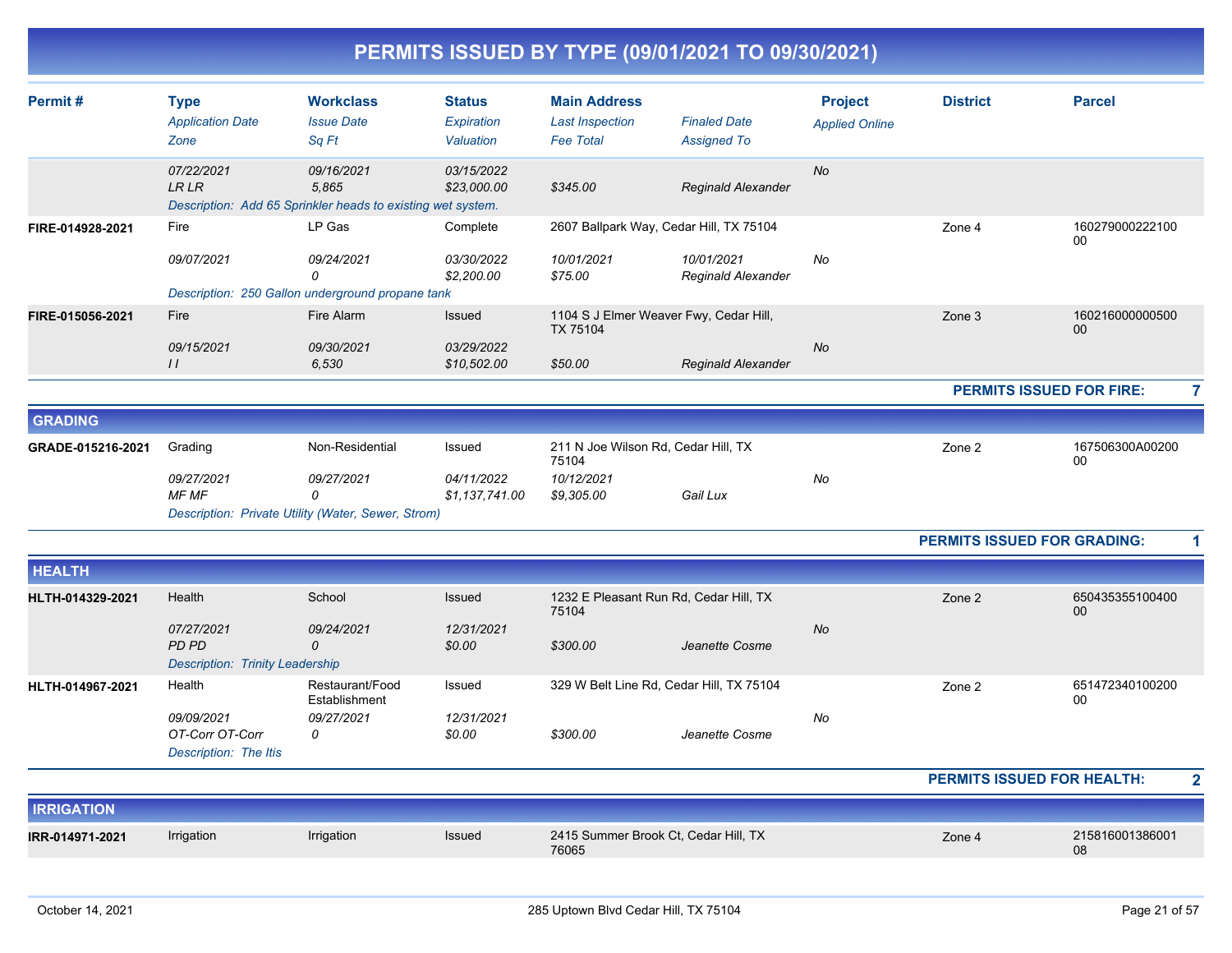| Permit#         | <b>Type</b><br><b>Application Date</b><br>Zone                                                        | <b>Workclass</b><br><b>Issue Date</b><br>Sq Ft                                                                     | <b>Status</b><br>Expiration<br>Valuation | <b>Main Address</b><br><b>Last Inspection</b><br><b>Fee Total</b> | <b>Finaled Date</b><br><b>Assigned To</b> | <b>Project</b><br><b>Applied Online</b> | <b>District</b> | <b>Parcel</b>         |
|-----------------|-------------------------------------------------------------------------------------------------------|--------------------------------------------------------------------------------------------------------------------|------------------------------------------|-------------------------------------------------------------------|-------------------------------------------|-----------------------------------------|-----------------|-----------------------|
|                 | 09/09/2021<br>PD PD<br>Description: Landscape Irrigation<br>NOTE: Rain, Freeze, Wind sensor required. | 09/10/2021<br>2,000                                                                                                | 03/09/2022<br>\$4,600.00                 | \$100.00                                                          | Gail Lux                                  | Yes                                     |                 |                       |
| IRR-014646-2021 | Irrigation<br>08/17/2021<br>Description: new sprinkler                                                | Irrigation<br>09/13/2021<br>0                                                                                      | Issued<br>03/12/2022<br>\$3,000.00       | 401 Meadow Ridge Dr, Cedar Hill, TX<br>75104<br>\$100.00          | <b>Alexis Sartin</b>                      | No                                      | Zone 1          | 160335000200800<br>00 |
| IRR-015081-2021 | Irrigation<br>09/15/2021                                                                              | Irrigation<br>09/17/2021<br>10,270<br>Description: Install Sprinkler System over entire property                   | Issued<br>03/16/2022<br>\$3,000.00       | 1004 Hines Dr, Cedar Hill, TX 75104<br>\$100.00                   | Gail Lux                                  | Yes                                     | Zone 3          | 160426704700300<br>00 |
| IRR-014811-2021 | Irrigation<br>08/27/2021<br>PD PD<br>Description: Lawn Irrigation System                              | Irrigation<br>09/27/2021                                                                                           | Issued<br>03/26/2022<br>\$1,100.00       | 1515 Legacy Dr, Cedar Hill, TX 75104<br>\$100.00                  | Gail Lux                                  | Yes                                     | Zone 3          | 160045300G01600<br>00 |
| IRR-015212-2021 | Irrigation<br>09/27/2021<br>Description: Landscape Irrigation                                         | Irrigation<br>09/30/2021<br>1.435                                                                                  | Issued<br>03/29/2022<br>\$3,500.00       | 730 Hillside Dr, Cedar Hill, TX 75104<br>\$100.00                 | <b>Alexis Sartin</b>                      | Yes                                     | Zone 2          | 160395600101500<br>00 |
| IRR-015176-2021 | Irrigation<br>09/22/2021                                                                              | Irrigation<br>09/30/2021<br>1.546<br>Description: Lawn Irrigation - verfiy location of wind sensor upon inspection | Issued<br>03/29/2022<br>\$4,000.00       | 722 Shenandoah Dr, Cedar Hill, TX 75104<br>\$100.00               | <b>Alexis Sartin</b>                      | Yes                                     | Zone 1          | 160396300D00100<br>00 |

**PERMITS ISSUED FOR IRRIGATION: 6**

| <b>MECHANICAL (NON-RESIDENTIAL)</b> |                                      |                                                                                          |                          |                                                    |                |           |                       |                       |
|-------------------------------------|--------------------------------------|------------------------------------------------------------------------------------------|--------------------------|----------------------------------------------------|----------------|-----------|-----------------------|-----------------------|
| MECC-014931-2021                    | Mechanical<br>(Non-Residential)      | <b>HVAC Changeout</b><br><b>Issued</b><br>104 W Belt Line Rd, 3, Cedar Hill, TX<br>75104 |                          |                                                    | Zone 2         |           | 650881350101500<br>00 |                       |
|                                     | 09/07/2021<br>LR LR                  | 09/07/2021<br>0                                                                          | 03/07/2022<br>\$8,000.00 | \$50.00                                            | Jeanette Cosme | <b>No</b> |                       |                       |
|                                     | Description: Change Out Rooftop Unit |                                                                                          |                          |                                                    |                |           |                       |                       |
| MECC-014958-2021                    | Mechanical<br>(Non-Residential)      | New Construction                                                                         | Issued                   | 1700 S J Elmer Weaver Fwy, Cedar Hill,<br>TX 75104 |                |           | Zone 3                | 160197100A02R00<br>00 |
|                                     | 09/08/2021                           | 09/08/2021                                                                               | <i>03/07/2022</i>        |                                                    |                | No        |                       |                       |
|                                     |                                      | 221.360                                                                                  | \$0.00                   | \$0.00                                             | Gail Lux       |           |                       |                       |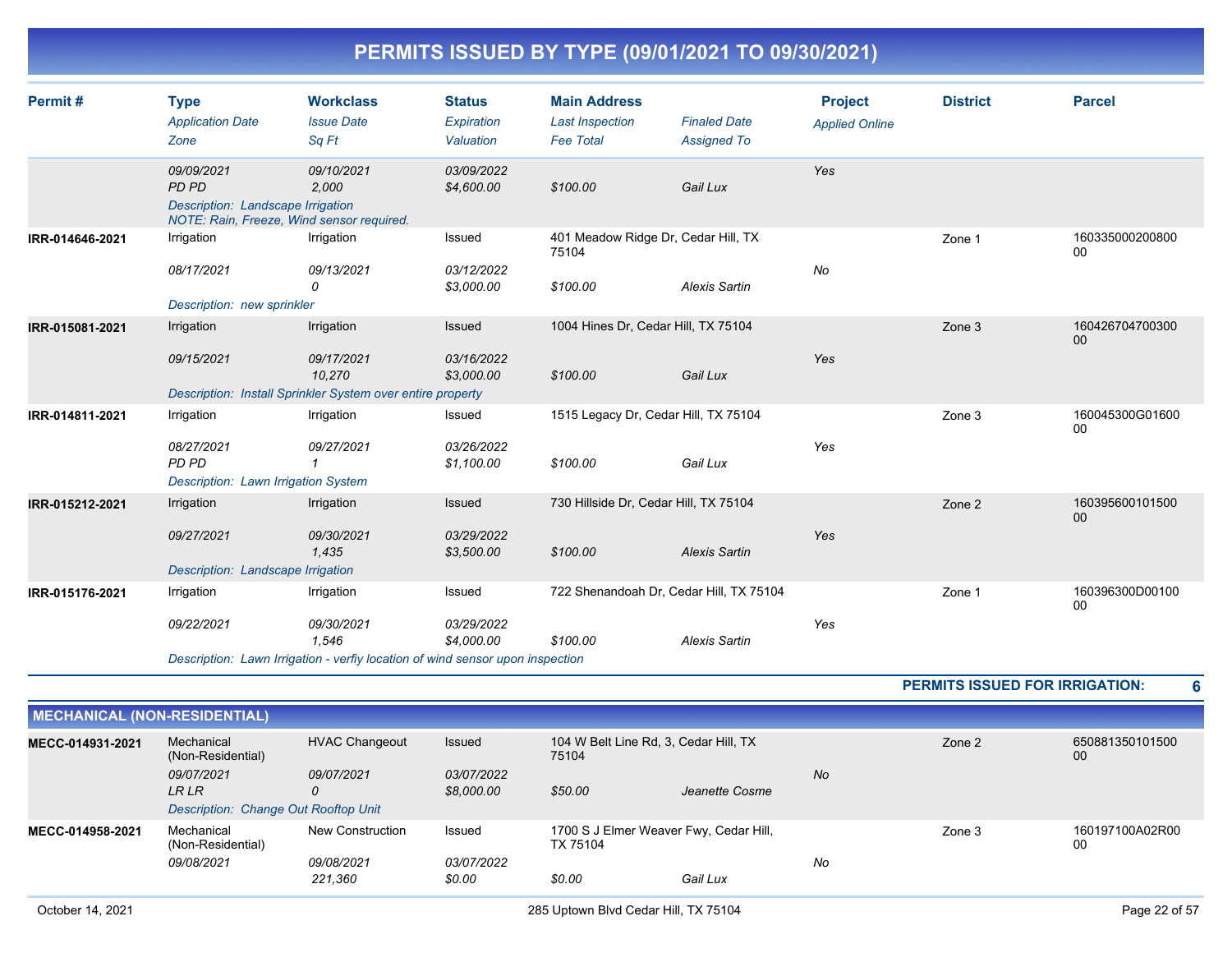|                                 |                                                                                                                                |                                                                                                                                |                           |                                            | PERMITS ISSUED BY TYPE (09/01/2021 TO 09/30/2021) |                                                  |                 |                       |
|---------------------------------|--------------------------------------------------------------------------------------------------------------------------------|--------------------------------------------------------------------------------------------------------------------------------|---------------------------|--------------------------------------------|---------------------------------------------------|--------------------------------------------------|-----------------|-----------------------|
| Permit#                         | <b>Type</b>                                                                                                                    | <b>Workclass</b>                                                                                                               | <b>Status</b>             | <b>Main Address</b>                        |                                                   | <b>Project</b>                                   | <b>District</b> | <b>Parcel</b>         |
|                                 | <b>Application Date</b><br>Zone                                                                                                | <b>Issue Date</b><br>Sq Ft                                                                                                     | Expiration<br>Valuation   | <b>Last Inspection</b><br><b>Fee Total</b> | <b>Finaled Date</b><br><b>Assigned To</b>         | <b>Applied Online</b>                            |                 |                       |
|                                 |                                                                                                                                | Description: Construction of a cold dark shell industrial warehouse and site improvements inclusive of parking and landscaping |                           |                                            |                                                   |                                                  |                 |                       |
| MECC-014947-2021                | Mechanical<br>(Non-Residential)                                                                                                | <b>New Construction</b>                                                                                                        | <b>Issued</b>             |                                            | 1700 American Way, Cedar Hill, TX 75104           |                                                  | Zone 3          | 651218290101901<br>00 |
|                                 | 09/08/2021<br>$\prime$                                                                                                         | 09/08/2021<br>1,087,829                                                                                                        | 03/07/2022<br>\$0.00      | \$0.00                                     | Gail Lux                                          | No                                               |                 |                       |
|                                 | Description: Construction of a cold dark shell industrial warehouse and site improvements inclusive of parking and landscaping |                                                                                                                                |                           |                                            |                                                   |                                                  |                 |                       |
| MECC-014975-2021                | Mechanical<br>(Non-Residential)                                                                                                | <b>HVAC Changeout</b>                                                                                                          | Issued                    |                                            | 602 W Belt Line Rd, Cedar Hill, TX 75104          |                                                  | Zone 2          | 16016750012R200<br>00 |
|                                 | 09/10/2021<br>OT-Sq OT-Sq                                                                                                      | 09/10/2021<br>$\mathcal I$                                                                                                     | 03/09/2022<br>\$14,719.30 | \$50.00                                    | Jeanette Cosme                                    | Yes                                              |                 |                       |
| MECC-015148-2021                | Mechanical<br>(Non-Residential)                                                                                                | Description: REPLACE CONDENSER AND COIL<br>Alteration                                                                          | Issued                    |                                            | 373 E Fm 1382, Cedar Hill, TX 75104               |                                                  | Zone 2          | 160104900C4RA0<br>000 |
|                                 | 09/21/2021<br>LR LR<br><b>Description: Tool Rental Addition</b>                                                                | 09/21/2021<br>3,000                                                                                                            | 03/21/2022<br>\$0.00      | \$0.00                                     | Gail Lux                                          | No                                               |                 |                       |
|                                 |                                                                                                                                |                                                                                                                                |                           |                                            |                                                   | PERMITS ISSUED FOR MECHANICAL (NON-RESIDENTIAL): |                 | 5                     |
| <b>MECHANICAL (RESIDENTIAL)</b> |                                                                                                                                |                                                                                                                                |                           |                                            |                                                   |                                                  |                 |                       |
| MECR-014875-2021                | Mechanical<br>(Residential)                                                                                                    | <b>HVAC Changeout</b>                                                                                                          | Issued                    | 75104                                      | 811 Green Pastures Dr, Cedar Hill, TX             |                                                  | Zone 2          | 160475000101400<br>00 |
|                                 | 09/01/2021                                                                                                                     | 09/01/2021<br>2,000                                                                                                            | 02/28/2022<br>\$7,060.00  | \$50.00                                    | Jeanette Cosme                                    | Yes                                              |                 |                       |
|                                 |                                                                                                                                | Description: replace existing 5 ton horiz gas hvac                                                                             |                           |                                            |                                                   |                                                  |                 |                       |
| MECR-014844-2021                | Mechanical<br>(Residential)                                                                                                    | <b>New Construction</b>                                                                                                        | <b>Issued</b>             | 75104                                      | 1607 Pebble Beach Ln, Cedar Hill, TX              |                                                  | Zone 4          | 160279000226700<br>00 |
|                                 | 08/31/2021                                                                                                                     | 09/01/2021<br>4,532                                                                                                            | 02/28/2022<br>\$0.00      | \$0.00                                     | <b>Andrew Lipscomb</b>                            | No                                               |                 |                       |
|                                 | Mechanical                                                                                                                     | Description: LA 3351 GAR 660 VAL \$387,000                                                                                     |                           |                                            |                                                   |                                                  |                 |                       |
| MECR-014865-2021                | (Residential)                                                                                                                  | <b>HVAC Changeout</b>                                                                                                          | Complete                  | 826 Bentle Ct, Cedar Hill, TX 75104        |                                                   |                                                  | Zone 2          | 160426803104700<br>00 |
|                                 | 09/01/2021                                                                                                                     | 09/01/2021<br>$\mathbf{1}$                                                                                                     | 03/16/2022<br>\$27,231.00 | 09/17/2021<br>\$50.00                      | 09/17/2021<br>Jeanette Cosme                      | Yes                                              |                 |                       |
|                                 |                                                                                                                                | Description: replacing a 3.5 ton heat pump complete system and complete duct replacement                                       |                           |                                            |                                                   |                                                  |                 |                       |
| MECR-014868-2021                | Mechanical<br>(Residential)                                                                                                    | <b>HVAC Changeout</b>                                                                                                          | Complete                  |                                            | 776 Meandering Dr, Cedar Hill, TX 75104           |                                                  | Zone 2          | 160155400101000<br>00 |
|                                 | 09/01/2021                                                                                                                     | 09/01/2021<br>1,770                                                                                                            | 04/11/2022<br>\$4,900.00  | 10/12/2021<br>\$50.00                      | 10/12/2021<br>Jeanette Cosme                      | Yes                                              |                 |                       |
|                                 |                                                                                                                                | Description: INSTALL 3 TON (14 SEER) CONDENSER W/3 TON HORIZ BOX EVAP COIL.                                                    |                           |                                            |                                                   |                                                  |                 |                       |
| MECR-014861-2021                | Mechanical<br>(Residential)                                                                                                    | <b>HVAC Changeout</b>                                                                                                          | Issued                    |                                            | 1116 Canyon Ridge, Cedar Hill, TX 75104           |                                                  | Zone 1          | 160200100500600<br>00 |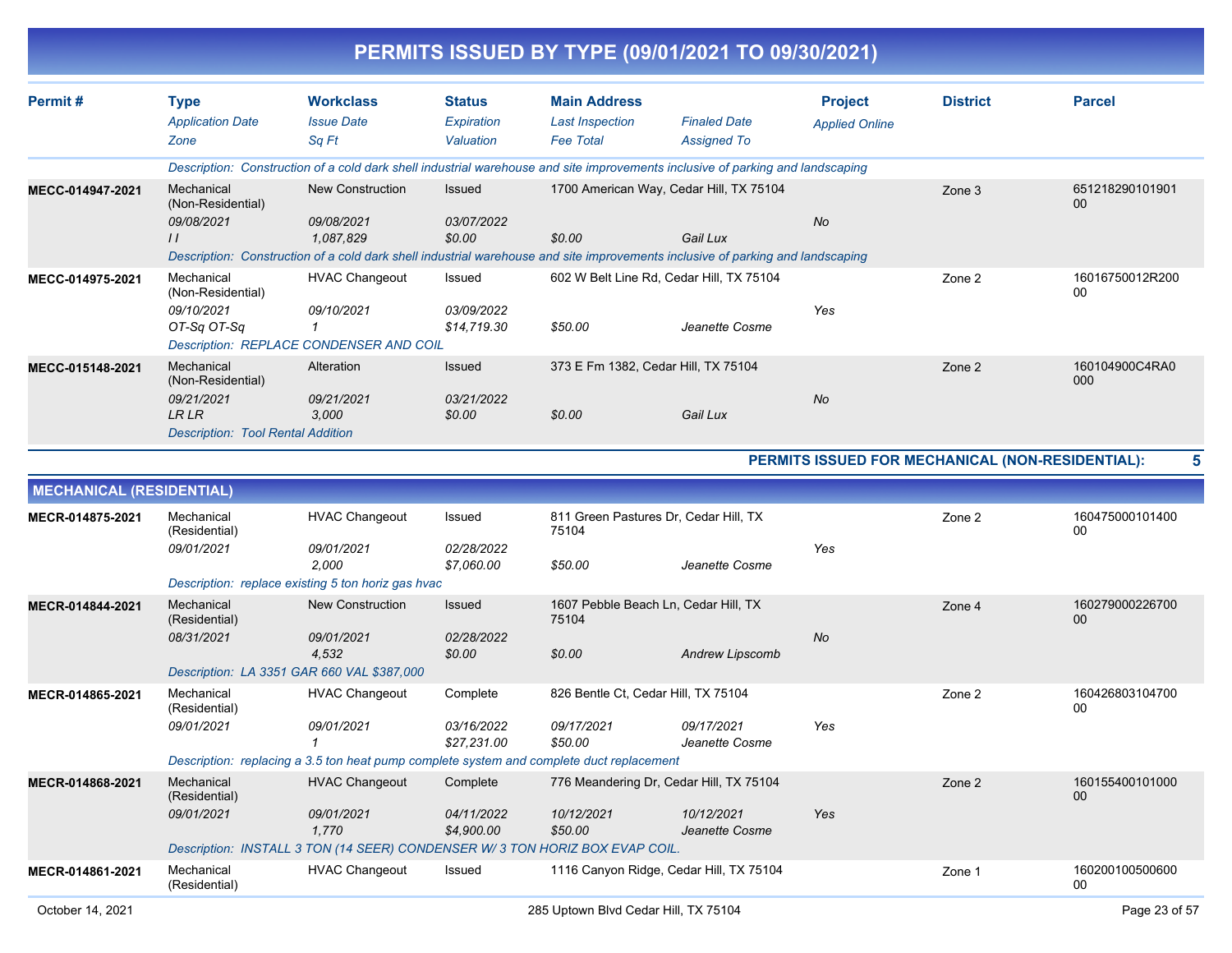| PERMITS ISSUED BY TYPE (09/01/2021 TO 09/30/2021) |                                                                                                      |                                                                                                                                                                                                        |                                          |                                                                        |                                           |                                         |                 |                           |  |  |
|---------------------------------------------------|------------------------------------------------------------------------------------------------------|--------------------------------------------------------------------------------------------------------------------------------------------------------------------------------------------------------|------------------------------------------|------------------------------------------------------------------------|-------------------------------------------|-----------------------------------------|-----------------|---------------------------|--|--|
| Permit#                                           | <b>Type</b><br><b>Application Date</b><br>Zone                                                       | <b>Workclass</b><br><b>Issue Date</b><br>Sq Ft                                                                                                                                                         | <b>Status</b><br>Expiration<br>Valuation | <b>Main Address</b><br><b>Last Inspection</b><br><b>Fee Total</b>      | <b>Finaled Date</b><br><b>Assigned To</b> | <b>Project</b><br><b>Applied Online</b> | <b>District</b> | <b>Parcel</b>             |  |  |
|                                                   | 09/01/2021<br><b>PD PD</b>                                                                           | 09/01/2021<br>9,121<br>Description: Install American Standard 4-Ton Heat Pump Complete System w/ Airhandler - Add 1 additional return air grill and upsize 1 supply and register to the master bedroom | 02/28/2022<br>\$11,950.00                | \$50.00                                                                | Jeanette Cosme                            | Yes                                     |                 |                           |  |  |
| MECR-014886-2021                                  | Mechanical<br>(Residential)<br>09/02/2021                                                            | <b>HVAC Changeout</b><br>09/02/2021<br>1,728<br>Description: INSTALL 2 TON (14 SEER) COMPLETE HORIZ GAS SYSTEM FOR D/S UNIT                                                                            | Complete<br>04/11/2022<br>\$5,878.00     | 813 Braswell Dr, Cedar Hill, TX 75104<br>10/12/2021<br>\$50.00         | 10/12/2021<br>Jeanette Cosme              | Yes                                     | Zone 1          | 160095000600900<br>$00\,$ |  |  |
| MECR-014906-2021                                  | Mechanical<br>(Residential)<br>09/03/2021                                                            | <b>HVAC New</b><br>Installation<br>09/03/2021<br>3,000<br>Description: installing LV2 5 Ton American Standard Condenser and 5 Ton EV Coil                                                              | Complete<br>03/23/2022<br>\$7,498.00     | 1119 Rocky Brook Dr, Cedar Hill, TX<br>75104<br>09/24/2021<br>\$50.00  | 09/24/2021<br>Jeanette Cosme              | Yes                                     | Zone 3          | 160426100D00500<br>00     |  |  |
| MECR-014926-2021                                  | Mechanical<br>(Residential)<br>09/07/2021                                                            | <b>HVAC Changeout</b><br>09/07/2021<br>1<br>Description: replacing a 2.5 ton electric complete system                                                                                                  | Complete<br>03/14/2022<br>\$9,026.00     | 823 Twilight Dr, Cedar Hill, TX 75104<br>09/14/2021<br>\$50.00         | 09/14/2021<br>Jeanette Cosme              | Yes                                     | Zone 2          | 160475000601300<br>$00\,$ |  |  |
| MECR-014936-2021                                  | Mechanical<br>(Residential)<br>09/07/2021<br>PD PD                                                   | <b>HVAC Changeout</b><br>09/07/2021<br>3,344                                                                                                                                                           | Issued<br>03/07/2022<br>\$9,254.00       | 2830 Singletree Cove, Cedar Hill, TX<br>75104<br>\$50.00               | Jeanette Cosme                            | Yes                                     | Zone 4          | 160279000008400<br>00     |  |  |
| MECR-014950-2021                                  | Mechanical<br>(Residential)<br>09/08/2021<br><b>PD PD</b><br><b>Description: HVAC Replacement X3</b> | <b>HVAC Changeout</b><br>09/08/2021<br>0                                                                                                                                                               | Complete<br>03/09/2022<br>\$21,000.00    | 2417 Scenic Ct, Cedar Hill, TX 75104<br>09/10/2021<br>\$50.00          | 09/10/2021<br>Cindy Guzman                | No                                      | Zone 4          | 160279000181300<br>00     |  |  |
| MECR-014623-2021                                  | Mechanical<br>(Residential)<br>08/16/2021<br>Description: LA 2506 GAR 768 VAL \$270,000              | New Construction<br>09/09/2021<br>3,743                                                                                                                                                                | Issued<br>03/08/2022<br>\$0.00           | 2608 Park Ridge Dr, Cedar Hill, TX 75104<br>\$0.00                     | Andrew Lipscomb                           | No                                      | Zone 4          | 160279000220600<br>00     |  |  |
| MECR-014970-2021                                  | Mechanical<br>(Residential)<br>09/09/2021<br><b>RR RR</b><br>Description: Replace/Install A/C        | <b>HVAC New</b><br>Installation<br>09/09/2021<br>3,228                                                                                                                                                 | Complete<br>03/16/2022<br>\$9,130.76     | 1511 S Joe Wilson Rd, Cedar Hill, TX<br>75104<br>09/17/2021<br>\$50.00 | 09/17/2021<br>Jeanette Cosme              | Yes                                     | Zone 3          | 650925740100700<br>00     |  |  |
| MECR-014978-2021                                  | Mechanical<br>(Residential)<br>09/10/2021<br>PD PD                                                   | <b>HVAC Changeout</b><br>09/10/2021<br>3,338                                                                                                                                                           | Complete<br>03/12/2022<br>\$9,735.08     | 2111 Holly Ridge Ct, Cedar Hill, TX 75104<br>09/13/2021<br>\$50.00     | 09/13/2021<br>Jeanette Cosme              | Yes                                     | Zone 4          | 160279600010840<br>00     |  |  |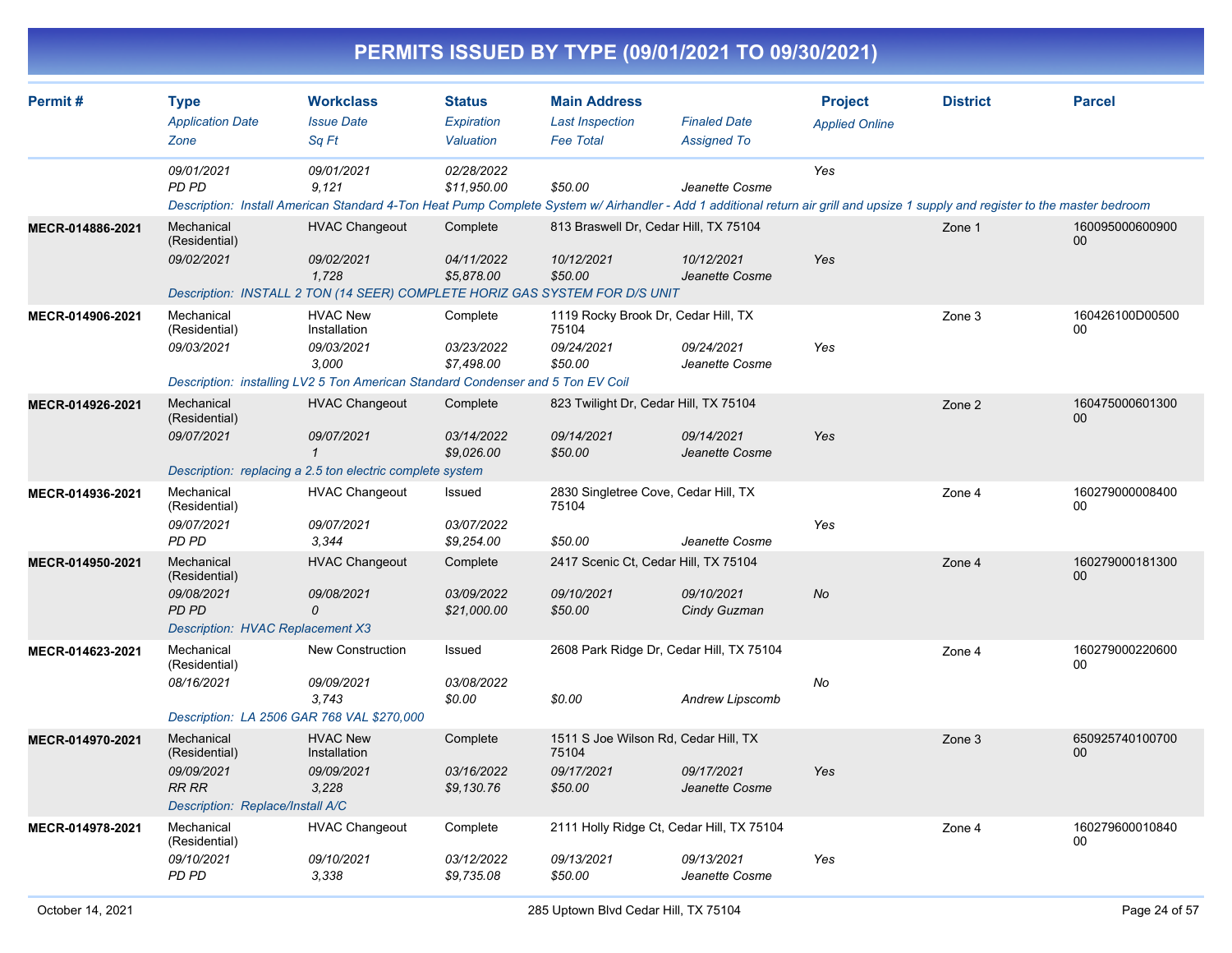| Permit#          | <b>Type</b><br><b>Application Date</b><br>Zone                                                       | <b>Workclass</b><br><b>Issue Date</b><br>Sq Ft                                                                                | <b>Status</b><br>Expiration<br>Valuation  | <b>Main Address</b><br><b>Last Inspection</b><br><b>Fee Total</b> | <b>Finaled Date</b><br><b>Assigned To</b>          | <b>Project</b><br><b>Applied Online</b> | <b>District</b> | <b>Parcel</b>                     |
|------------------|------------------------------------------------------------------------------------------------------|-------------------------------------------------------------------------------------------------------------------------------|-------------------------------------------|-------------------------------------------------------------------|----------------------------------------------------|-----------------------------------------|-----------------|-----------------------------------|
|                  | Description: Replace/Install AC                                                                      |                                                                                                                               |                                           |                                                                   |                                                    |                                         |                 |                                   |
| MECR-014976-2021 | Mechanical<br>(Residential)<br>09/10/2021<br>PD PD<br>Description: Replace/Install A/C               | <b>HVAC New</b><br>Installation<br>09/10/2021<br>1.822                                                                        | Complete<br>03/14/2022<br>\$9,322.87      | 1409 James St, Cedar Hill, TX 75104<br>09/15/2021<br>\$50.00      | 09/15/2021<br>Jeanette Cosme                       | Yes                                     | Zone 1          | 160428100601300<br>0 <sub>0</sub> |
| MECR-014071-2021 | Mechanical<br>(Residential)<br>07/09/2021                                                            | <b>New Construction</b><br>09/13/2021<br>2.668<br>Description: LA 1915 GAR 549 VAL \$272,230                                  | Issued<br>03/12/2022<br>\$0.00            | 1201 Meadow Crest Ln, Cedar Hill, TX<br>75104<br>\$0.00           | <b>Andrew Lipscomb</b>                             | No                                      | Zone 2          | 160395000014R00<br>00             |
| MECR-015020-2021 | Mechanical<br>(Residential)<br>09/13/2021<br>PD PD                                                   | <b>HVAC Changeout</b><br>09/13/2021<br>1.751<br>Description: Replace condenser and air handler (hall closet)                  | Issued<br>03/12/2022<br>\$8,946.00        | 1306 Hayes St, Cedar Hill, TX 75104<br>\$50.00                    | Jeanette Cosme                                     | Yes                                     | Zone 3          | 160067101500200<br>00             |
| MECR-014989-2021 | Mechanical<br>(Residential)<br>09/13/2021<br><b>PD PD</b>                                            | <b>HVAC Changeout</b><br>09/13/2021<br>$\mathbf{1}$<br>Description: replacing a 4 ton air handler only                        | Complete<br>03/16/2022<br>\$12,046.00     | 1316 Scott St, Cedar Hill, TX 75104<br>09/17/2021<br>\$50.00      | 09/17/2021<br>Jeanette Cosme                       | Yes                                     | Zone 1          | 160428700300500<br>00             |
| MECR-015041-2021 | Mechanical<br>(Residential)<br>09/14/2021                                                            | <b>HVAC Changeout</b><br>09/14/2021<br>1.768<br>Description: INSTALL 3 TON 10KW HORIZ A/H W/ NEW BI-FLOW DRIER.               | <b>Issued</b><br>03/14/2022<br>\$1.670.00 | 1031 Aries St, Cedar Hill, TX 75104<br>\$50.00                    | Jeanette Cosme                                     | Yes                                     | Zone 3          | 160320000500100<br>00             |
| MECR-015040-2021 | Mechanical<br>(Residential)<br>09/14/2021<br><b>PD PD</b><br>Description: replace 4ton gas ac system | <b>HVAC Changeout</b><br>09/14/2021<br>1,773                                                                                  | Issued<br>03/14/2022<br>\$11,181.00       | 813 Passive Dr, Cedar Hill, TX 75104<br>\$50.00                   | Jeanette Cosme                                     | Yes                                     | Zone 3          | 160343000D01300<br>00             |
| MECR-014910-2021 | Mechanical<br>(Residential)<br>09/04/2021<br>PD PD                                                   | <b>New Construction</b><br>09/15/2021<br>499<br>Description: Add a game room, bedroom, and 1/2 bath on the back of the house. | Issued<br>03/14/2022<br>\$0.00            | \$0.00                                                            | 936 Applewood Dr, Cedar Hill, TX 75104<br>Gail Lux | No                                      | Zone 2          | 160483000E01900<br>00             |
| MECR-015084-2021 | Mechanical<br>(Residential)<br>09/15/2021<br>PD PD                                                   | <b>New Construction</b><br>09/15/2021<br>11,308<br>Description: LA 8104 GAR 1246 VAL \$991,894                                | Issued<br>03/14/2022<br>\$0.00            | \$0.00                                                            | 2950 Sonterra Dr, Cedar Hill, TX 75104<br>Gail Lux | No                                      | Zone 4          | 160279000159800<br>00             |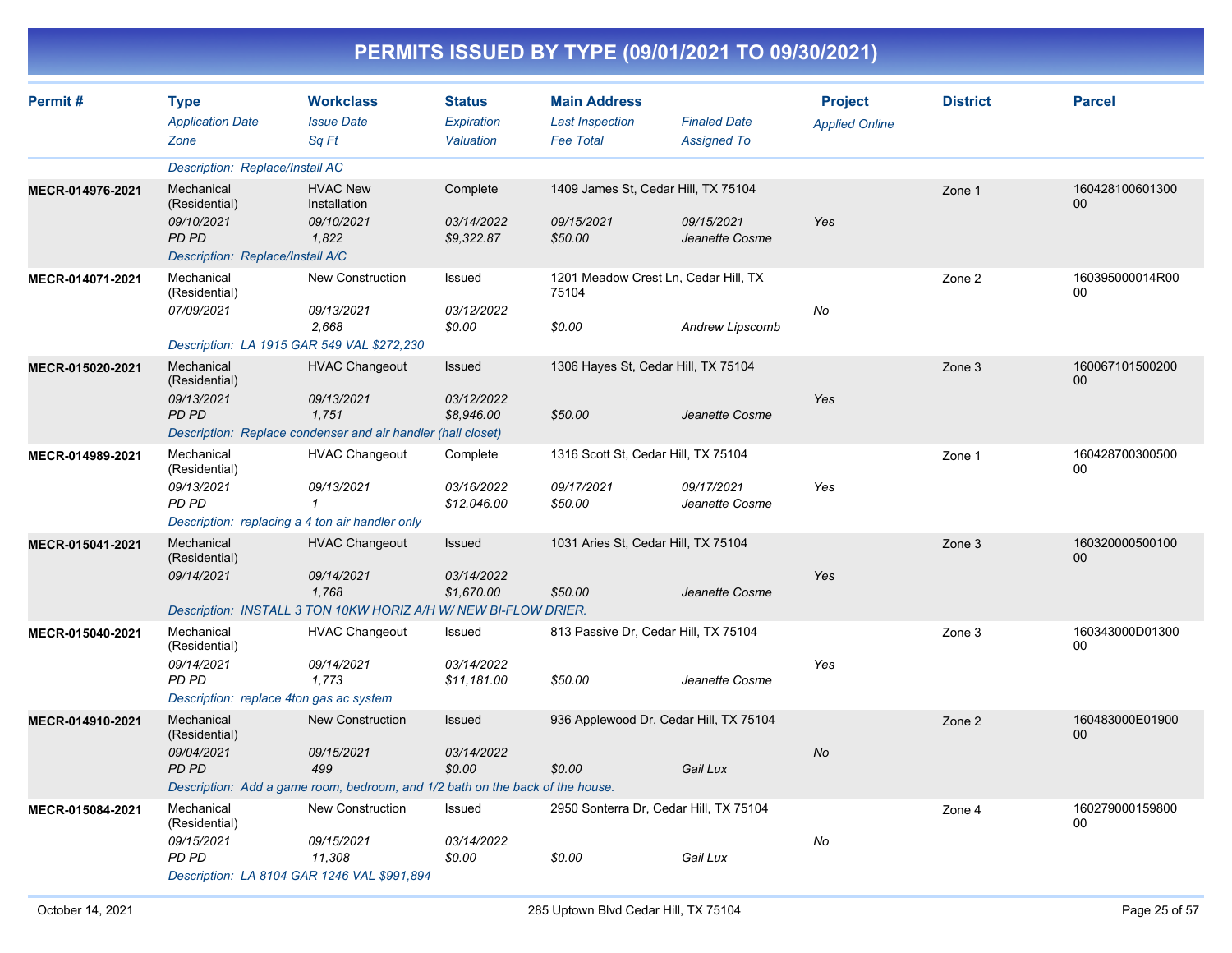| Permit #         | <b>Type</b><br><b>Application Date</b><br>Zone                                                                                         | <b>Workclass</b><br><b>Issue Date</b><br>Sq Ft                                                    | <b>Status</b><br><b>Expiration</b><br>Valuation | <b>Main Address</b><br><b>Last Inspection</b><br><b>Fee Total</b> | <b>Finaled Date</b><br><b>Assigned To</b> | <b>Project</b><br><b>Applied Online</b> | <b>District</b> | <b>Parcel</b>                      |
|------------------|----------------------------------------------------------------------------------------------------------------------------------------|---------------------------------------------------------------------------------------------------|-------------------------------------------------|-------------------------------------------------------------------|-------------------------------------------|-----------------------------------------|-----------------|------------------------------------|
| MECR-015086-2021 | Mechanical<br>(Residential)<br>09/16/2021<br>Description: REPLACE CONDENSER, FURNACE, AND COIL                                         | <b>HVAC Changeout</b><br>09/16/2021<br>$\mathbf{1}$                                               | Issued<br>03/15/2022<br>\$7,816.40              | 210 Oak Meadow Ln, Cedar Hill, TX 75104<br>\$50.00                | Jeanette Cosme                            | Yes                                     | Zone 3          | 160320000D02500<br>00 <sup>°</sup> |
| MECR-008611-2020 | Mechanical<br>(Residential)<br>05/08/2020                                                                                              | <b>HVAC Changeout</b><br>09/20/2021<br>1,433<br>Description: INSTALL 3 TON 15KW HORIZ AIR HANDLER | Issued<br>03/19/2022<br>\$1,885.00              | 213 Wedgewood Ln, Cedar Hill, TX 75104<br>\$50.00                 | Jeanette Cosme                            | Yes                                     | None            | 160483000D01300<br>$00\,$          |
| MECR-015138-2021 | Mechanical<br>(Residential)<br>09/20/2021<br><b>PD PD</b><br>Description: INSTALL 3.5 TON (14 SEER) CONDENSER W/3.5 TON AIO EVAP COIL. | <b>HVAC Changeout</b><br>09/20/2021<br>1,538                                                      | Issued<br>03/19/2022<br>\$4,894.00              | 308 Pinnacle Dr, Cedar Hill, TX 75104<br>\$50.00                  | Jeanette Cosme                            | Yes                                     | Zone 1          | 160364000400800<br>$00\,$          |
| MECR-015153-2021 | Mechanical<br>(Residential)<br>09/21/2021<br>Description: Installing an airhandler with heat kit                                       | <b>HVAC Changeout</b><br>09/21/2021<br>2,441                                                      | Issued<br>03/21/2022<br>\$1,600.00              | 822 Christine Dr, Cedar Hill, TX 75104<br>\$50.00                 | Jeanette Cosme                            | Yes                                     | Zone 2          | 160458100A01000<br>$00\,$          |
| MECR-014991-2021 | Mechanical<br>(Residential)<br>09/13/2021<br><b>PD PD</b><br>Description: LA 5490 GAR 1774 VAL \$884,000                               | <b>New Construction</b><br>09/21/2021<br>8,396                                                    | <b>Issued</b><br>03/21/2022<br>\$0.00           | 1308 Sunset Ridge Cir, Cedar Hill, TX<br>75104<br>\$0.00          | Gail Lux                                  | <b>No</b>                               | Zone 4          | 160209000091600<br>$00\,$          |
| MECR-014878-2021 | Mechanical<br>(Residential)<br>09/01/2021<br>Description: LA 4130 GAR 738 VAL \$625,000                                                | <b>New Construction</b><br>09/22/2021<br>5,699                                                    | Issued<br>03/21/2022<br>\$0.00                  | 1634 Pebble Beach Ln, Cedar Hill, TX<br>75104<br>\$0.00           | Gail Lux                                  | No                                      | Zone 4          | 160279000221500<br>00              |
| MECR-014687-2021 | Mechanical<br>(Residential)<br>08/18/2021<br><b>Description: Residential New Construction</b>                                          | <b>New Construction</b><br>09/22/2021<br>4,584                                                    | Issued<br>03/21/2022<br>\$0.00                  | 1703 Right Field Ct, Cedar Hill, TX 75104<br>\$0.00               | Gail Lux                                  | <b>No</b>                               | Zone 4          | 160279000224200<br>00              |
| MECR-014664-2021 | Mechanical<br>(Residential)<br>08/18/2021<br>PD PD<br>Description: LA 2543 GAR 460 VAL \$200,000                                       | New Construction<br>09/22/2021<br>2,543                                                           | Issued<br>03/21/2022<br>\$0.00                  | 1539 Hamilton Dr, Cedar Hill, TX 75104<br>\$0.00                  | Gail Lux                                  | No                                      | Zone 1          | 160325500668R00<br>$00\,$          |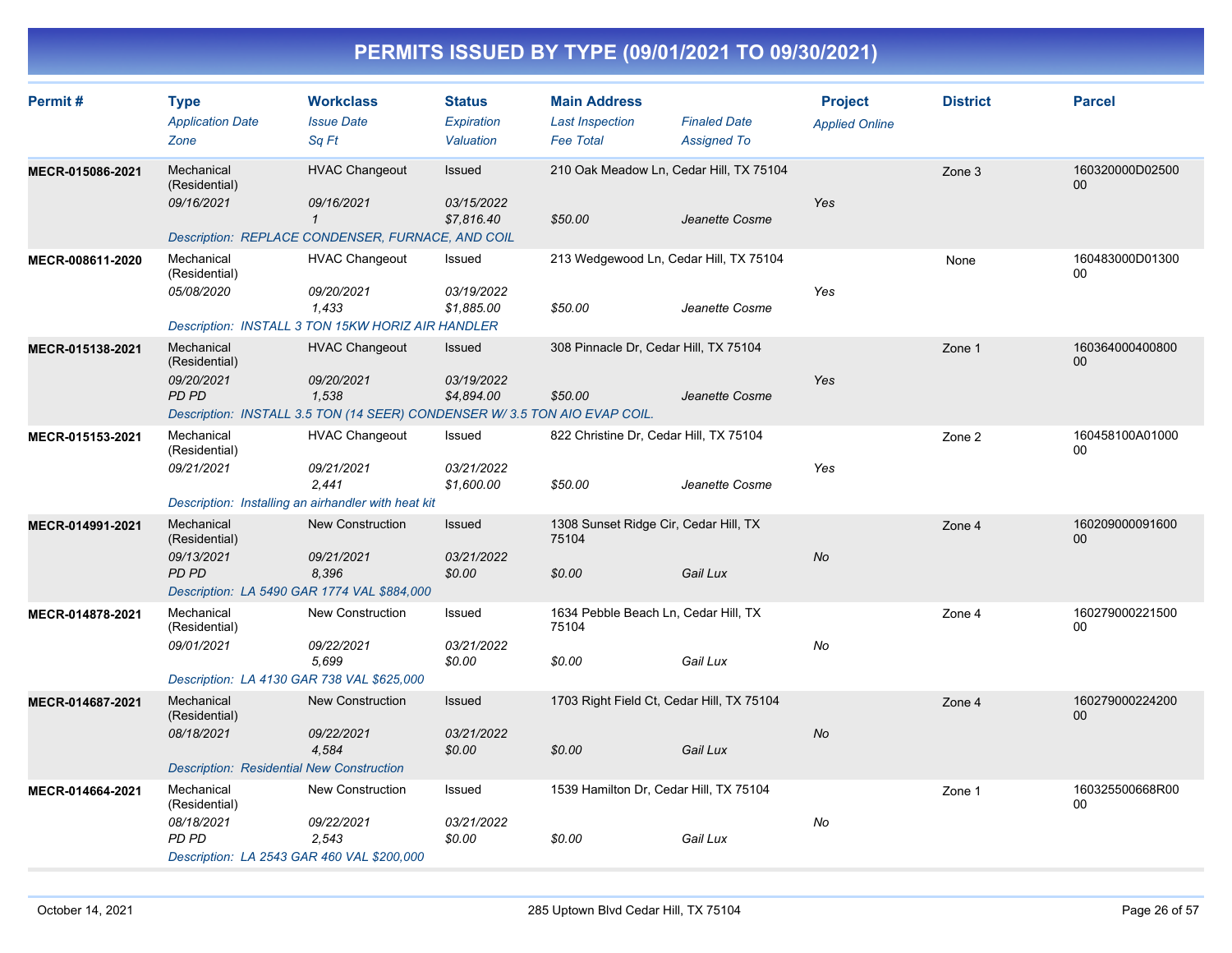| Permit#          | <b>Type</b>                                                                              | <b>Workclass</b>                                                                                                                | <b>Status</b>                        | <b>Main Address</b>                                          |                                           | <b>Project</b>        | <b>District</b> | <b>Parcel</b>             |
|------------------|------------------------------------------------------------------------------------------|---------------------------------------------------------------------------------------------------------------------------------|--------------------------------------|--------------------------------------------------------------|-------------------------------------------|-----------------------|-----------------|---------------------------|
|                  | <b>Application Date</b><br>Zone                                                          | <b>Issue Date</b><br>Sq Ft                                                                                                      | <b>Expiration</b><br>Valuation       | <b>Last Inspection</b><br><b>Fee Total</b>                   | <b>Finaled Date</b><br><b>Assigned To</b> | <b>Applied Online</b> |                 |                           |
| MECR-015166-2021 | Mechanical<br>(Residential)                                                              | <b>HVAC Changeout</b>                                                                                                           | Issued                               | 704 Finley St, Cedar Hill, TX 75104                          |                                           |                       | Zone 1          | 160159600405100<br>$00\,$ |
|                  | 09/22/2021<br>PD PD                                                                      | 09/22/2021<br>1,978<br>Description: Replace Condenser, Furnace (attic) and complete duct work                                   | 03/21/2022<br>\$17,000.00            | \$50.00                                                      | Jeanette Cosme                            | <b>Yes</b>            |                 |                           |
| MECR-015178-2021 | Mechanical<br>(Residential)<br>09/23/2021<br>PD PD                                       | <b>HVAC Changeout</b><br>09/23/2021<br>2.464<br>Description: INSTALL 5 TON (14 SEER) CONDENSER W/ 5 TON HORIZ BOX EVAP COIL.    | Issued<br>03/22/2022<br>\$5,011.00   | 239 High Pointe Ln, Cedar Hill, TX 75104<br>\$50.00          | Jeanette Cosme                            | Yes                   | Zone 1          | 160364000304000<br>00     |
| MECR-015200-2021 | Mechanical<br>(Residential)                                                              | <b>HVAC Changeout</b>                                                                                                           | Issued                               | 1061 Winding Creek Dr, Cedar Hill, TX<br>75104               |                                           |                       | Zone 2          | 160482000A01600<br>$00\,$ |
|                  | 09/24/2021<br>PD PD<br>Description: replace 5 ton elec sys                               | 09/24/2021<br>3,125                                                                                                             | 03/23/2022<br>\$11,093.00            | \$50.00                                                      | Jeanette Cosme                            | Yes                   |                 |                           |
| MECR-015203-2021 | Mechanical<br>(Residential)<br>09/24/2021<br>PD PD                                       | Alteration<br>09/27/2021<br>0                                                                                                   | Issued<br>03/26/2022<br>\$0.00       | 401 Jefferson St, Cedar Hill, TX 75104<br>\$0.00             | Jeanette Cosme                            | <b>No</b>             | Zone 4          | 160279000021500<br>00     |
|                  |                                                                                          | Description: basic remodel due to water damage, paint, new windows, sheetrock, change drain paipe to PVC, new AC with duct work |                                      |                                                              |                                           |                       |                 |                           |
| MECR-015214-2021 | Mechanical<br>(Residential)<br>09/27/2021<br>PD PD<br>Description: Remove & replace AC   | <b>HVAC Changeout</b><br>09/27/2021<br>2,052                                                                                    | Complete<br>04/06/2022<br>\$9,904.00 | 1524 Tuley St, Cedar Hill, TX 75104<br>10/08/2021<br>\$50.00 | 10/08/2021<br>Jeanette Cosme              | Yes                   | Zone 1          | 160059000303600<br>00     |
| MECR-015233-2021 | Mechanical<br>(Residential)<br>09/28/2021                                                | <b>HVAC Changeout</b><br>09/28/2021<br>2,468                                                                                    | Issued<br>03/28/2022<br>\$10,328.00  | 1350 Bear Creek Rd, Cedar Hill, TX 75104<br>\$50.00          | Jeanette Cosme                            | Yes                   | Zone 3          | 650135055101600<br>00     |
| MECR-015244-2021 | Description: change out<br>Mechanical                                                    | <b>HVAC Changeout</b>                                                                                                           | Complete                             | 2503 Legend Ct, Cedar Hill, TX 75104                         |                                           |                       | Zone 4          | 160279000121900           |
|                  | (Residential)<br>09/29/2021<br><b>PD PD</b><br>Description: Replace 4 ton HVAC System    | 09/29/2021<br>3,462                                                                                                             | 04/11/2022<br>\$15,647.00            | 10/12/2021<br>\$50.00                                        | 10/12/2021<br>Jeanette Cosme              | Yes                   |                 | 00                        |
| MECR-015206-2021 | Mechanical<br>(Residential)<br>09/25/2021<br>Description: Replace old unit with new unit | <b>HVAC Changeout</b><br>09/30/2021<br>6.141                                                                                    | Issued<br>03/29/2022<br>\$38,772.00  | 2215 Becky Ln, Cedar Hill, TX 75104<br>\$50.00               | Jeanette Cosme                            | Yes                   | Zone 4          | 215818001523001<br>08     |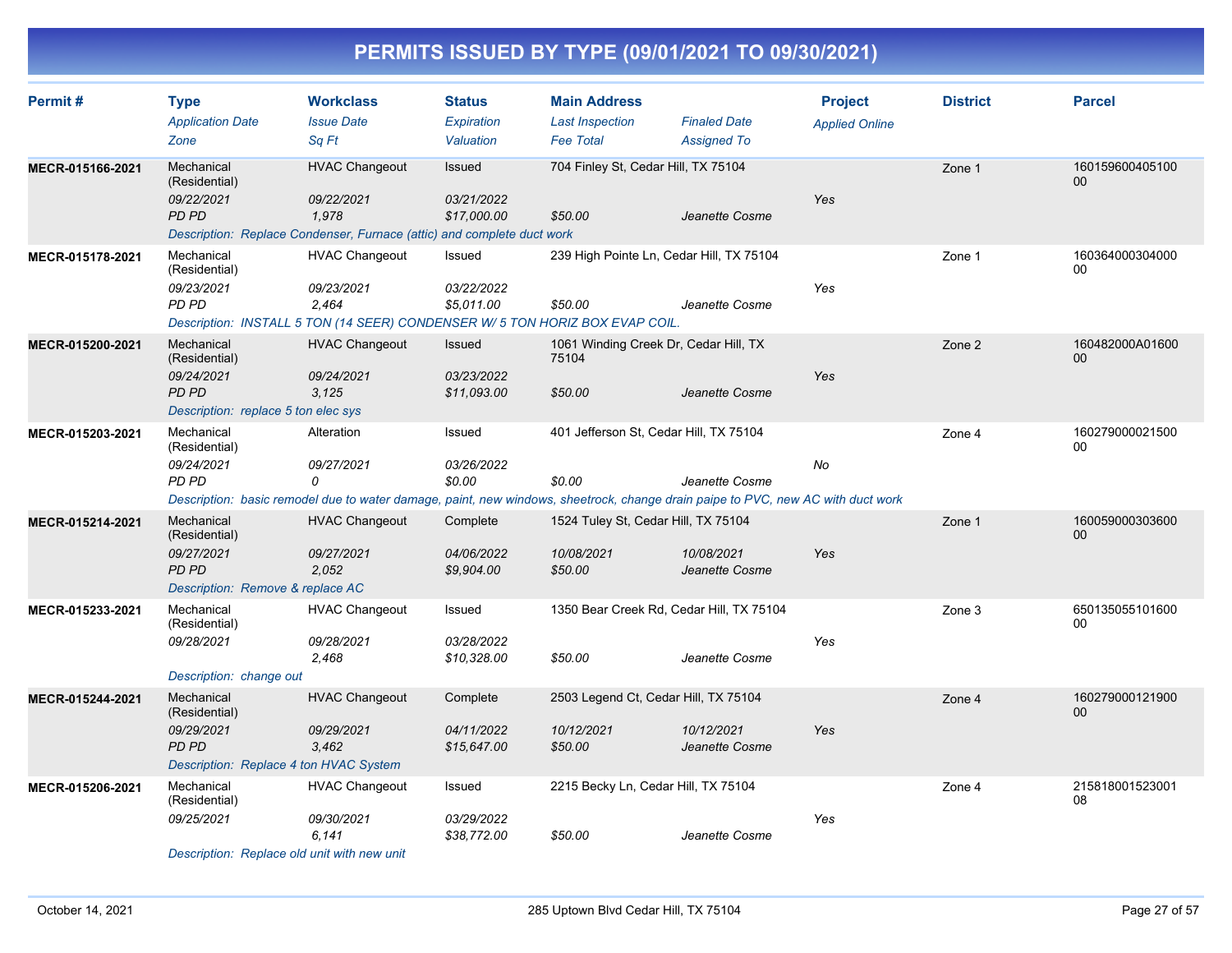|                                   |                                                                       |                                                                                                                                |                                          | PERMITS ISSUED BY TYPE (09/01/2021 TO 09/30/2021)                 |                                           |                                              |                                   |                                  |
|-----------------------------------|-----------------------------------------------------------------------|--------------------------------------------------------------------------------------------------------------------------------|------------------------------------------|-------------------------------------------------------------------|-------------------------------------------|----------------------------------------------|-----------------------------------|----------------------------------|
| Permit#                           | <b>Type</b><br><b>Application Date</b><br>Zone                        | <b>Workclass</b><br><b>Issue Date</b><br>Sq Ft                                                                                 | <b>Status</b><br>Expiration<br>Valuation | <b>Main Address</b><br><b>Last Inspection</b><br><b>Fee Total</b> | <b>Finaled Date</b><br><b>Assigned To</b> | <b>Project</b><br><b>Applied Online</b>      | <b>District</b>                   | <b>Parcel</b>                    |
|                                   |                                                                       |                                                                                                                                |                                          |                                                                   |                                           | PERMITS ISSUED FOR MECHANICAL (RESIDENTIAL): |                                   | 37                               |
| <b>ON SITE SEWER</b>              |                                                                       |                                                                                                                                |                                          |                                                                   |                                           |                                              |                                   |                                  |
| OSS-014797-2021*                  | On Site Sewer                                                         | On Site Sewer                                                                                                                  | Stop Work<br>Order                       | 1201 Meadow Crest Ln, Cedar Hill, TX<br>75104                     |                                           |                                              | Zone 2                            | 160395000014R00<br>00            |
|                                   | 08/27/2021                                                            | 09/13/2021<br>0                                                                                                                | 03/12/2022<br>\$10,000.00                | \$100.00                                                          | Duy Vu                                    | <b>No</b>                                    |                                   |                                  |
|                                   |                                                                       | Description: Residential On Site Sewer Facility                                                                                |                                          |                                                                   |                                           |                                              |                                   |                                  |
| OSS-014800-2021                   | On Site Sewer                                                         | On Site Sewer                                                                                                                  | Issued                                   |                                                                   | 2002 Bear Creek Rd, Cedar Hill, TX 75104  |                                              | Zone 3                            | 651202196101900<br>00            |
|                                   | 08/27/2021<br><b>RR RR</b><br>Description: On Site Sewer Facility     | 09/21/2021<br>$\Omega$                                                                                                         | 03/21/2022<br>\$10,000.00                | \$100.00                                                          | Duy Vu                                    | No                                           |                                   |                                  |
|                                   |                                                                       |                                                                                                                                |                                          |                                                                   |                                           |                                              | PERMITS ISSUED FOR ON SITE SEWER: |                                  |
| <b>OTHER</b>                      |                                                                       |                                                                                                                                |                                          |                                                                   |                                           |                                              |                                   |                                  |
| OTH-014972-2021                   | Other                                                                 | Other                                                                                                                          | Issued                                   | 308 Houston St, Cedar Hill, TX 75104                              |                                           |                                              | Zone 2                            | 160005000400600<br>00            |
|                                   | 09/09/2021<br>OT-Res OT-Res<br>Description: Replace roofing shingles. | 09/09/2021<br>3,700                                                                                                            | 03/08/2022<br>\$11,000.00                | \$152.00                                                          | Gail Lux                                  | No                                           |                                   |                                  |
|                                   |                                                                       |                                                                                                                                |                                          |                                                                   |                                           |                                              |                                   | <b>PERMITS ISSUED FOR OTHER:</b> |
| <b>PLUMBING (NON-RESIDENTIAL)</b> |                                                                       |                                                                                                                                |                                          |                                                                   |                                           |                                              |                                   |                                  |
| PLMC-014959-2021                  | Plumbing<br>(Non-Residential)                                         | <b>New Construction</b>                                                                                                        | Issued                                   | TX 75104                                                          | 1700 S J Elmer Weaver Fwy, Cedar Hill,    |                                              | Zone 3                            | 160197100A02R00<br>00            |
|                                   | 09/08/2021                                                            | 09/08/2021<br>221,360                                                                                                          | 03/23/2022<br>\$0.00                     | 09/24/2021<br>\$0.00                                              | Gail Lux                                  | No                                           |                                   |                                  |
|                                   |                                                                       | Description: Construction of a cold dark shell industrial warehouse and site improvements inclusive of parking and landscaping |                                          |                                                                   |                                           |                                              |                                   |                                  |
| PLMC-014948-2021                  | Plumbing<br>(Non-Residential)                                         | <b>New Construction</b>                                                                                                        | Issued                                   |                                                                   | 1700 American Way, Cedar Hill, TX 75104   |                                              | Zone 3                            | 651218290101901<br>00            |
|                                   | 09/08/2021<br>$\frac{1}{2}$                                           | 09/08/2021<br>1,087,829                                                                                                        | <i>03/07/2022</i><br>\$0.00              | \$0.00                                                            | Gail Lux                                  | $N\!o$                                       |                                   |                                  |
|                                   |                                                                       | Description: Construction of a cold dark shell industrial warehouse and site improvements inclusive of parking and landscaping |                                          |                                                                   |                                           |                                              |                                   |                                  |
| PLMC-015071-2021                  | Plumbing<br>(Non-Residential)                                         | Repair                                                                                                                         | Complete                                 | TX 75104                                                          | 1150 S J Elmer Weaver Fwy, Cedar Hill,    |                                              | Zone 3                            | 160456100A00100<br>00            |
|                                   | 09/15/2021<br>$\overline{11}$<br>Description: 1" rpz replacement      | 09/15/2021<br>10,000                                                                                                           | 03/16/2022<br>\$1,500.00                 | 09/17/2021<br>\$50.00                                             | 09/17/2021<br>Gail Lux                    | Yes                                          |                                   |                                  |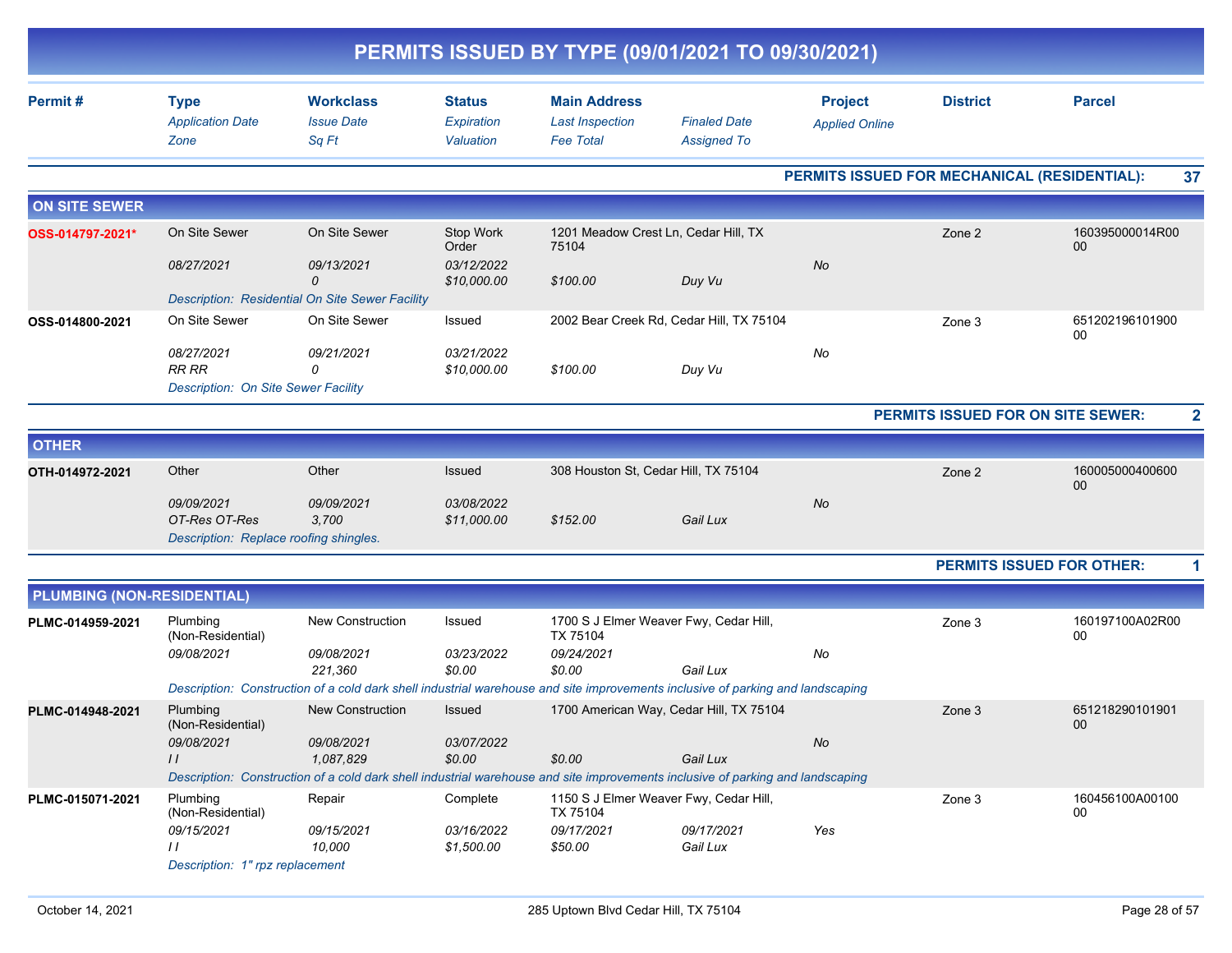| Permit#          | <b>Type</b><br><b>Application Date</b><br>Zone                                                         | <b>Workclass</b><br><b>Issue Date</b><br>Sq Ft                                            | <b>Status</b><br>Expiration<br>Valuation | <b>Main Address</b><br><b>Last Inspection</b><br><b>Fee Total</b> | <b>Finaled Date</b><br><b>Assigned To</b>                                | <b>Project</b><br><b>Applied Online</b> | <b>District</b> | <b>Parcel</b>         |
|------------------|--------------------------------------------------------------------------------------------------------|-------------------------------------------------------------------------------------------|------------------------------------------|-------------------------------------------------------------------|--------------------------------------------------------------------------|-----------------------------------------|-----------------|-----------------------|
| PLMC-015103-2021 | Plumbing<br>(Non-Residential)<br>09/16/2021<br><b>LRLR</b>                                             | Repair<br>09/16/2021<br>0<br>Description: Replace 3/4" meter bypass backflow on fire line | Issued<br>03/15/2022<br>\$900.00         | 75104<br>\$50.00                                                  | 420 N J Elmer Weaver Fwy, Cedar Hill, TX<br>Gail Lux                     | <b>No</b>                               | Zone 2          | 160104900C8RA1<br>000 |
| PLMC-015144-2021 | Plumbing<br>(Non-Residential)<br>09/20/2021<br><b>LR LR</b>                                            | Alteration<br>09/20/2021<br>50<br>Description: Replace existing 3" DVC w/new              | Complete<br>03/21/2022<br>\$4,150.00     | 09/22/2021<br>\$50.00                                             | 610 Uptown Blvd, Cedar Hill, TX 75104<br>09/22/2021<br>Jeanette Cosme    | Yes                                     | Zone 2          | 160128000A00500<br>00 |
| PLMC-015149-2021 | Plumbing<br>(Non-Residential)<br>09/21/2021<br><b>LRLR</b><br><b>Description: Tool Rental Addition</b> | Alteration<br>09/21/2021<br>3,000                                                         | <b>Issued</b><br>03/21/2022<br>\$0.00    | \$0.00                                                            | 373 E Fm 1382, Cedar Hill, TX 75104<br>Gail Lux                          | <b>No</b>                               | Zone 2          | 160104900C4RA0<br>000 |
| PLMC-015168-2021 | Plumbing<br>(Non-Residential)<br>09/22/2021<br>$\prime\prime$<br>Description: gas line repair          | Repair<br>09/22/2021<br>0                                                                 | Complete<br>03/23/2022<br>\$3,000.00     | 09/24/2021<br>\$50.00                                             | 2138 S Highway 67, Cedar Hill, TX 76065<br>09/24/2021<br>Gail Lux        | No                                      | Zone 3          | 211134000002001<br>08 |
| PLMC-015256-2021 | Plumbing<br>(Non-Residential)<br>09/29/2021<br>OT-Sa OT-Sa                                             | Repair<br>09/29/2021<br>Description: Gas pressure test to confirm there are no gas leaks. | Complete<br>03/30/2022<br>\$975.00       | 10/01/2021<br>\$50.00                                             | 210 Houston St, Cedar Hill, TX 75104<br>10/01/2021<br>Gail Lux           | Yes                                     | Zone 2          | 160005000300500<br>00 |
| PLMC-015264-2021 | Plumbing<br>(Non-Residential)<br>09/30/2021<br><b>Description: Gas Test and Repair</b>                 | Repair<br>09/30/2021<br>2,000                                                             | Complete<br>04/06/2022<br>\$2,200.00     | 10/08/2021<br>\$50.00                                             | 611 E Belt Line Rd, Cedar Hill, TX 75104<br>10/08/2021<br>Jeanette Cosme | Yes                                     | Zone 2          | 160012000A01R00<br>00 |

**PERMITS ISSUED FOR PLUMBING (NON-RESIDENTIAL): 9**

| <b>PLUMBING (RESIDENTIAL)</b> |                                                       |              |                           |                                                |                              |     |        |                       |
|-------------------------------|-------------------------------------------------------|--------------|---------------------------|------------------------------------------------|------------------------------|-----|--------|-----------------------|
| PLMR-014862-2021              | Plumbing<br>(Residential)                             | Alteration   | Complete                  | 341 E Little Creek Rd, Cedar Hill, TX<br>75104 |                              |     | Zone 3 | 650132040100100<br>00 |
|                               | 09/01/2021                                            | 09/01/2021   | 03/28/2022<br>\$18,900.00 | 09/29/2021<br>\$3,336.00                       | 09/29/2021<br>Jeanette Cosme | Yes |        |                       |
|                               | Description: Switching from septic over to city sewer |              |                           |                                                |                              |     |        |                       |
| PLMR-014874-2021              | Plumbing<br>(Residential)                             | Water Heater | Issued                    | 1150 N Cedar Hill Rd, Cedar Hill, TX<br>75104  |                              |     | Zone 2 | 160396000000500<br>00 |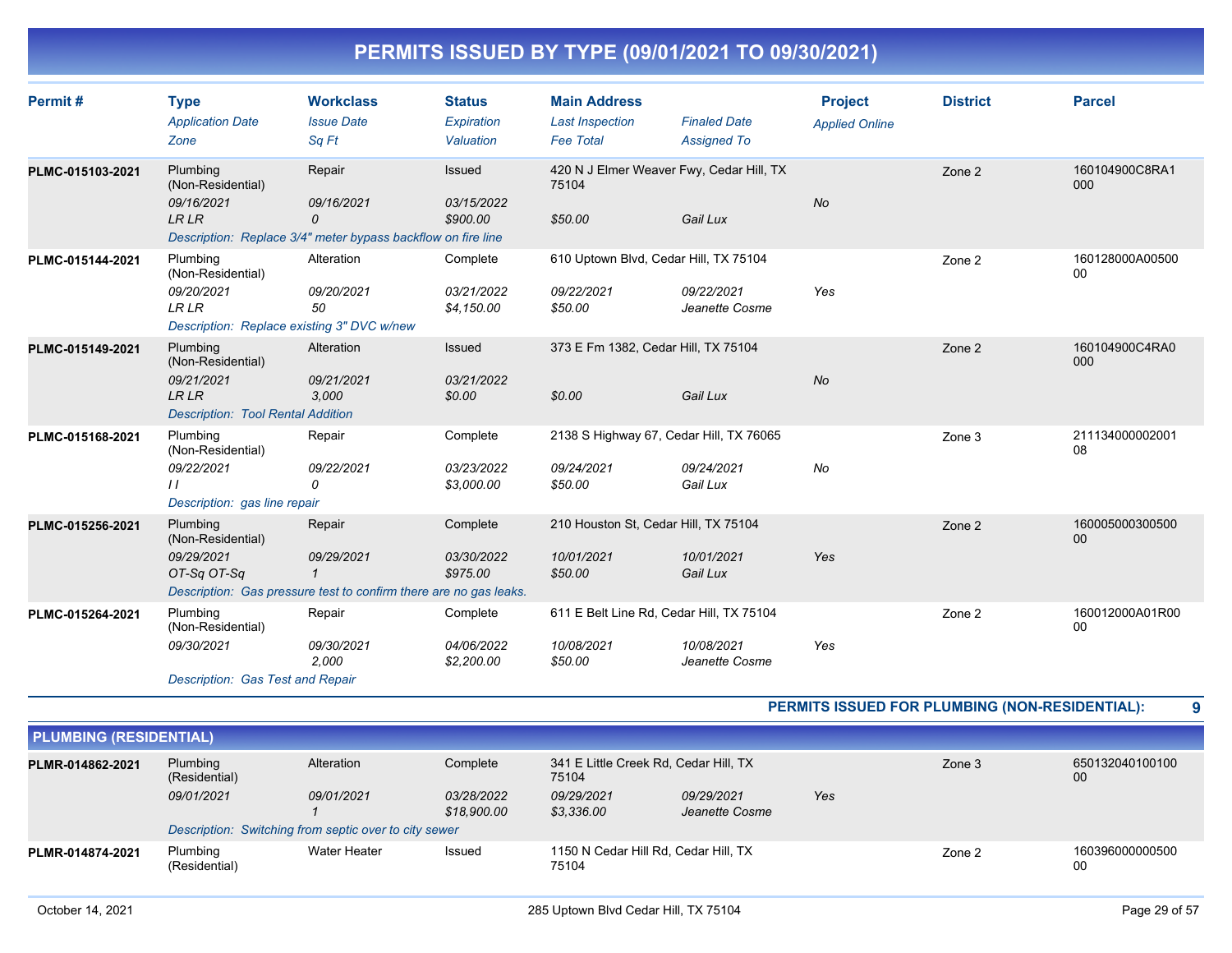| Permit#          | <b>Type</b>                                   | <b>Workclass</b>                                                                                                              | <b>Status</b>            | <b>Main Address</b>                           |                              | <b>Project</b>        | <b>District</b> | <b>Parcel</b>         |
|------------------|-----------------------------------------------|-------------------------------------------------------------------------------------------------------------------------------|--------------------------|-----------------------------------------------|------------------------------|-----------------------|-----------------|-----------------------|
|                  | <b>Application Date</b>                       | <b>Issue Date</b>                                                                                                             | Expiration               | <b>Last Inspection</b>                        | <b>Finaled Date</b>          | <b>Applied Online</b> |                 |                       |
|                  | Zone                                          | Sa Ft                                                                                                                         | Valuation                | <b>Fee Total</b>                              | <b>Assigned To</b>           |                       |                 |                       |
|                  | 09/01/2021                                    | 09/01/2021<br>100                                                                                                             | 02/28/2022<br>\$1,000.00 | \$50.00                                       | Jeanette Cosme               | Yes                   |                 |                       |
|                  | Description: Install 50 Electric Water Heater |                                                                                                                               |                          |                                               |                              |                       |                 |                       |
| PLMR-014845-2021 | Plumbing<br>(Residential)                     | <b>New Construction</b>                                                                                                       | <b>Issued</b>            | 1607 Pebble Beach Ln, Cedar Hill, TX<br>75104 |                              |                       | Zone 4          | 160279000226700<br>00 |
|                  | 08/31/2021                                    | 09/01/2021<br>4,532                                                                                                           | 02/28/2022<br>\$0.00     | \$0.00                                        | <b>Andrew Lipscomb</b>       | No                    |                 |                       |
|                  |                                               | Description: LA 3351 GAR 660 VAL \$387,000                                                                                    |                          |                                               |                              |                       |                 |                       |
| PLMR-014864-2021 | Plumbing<br>(Residential)                     | Repair                                                                                                                        | Complete                 | 1412 Middleton Dr, Cedar Hill, TX 75104       |                              |                       | Zone 1          | 160428100800500<br>00 |
|                  | 09/01/2021<br>PD PD                           | 09/01/2021<br>1.000                                                                                                           | 03/01/2022<br>\$815.00   | 09/02/2021<br>\$50.00                         | 09/02/2021<br>Jeanette Cosme | Yes                   |                 |                       |
|                  |                                               | Description: Replace approx. 40 FT of water line from the meter to the home                                                   |                          |                                               |                              |                       |                 |                       |
| PLMR-014905-2021 | Plumbing<br>(Residential)                     | Repair                                                                                                                        | Issued                   | 1422 Stoney Hills Dr, Cedar Hill, TX 75104    |                              |                       | Zone 2          | 161100300F00200<br>00 |
|                  | 09/03/2021                                    | 09/03/2021<br>3.236                                                                                                           | 03/02/2022<br>\$1,000.00 | \$50.00                                       | Jeanette Cosme               | Yes                   |                 |                       |
|                  |                                               | Description: Install 2 electric water heaters in the garage.                                                                  |                          |                                               |                              |                       |                 |                       |
| PLMR-014915-2021 | Plumbing<br>(Residential)                     | Alteration                                                                                                                    | Issued                   | 1715 Right Field Ct, Cedar Hill, TX 75104     |                              |                       | Zone 4          | 160279000223900<br>00 |
|                  | 09/04/2021                                    | 09/04/2021<br>$\Omega$                                                                                                        | 03/03/2022<br>\$0.00     | \$0.00                                        | Gail Lux                     | No                    |                 |                       |
|                  | <b>Description: House Gerator</b>             |                                                                                                                               |                          |                                               |                              |                       |                 |                       |
| PLMR-014624-2021 | Plumbing<br>(Residential)                     | <b>New Construction</b>                                                                                                       | Issued                   | 2608 Park Ridge Dr, Cedar Hill, TX 75104      |                              |                       | Zone 4          | 160279000220600<br>00 |
|                  | 08/16/2021                                    | 09/09/2021<br>3.743                                                                                                           | 03/08/2022<br>\$0.00     | \$0.00                                        | Andrew Lipscomb              | <b>No</b>             |                 |                       |
|                  |                                               | Description: LA 2506 GAR 768 VAL \$270,000                                                                                    |                          |                                               |                              |                       |                 |                       |
| PLMR-014981-2021 | Plumbing<br>(Residential)                     | Repair                                                                                                                        | Complete                 | 456 Orchard Hill Dr, Cedar Hill, TX 75104     |                              |                       | Zone 1          | 160200000300500<br>00 |
|                  | 09/10/2021<br>PD PD                           | 09/10/2021<br>$\mathbf{1}$                                                                                                    | 03/22/2022<br>\$1.900.00 | 09/23/2021<br>\$50.00                         | 09/23/2021<br>Jeanette Cosme | Yes                   |                 |                       |
|                  |                                               | Description: ELECTRIC WATER HEATER CHANGE OUT                                                                                 |                          |                                               |                              |                       |                 |                       |
| PLMR-014983-2021 | Plumbing<br>(Residential)                     | Repair                                                                                                                        | Complete                 | 1419 Baker Dr, Cedar Hill, TX 75104           |                              |                       | Zone 1          | 160325500302100<br>00 |
|                  | 09/10/2021<br>PD PD                           | 09/10/2021<br>1.600                                                                                                           | 03/12/2022<br>\$1,600.00 | 09/13/2021<br>\$50.00                         | 09/13/2021<br>Jeanette Cosme | Yes                   |                 |                       |
|                  | Installing an expansion tank on water heater. | Description: Replace 50" to 60" of water service.<br>Installing a pressure reducing valve. Water pressure is approx. 110 psi. |                          |                                               |                              |                       |                 |                       |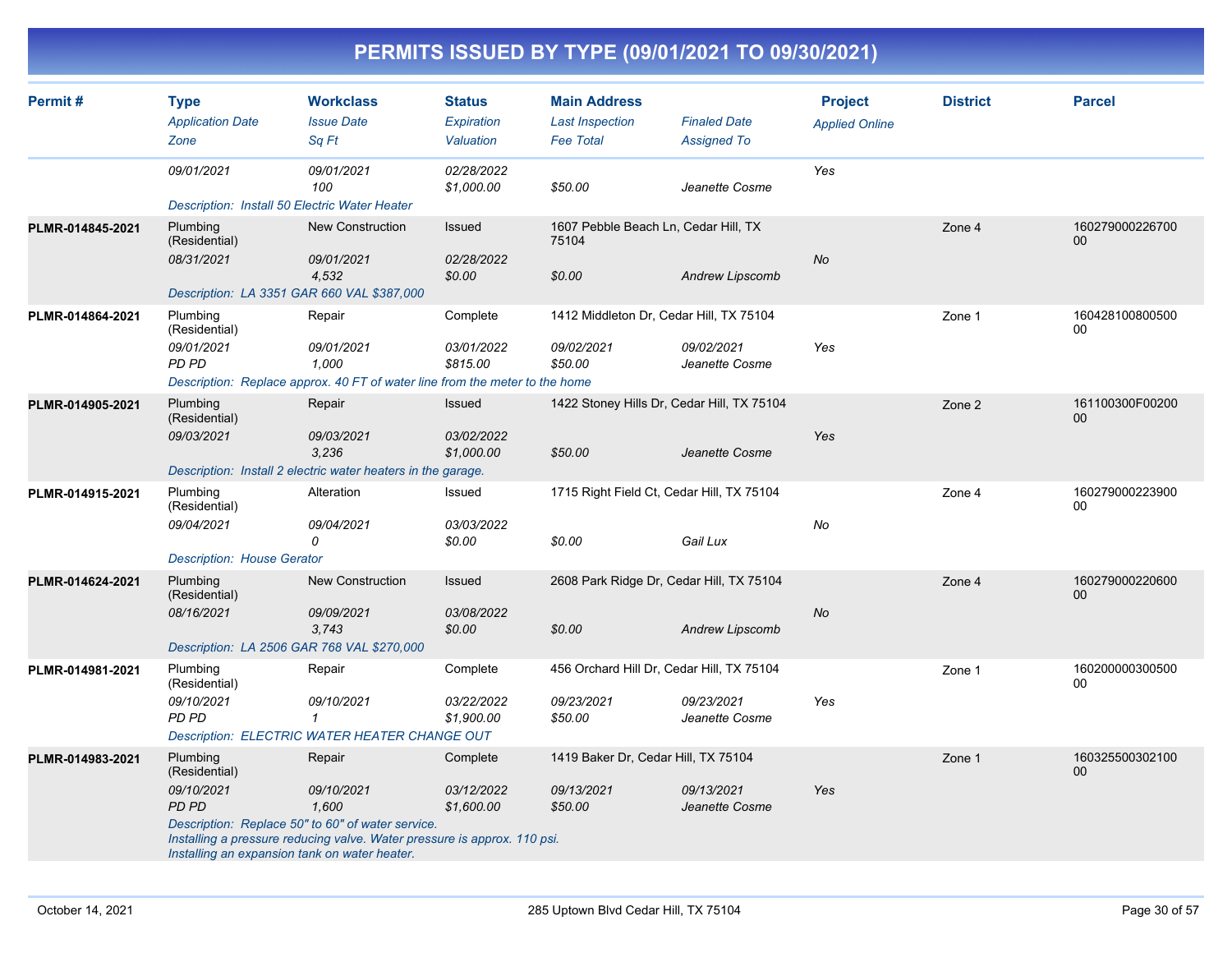| Permit#          | <b>Type</b><br><b>Application Date</b><br>Zone                                                                                      | <b>Workclass</b><br><b>Issue Date</b><br>Sa Ft                                                                                                                                                                         | <b>Status</b><br>Expiration<br>Valuation | <b>Main Address</b><br><b>Last Inspection</b><br><b>Fee Total</b>       | <b>Finaled Date</b><br><b>Assigned To</b> | <b>Project</b><br><b>Applied Online</b> | <b>District</b> | <b>Parcel</b>         |
|------------------|-------------------------------------------------------------------------------------------------------------------------------------|------------------------------------------------------------------------------------------------------------------------------------------------------------------------------------------------------------------------|------------------------------------------|-------------------------------------------------------------------------|-------------------------------------------|-----------------------------------------|-----------------|-----------------------|
| PLMR-014290-2021 | Plumbing<br>(Residential)<br>07/23/2021                                                                                             | <b>New Construction</b><br>09/13/2021<br>2,668                                                                                                                                                                         | Issued<br>03/12/2022<br>\$0.00           | 1201 Meadow Crest Ln, Cedar Hill, TX<br>75104<br>\$0.00                 | <b>Andrew Lipscomb</b>                    | No                                      | Zone 2          | 160395000014R00<br>00 |
| PLMR-015012-2021 | Description: LA 1915 GAR 549 VAL \$272,230<br>Plumbing<br>(Residential)<br>09/13/2021<br>OT-Res OT-Res<br>Description: fix gas leak | Repair<br>09/13/2021<br>0                                                                                                                                                                                              | Complete<br>03/14/2022<br>\$1,100.00     | 718 Cedar St, Cedar Hill, TX 75104<br>09/14/2021<br>\$50.00             | 09/14/2021<br>Jeanette Cosme              | No                                      | Zone 2          | 650881330201200<br>00 |
| PLMR-015009-2021 | Plumbing<br>(Residential)<br>09/13/2021<br>PD PD<br>Description: Re-pipe yard                                                       | Alteration<br>09/13/2021<br>2,979                                                                                                                                                                                      | Complete<br>03/14/2022<br>\$4,976.60     | 1608 Park Garden Ct, Cedar Hill, TX<br>75104<br>09/15/2021<br>\$50.00   | 09/15/2021<br>Jeanette Cosme              | Yes                                     | Zone 4          | 160280001700600<br>00 |
| PLMR-015013-2021 | Plumbing<br>(Residential)<br>09/13/2021<br>PD PD                                                                                    | Repair<br>09/13/2021<br>0<br>Description: replace 30 ft of line from meter to home                                                                                                                                     | Complete<br>03/14/2022<br>\$2,250.00     | 1830 Mcalaster St, Cedar Hill, TX 75104<br>09/15/2021<br>\$50.00        | 09/15/2021<br>Jeanette Cosme              | <b>No</b>                               | Zone 1          | 160060000201800<br>00 |
| PLMR-015049-2021 | Plumbing<br>(Residential)<br>09/14/2021<br>PD PD                                                                                    | Alteration<br>09/14/2021<br>3,431<br>Description: Re-pipe water lines through the attic.                                                                                                                               | Issued<br>03/15/2022<br>\$1,735.00       | 1911 Timber Ridge Ct, Cedar Hill, TX<br>75104<br>09/16/2021<br>\$50.00  | 09/16/2021<br>Jeanette Cosme              | Yes                                     | Zone 4          | 160280001100400<br>00 |
| PLMR-015039-2021 | Plumbing<br>(Residential)<br>09/14/2021<br>PD PD<br>Description: Repair sewer leak below slab                                       | Repair<br>09/14/2021<br>$\mathbf{1}$                                                                                                                                                                                   | Complete<br>03/16/2022<br>\$3,200.00     | 2924 Emerald Sound Dr, Cedar Hill, TX<br>75104<br>09/17/2021<br>\$50.00 | 09/17/2021<br>Jeanette Cosme              | Yes                                     | Zone 4          | 160279600156400<br>00 |
| PLMR-015054-2021 | Plumbing<br>(Residential)<br>09/14/2021                                                                                             | <b>Water Heater</b><br>09/15/2021<br>4,424                                                                                                                                                                             | Complete<br>04/05/2022<br>\$3,300.00     | 219 Golden Pond Dr, Cedar Hill, TX 75104<br>10/07/2021<br>\$50.00       | 10/07/2021<br>Jeanette Cosme              | Yes                                     | Zone 4          | 160279700016940<br>00 |
| PLMR-014911-2021 | Plumbing<br>(Residential)<br>09/04/2021<br><b>PD PD</b>                                                                             | Description: 50 gallon 2 story attic electric water heater located behind attic steps<br><b>New Construction</b><br>09/15/2021<br>499<br>Description: Add a game room, bedroom, and 1/2 bath on the back of the house. | <b>Issued</b><br>03/30/2022<br>\$0.00    | 936 Applewood Dr, Cedar Hill, TX 75104<br>10/01/2021<br>\$0.00          | Gail Lux                                  | No                                      | Zone 2          | 160483000E01900<br>00 |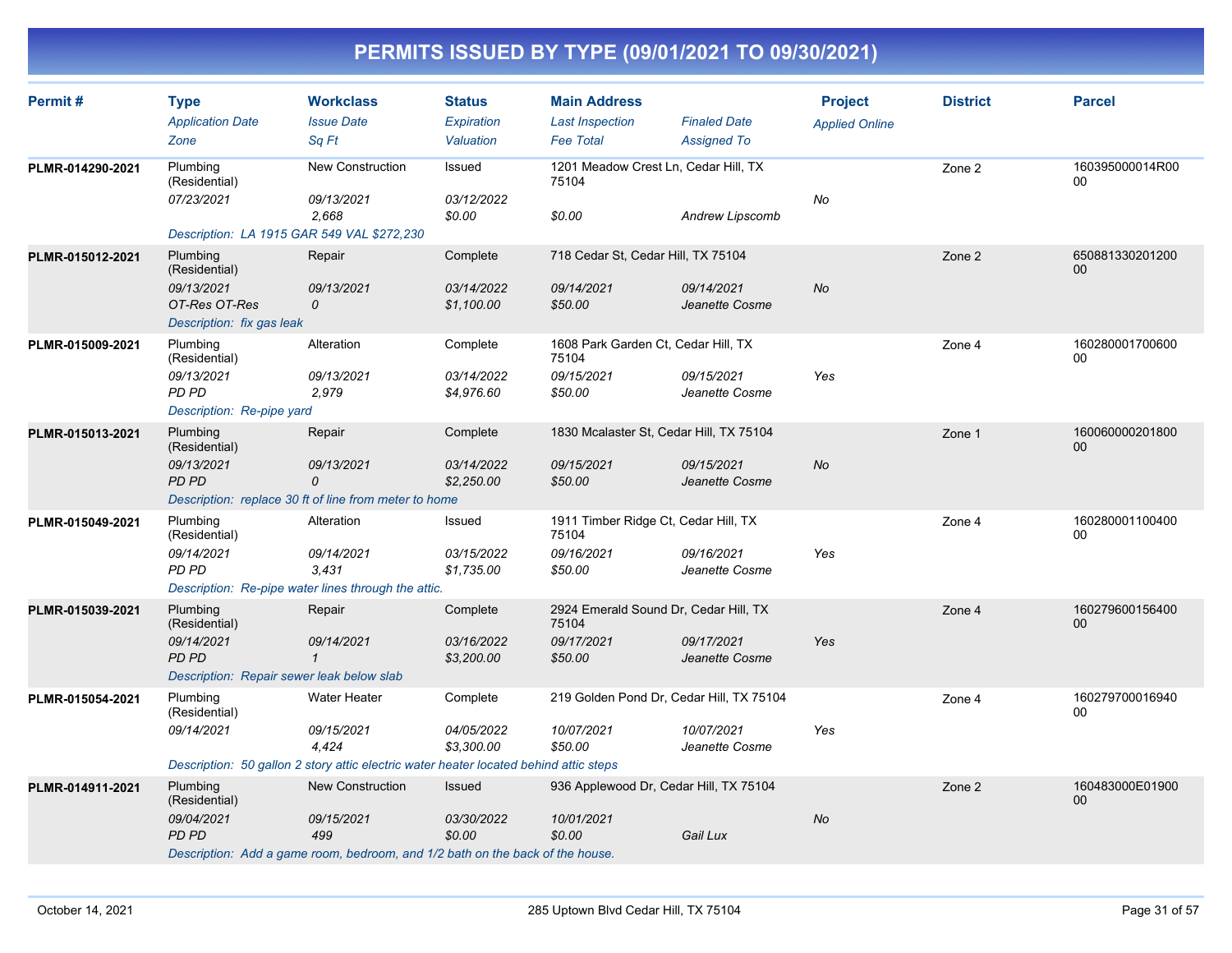| Permit#          | <b>Type</b><br><b>Application Date</b>                             | <b>Workclass</b><br><b>Issue Date</b>                                                                                   | <b>Status</b><br>Expiration | <b>Main Address</b><br><b>Last Inspection</b>  | <b>Finaled Date</b>          | <b>Project</b><br><b>Applied Online</b> | <b>District</b> | <b>Parcel</b>         |
|------------------|--------------------------------------------------------------------|-------------------------------------------------------------------------------------------------------------------------|-----------------------------|------------------------------------------------|------------------------------|-----------------------------------------|-----------------|-----------------------|
|                  | Zone                                                               | Sq Ft                                                                                                                   | Valuation                   | <b>Fee Total</b>                               | <b>Assigned To</b>           |                                         |                 |                       |
| PLMR-015085-2021 | Plumbing<br>(Residential)                                          | New Construction                                                                                                        | Issued                      | 2950 Sonterra Dr, Cedar Hill, TX 75104         |                              |                                         | Zone 4          | 160279000159800<br>00 |
|                  | 09/15/2021<br>PD PD<br>Description: LA 8104 GAR 1246 VAL \$991,894 | 09/15/2021<br>11,308                                                                                                    | 03/14/2022<br>\$0.00        | \$0.00                                         | Gail Lux                     | No                                      |                 |                       |
| PLMR-015088-2021 | Plumbing<br>(Residential)                                          | Repair                                                                                                                  | <b>Issued</b>               | 809 Shady Brook Ln, Cedar Hill, TX 75104       |                              |                                         | None            |                       |
|                  | 09/16/2021                                                         | 09/16/2021<br>0                                                                                                         | 03/16/2022<br>\$850.00      | 09/17/2021<br>\$50.00                          | Jeanette Cosme               | <b>No</b>                               |                 |                       |
|                  | Description: New shower base with valve                            |                                                                                                                         |                             |                                                |                              |                                         |                 |                       |
| PLMR-015125-2021 | Plumbing<br>(Residential)                                          | Repair                                                                                                                  | Complete                    | 1218 Castleman Dr, Cedar Hill, TX 75104        |                              |                                         | Zone 3          | 160425500E02800<br>00 |
|                  | 09/17/2021<br>PD PD                                                | 09/17/2021<br>1<br>Description: Replacing water service via pipe pull                                                   | 03/21/2022<br>\$3,600.00    | 09/21/2021<br>\$50.00                          | 09/21/2021<br>Jeanette Cosme | Yes                                     |                 |                       |
| PLMR-015126-2021 | Plumbing<br>(Residential)                                          | Repair                                                                                                                  | Complete                    | 1420 Horton Dr, Cedar Hill, TX 75104           |                              |                                         | Zone 1          | 160325500300100<br>00 |
|                  | 09/17/2021<br>PD PD                                                | 09/17/2021<br>0                                                                                                         | 03/21/2022<br>\$750.00      | 09/21/2021<br>\$50.00                          | 09/21/2021<br>Jeanette Cosme | <b>No</b>                               |                 |                       |
|                  | Description: propane permit                                        |                                                                                                                         |                             |                                                |                              |                                         |                 |                       |
| PLMR-015131-2021 | Plumbing<br>(Residential)                                          | Pool                                                                                                                    | Issued                      | 2406 Skyline Ct, Cedar Hill, TX 75104          |                              |                                         | Zone 4          | 160279000085500<br>00 |
|                  | 09/18/2021<br>PD PD                                                | 09/19/2021<br>310                                                                                                       | 03/18/2022<br>\$0.00        | \$0.00                                         | Gail Lux                     | No                                      |                 |                       |
|                  |                                                                    | Description: Install inground prefab fiberglass pool with no main drains all suction at skimmer uses a cartridge filter |                             |                                                |                              |                                         |                 |                       |
| PLMR-015157-2021 | Plumbing<br>(Residential)                                          | New Construction                                                                                                        | Issued                      | 1308 Sunset Ridge Cir, Cedar Hill, TX<br>75104 |                              |                                         | Zone 4          | 160209000091600<br>00 |
|                  | 09/21/2021<br>PD PD<br>Description: LA 5490 GAR 1774 VAL \$884,000 | 09/21/2021<br>8,396                                                                                                     | 03/21/2022<br>\$0.00        | \$0.00                                         | Gail Lux                     | <b>No</b>                               |                 |                       |
| PLMR-015154-2021 | Plumbing<br>(Residential)                                          | Water Heater                                                                                                            | Complete                    | 641 Gibson St, Cedar Hill, TX 75104            |                              |                                         | Zone 3          | 160067100401900<br>00 |
|                  | 09/21/2021<br>PD PD                                                | 09/21/2021<br>2,000                                                                                                     | 03/21/2022<br>\$1,000.00    | 09/22/2021<br>\$50.00                          | 09/22/2021<br>Jeanette Cosme | Yes                                     |                 |                       |
|                  | Description: replace wh                                            |                                                                                                                         |                             |                                                |                              |                                         |                 |                       |
| PLMR-015175-2021 | Plumbing<br>(Residential)                                          | New Construction                                                                                                        | <b>Issued</b>               | 1703 Right Field Ct, Cedar Hill, TX 75104      |                              |                                         | Zone 4          | 160279000224200<br>00 |
|                  | 09/22/2021<br>Description: LA 2854 GAR 968 VAL \$220,000           | 09/22/2021<br>4,584                                                                                                     | 03/21/2022<br>\$0.00        | \$0.00                                         | Gail Lux                     | No                                      |                 |                       |
|                  |                                                                    |                                                                                                                         |                             |                                                |                              |                                         |                 |                       |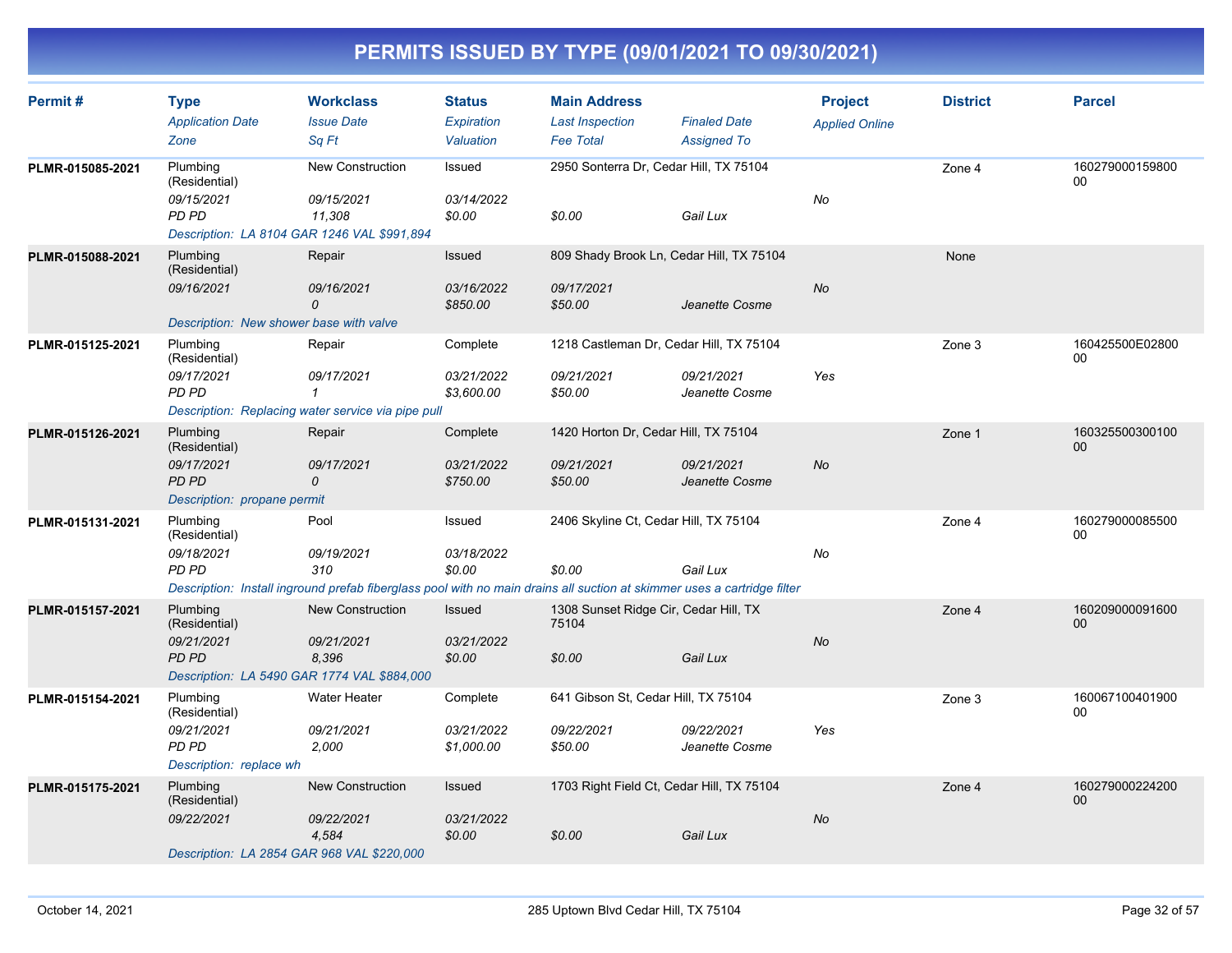| Permit#          | <b>Type</b><br><b>Application Date</b>                            | <b>Workclass</b><br><b>Issue Date</b>                                                                                           | <b>Status</b><br>Expiration | <b>Main Address</b><br><b>Last Inspection</b> | <b>Finaled Date</b>          | <b>Project</b><br><b>Applied Online</b> | <b>District</b> | <b>Parcel</b>             |
|------------------|-------------------------------------------------------------------|---------------------------------------------------------------------------------------------------------------------------------|-----------------------------|-----------------------------------------------|------------------------------|-----------------------------------------|-----------------|---------------------------|
|                  | Zone                                                              | Sa Ft                                                                                                                           | Valuation                   | <b>Fee Total</b>                              | <b>Assigned To</b>           |                                         |                 |                           |
| PLMR-014879-2021 | Plumbing<br>(Residential)                                         | New Construction                                                                                                                | Issued                      | 1634 Pebble Beach Ln, Cedar Hill, TX<br>75104 |                              |                                         | Zone 4          | 160279000221500<br>00     |
|                  | 09/01/2021                                                        | 09/22/2021<br>5.699                                                                                                             | 03/21/2022<br>\$0.00        | \$0.00                                        | Gail Lux                     | No                                      |                 |                           |
|                  | Description: LA 4130 GAR 738 VAL \$625,000                        |                                                                                                                                 |                             |                                               |                              |                                         |                 |                           |
| PLMR-014591-2021 | Plumbing<br>(Residential)                                         | New Construction                                                                                                                | <b>Issued</b>               | 1539 Hamilton Dr, Cedar Hill, TX 75104        |                              |                                         | Zone 1          | 160325500668R00<br>00     |
|                  | 08/16/2021<br>PD PD                                               | 09/22/2021<br>2,543                                                                                                             | 03/28/2022<br>\$0.00        | 09/29/2021<br>\$0.00                          | Gail Lux                     | <b>No</b>                               |                 |                           |
|                  | Description: LA 2543 GAR 460 VAL \$200,000                        |                                                                                                                                 |                             |                                               |                              |                                         |                 |                           |
| PLMR-015165-2021 | Plumbing<br>(Residential)                                         | Water Heater                                                                                                                    | Complete                    | 1506 Forest Creek Dr, Cedar Hill, TX<br>75104 |                              |                                         | Zone 3          | 160045200P02800<br>00     |
|                  | 09/22/2021<br>PD PD                                               | 09/22/2021<br>100                                                                                                               | 03/26/2022<br>\$1,000.00    | 09/27/2021<br>\$50.00                         | 09/27/2021<br>Jeanette Cosme | Yes                                     |                 |                           |
|                  |                                                                   | Description: Install 50 Electric Water Heater in garage                                                                         |                             |                                               |                              |                                         |                 |                           |
| PLMR-015184-2021 | Plumbing<br>(Residential)                                         | <b>Water Heater</b>                                                                                                             | Complete                    | 2920 Fairway Dr, Cedar Hill, TX 75104         |                              |                                         | Zone 4          | 160279600144400<br>$00\,$ |
|                  | 09/23/2021<br>PD PD                                               | 09/23/2021<br>3.927                                                                                                             | 03/26/2022<br>\$3,305.00    | 09/27/2021<br>\$50.00                         | 09/27/2021<br>Jeanette Cosme | Yes                                     |                 |                           |
|                  | Description: Replace water heater                                 |                                                                                                                                 |                             |                                               |                              |                                         |                 |                           |
| PLMR-015204-2021 | Plumbing<br>(Residential)                                         | Alteration                                                                                                                      | Issued                      | 401 Jefferson St, Cedar Hill, TX 75104        |                              |                                         | Zone 4          | 160279000021500<br>00     |
|                  | 09/24/2021<br>PD PD                                               | 09/27/2021<br>0                                                                                                                 | 03/26/2022<br>\$0.00        | \$0.00                                        | Jeanette Cosme               | No                                      |                 |                           |
|                  |                                                                   | Description: basid remodel due to water damage, paint, new windows, sheetrock, change drain paipe to PVC, new AC with duct work |                             |                                               |                              |                                         |                 |                           |
| PLMR-015225-2021 | Plumbing<br>(Residential)                                         | Water Heater                                                                                                                    | Complete                    | 823 Twilight Dr, Cedar Hill, TX 75104         |                              |                                         | Zone 2          | 160475000601300<br>00     |
|                  | 09/28/2021                                                        | 09/28/2021<br>$\mathbf{1}$                                                                                                      | 03/30/2022<br>\$4,108.00    | 10/01/2021<br>\$50.00                         | 10/01/2021<br>Jeanette Cosme | Yes                                     |                 |                           |
|                  |                                                                   | Description: Replacing 50 gallon electric water heater                                                                          |                             |                                               |                              |                                         |                 |                           |
| PLMR-015258-2021 | Plumbing<br>(Residential)                                         | Water Heater                                                                                                                    | Issued                      | 121 Southwick Dr, Cedar Hill, TX 75104        |                              |                                         | Zone 1          | 160200200900500<br>00     |
|                  | 09/30/2021<br>PD PD                                               | 09/29/2021<br>2,000                                                                                                             | 03/28/2022<br>\$3,398.00    | \$50.00                                       | Jeanette Cosme               | Yes                                     |                 |                           |
|                  | Description: replace 2-50 gallon electric water heaters in garage |                                                                                                                                 |                             |                                               |                              |                                         |                 |                           |
| PLMR-015263-2021 | Plumbing<br>(Residential)                                         | Alteration                                                                                                                      | Complete                    | 400 Bradshaw St, Cedar Hill, TX 75104         |                              |                                         | Zone 1          | 160335000401600<br>$00\,$ |
|                  | 09/30/2021                                                        | 09/30/2021<br>1,790                                                                                                             | 04/05/2022<br>\$2,300.00    | 10/07/2021<br>\$50.00                         | 10/07/2021<br>Jeanette Cosme | Yes                                     |                 |                           |
|                  |                                                                   | Description: Re-pipe water line through the attic                                                                               |                             |                                               |                              |                                         |                 |                           |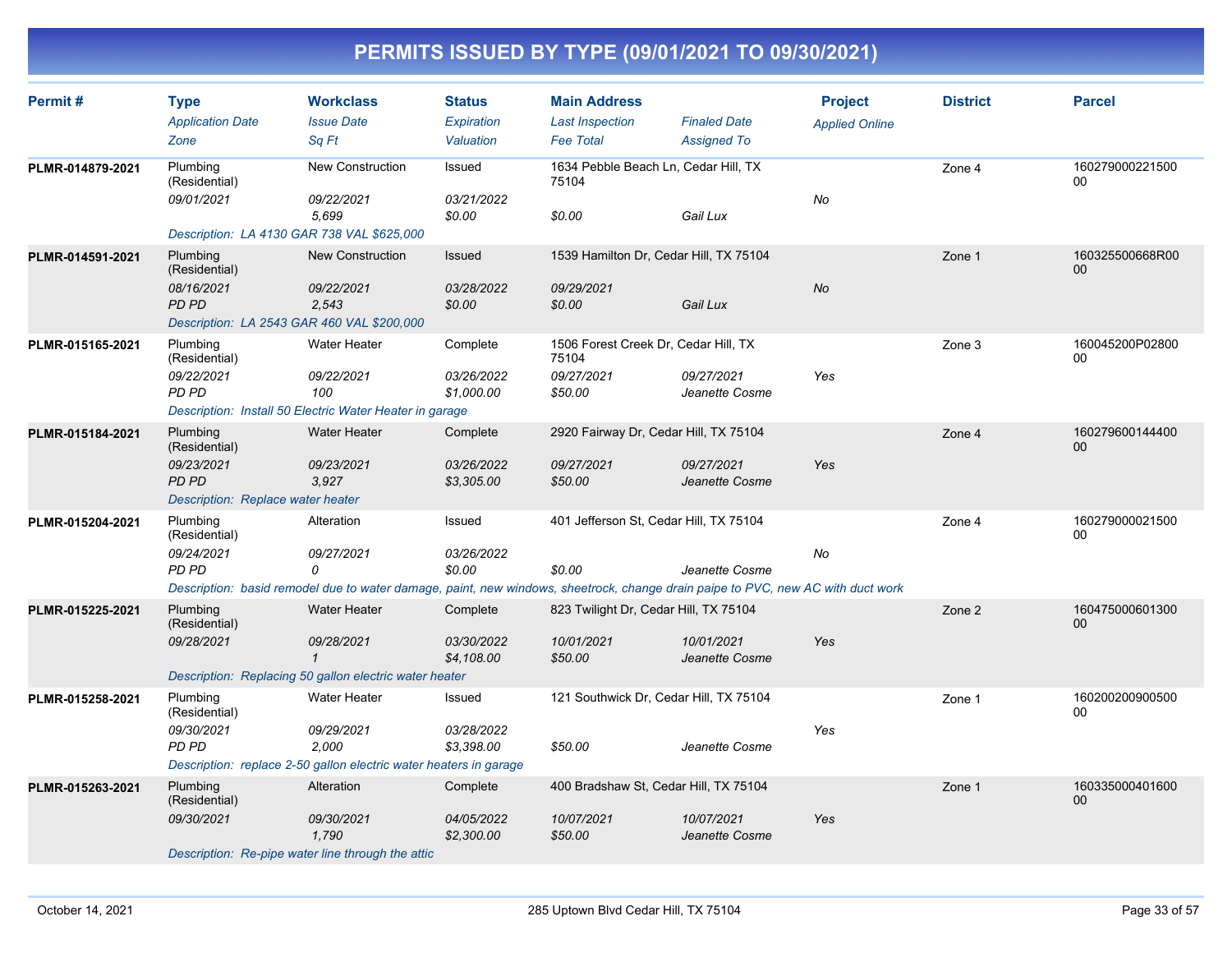| PERMITS ISSUED BY TYPE (09/01/2021 TO 09/30/2021) |                                                                                                         |                                                                                                                                              |                                          |                                                                   |                                           |                                         |                 |                                                  |  |  |
|---------------------------------------------------|---------------------------------------------------------------------------------------------------------|----------------------------------------------------------------------------------------------------------------------------------------------|------------------------------------------|-------------------------------------------------------------------|-------------------------------------------|-----------------------------------------|-----------------|--------------------------------------------------|--|--|
| Permit#                                           | <b>Type</b><br><b>Application Date</b><br>Zone                                                          | <b>Workclass</b><br><b>Issue Date</b><br>Sq Ft                                                                                               | <b>Status</b><br>Expiration<br>Valuation | <b>Main Address</b><br><b>Last Inspection</b><br><b>Fee Total</b> | <b>Finaled Date</b><br><b>Assigned To</b> | <b>Project</b><br><b>Applied Online</b> | <b>District</b> | <b>Parcel</b>                                    |  |  |
|                                                   |                                                                                                         |                                                                                                                                              |                                          |                                                                   |                                           |                                         |                 | PERMITS ISSUED FOR PLUMBING (RESIDENTIAL):<br>33 |  |  |
| <b>POOL (RESIDENTIAL)</b>                         |                                                                                                         |                                                                                                                                              |                                          |                                                                   |                                           |                                         |                 |                                                  |  |  |
| POOLR-014962-2021                                 | Pool (Residential)                                                                                      | In Ground                                                                                                                                    | Issued                                   | 1827 Sunset Crossing, Cedar Hill, TX<br>75104                     |                                           |                                         | Zone 4          | 215816001411001<br>08                            |  |  |
|                                                   | 09/09/2021<br>PD PD                                                                                     | 09/09/2021<br>400<br>Description: Install inground prefab fiberglass pool with no main drains all suction at skimmer uses a cartridge filter | 03/22/2022<br>\$58,557.00                | 09/23/2021<br>\$200.00                                            | Gail Lux                                  | Yes                                     |                 |                                                  |  |  |
| POOLR-014942-2021                                 | Pool (Residential)                                                                                      | In Ground                                                                                                                                    | <b>Issued</b>                            | 2406 Skyline Ct, Cedar Hill, TX 75104                             |                                           |                                         | Zone 4          | 160279000085500<br>00                            |  |  |
|                                                   | 09/08/2021<br>PD PD                                                                                     | 09/19/2021<br>310                                                                                                                            | 03/21/2022<br>\$63,353.00                | 09/21/2021<br>\$200.00                                            | Gail Lux                                  | Yes                                     |                 |                                                  |  |  |
|                                                   |                                                                                                         | Description: Install inground prefab fiberglass pool with no main drains all suction at skimmer uses a cartridge filter                      |                                          |                                                                   |                                           |                                         |                 | PERMITS ISSUED FOR POOL (RESIDENTIAL):           |  |  |
|                                                   |                                                                                                         |                                                                                                                                              |                                          |                                                                   |                                           |                                         |                 | $\overline{\mathbf{2}}$                          |  |  |
| RRCO-014870-2021                                  | RESIDENTIAL RENTAL CERTIFICATE OF OCCUPANCY<br><b>Residential Rental</b><br>Certificate of<br>Occupancy | Single Family<br><b>Rental Certificate</b><br>of Occupancy                                                                                   | Issued                                   | 722 Lemons Dr. Cedar Hill, TX 75104                               |                                           |                                         | Zone 2          | 160426903105R01<br>00                            |  |  |
|                                                   | 09/01/2021<br>Description: 722 Lemons Dr.                                                               | 09/01/2021<br>$\Omega$                                                                                                                       | \$0.00                                   | \$25.00                                                           | Cindy Guzman                              | No                                      |                 |                                                  |  |  |
| RRCO-014889-2021                                  | <b>Residential Rental</b><br>Certificate of<br>Occupancy                                                | Single Family<br><b>Rental Certificate</b><br>of Occupancy                                                                                   | Issued                                   | 917 Blewitt Dr, Cedar Hill, TX 75104                              |                                           |                                         | Zone 3          | 160426701302100<br>00                            |  |  |
|                                                   | 09/02/2021<br><b>Description: 917 Blewitt</b>                                                           | 09/02/2021<br>0                                                                                                                              | \$0.00                                   | \$25.00                                                           | Cindy Guzman                              | No                                      |                 |                                                  |  |  |
| RRCO-014891-2021                                  | <b>Residential Rental</b><br>Certificate of<br>Occupancy<br>09/02/2021                                  | Single Family<br><b>Rental Certificate</b><br>of Occupancy<br>09/02/2021                                                                     | Issued                                   | 307 Bryant Ln, Cedar Hill, TX 75104                               |                                           | No                                      | Zone 1          | 160065500A00900<br>00                            |  |  |
|                                                   | PD PD<br>Description: 307 Bryant Lane                                                                   | $\Omega$                                                                                                                                     | \$0.00                                   | \$25.00                                                           | Cindy Guzman                              |                                         |                 |                                                  |  |  |
| RRCO-014909-2021                                  | <b>Residential Rental</b><br>Certificate of<br>Occupancy<br>09/03/2021                                  | Single Family<br><b>Rental Certificate</b><br>of Occupancy<br>09/03/2021                                                                     | Issued                                   | 309 S Main St, Cedar Hill, TX 75104                               |                                           | $N\sigma$                               | Zone 2          | 160005000601700<br>00 <sub>0</sub>               |  |  |
|                                                   | OT-Res OT-Res<br>Description: 309 S. Main St                                                            | 0                                                                                                                                            | \$0.00                                   | \$25.00                                                           | Cindy Guzman                              |                                         |                 |                                                  |  |  |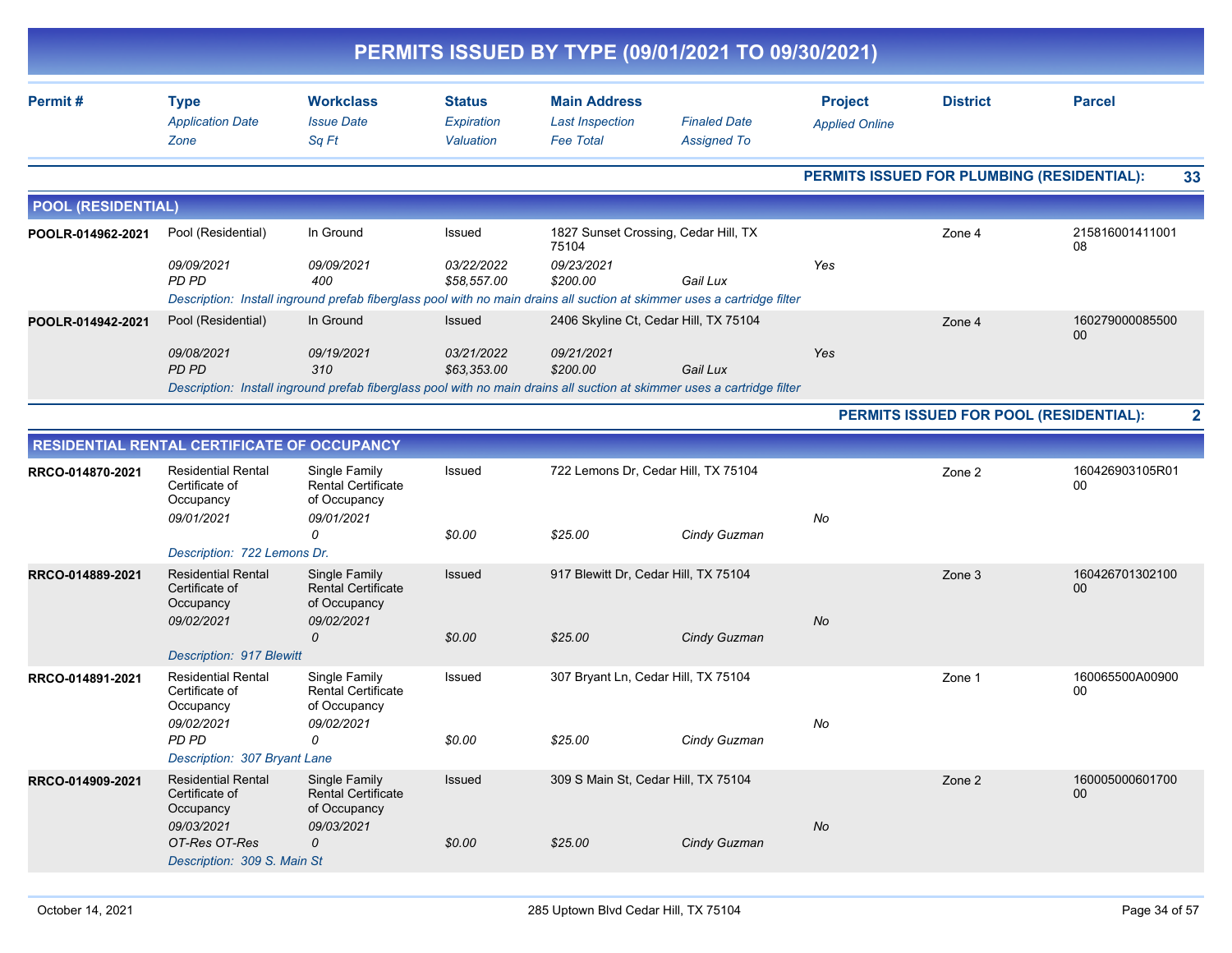| Permit#          | <b>Type</b><br><b>Application Date</b><br>Zone                         | <b>Workclass</b><br><b>Issue Date</b><br>Sq Ft                           | <b>Status</b><br><b>Expiration</b><br>Valuation | <b>Main Address</b><br><b>Last Inspection</b><br><b>Fee Total</b> | <b>Finaled Date</b><br><b>Assigned To</b> | <b>Project</b><br><b>Applied Online</b> | <b>District</b> | <b>Parcel</b>         |
|------------------|------------------------------------------------------------------------|--------------------------------------------------------------------------|-------------------------------------------------|-------------------------------------------------------------------|-------------------------------------------|-----------------------------------------|-----------------|-----------------------|
| RRCO-014929-2021 | <b>Residential Rental</b><br>Certificate of<br>Occupancy<br>09/07/2021 | Single Family<br><b>Rental Certificate</b><br>of Occupancy<br>09/07/2021 | Issued                                          | 1322 Hayes St, Cedar Hill, TX 75104                               |                                           | No                                      | Zone 3          | 160067101400200<br>00 |
|                  | PD PD<br>Description: 1322 Hayes Dr.                                   | 0                                                                        | \$0.00                                          | \$25.00                                                           | Cindy Guzman                              |                                         |                 |                       |
| RRCO-014937-2021 | <b>Residential Rental</b><br>Certificate of<br>Occupancy<br>09/07/2021 | Single Family<br><b>Rental Certificate</b><br>of Occupancy<br>09/07/2021 | Issued                                          | 1416 Meadow Vista Dr, Cedar Hill, TX<br>75104                     |                                           | <b>No</b>                               | Zone 2          | 160324000F05700<br>00 |
|                  | PD PD<br>Description: 1416 Meadow Vista Dr                             | 0                                                                        | \$0.00                                          | \$25.00                                                           | Cindy Guzman                              |                                         |                 |                       |
| RRCO-014923-2021 | <b>Residential Rental</b><br>Certificate of<br>Occupancy<br>09/07/2021 | Single Family<br><b>Rental Certificate</b><br>of Occupancy<br>09/07/2021 | Issued                                          | 515 Lee St, Cedar Hill, TX 75104                                  |                                           | No                                      | Zone 2          | 160035000500900<br>00 |
|                  | <b>NSNS</b><br>Description: 515 Lee St.                                | 0                                                                        | \$0.00                                          | \$25.00                                                           | Cindy Guzman                              |                                         |                 |                       |
| RRCO-014941-2021 | <b>Residential Rental</b><br>Certificate of<br>Occupancy<br>09/08/2021 | Single Family<br><b>Rental Certificate</b><br>of Occupancy<br>09/08/2021 | Issued                                          | 824 Collins Blvd, Cedar Hill, TX 75104                            |                                           | Yes                                     | None            |                       |
|                  | Description: 824 Collins Blvd                                          | $\mathcal{O}$                                                            | \$0.00                                          | \$25.00                                                           | Cindy Guzman                              |                                         |                 |                       |
| RRCO-014964-2021 | <b>Residential Rental</b><br>Certificate of<br>Occupancy               | Single Family<br><b>Rental Certificate</b><br>of Occupancy               | Issued                                          | 1519 Hamilton Dr, Cedar Hill, TX 75104                            |                                           |                                         | Zone 1          | 160325500607300<br>00 |
|                  | 09/09/2021<br>PD PD<br>Description: 1519 Hamilton                      | 09/09/2021<br>0                                                          | \$0.00                                          | \$25.00                                                           | Cindy Guzman                              | No                                      |                 |                       |
| RRCO-015015-2021 | <b>Residential Rental</b><br>Certificate of<br>Occupancy               | Single Family<br><b>Rental Certificate</b><br>of Occupancy               | Issued                                          | 102 Briarglen Dr, Cedar Hill, TX 75104                            |                                           |                                         | Zone 3          | 160320000800200<br>00 |
|                  | 09/13/2021<br>Description: 102 Briarglen Dr.                           | 09/13/2021<br>$\Omega$                                                   | \$0.00                                          | \$25.00                                                           | Cindy Guzman                              | <b>No</b>                               |                 |                       |
| RRCO-014998-2021 | <b>Residential Rental</b>                                              | Single Family                                                            | Issued                                          | 1368 Fox Glenn, Cedar Hill, TX 75104                              |                                           |                                         | Zone 1          | 160386000D02000       |
|                  | Certificate of<br>Occupancy<br>09/13/2021                              | Rental Certificate<br>of Occupancy<br>09/13/2021                         |                                                 |                                                                   |                                           | No                                      |                 | 00                    |
|                  | PD PD<br>Description: 1368 Fox Glen                                    | 0                                                                        | \$0.00                                          | \$25.00                                                           | Cindy Guzman                              |                                         |                 |                       |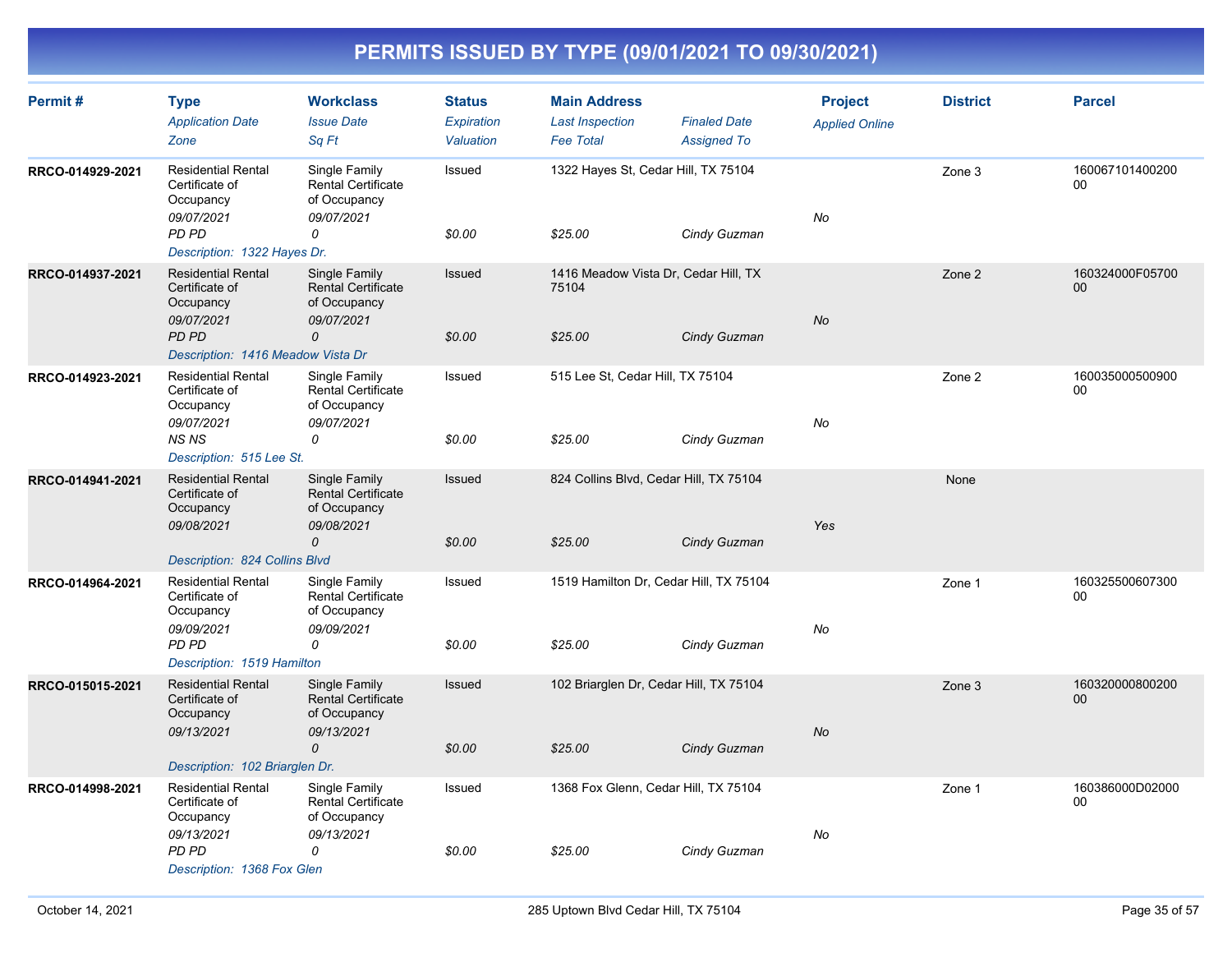| Permit#          | <b>Type</b><br><b>Application Date</b><br>Zone                                                                                                       | <b>Workclass</b><br><b>Issue Date</b><br>Sq Ft                                            | <b>Status</b><br>Expiration<br>Valuation | <b>Main Address</b><br><b>Last Inspection</b><br><b>Fee Total</b> | <b>Finaled Date</b><br><b>Assigned To</b> | <b>Project</b><br><b>Applied Online</b> | <b>District</b> | <b>Parcel</b>         |
|------------------|------------------------------------------------------------------------------------------------------------------------------------------------------|-------------------------------------------------------------------------------------------|------------------------------------------|-------------------------------------------------------------------|-------------------------------------------|-----------------------------------------|-----------------|-----------------------|
| RRCO-015043-2021 | <b>Residential Rental</b><br>Certificate of<br>Occupancy<br>09/14/2021<br>Description: 530 Lee                                                       | Single Family<br><b>Rental Certificate</b><br>of Occupancy<br>09/14/2021<br>0             | Issued<br>\$0.00                         | 530 Lee St, Cedar Hill, TX 75104<br>\$25.00                       | Cindy Guzman                              | No                                      | Zone 2          | 160455000200400<br>00 |
| RRCO-015035-2021 | <b>Residential Rental</b><br>Certificate of<br>Occupancy<br>09/14/2021<br>PD PD<br>Description: 1520 High Pointe Ln                                  | Single Family<br><b>Rental Certificate</b><br>of Occupancy<br>09/14/2021<br>0             | Issued<br>\$0.00                         | 1520 High Pointe Ln, Cedar Hill, TX 75104<br>\$25.00              | Cindy Guzman                              | No                                      | Zone 1          | 160059000106500<br>00 |
| RRCO-015062-2021 | <b>Residential Rental</b><br>Certificate of<br>Occupancy<br>09/15/2021<br>Description: 1122 Douglas Dr.                                              | Single Family<br><b>Rental Certificate</b><br>of Occupancy<br>09/16/2021<br>0             | Issued<br>\$0.00                         | 1122 Douglas Dr, Cedar Hill, TX 75104<br>\$25.00                  | Cindy Guzman                              | <b>No</b>                               | Zone 4          | 160276105103900<br>00 |
| RRCO-015113-2021 | <b>Residential Rental</b><br>Certificate of<br>Occupancy<br>09/17/2021<br>Description: 417 Bradshaw St                                               | Single Family<br><b>Rental Certificate</b><br>of Occupancy<br>09/17/2021<br>0             | Issued<br>\$0.00                         | 417 Bradshaw St, Cedar Hill, TX 75104<br>\$25.00                  | Cindy Guzman                              | No                                      | Zone 1          | 160335200C01200<br>00 |
| RRCO-015108-2021 | <b>Residential Rental</b><br>Certificate of<br>Occupancy<br>09/17/2021<br>Description: 803 Bentle St.                                                | Single Family<br><b>Rental Certificate</b><br>of Occupancy<br>09/17/2021<br>$\mathcal{O}$ | Issued<br>\$0.00                         | 803 Bentle St, Cedar Hill, TX 75104<br>\$25.00                    | Cindy Guzman                              | <b>No</b>                               | Zone 2          | 160426804101000<br>00 |
| RRCO-015116-2021 | <b>Residential Rental</b><br>Certificate of<br>Occupancy<br>09/17/2021                                                                               | Single Family<br><b>Rental Certificate</b><br>of Occupancy<br>09/17/2021<br>0             | Issued<br>\$0.00                         | 912 Larue Dr, Cedar Hill, TX 75104<br>\$25.00                     | Cindy Guzman                              | No                                      | Zone 3          | 160426902000700<br>00 |
| RRCO-015110-2021 | Description: 912 Larue Dr.<br><b>Residential Rental</b><br>Certificate of<br>Occupancy<br>09/17/2021<br><b>PD PD</b><br>Description: 1107 Suffolk Ln | Single Family<br><b>Rental Certificate</b><br>of Occupancy<br>09/17/2021<br>$\mathcal{O}$ | Issued<br>\$0.00                         | 1107 Suffolk Ln, Cedar Hill, TX 75104<br>\$25.00                  | Cindy Guzman                              | No                                      | Zone 2          | 160324000B02300<br>00 |
|                  |                                                                                                                                                      |                                                                                           |                                          |                                                                   |                                           |                                         |                 |                       |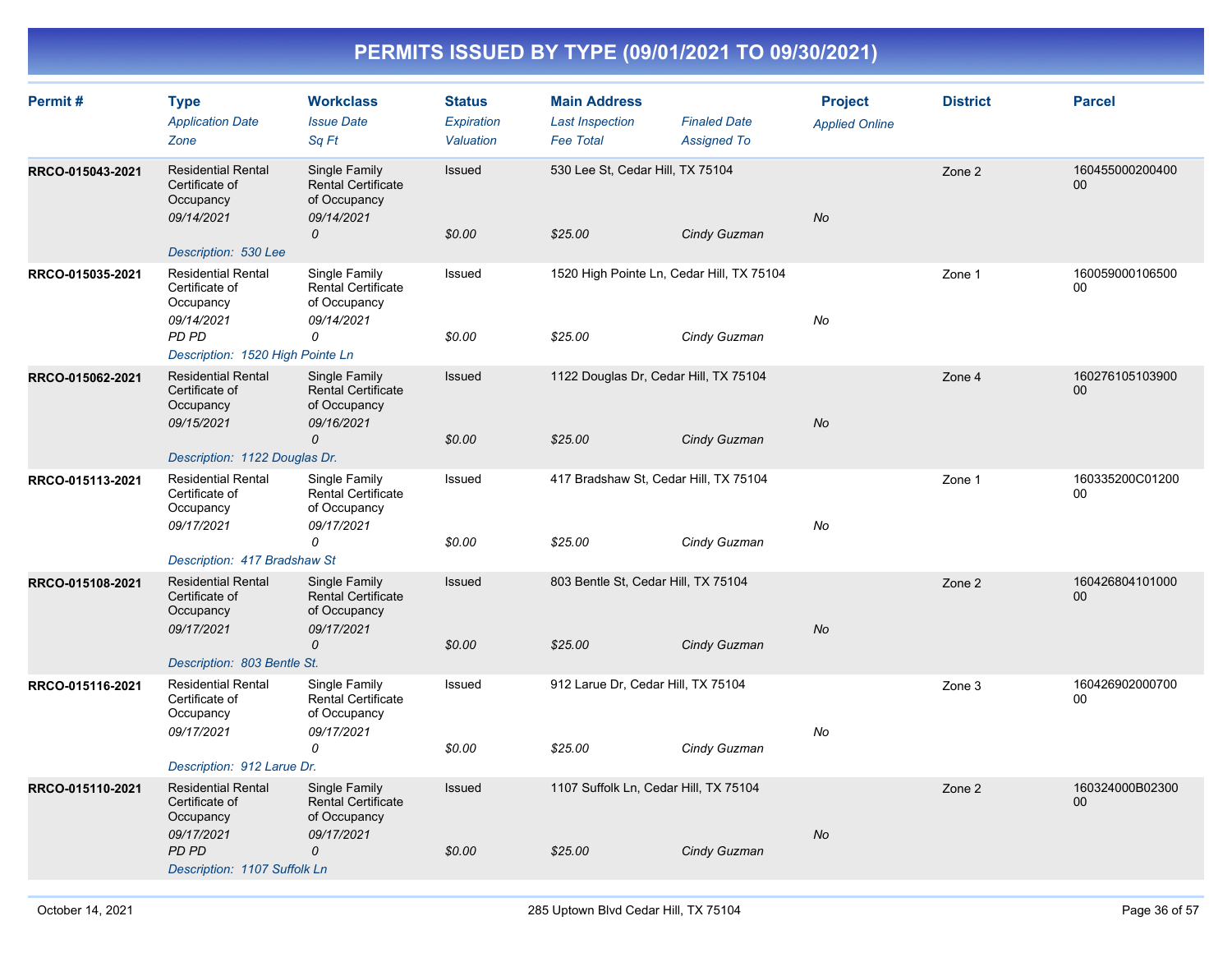| Permit#          | <b>Type</b><br><b>Application Date</b><br>Zone                                  | <b>Workclass</b><br><b>Issue Date</b><br>Sq Ft                           | <b>Status</b><br>Expiration<br>Valuation | <b>Main Address</b><br><b>Last Inspection</b><br><b>Fee Total</b> | <b>Finaled Date</b><br><b>Assigned To</b> | <b>Project</b><br><b>Applied Online</b> | <b>District</b> | <b>Parcel</b>         |
|------------------|---------------------------------------------------------------------------------|--------------------------------------------------------------------------|------------------------------------------|-------------------------------------------------------------------|-------------------------------------------|-----------------------------------------|-----------------|-----------------------|
| RRCO-015109-2021 | <b>Residential Rental</b><br>Certificate of<br>Occupancy<br>09/17/2021<br>PD PD | Single Family<br><b>Rental Certificate</b><br>of Occupancy<br>09/17/2021 | Issued                                   | 923 Brooks Dr, Cedar Hill, TX 75104                               |                                           | No                                      | Zone 3          | 160425500O02300<br>00 |
|                  | Description: 923 Brooks Dr.                                                     | 0                                                                        | \$0.00                                   | \$25.00                                                           | Cindy Guzman                              |                                         |                 |                       |
| RRCO-015114-2021 | <b>Residential Rental</b><br>Certificate of<br>Occupancy<br>09/17/2021          | Single Family<br><b>Rental Certificate</b><br>of Occupancy<br>09/17/2021 | <b>Issued</b>                            | 704 Gibson St, Cedar Hill, TX 75104                               |                                           | No                                      | Zone 3          | 160067100600100<br>00 |
|                  | PD PD<br>Description: 704 Gibson St.                                            | 0                                                                        | \$0.00                                   | \$25.00                                                           | Cindy Guzman                              |                                         |                 |                       |
| RRCO-015132-2021 | <b>Residential Rental</b><br>Certificate of<br>Occupancy<br>09/20/2021          | Single Family<br><b>Rental Certificate</b><br>of Occupancy<br>09/20/2021 | Issued                                   | 1024 Heath Cir, Cedar Hill, TX 75104                              |                                           | No                                      | Zone 4          | 160278100000300<br>00 |
|                  |                                                                                 | 0                                                                        | \$0.00                                   | \$25.00                                                           | Cindy Guzman                              |                                         |                 |                       |
| RRCO-015128-2021 | Description: 1024 Health Cir<br><b>Residential Rental</b>                       | Single Family                                                            | Issued                                   | 1204 Saturn St, Cedar Hill, TX 75104                              |                                           |                                         | Zone 3          | 160425001302700       |
|                  | Certificate of<br>Occupancy<br>09/17/2021                                       | <b>Rental Certificate</b><br>of Occupancy<br>09/20/2021                  |                                          |                                                                   |                                           | Yes                                     |                 | 00                    |
|                  | Description: 1204 Saturn St.                                                    | $\mathcal{O}$                                                            | \$0.00                                   | \$25.00                                                           | Cindy Guzman                              |                                         |                 |                       |
| RRCO-015143-2021 | <b>Residential Rental</b><br>Certificate of<br>Occupancy                        | Single Family<br><b>Rental Certificate</b><br>of Occupancy               | Issued                                   | 400 Justice Dr, Cedar Hill, TX 75104                              |                                           |                                         | Zone 2          | 160206900M05500<br>00 |
|                  | 09/20/2021<br>PD PD<br>Description: 400 Justice                                 | 09/20/2021<br>0                                                          | \$0.00                                   | \$25.00                                                           | Cindy Guzman                              | No                                      |                 |                       |
| RRCO-015142-2021 | <b>Residential Rental</b><br>Certificate of<br>Occupancy                        | Single Family<br><b>Rental Certificate</b><br>of Occupancy               | Issued                                   | 1218 Harvell Dr, Cedar Hill, TX 75104                             |                                           |                                         | Zone 3          | 160425500A01700<br>00 |
|                  | 09/20/2021<br>PD PD<br>Description: 1218 harvell Dr                             | 09/20/2021<br>$\mathcal{O}$                                              | \$0.00                                   | \$25.00                                                           | Cindy Guzman                              | <b>No</b>                               |                 |                       |
| RRCO-015160-2021 | <b>Residential Rental</b><br>Certificate of<br>Occupancy                        | Single Family<br><b>Rental Certificate</b><br>of Occupancy               | Issued                                   | 1645 Chapman St, Cedar Hill, TX 75104                             |                                           |                                         | Zone 1          | 160059100803400<br>00 |
|                  | 09/22/2021<br>PD PD<br>Description: 1645 Chapman St                             | 09/22/2021<br>0                                                          | \$0.00                                   | \$25.00                                                           | Cindy Guzman                              | No                                      |                 |                       |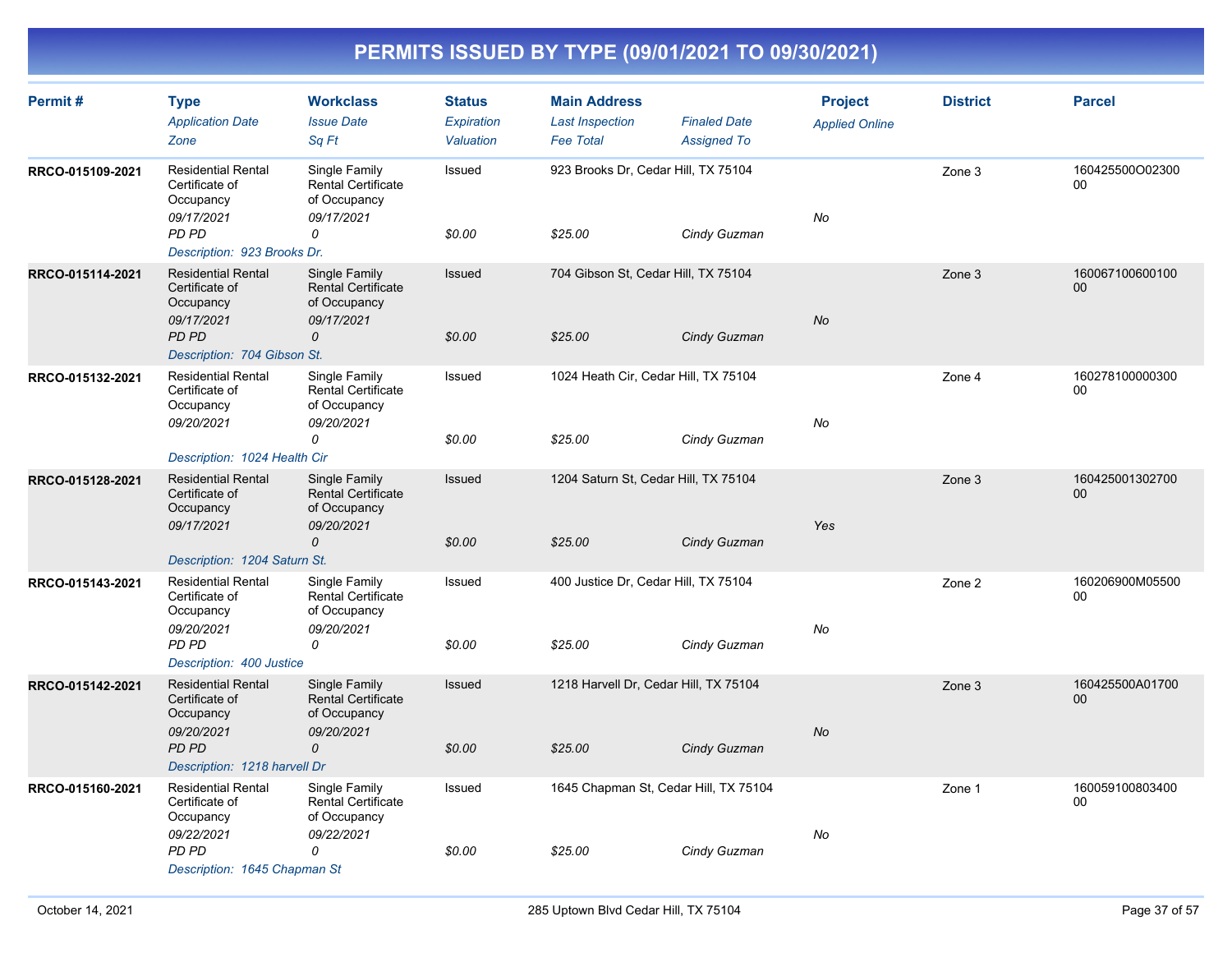| Permit#           | <b>Type</b><br><b>Application Date</b><br>Zone                                                                     | <b>Workclass</b><br><b>Issue Date</b><br>Sq Ft                                       | <b>Status</b><br>Expiration<br>Valuation | <b>Main Address</b><br><b>Last Inspection</b><br><b>Fee Total</b> | <b>Finaled Date</b><br><b>Assigned To</b> | <b>Project</b><br><b>Applied Online</b> | <b>District</b> | <b>Parcel</b>             |
|-------------------|--------------------------------------------------------------------------------------------------------------------|--------------------------------------------------------------------------------------|------------------------------------------|-------------------------------------------------------------------|-------------------------------------------|-----------------------------------------|-----------------|---------------------------|
| RRCO-015183-2021  | <b>Residential Rental</b><br>Certificate of<br>Occupancy<br>09/23/2021<br>Description: 703 Lemons                  | Single Family<br><b>Rental Certificate</b><br>of Occupancy<br>09/23/2021<br>0        | Issued<br>\$0.00                         | 703 Lemons Dr, Cedar Hill, TX 75104<br>\$25.00                    | Cindy Guzman                              | No                                      | Zone 2          | 160426930R00901<br>00     |
| RRCO-015186-2021  | <b>Residential Rental</b><br>Certificate of<br>Occupancy<br>09/23/2021<br>Description: 424 Pogue St                | Single Family<br><b>Rental Certificate</b><br>of Occupancy<br>09/23/2021<br>0        | Issued<br>\$0.00                         | 424 Pogue St, Cedar Hill, TX 75104<br>\$25.00                     | Cindy Guzman                              | No                                      | Zone 2          | 160206700T02401<br>00     |
| RRCO-015192-2021* | <b>Residential Rental</b><br>Certificate of<br>Occupancy<br>09/24/2021<br>Description: 819 Simon                   | Single Family<br><b>Rental Certificate</b><br>of Occupancy<br>09/24/2021<br>0        | Issued<br>\$0.00                         | 819 Simon Dr, Cedar Hill, TX 75104<br>\$25.00                     | Cindy Guzman                              | <b>No</b>                               | Zone 3          | 160426901701600<br>$00\,$ |
| RRCO-015199-2021  | <b>Residential Rental</b><br>Certificate of<br>Occupancy<br>09/24/2021<br>Description: 407 Pogue                   | Single Family<br><b>Rental Certificate</b><br>of Occupancy<br>09/24/2021<br>0        | Issued<br>\$0.00                         | 407 Pogue St, Cedar Hill, TX 75104<br>\$25.00                     | Cindy Guzman                              | No                                      | Zone 2          | 160206700U01101<br>$00\,$ |
| RRCO-015195-2021* | <b>Residential Rental</b><br>Certificate of<br>Occupancy<br>09/24/2021<br>Description: 735 Lowe Dr.                | Single Family<br><b>Rental Certificate</b><br>of Occupancy<br>09/24/2021<br>0        | Issued<br>\$0.00                         | 735 Lowe St, Cedar Hill, TX 75104<br>\$25.00                      | Cindy Guzman                              | No                                      | Zone 2          | 160207700302300<br>$00\,$ |
| RRCO-015197-2021  | <b>Residential Rental</b><br>Certificate of<br>Occupancy<br>09/24/2021<br><b>PD PD</b><br>Description: 446 Vincent | Single Family<br><b>Rental Certificate</b><br>of Occupancy<br>09/24/2021<br>0        | Issued<br>\$0.00                         | 446 Vincent St, Cedar Hill, TX 75104<br>\$25.00                   | Cindy Guzman                              | No                                      | Zone 2          | 160206900K02200<br>$00\,$ |
| RRCO-015234-2021  | <b>Residential Rental</b><br>Certificate of<br>Occupancy<br>09/28/2021<br>Description: 1126 Suburban St            | Single Family<br><b>Rental Certificate</b><br>of Occupancy<br>09/28/2021<br>$\Omega$ | Issued<br>\$0.00                         | 1126 Suburban Dr, Cedar Hill, TX 75104<br>\$25.00                 | Cindy Guzman                              | No                                      | Zone 3          | 160283000100700<br>$00\,$ |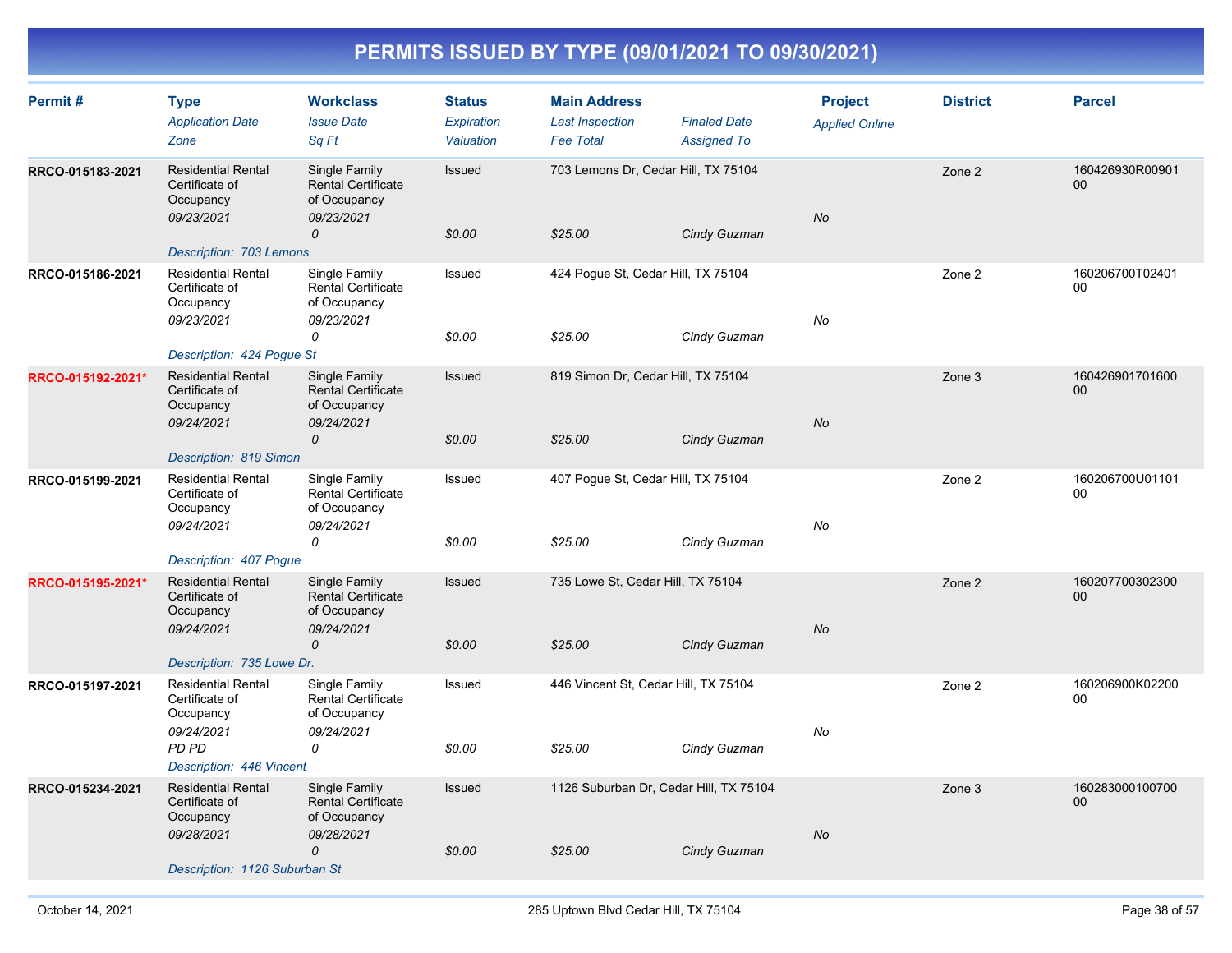| Permit#          | <b>Type</b><br><b>Application Date</b><br>Zone                                  | <b>Workclass</b><br><b>Issue Date</b><br>Sq Ft                                | <b>Status</b><br><b>Expiration</b><br>Valuation | <b>Main Address</b><br><b>Last Inspection</b><br><b>Fee Total</b> | <b>Finaled Date</b><br><b>Assigned To</b> | <b>Project</b><br><b>Applied Online</b> | <b>District</b> | <b>Parcel</b>             |
|------------------|---------------------------------------------------------------------------------|-------------------------------------------------------------------------------|-------------------------------------------------|-------------------------------------------------------------------|-------------------------------------------|-----------------------------------------|-----------------|---------------------------|
| RRCO-015221-2021 | <b>Residential Rental</b><br>Certificate of<br>Occupancy<br>09/28/2021<br>PD PD | Single Family<br><b>Rental Certificate</b><br>of Occupancy<br>09/28/2021<br>0 | Issued<br>\$0.00                                | 204 Iris Ln, Cedar Hill, TX 75104<br>\$25.00                      | Cindy Guzman                              | No                                      | Zone 2          | 160410000A03000<br>00     |
|                  | Description: 204 Iris Ln                                                        |                                                                               |                                                 |                                                                   |                                           |                                         |                 |                           |
| RRCO-015223-2021 | <b>Residential Rental</b><br>Certificate of<br>Occupancy<br>09/28/2021          | Single Family<br><b>Rental Certificate</b><br>of Occupancy<br>09/28/2021      | Issued                                          | 1080 Magnolia Ln, Cedar Hill, TX 75104                            |                                           | <b>No</b>                               | Zone 2          | 161482000E01100<br>00     |
|                  | PD PD<br>Description: 1080 Magnolia                                             | 0                                                                             | \$0.00                                          | \$25.00                                                           | Cindy Guzman                              |                                         |                 |                           |
| RRCO-015224-2021 | <b>Residential Rental</b><br>Certificate of<br>Occupancy<br>09/28/2021          | Single Family<br><b>Rental Certificate</b><br>of Occupancy<br>09/28/2021      | Issued                                          | 645 Gibson St, Cedar Hill, TX 75104                               |                                           | No                                      | Zone 3          | 160067100401800<br>00     |
|                  | PD PD<br>Description: 645 Gibson                                                | 0                                                                             | \$0.00                                          | \$25.00                                                           | Jeanette Cosme                            |                                         |                 |                           |
| RRCO-015243-2021 | <b>Residential Rental</b><br>Certificate of<br>Occupancy<br>09/29/2021          | Single Family<br><b>Rental Certificate</b><br>of Occupancy<br>09/29/2021      | Issued                                          | 708 Green Pastures Dr, Cedar Hill, TX<br>75104                    |                                           | <b>No</b>                               | Zone 2          | 160465000303800<br>$00\,$ |
|                  | <b>Description: 708 Green Pastures</b>                                          | $\mathcal{O}$                                                                 | \$0.00                                          | \$25.00                                                           | Cindy Guzman                              |                                         |                 |                           |
| RRCO-015248-2021 | <b>Residential Rental</b><br>Certificate of<br>Occupancy                        | Single Family<br><b>Rental Certificate</b><br>of Occupancy                    | Issued                                          | 916 Simon Dr, Cedar Hill, TX 75104                                |                                           |                                         | Zone 3          | 160426902100800<br>00     |
|                  | 09/29/2021<br>Description: 916 Simon Dr                                         | 09/29/2021<br>0                                                               | \$0.00                                          | \$25.00                                                           | Cindy Guzman                              | No                                      |                 |                           |
| RRCO-015245-2021 | <b>Residential Rental</b><br>Certificate of<br>Occupancy                        | Single Family<br><b>Rental Certificate</b><br>of Occupancy                    | Issued                                          | 1100 Waterview Dr, Cedar Hill, TX 75104                           |                                           |                                         | Zone 2          | 160483100P01300<br>00     |
|                  | 09/29/2021<br>PD PD<br>Description: 1100 Waterview                              | 09/29/2021<br>$\mathcal{O}$                                                   | \$0.00                                          | \$25.00                                                           | Cindy Guzman                              | <b>No</b>                               |                 |                           |
| RRCO-015246-2021 | <b>Residential Rental</b><br>Certificate of<br>Occupancy                        | Single Family<br>Rental Certificate<br>of Occupancy                           | Issued                                          | 1541 Chapman St, Cedar Hill, TX 75104                             |                                           |                                         | Zone 1          | 160059000104500<br>00     |
|                  | 09/29/2021<br>PD PD<br>Description: 1541 Chapman                                | 09/29/2021<br>0                                                               | \$0.00                                          | \$25.00                                                           | 09/29/2021<br>Cindy Guzman                | No                                      |                 |                           |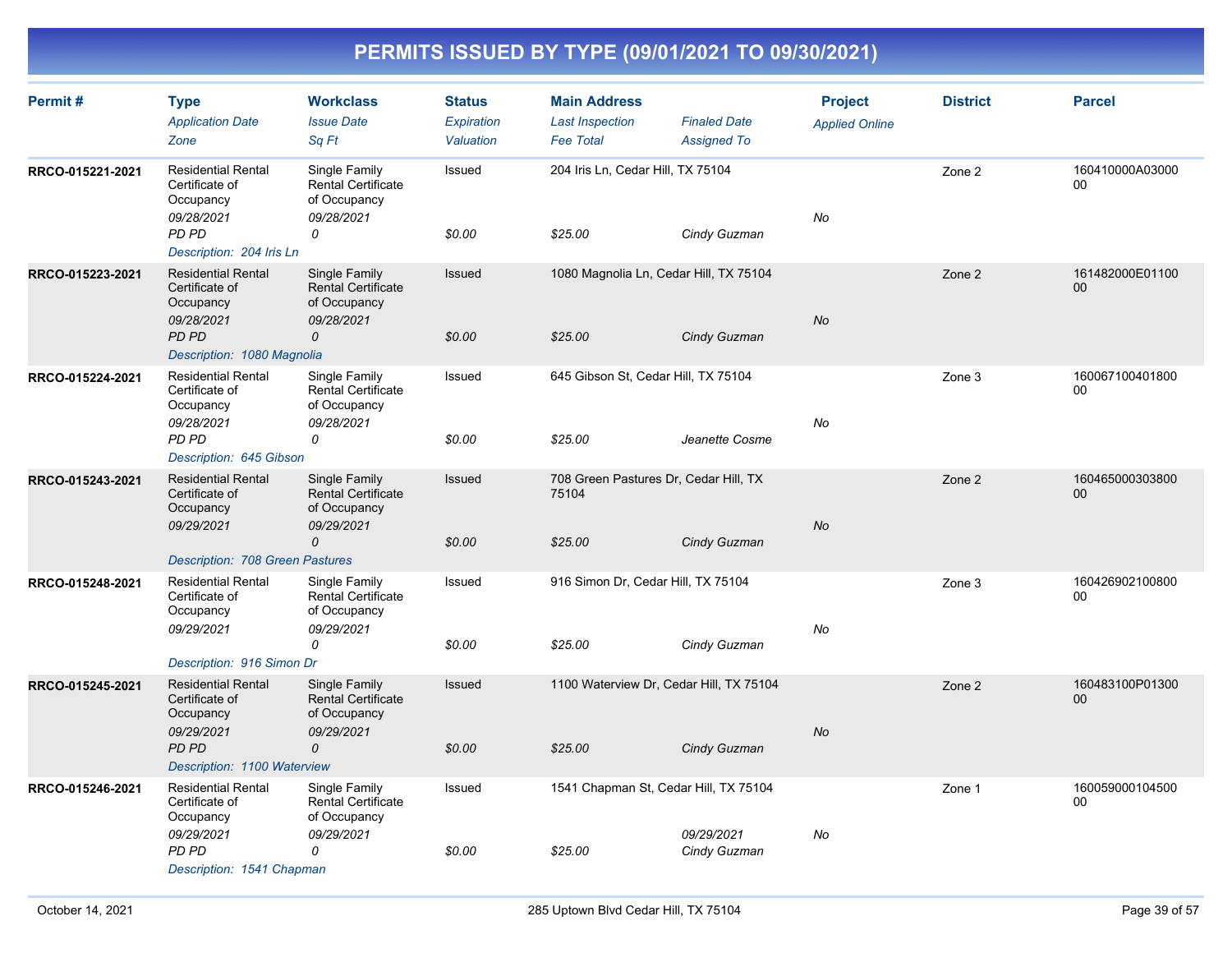| Permit#             | <b>Type</b><br><b>Application Date</b><br>Zone                         | <b>Workclass</b><br><b>Issue Date</b><br>Sq Ft                                                                                                                       | <b>Status</b><br>Expiration<br>Valuation | <b>Main Address</b><br><b>Last Inspection</b><br><b>Fee Total</b> | <b>Finaled Date</b><br><b>Assigned To</b> | <b>Project</b><br><b>Applied Online</b>                    | <b>District</b> | <b>Parcel</b>             |
|---------------------|------------------------------------------------------------------------|----------------------------------------------------------------------------------------------------------------------------------------------------------------------|------------------------------------------|-------------------------------------------------------------------|-------------------------------------------|------------------------------------------------------------|-----------------|---------------------------|
| RRCO-015260-2021    | <b>Residential Rental</b><br>Certificate of<br>Occupancy<br>09/30/2021 | Single Family<br><b>Rental Certificate</b><br>of Occupancy<br>09/30/2021<br>$\Omega$                                                                                 | Issued                                   | 1123 Saturn St, Cedar Hill, TX 75104                              |                                           | <b>No</b>                                                  | Zone 3          | 160415000201200<br>00     |
|                     | Description: 1123 Saturn Dr.                                           |                                                                                                                                                                      | \$0.00                                   | \$25.00                                                           | Cindy Guzman                              |                                                            |                 |                           |
| RRCO-015265-2021    | <b>Residential Rental</b><br>Certificate of<br>Occupancy               | Single Family<br><b>Rental Certificate</b><br>of Occupancy                                                                                                           | Issued                                   |                                                                   | 1232 Reeves Ln, Cedar Hill, TX 75104      |                                                            | Zone 3          | 160425500D00600<br>$00\,$ |
|                     | 09/30/2021<br>PD PD                                                    | 09/30/2021<br>0                                                                                                                                                      | \$0.00                                   | \$25.00                                                           | Cindy Guzman                              | No                                                         |                 |                           |
|                     | Description: 1232 Reeves Lane                                          |                                                                                                                                                                      |                                          |                                                                   |                                           |                                                            |                 |                           |
|                     |                                                                        |                                                                                                                                                                      |                                          |                                                                   |                                           | 'ERMITS ISSUED FOR RESIDENTIAL RENTAL CERTIFICATE OF OCCUP |                 | 41                        |
| <b>RIGHT OF WAY</b> |                                                                        |                                                                                                                                                                      |                                          |                                                                   |                                           |                                                            |                 |                           |
|                     |                                                                        |                                                                                                                                                                      |                                          |                                                                   |                                           |                                                            |                 |                           |
| ROW-014869-2021     | Right of Way                                                           | <b>Right of Way</b><br>Construction                                                                                                                                  | In Review                                |                                                                   | 1500 Kingswood Dr, Cedar Hill, TX 75104   |                                                            | Zone 4          | 160245000201000<br>00     |
|                     | 08/26/2021                                                             | 09/01/2021<br>$\mathcal{O}$                                                                                                                                          | 10/29/2021<br>\$0.00                     | \$0.00                                                            | David Rooney                              | No                                                         |                 |                           |
|                     |                                                                        | Description: BFK for ATT; Telecommunications, hand dig 20ft, rod and place cable for approx 300 ft                                                                   |                                          |                                                                   |                                           |                                                            |                 |                           |
| ROW-014866-2021*    | Right of Way                                                           | Right of Way<br>Construction                                                                                                                                         | Expired                                  | 810 S Chauvin, Cedar Hill, TX 75104                               |                                           |                                                            | None            |                           |
|                     | 08/10/2021                                                             | 09/01/2021<br>$\Omega$                                                                                                                                               | 10/01/2021<br>\$0.00                     | \$0.00                                                            | <b>Steve Schell</b>                       | No                                                         |                 |                           |
|                     |                                                                        | Description: GW Communications for ATT; fiber optic cable to the home, place approx 9200' of fiber cable in approx 11000 of roll pipe by bore method @ 810 S Chauvin |                                          |                                                                   |                                           |                                                            |                 |                           |
| ROW-014873-2021*    | Right of Way                                                           | Right of Way<br>Construction                                                                                                                                         | Expired                                  | 613 Cedar St, Cedar Hill, TX 75104                                |                                           |                                                            | Zone 2          | 160005000200600<br>00     |
|                     | 08/27/2021<br>OT-Sa OT-Sa                                              | 09/01/2021<br>$\mathcal{O}$                                                                                                                                          | 09/17/2021<br>\$0.00                     | \$0.00                                                            | David Rooney                              | No                                                         |                 |                           |
|                     |                                                                        | Description: Boardwalk Paving for Atmos; Concrete street, driveway and sidewalk repairs beginning at 613 Cedar & along Cedar, Main, Roberts & Houston                |                                          |                                                                   |                                           |                                                            |                 |                           |
| ROW-014871-2021     | Right of Way                                                           | Right of Way<br>Construction                                                                                                                                         | Issued                                   | 300 Pool Dr. Cedar Hill, TX 75104                                 |                                           |                                                            | Zone 1          | 160059000101300<br>00     |
|                     | 09/27/2021<br><b>PD PD</b>                                             | 09/01/2021<br>0                                                                                                                                                      | 02/28/2022<br>\$0.00                     | \$0.00                                                            | David Rooney                              | No                                                         |                 |                           |
|                     |                                                                        | Description: Boardwalk Paving for Atmos; 14x8 concrete street, alley and sidewalk repairs for Atmos gas @300 Pool Drive                                              |                                          |                                                                   |                                           |                                                            |                 |                           |
| ROW-014876-2021     | Right of Way                                                           | Right of Way<br>Construction                                                                                                                                         | Issued                                   |                                                                   | 621 Uptown Blvd, Cedar Hill, TX 75104     |                                                            | Zone 2          | 160457300A1RA0<br>000     |
|                     | 08/30/2021<br><b>LR LR</b>                                             | 09/01/2021<br>0                                                                                                                                                      | 11/30/2021<br>\$0.00                     | \$0.00                                                            | David Rooney                              | <b>No</b>                                                  |                 |                           |
|                     |                                                                        | Description: Pantheon Construction for Atmos; GAS 4" poly pipe placed by both bore and trench @ 621 Uptown Blvd.                                                     |                                          |                                                                   |                                           |                                                            |                 |                           |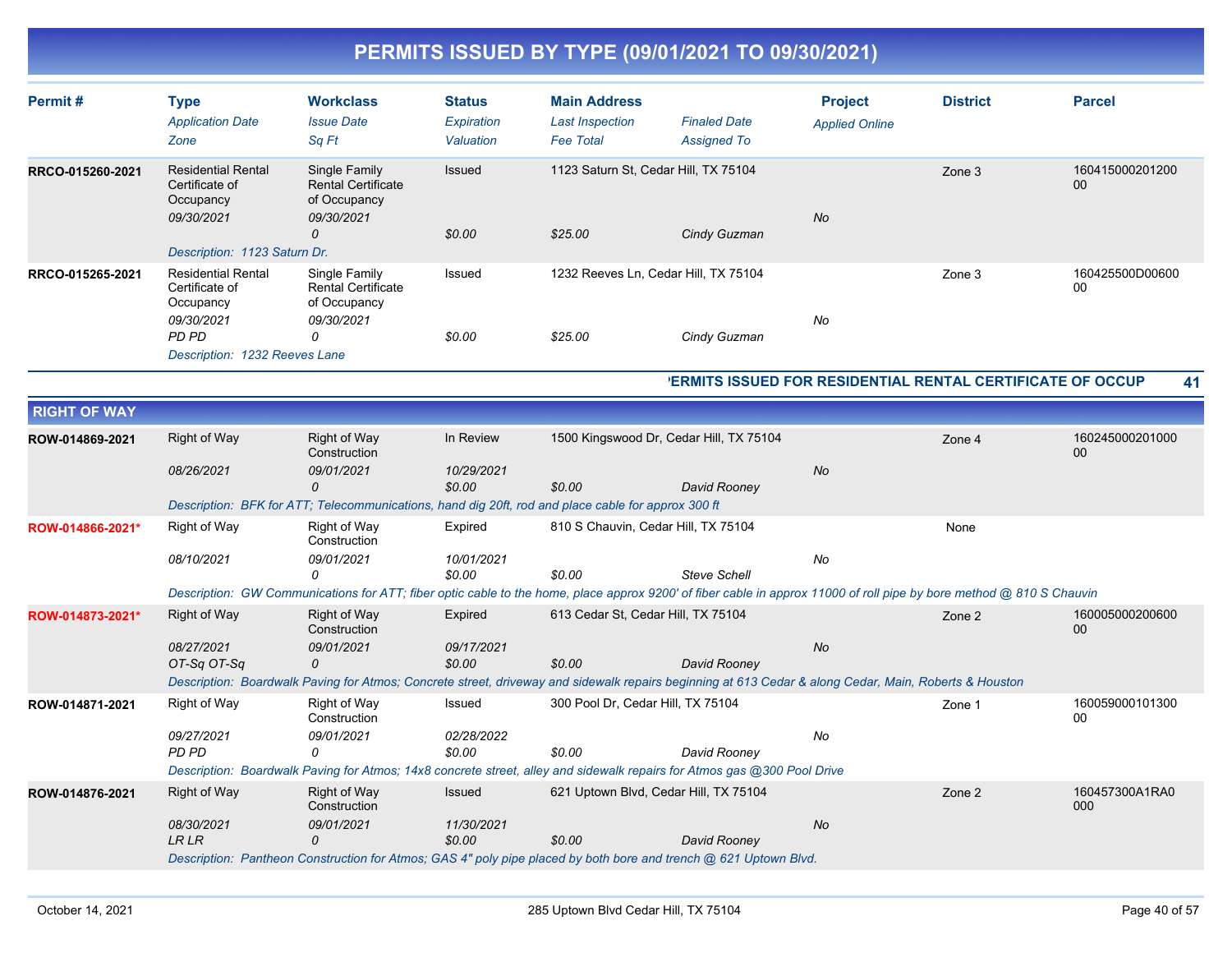| Permit#          | <b>Type</b>             | <b>Workclass</b>                                                        | <b>Status</b> | <b>Main Address</b>                  |                                                                                                                                 | <b>Project</b>        | <b>District</b> | <b>Parcel</b>                     |
|------------------|-------------------------|-------------------------------------------------------------------------|---------------|--------------------------------------|---------------------------------------------------------------------------------------------------------------------------------|-----------------------|-----------------|-----------------------------------|
|                  | <b>Application Date</b> | <b>Issue Date</b>                                                       | Expiration    | <b>Last Inspection</b>               | <b>Finaled Date</b>                                                                                                             | <b>Applied Online</b> |                 |                                   |
|                  | Zone                    | Sa Ft                                                                   | Valuation     | <b>Fee Total</b>                     | <b>Assigned To</b>                                                                                                              |                       |                 |                                   |
| ROW-014689-2021* | Right of Way            | Right of Way<br>Construction                                            | Expired       | 75104                                | 19 Summit PI, ONCOR, Cedar Hill, TX                                                                                             |                       | Zone 4          | 160427000001900<br>00             |
|                  | 08/17/2021              | 09/02/2021                                                              | 09/20/2021    |                                      |                                                                                                                                 | No                    |                 |                                   |
|                  |                         | 0                                                                       | \$0.00        | \$0.00                               | David Rooney                                                                                                                    |                       |                 |                                   |
|                  |                         |                                                                         |               |                                      | Description: ONCOR 2"PVC schedule 40 & I/o alum wire, install approx 120', bore under street @ 19 Summit Place                  |                       |                 |                                   |
| ROW-014900-2021* | Right of Way            | Right of Way<br>Construction                                            | Expired       |                                      | 1525 Valley View Dr, Cedar Hill, TX 75104                                                                                       |                       | Zone 4          | 160225000100400<br>00             |
|                  | 08/03/2021              | 09/03/2021                                                              | 09/17/2021    |                                      |                                                                                                                                 | No                    |                 |                                   |
|                  |                         | 0                                                                       | \$0.00        | \$0.00                               | David Rooney                                                                                                                    |                       |                 |                                   |
|                  |                         | Description: Tenex for ATT; Bury fiber service drops @ 1525 Valley View |               |                                      |                                                                                                                                 |                       |                 |                                   |
| ROW-014902-2021* | <b>Right of Way</b>     | <b>Right of Way</b><br>Construction                                     | Expired       |                                      | 2640 Creekwood Dr, Cedar Hill, TX 75104                                                                                         |                       | Zone 4          | 160279200015710<br>00             |
|                  | 08/03/2021              | 09/03/2021                                                              | 09/17/2021    |                                      |                                                                                                                                 | No                    |                 |                                   |
|                  |                         | 0                                                                       | \$0.00        | \$0.00                               | David Rooney                                                                                                                    |                       |                 |                                   |
|                  |                         | Description: Tenex for ATT; Bury fiber service drops @ 2640 Creekwood   |               |                                      |                                                                                                                                 |                       |                 |                                   |
| ROW-014897-2021  | Right of Way            | <b>Right of Way</b><br>Construction                                     | Issued        | 908 Bray St, Cedar Hill, TX 75104    |                                                                                                                                 |                       | Zone 2          | 160207700H04900<br>00             |
|                  | 08/04/2021              | 09/03/2021                                                              | 03/17/2022    |                                      |                                                                                                                                 | No                    |                 |                                   |
|                  | MF MF                   | 0                                                                       | \$0.00        | \$0.00                               | David Rooney                                                                                                                    |                       |                 |                                   |
|                  |                         | Description: Tenex for ATT; Bury fiber service drops @ 908 Bray St.     |               |                                      |                                                                                                                                 |                       |                 |                                   |
| ROW-014903-2021* | Right of Way            | Right of Way<br>Construction                                            | Expired       | 455 Justice Dr, Cedar Hill, TX 75104 |                                                                                                                                 |                       | Zone 2          | 160206900Q14A00<br>0 <sub>0</sub> |
|                  | 08/04/2021              | 09/03/2021                                                              | 09/17/2021    |                                      |                                                                                                                                 | No                    |                 |                                   |
|                  | PD PD                   | 0                                                                       | \$0.00        | \$0.00                               | David Rooney                                                                                                                    |                       |                 |                                   |
|                  |                         | Description: Tenex for ATT; Bury fiber service drops @ 455 Justice      |               |                                      |                                                                                                                                 |                       |                 |                                   |
| ROW-014898-2021* | <b>Right of Way</b>     | <b>Right of Way</b><br>Construction                                     | Expired       |                                      | 1109 Essex Dr, Cedar Hill, TX 75104                                                                                             |                       | Zone 2          | 160324000F02500<br>00             |
|                  | 08/04/2021              | 09/03/2021                                                              | 09/17/2021    |                                      |                                                                                                                                 | No                    |                 |                                   |
|                  | <b>PD PD</b>            | 0                                                                       | \$0.00        | \$0.00                               | David Rooney                                                                                                                    |                       |                 |                                   |
|                  |                         | Description: Tenex for ATT; bury fiber service drops @ 1109 Essex       |               |                                      |                                                                                                                                 |                       |                 |                                   |
| ROW-014908-2021  | Right of Way            | Right of Way<br>Construction                                            | Issued        |                                      | 2932 Fairway Dr, Cedar Hill, TX 75104                                                                                           |                       | Zone 4          | 160279600144700<br>00             |
|                  | 09/02/2021              | 09/03/2021                                                              | 11/08/2021    |                                      |                                                                                                                                 | No                    |                 |                                   |
|                  | PD PD                   | 0                                                                       | \$0.00        | \$0.00                               | <b>Steve Schell</b>                                                                                                             |                       |                 |                                   |
|                  |                         |                                                                         |               |                                      | Description: Gardner Telecom for Spectrum-Charter; New directional bore approx 5593' @ 2932 Fairway going E to Lake Ranch Drive |                       |                 |                                   |
| ROW-014899-2021* | Right of Way            | <b>Right of Way</b><br>Construction                                     | Expired       | 418 Beard Dr, Cedar Hill, TX 75104   |                                                                                                                                 |                       | Zone 1          | 160428000400300<br>00             |
|                  | 08/03/2021              | 09/03/2021                                                              | 09/17/2021    |                                      |                                                                                                                                 | No                    |                 |                                   |
|                  | PD PD                   | 0                                                                       | \$0.00        | \$0.00                               | David Rooney                                                                                                                    |                       |                 |                                   |
|                  |                         | Description: Tenex for ATT; bury fiber service drops @ 418 Beard        |               |                                      |                                                                                                                                 |                       |                 |                                   |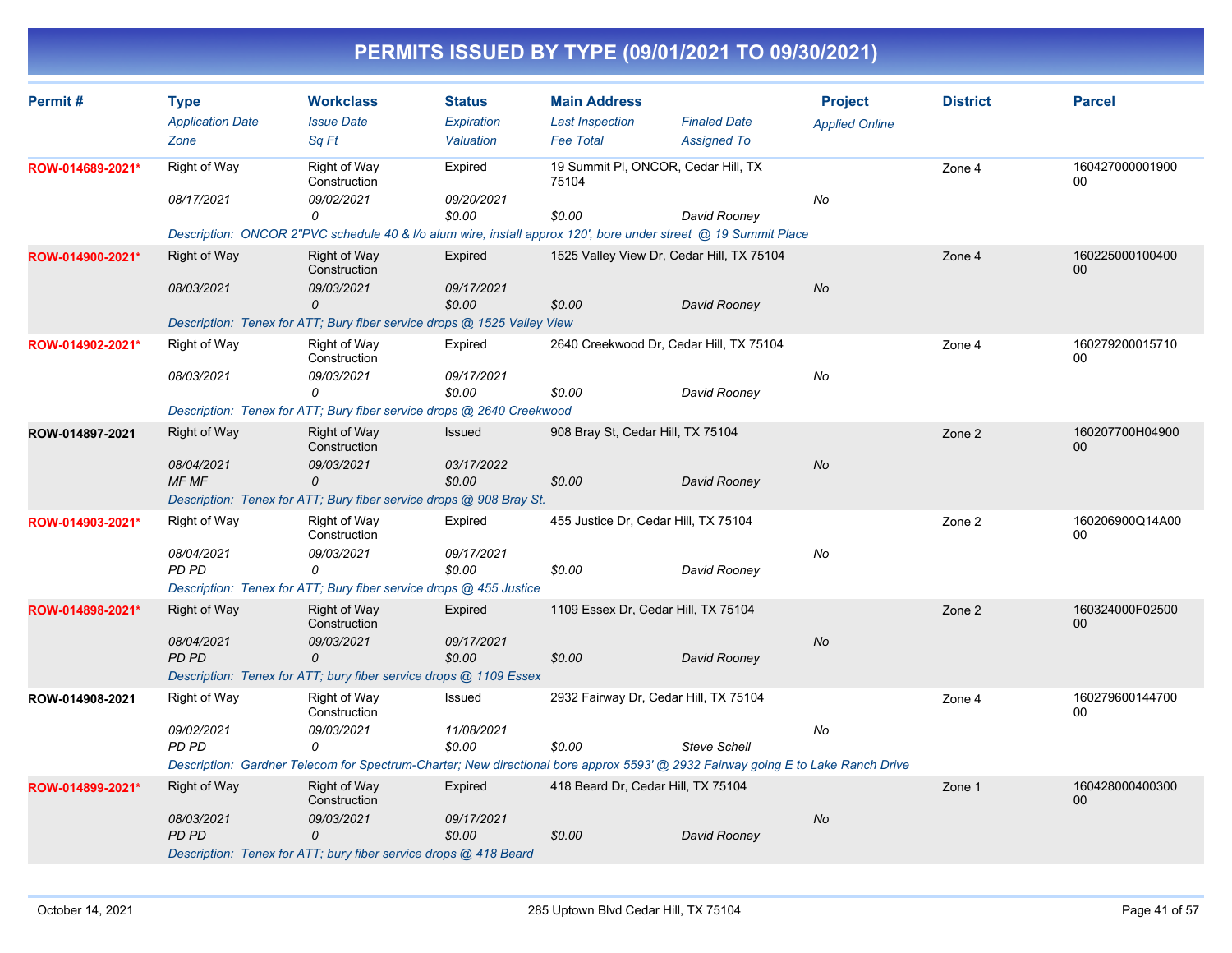| Permit#          | <b>Type</b>                                                              | <b>Workclass</b>                                                                                                                                 | <b>Status</b> | <b>Main Address</b>                                             |                                         | <b>Project</b>        | <b>District</b> | <b>Parcel</b>         |  |  |
|------------------|--------------------------------------------------------------------------|--------------------------------------------------------------------------------------------------------------------------------------------------|---------------|-----------------------------------------------------------------|-----------------------------------------|-----------------------|-----------------|-----------------------|--|--|
|                  | <b>Application Date</b>                                                  | <b>Issue Date</b>                                                                                                                                | Expiration    | <b>Last Inspection</b>                                          | <b>Finaled Date</b>                     | <b>Applied Online</b> |                 |                       |  |  |
|                  | Zone                                                                     | Sq Ft                                                                                                                                            | Valuation     | <b>Fee Total</b>                                                | <b>Assigned To</b>                      |                       |                 |                       |  |  |
| ROW-014901-2021* | Right of Way                                                             | Right of Way<br>Construction                                                                                                                     | Expired       |                                                                 | 321 Bryant Ln, Cedar Hill, TX 75104     |                       | Zone 1          | 160065500A01301<br>00 |  |  |
|                  | 08/03/2021                                                               | 09/03/2021                                                                                                                                       | 09/17/2021    |                                                                 |                                         | No                    |                 |                       |  |  |
|                  | PD PD                                                                    | $\Omega$                                                                                                                                         | \$0.00        | \$0.00                                                          | David Rooney                            |                       |                 |                       |  |  |
|                  |                                                                          | Description: Tenex for ATT; Bury fiber service drops @ 321 Bryant                                                                                |               |                                                                 |                                         |                       |                 |                       |  |  |
| ROW-014361-2021  | <b>Right of Way</b>                                                      | <b>Right of Way</b><br>Construction                                                                                                              | Issued        | Cedar Hill, TX 75104                                            | 975 Pickard Dr, BROTHERS TEL/ZAYO,      |                       | Zone 3          | 160426904200200<br>00 |  |  |
|                  | 07/29/2021                                                               | 09/07/2021                                                                                                                                       | 12/02/2021    |                                                                 |                                         | No                    |                 |                       |  |  |
|                  |                                                                          | 0<br>Description: Brothers Telecom (DishDADAL00416A)to place 2 1.25" HDPE w/q44 fiber cable by directional bore for Zayo.                        | \$0.00        | \$0.00                                                          | Mike Chapman                            |                       |                 |                       |  |  |
|                  |                                                                          |                                                                                                                                                  |               | 427 Beard Dr. Cedar Hill, TX 75104                              |                                         |                       |                 | 160428700200300       |  |  |
| ROW-014922-2021* | <b>Right of Way</b>                                                      | Right of Way<br>Construction                                                                                                                     | Expired       |                                                                 |                                         |                       | Zone 1          | 00                    |  |  |
|                  | 08/04/2021                                                               | 09/07/2021                                                                                                                                       | 09/17/2021    |                                                                 |                                         | No                    |                 |                       |  |  |
|                  | <b>PD PD</b>                                                             | 0                                                                                                                                                | \$0.00        | \$0.00                                                          | David Rooney                            |                       |                 |                       |  |  |
|                  | Description: Tenex for ATT; bury fiber service drops for 427 Beard Drive |                                                                                                                                                  |               |                                                                 |                                         |                       |                 |                       |  |  |
| ROW-014356-2021  | <b>Right of Way</b>                                                      | Right of Way<br>Construction                                                                                                                     | Issued        | 1430 High Pointe Ln, BROTHERS<br>TEL/ZAYO, Cedar Hill, TX 75104 |                                         |                       | Zone 1          | 16020800091AR00<br>00 |  |  |
|                  | 07/29/2021                                                               | 09/07/2021                                                                                                                                       | 12/02/2021    |                                                                 |                                         | No                    |                 |                       |  |  |
|                  | <b>NS NS</b>                                                             | 0                                                                                                                                                | \$0.00        | \$0.00                                                          | Mike Chapman                            |                       |                 |                       |  |  |
|                  |                                                                          | Description: Brothers Telecom (Zayo DISH DADAL00352A) PLACE 2-1.25", HDPE w/144 fiber cable by directional bore @ 1430 B High Pointe Ln          |               |                                                                 |                                         |                       |                 |                       |  |  |
| ROW-014774-2021  | Right of Way                                                             | Right of Way<br>Construction                                                                                                                     | Expired       | 310 S Clark Rd, Cedar Hill, TX 75104                            |                                         |                       | Zone 2          | 160177500100100<br>00 |  |  |
|                  | 08/12/2021                                                               | 09/08/2021                                                                                                                                       | 10/13/2021    |                                                                 |                                         | No                    |                 |                       |  |  |
|                  |                                                                          | 0                                                                                                                                                | \$0.00        | \$0.00                                                          | David Rooney                            |                       |                 |                       |  |  |
|                  |                                                                          | Description: BFK Communications for AT&T remove/restore 24ft of concrete, remove/replace hand hole, place pfp, hand dig 13ft, place cable 300ft. |               |                                                                 |                                         |                       |                 |                       |  |  |
| ROW-014944-2021* | <b>Right of Way</b>                                                      | <b>Right of Way</b><br>Construction                                                                                                              | Expired       | 319 W Little Creek Rd, Cedar Hill, TX<br>75104                  |                                         |                       | Zone 3          | 160415000400200<br>00 |  |  |
|                  | 07/30/2021                                                               | 09/08/2021                                                                                                                                       | 10/01/2021    |                                                                 |                                         | No                    |                 |                       |  |  |
|                  |                                                                          | $\Omega$                                                                                                                                         | \$0.00        | \$0.00                                                          | David Rooney                            |                       |                 |                       |  |  |
|                  |                                                                          | Description: Boardwalk Paving for Atmos; driveway, sidewalk, street repairs; West Little Creek from CLark Rd to Aries                            |               |                                                                 |                                         |                       |                 |                       |  |  |
| ROW-014633-2021* | <b>Right of Way</b>                                                      | <b>Right of Way</b><br>Construction                                                                                                              | Expired       | Hill, TX 75104                                                  | 110 W Little Creek Rd, BFK/ATT, Cedar   |                       | Zone 3          | 651552275103500<br>00 |  |  |
|                  | 08/17/2021                                                               | 09/08/2021                                                                                                                                       | 09/30/2021    |                                                                 |                                         | No                    |                 |                       |  |  |
|                  |                                                                          | 0                                                                                                                                                | \$0.00        | \$0.00                                                          | Mike Chapman                            |                       |                 |                       |  |  |
|                  |                                                                          | Description: BFK A0207FZ bore 290', rod 290', Place hand hole, PFP cabinet & Pad @ 110 Little Creek @ Neptune for ATT                            |               |                                                                 |                                         |                       |                 |                       |  |  |
| ROW-014956-2021  | <b>Right of Way</b>                                                      | Right of Way<br>Construction                                                                                                                     | Issued        |                                                                 | 856 Meandering Dr, Cedar Hill, TX 75104 |                       | Zone 2          | 160155500102700<br>00 |  |  |
|                  | 09/03/2021                                                               | 09/08/2021                                                                                                                                       | 12/08/2021    |                                                                 |                                         | No                    |                 |                       |  |  |
|                  |                                                                          | $\Omega$<br>Description: Reel Telecommmunication Services for ATT; Franchise-bore, open trench, hand digging @ 856 Meandering Drive              | \$0.00        | \$0.00                                                          | Ellie Jeanotte                          |                       |                 |                       |  |  |
|                  |                                                                          |                                                                                                                                                  |               |                                                                 |                                         |                       |                 |                       |  |  |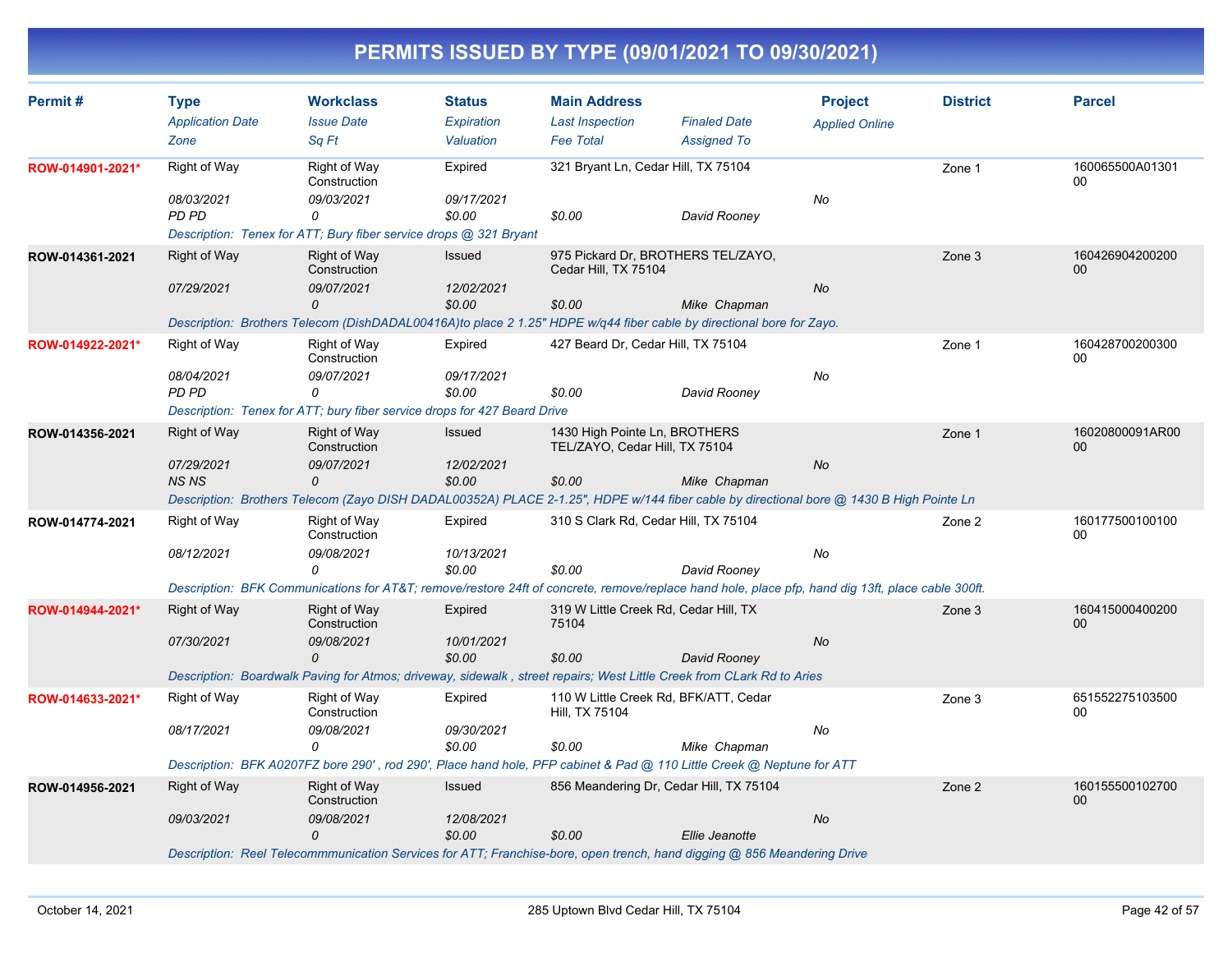| Permit#          | <b>Type</b><br><b>Application Date</b><br>Zone    | <b>Workclass</b><br><b>Issue Date</b><br>Sa Ft                                                                                      | <b>Status</b><br>Expiration<br>Valuation | <b>Main Address</b><br><b>Last Inspection</b><br><b>Fee Total</b> | <b>Finaled Date</b><br><b>Assigned To</b> | <b>Project</b><br><b>Applied Online</b> | <b>District</b> | <b>Parcel</b>             |
|------------------|---------------------------------------------------|-------------------------------------------------------------------------------------------------------------------------------------|------------------------------------------|-------------------------------------------------------------------|-------------------------------------------|-----------------------------------------|-----------------|---------------------------|
| ROW-014952-2021* | Right of Way<br>08/03/2021<br>PD PD               | <b>Right of Way</b><br>Construction<br>09/08/2021<br>0<br>Description: Tenex for ATT; bury fiber service drops @ 532 Nance Drive    | Expired<br>09/17/2021<br>\$0.00          | 532 Nance Dr, Cedar Hill, TX 75104<br>\$0.00                      | David Rooney                              | No                                      | Zone 3          | 160067100104700<br>00     |
| ROW-014955-2021* | <b>Right of Way</b><br>08/03/2021<br>PD PD        | Right of Way<br>Construction<br>09/08/2021<br>0<br>Description: Tenex for ATT; bury finer service drops @ 1324 Middleton            | Expired<br>09/17/2021<br>\$0.00          | 1324 Middleton Dr, Cedar Hill, TX 75104<br>\$0.00                 | David Rooney                              | No                                      | Zone 1          | 160428500102200<br>00     |
| ROW-014951-2021* | Right of Way<br>08/03/2021<br><b>PD PD</b>        | Right of Way<br>Construction<br>09/08/2021<br>0<br>Description: Tenex for ATT; bury fiber service drops @ 1410 Middleton            | Expired<br>09/17/2021<br>\$0.00          | 1410 Middleton Dr, Cedar Hill, TX 75104<br>\$0.00                 | David Rooney                              | No                                      | Zone 1          | 160428100800600<br>00     |
| ROW-014953-2021* | <b>Right of Way</b><br>08/03/2021<br><b>PD PD</b> | <b>Right of Way</b><br>Construction<br>09/08/2021<br>0<br>Description: Tenex for ATT; bury fiber service drops @ 1312 Middleton     | Expired<br>09/17/2021<br>\$0.00          | 1312 Middleton Dr. Cedar Hill, TX 75104<br>\$0.00                 | David Rooney                              | <b>No</b>                               | Zone 1          | 160428500101900<br>00     |
| ROW-014965-2021* | Right of Way<br>08/03/2021                        | Right of Way<br>Construction<br>09/09/2021<br>$\Omega$<br>Description: Tenex for ATT; bury fiber service drops @ 518 Rocky Acres Rd | Expired<br>09/17/2021<br>\$0.00          | 518 Rocky Acres Rd, Cedar Hill, TX 75104<br>\$0.00                | David Rooney                              | No                                      | Zone 3          | 160377000000600<br>00     |
| ROW-014997-2021* | <b>Right of Way</b><br>08/25/2021                 | <b>Right of Way</b><br>Construction<br>09/13/2021<br>0<br>Description: Tenex Bury fiber service drops. 324 N Cannady Dr             | Expired<br>09/30/2021<br>\$0.00          | 324 Cannady St, Cedar Hill, TX 75104<br>\$0.00                    | David Rooney                              | No                                      | Zone 2          | 160207700703100<br>00     |
| ROW-014990-2021* | <b>Right of Way</b><br>09/13/2021                 | Right of Way<br>Construction<br>09/13/2021<br>0<br>Description: Atmos Energy Gas leak repair open trench. 813 Nafus St.             | Expired<br>09/17/2021<br>\$0.00          | 813 Nafus St, Cedar Hill, TX 75104<br>\$0.00                      | David Rooney                              | No                                      | Zone 2          | 160207700J01500<br>00     |
| ROW-015002-2021  | <b>Right of Way</b><br>09/13/2021                 | Right of Way<br>Construction<br>09/13/2021<br>0<br>Description: Tenex bury fiber service drops. 1030 Meadowbend                     | Issued<br>03/12/2022<br>\$0.00           | 1030 Meadowbend Dr, Cedar Hill, TX<br>75104<br>\$0.00             | David Rooney                              | No                                      | Zone 3          | 160320000503100<br>$00\,$ |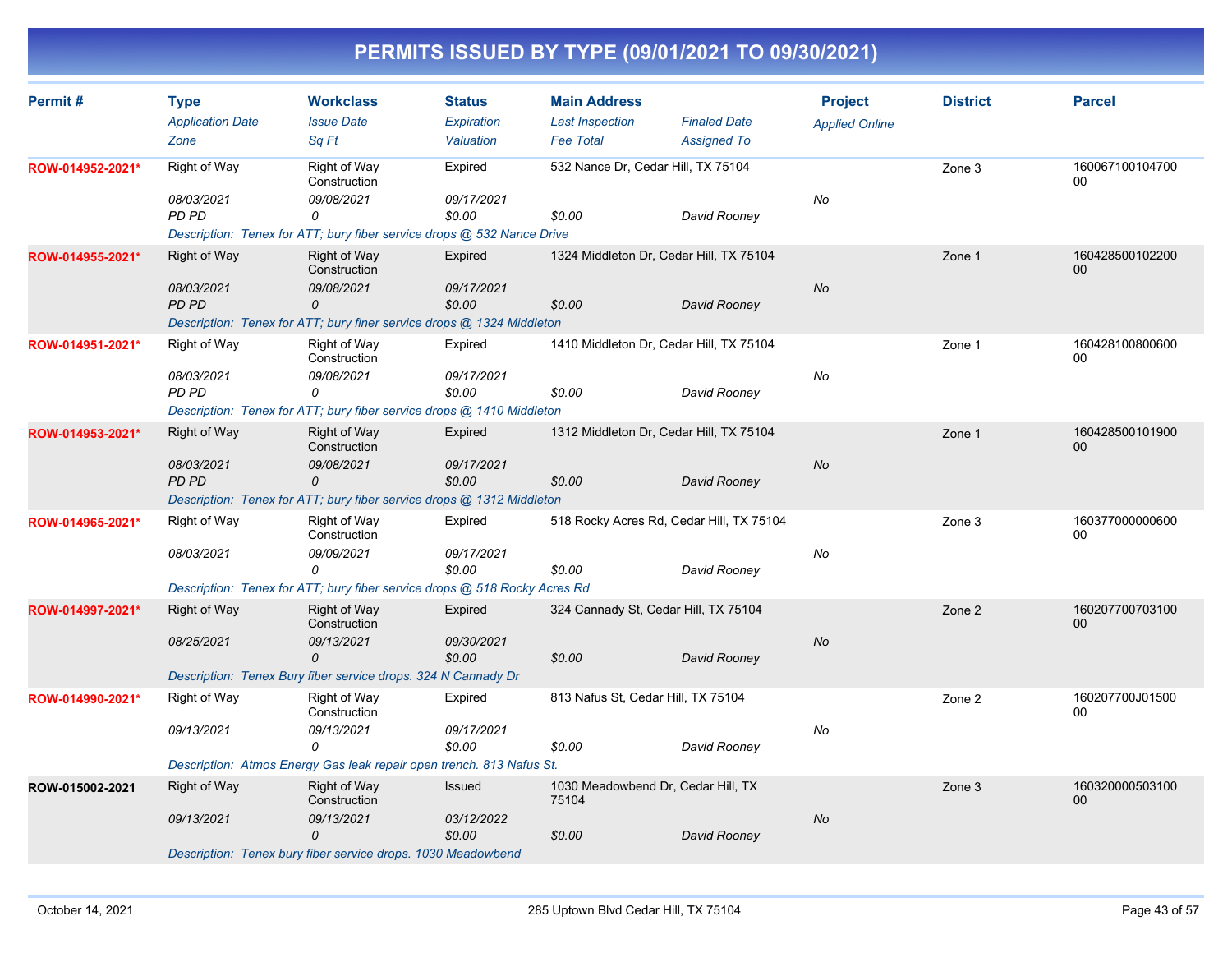| Permit#          | <b>Type</b>             | <b>Workclass</b>                                           | <b>Status</b> | <b>Main Address</b>                 |                                        | <b>Project</b>        | <b>District</b> | <b>Parcel</b>         |
|------------------|-------------------------|------------------------------------------------------------|---------------|-------------------------------------|----------------------------------------|-----------------------|-----------------|-----------------------|
|                  | <b>Application Date</b> | <b>Issue Date</b>                                          | Expiration    | <b>Last Inspection</b>              | <b>Finaled Date</b>                    | <b>Applied Online</b> |                 |                       |
|                  | Zone                    | Sq Ft                                                      | Valuation     | <b>Fee Total</b>                    | <b>Assigned To</b>                     |                       |                 |                       |
| ROW-014994-2021* | Right of Way            | Right of Way<br>Construction                               | Expired       |                                     | 419 Flameleaf Ln, Cedar Hill, TX 75104 |                       | Zone 1          | 160059100802200<br>00 |
|                  | 08/26/2021              | 09/13/2021                                                 | 09/30/2021    |                                     |                                        | No                    |                 |                       |
|                  | PD PD                   | 0                                                          | \$0.00        | \$0.00                              | David Rooney                           |                       |                 |                       |
|                  |                         | Description: Tenex Bury fiber service drops. 419 Flameleaf |               |                                     |                                        |                       |                 |                       |
| ROW-015000-2021* | <b>Right of Way</b>     | Right of Way<br>Construction                               | Expired       | 819 Penn PI, Cedar Hill, TX 75104   |                                        |                       | Zone 1          | 160065500E01000<br>00 |
|                  | 08/25/2021              | 09/13/2021                                                 | 09/30/2021    |                                     |                                        | <b>No</b>             |                 |                       |
|                  | PD PD                   | 0                                                          | \$0.00        | \$0.00                              | David Rooney                           |                       |                 |                       |
|                  |                         | Description: Tenex Bury fiber service drops. 819 Penn PI   |               |                                     |                                        |                       |                 |                       |
| ROW-015004-2021* | Right of Way            | Right of Way<br>Construction                               | Expired       |                                     | 1515 Chapman St, Cedar Hill, TX 75104  |                       | Zone 1          | 160059000103200<br>00 |
|                  | 08/25/2021              | 09/13/2021                                                 | 09/30/2021    |                                     |                                        | No                    |                 |                       |
|                  | PD PD                   | 0                                                          | \$0.00        | \$0.00                              | David Rooney                           |                       |                 |                       |
|                  |                         | Description: Tenex bury fiber service drops 1515 Chapman   |               |                                     |                                        |                       |                 |                       |
| ROW-015018-2021* | <b>Right of Way</b>     | <b>Right of Way</b><br>Construction                        | Expired       |                                     | 1601 Chapman St, Cedar Hill, TX 75104  |                       | Zone 1          | 160059100805600<br>00 |
|                  | 08/25/2021              | 09/13/2021                                                 | 09/17/2021    |                                     |                                        | No                    |                 |                       |
|                  | PD PD                   | 0                                                          | \$0.00        | \$0.00                              | David Rooney                           |                       |                 |                       |
|                  |                         | Description: Tenex bury fiber service drops 1601 Chapman   |               |                                     |                                        |                       |                 |                       |
| ROW-014992-2021* | Right of Way            | Right of Way<br>Construction                               | Expired       | 1533 Tuley St, Cedar Hill, TX 75104 |                                        |                       | Zone 1          | 160059000201700<br>00 |
|                  | 08/26/2021              | 09/13/2021                                                 | 09/30/2021    |                                     |                                        | No                    |                 |                       |
|                  | PD PD                   | 0                                                          | \$0.00        | \$0.00                              | David Rooney                           |                       |                 |                       |
|                  |                         | Description: Tenex bury fiber service drop. 1533 Tuley St. |               |                                     |                                        |                       |                 |                       |
| ROW-015001-2021* | <b>Right of Way</b>     | <b>Right of Way</b><br>Construction                        | Expired       |                                     | 529 Copeland Dr, Cedar Hill, TX 75104  |                       | Zone 1          | 160428500101500<br>00 |
|                  | 08/25/2021              | 09/13/2021                                                 | 09/30/2021    |                                     |                                        | No                    |                 |                       |
|                  | <b>PD PD</b>            | 0                                                          | \$0.00        | \$0.00                              | David Rooney                           |                       |                 |                       |
|                  |                         | Description: Tenex Bury fiber service drops 529 Copeland   |               |                                     |                                        |                       |                 |                       |
| ROW-015008-2021* | Right of Way            | Right of Way<br>Construction                               | Expired       |                                     | 1543 Chapman St, Cedar Hill, TX 75104  |                       | Zone 1          | 160059000104600<br>00 |
|                  | 08/25/2021              | 09/13/2021                                                 | 09/30/2021    |                                     |                                        | No                    |                 |                       |
|                  | PD PD                   | 0                                                          | \$0.00        | \$0.00                              | David Rooney                           |                       |                 |                       |
|                  |                         | Description: Tenex bury fiber service drops 1543 Chapman   |               |                                     |                                        |                       |                 |                       |
| ROW-015003-2021  | Right of Way            | Right of Way<br>Construction                               | Issued        |                                     | 1507 Summers Dr, Cedar Hill, TX 75104  |                       | Zone 1          | 160059100300400<br>00 |
|                  | 09/13/2021              | 09/13/2021                                                 | 03/12/2022    |                                     |                                        | No                    |                 |                       |
|                  | PD PD                   | $\Omega$                                                   | \$0.00        | \$0.00                              | David Rooney                           |                       |                 |                       |
|                  |                         | Description: Tenex bury fiber service drops. 1507 Summer   |               |                                     |                                        |                       |                 |                       |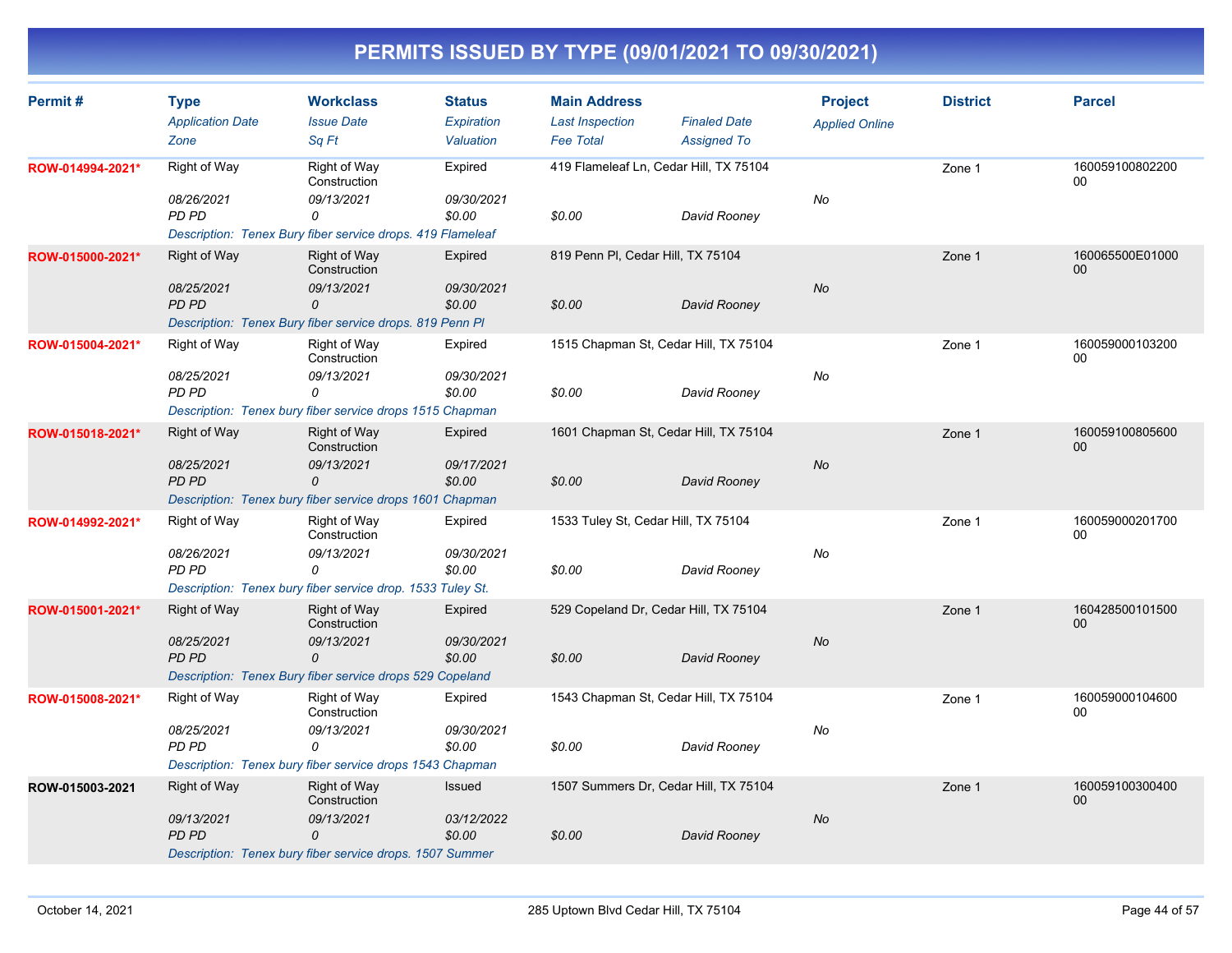| Permit#          | <b>Type</b><br><b>Application Date</b><br>Zone                                     | <b>Workclass</b><br><b>Issue Date</b><br>Sq Ft                                                                                                                 | <b>Status</b><br>Expiration<br>Valuation | <b>Main Address</b><br><b>Last Inspection</b><br><b>Fee Total</b> | <b>Finaled Date</b><br><b>Assigned To</b> | <b>Project</b><br><b>Applied Online</b> | <b>District</b> | <b>Parcel</b>         |
|------------------|------------------------------------------------------------------------------------|----------------------------------------------------------------------------------------------------------------------------------------------------------------|------------------------------------------|-------------------------------------------------------------------|-------------------------------------------|-----------------------------------------|-----------------|-----------------------|
| ROW-015017-2021* | Right of Way<br>08/25/2021<br>PD PD                                                | Right of Way<br>Construction<br>09/13/2021<br>0<br>Description: Tenex bury fiber service drops 1647 Chapman                                                    | Expired<br>09/30/2021<br>\$0.00          | 1647 Chapman St, Cedar Hill, TX 75104<br>\$0.00                   | David Rooney                              | No                                      | Zone 1          | 160059100803300<br>00 |
| ROW-015019-2021* | <b>Right of Way</b><br>08/31/2021<br><b>PD PD</b>                                  | <b>Right of Way</b><br>Construction<br>09/13/2021<br>0<br>Description: Superior Telecom. Place coax cable and bore and place 125' coax cable 1029 Essex        | Expired<br>10/01/2021<br>\$0.00          | 1029 Essex Dr, Cedar Hill, TX 75104<br>\$0.00                     | David Rooney                              | No                                      | Zone 2          | 160324000F03800<br>00 |
| ROW-015016-2021* | Right of Way<br>08/25/2021<br>PD PD<br>Description: Tenex bury fiber service drops | <b>Right of Way</b><br>Construction<br>09/13/2021<br>0                                                                                                         | Expired<br>09/30/2021<br>\$0.00          | 1625 Chapman St. Cedar Hill, TX 75104<br>\$0.00                   | David Rooney                              | No                                      | Zone 1          | 160059100804400<br>00 |
| ROW-015007-2021* | Right of Way<br>09/10/2021<br><b>LR LR</b>                                         | <b>Right of Way</b><br>Construction<br>09/13/2021<br>0<br>Description: Sunrise Telecomm bore and place 2" pipe approx 200' underground 927 N Hwy 67            | Expired<br>10/13/2021<br>\$0.00          | 927 N J Elmer Weaver Fwy, Cedar Hill, TX<br>75104<br>\$0.00       | David Rooney                              | No                                      | Zone 2          | 160365000B03R00<br>00 |
| ROW-015034-2021  | Right of Way<br>09/09/2021                                                         | <b>Right of Way</b><br>Construction<br>09/14/2021<br>0<br>Description: BFK rod and place cable for approx 200' place 2 hand holes and dig 10'. 204 meadowbrook | Issued<br>10/29/2021<br>\$0.00           | 204 Meadowbrooke Dr, Cedar Hill, TX<br>75104<br>\$0.00            | David Rooney                              | No                                      | Zone 3          | 160320000501700<br>00 |
| ROW-015030-2021* | <b>Right of Way</b><br>08/25/2021                                                  | <b>Right of Way</b><br>Construction<br>09/14/2021<br>0<br>Description: Tenex bury fiber service drops 913 Wintergreen                                          | Expired<br>09/17/2021<br>\$0.00          | 913 E Wintergreen Rd, Cedar Hill, TX<br>75104<br>\$0.00           | David Rooney                              | No                                      | Zone 2          | 160485000300200<br>00 |
| ROW-015032-2021* | Right of Way<br>08/25/2021                                                         | Right of Way<br>Construction<br>09/14/2021<br>0<br>Description: Tenex bury fiber service drops 739 Lowe                                                        | Expired<br>09/17/2021<br>\$0.00          | 739 Lowe St, Cedar Hill, TX 75104<br>\$0.00                       | David Rooney                              | No                                      | Zone 2          | 160207700302200<br>00 |
| ROW-015028-2021* | <b>Right of Way</b><br>08/25/2021<br><b>PD PD</b>                                  | Right of Way<br>Construction<br>09/14/2021<br>$\Omega$<br>Description: Tenex bury fiber service drops. 436 Capricorn                                           | Expired<br>09/17/2021<br>\$0.00          | 436 Capricorn Dr, Cedar Hill, TX 75104<br>\$0.00                  | David Rooney                              | <b>No</b>                               | Zone 3          | 160067100102100<br>00 |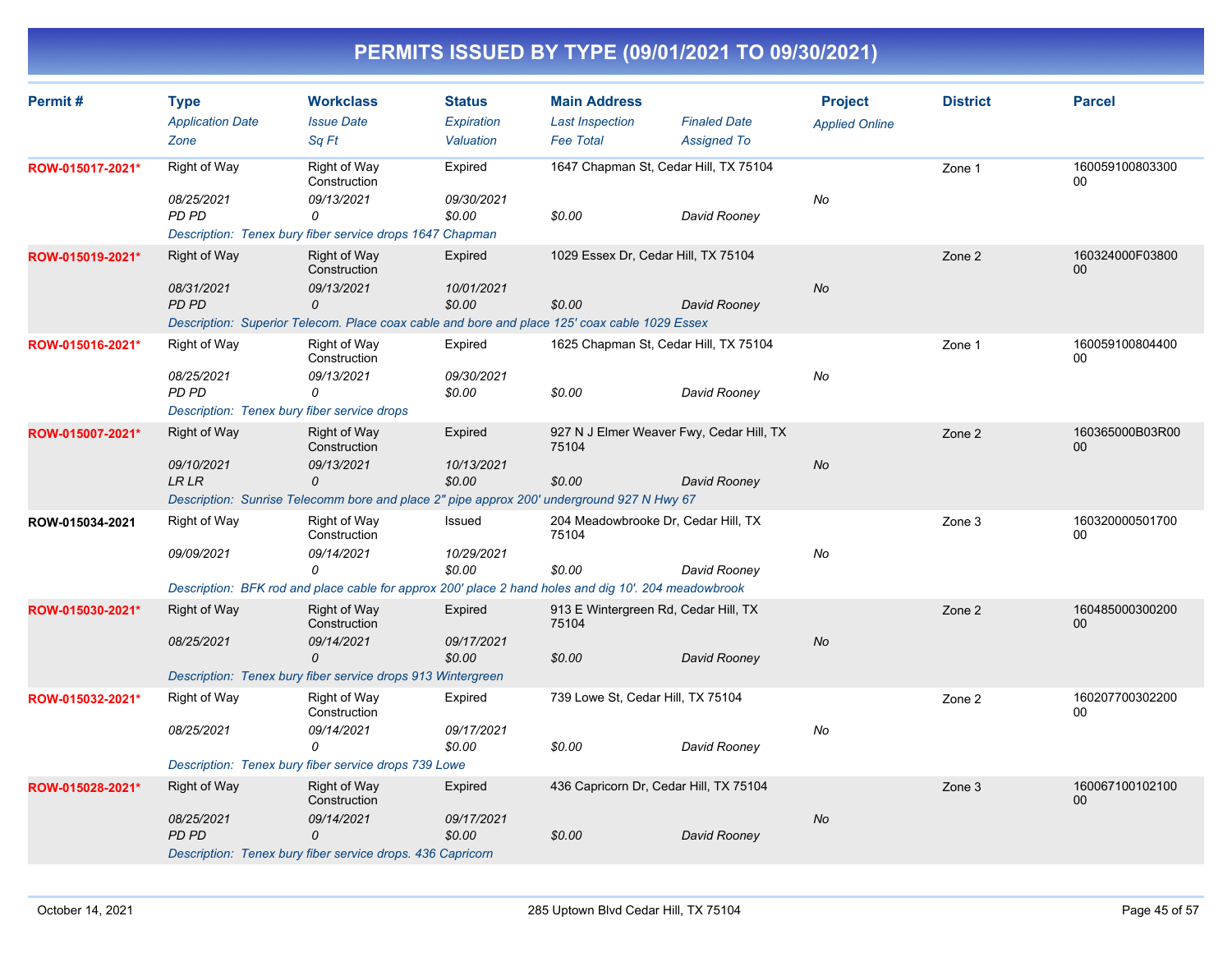| Permit#          | <b>Type</b>                                                               | <b>Workclass</b>                                                             | <b>Status</b>           | <b>Main Address</b>                        |                                           | <b>Project</b>        | <b>District</b> | <b>Parcel</b>         |
|------------------|---------------------------------------------------------------------------|------------------------------------------------------------------------------|-------------------------|--------------------------------------------|-------------------------------------------|-----------------------|-----------------|-----------------------|
|                  | <b>Application Date</b><br>Zone                                           | <b>Issue Date</b><br>Sq Ft                                                   | Expiration<br>Valuation | <b>Last Inspection</b><br><b>Fee Total</b> | <b>Finaled Date</b><br><b>Assigned To</b> | <b>Applied Online</b> |                 |                       |
| ROW-015031-2021* | Right of Way                                                              | Right of Way<br>Construction                                                 | Expired                 | 1402 Williams St, Cedar Hill, TX 75104     |                                           |                       | Zone 1          | 160428100400200<br>00 |
|                  | 08/25/2021<br>PD PD                                                       | 09/14/2021<br>0<br>Description: Tenex bury service drops 1402 Williams       | 09/17/2021<br>\$0.00    | \$0.00                                     | David Rooney                              | No                    |                 |                       |
| ROW-015038-2021* | <b>Right of Way</b><br>08/27/2021                                         | Right of Way<br>Construction<br>09/14/2021                                   | Expired<br>09/17/2021   |                                            | 410 Copeland Dr, Cedar Hill, TX 75104     | No                    | Zone 1          | 160428500200300<br>00 |
|                  | <b>PD PD</b>                                                              | 0<br>Description: Tenex bury fiber service drops 410 Copeland                | \$0.00                  | \$0.00                                     | David Rooney                              |                       |                 |                       |
| ROW-015047-2021* | Right of Way                                                              | Right of Way<br>Construction                                                 | Expired                 | 1508 Tuley St, Cedar Hill, TX 75104        |                                           |                       | Zone 1          | 160059000304400<br>00 |
|                  | 08/25/2021<br>PD PD                                                       | 09/14/2021<br>0<br>Description: Tenex bury fiber service drops. 1508 Tuley   | 09/17/2021<br>\$0.00    | \$0.00                                     | David Rooney                              | No                    |                 |                       |
| ROW-015033-2021* | <b>Right of Way</b>                                                       | <b>Right of Way</b><br>Construction                                          | Expired                 | 1509 Tuley St, Cedar Hill, TX 75104        |                                           |                       | Zone 1          | 160059000200500<br>00 |
|                  | 08/25/2021<br><b>PD PD</b>                                                | 09/14/2021<br>0<br>Description: Tenex bury fiber service drops 1509 Tuley    | 09/17/2021<br>\$0.00    | \$0.00                                     | David Rooney                              | No                    |                 |                       |
| ROW-015051-2021* | Right of Way                                                              | Right of Way<br>Construction                                                 | Expired                 | 1112 Patrick Ct, Cedar Hill, TX 75104      |                                           |                       | Zone 2          | 160457902407A00<br>00 |
|                  | 09/09/2021<br>PD PD                                                       | 09/14/2021<br>0<br>Description: Tenex bury fiber service drops 1112 Patrick  | 09/30/2021<br>\$0.00    | \$0.00                                     | David Rooney                              | No                    |                 |                       |
| ROW-015045-2021* | Right of Way                                                              | <b>Right of Way</b><br>Construction                                          | Expired                 |                                            | 1529 Summers Dr, Cedar Hill, TX 75104     |                       | Zone 1          | 160059100301500<br>00 |
|                  | 08/25/2021<br><b>PD PD</b>                                                | 09/14/2021<br>0<br>Description: Tenex bury fiber service drops. 1529 Summers | 09/17/2021<br>\$0.00    | \$0.00                                     | David Rooney                              | No                    |                 |                       |
| ROW-015044-2021* | Right of Way                                                              | Right of Way<br>Construction                                                 | Expired                 | 1520 Bosher Dr, Cedar Hill, TX 75104       |                                           |                       | Zone 1          | 160325500602400<br>00 |
|                  | 08/27/2021<br><b>PD PD</b><br>Description: Tenex bury fiber service drops | 09/14/2021<br>0                                                              | 09/17/2021<br>\$0.00    | \$0.00                                     | David Rooney                              | No                    |                 |                       |
| ROW-015029-2021* | <b>Right of Way</b>                                                       | Right of Way<br>Construction                                                 | Expired                 |                                            | 1714 Rock Ridge Dr, Cedar Hill, TX 75104  |                       | Zone 3          | 160045200O00400<br>00 |
|                  | 08/25/2021<br><b>PD PD</b><br><b>Description: Tenex</b>                   | 09/14/2021<br>0                                                              | 09/17/2021<br>\$0.00    | \$0.00                                     | David Rooney                              | No                    |                 |                       |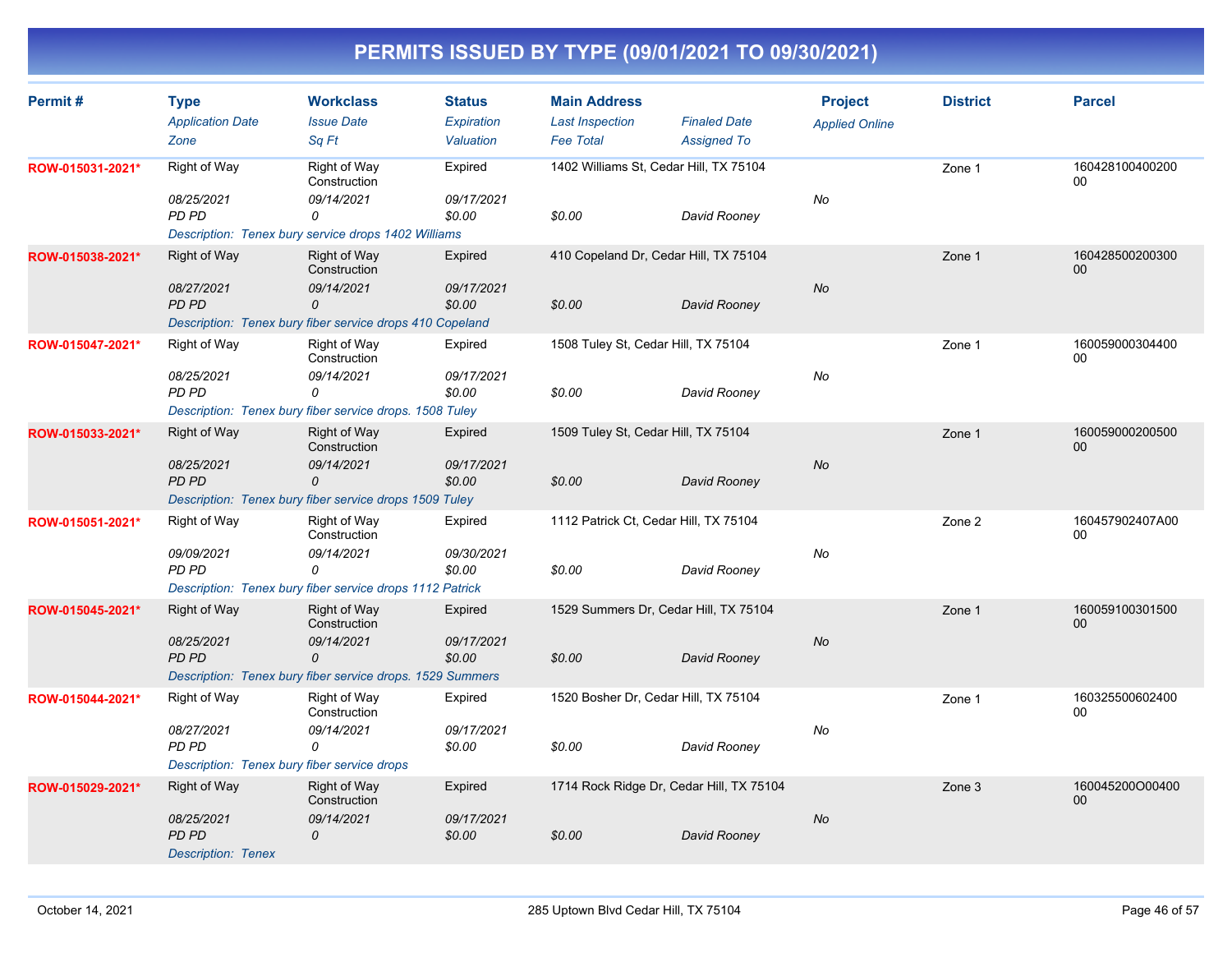| <b>Type</b>                                      | <b>Workclass</b>                                                                                                                                                                          | <b>Status</b>                                                                                                                                                  | <b>Main Address</b>                                                                                                                                                                                                                                                                                                                                                                                                                                                                                                                                                                                        |                        | <b>Project</b>                                                                                                                                                                                                                                                                                                                                           | <b>District</b>                                                   | <b>Parcel</b>              |
|--------------------------------------------------|-------------------------------------------------------------------------------------------------------------------------------------------------------------------------------------------|----------------------------------------------------------------------------------------------------------------------------------------------------------------|------------------------------------------------------------------------------------------------------------------------------------------------------------------------------------------------------------------------------------------------------------------------------------------------------------------------------------------------------------------------------------------------------------------------------------------------------------------------------------------------------------------------------------------------------------------------------------------------------------|------------------------|----------------------------------------------------------------------------------------------------------------------------------------------------------------------------------------------------------------------------------------------------------------------------------------------------------------------------------------------------------|-------------------------------------------------------------------|----------------------------|
| Zone                                             | Sq Ft                                                                                                                                                                                     | Valuation                                                                                                                                                      | <b>Fee Total</b>                                                                                                                                                                                                                                                                                                                                                                                                                                                                                                                                                                                           | <b>Assigned To</b>     |                                                                                                                                                                                                                                                                                                                                                          |                                                                   |                            |
| <b>Right of Way</b>                              | Right of Way<br>Construction                                                                                                                                                              | Expired                                                                                                                                                        |                                                                                                                                                                                                                                                                                                                                                                                                                                                                                                                                                                                                            |                        |                                                                                                                                                                                                                                                                                                                                                          | Zone 1                                                            | 160428100802000<br>00      |
| 09/09/2021<br>PD PD                              | 09/14/2021<br>0                                                                                                                                                                           | 09/30/2021<br>\$0.00                                                                                                                                           | \$0.00                                                                                                                                                                                                                                                                                                                                                                                                                                                                                                                                                                                                     | David Rooney           | No                                                                                                                                                                                                                                                                                                                                                       |                                                                   |                            |
| <b>Right of Way</b><br>08/25/2021<br><b>LRLR</b> | <b>Right of Way</b><br>Construction<br>09/14/2021<br>0                                                                                                                                    | Expired<br>09/17/2021<br>\$0.00                                                                                                                                | \$0.00                                                                                                                                                                                                                                                                                                                                                                                                                                                                                                                                                                                                     | David Rooney           | No                                                                                                                                                                                                                                                                                                                                                       | Zone 1                                                            | 650131035101200<br>00      |
|                                                  |                                                                                                                                                                                           |                                                                                                                                                                |                                                                                                                                                                                                                                                                                                                                                                                                                                                                                                                                                                                                            |                        |                                                                                                                                                                                                                                                                                                                                                          |                                                                   |                            |
|                                                  | Construction                                                                                                                                                                              |                                                                                                                                                                |                                                                                                                                                                                                                                                                                                                                                                                                                                                                                                                                                                                                            |                        |                                                                                                                                                                                                                                                                                                                                                          | Zone 2                                                            | 160207700400600<br>00      |
|                                                  | $\Omega$                                                                                                                                                                                  | \$0.00                                                                                                                                                         | \$0.00                                                                                                                                                                                                                                                                                                                                                                                                                                                                                                                                                                                                     | David Rooney           |                                                                                                                                                                                                                                                                                                                                                          |                                                                   |                            |
| <b>Right of Way</b>                              | <b>Right of Way</b><br>Construction                                                                                                                                                       | Expired                                                                                                                                                        |                                                                                                                                                                                                                                                                                                                                                                                                                                                                                                                                                                                                            |                        |                                                                                                                                                                                                                                                                                                                                                          | Zone 4                                                            | 160279000222000<br>00      |
| 08/27/2021                                       | 09/15/2021<br>0                                                                                                                                                                           | 09/30/2021<br>\$0.00                                                                                                                                           | \$0.00                                                                                                                                                                                                                                                                                                                                                                                                                                                                                                                                                                                                     | David Rooney           | <b>No</b>                                                                                                                                                                                                                                                                                                                                                |                                                                   |                            |
|                                                  |                                                                                                                                                                                           |                                                                                                                                                                |                                                                                                                                                                                                                                                                                                                                                                                                                                                                                                                                                                                                            |                        |                                                                                                                                                                                                                                                                                                                                                          |                                                                   |                            |
| <b>Right of Way</b>                              | Right of Way<br>Construction                                                                                                                                                              | Expired                                                                                                                                                        |                                                                                                                                                                                                                                                                                                                                                                                                                                                                                                                                                                                                            |                        |                                                                                                                                                                                                                                                                                                                                                          | Zone 2                                                            | 160207700201200<br>00      |
|                                                  | 0                                                                                                                                                                                         | \$0.00                                                                                                                                                         | \$0.00                                                                                                                                                                                                                                                                                                                                                                                                                                                                                                                                                                                                     | David Rooney           |                                                                                                                                                                                                                                                                                                                                                          |                                                                   |                            |
|                                                  |                                                                                                                                                                                           |                                                                                                                                                                |                                                                                                                                                                                                                                                                                                                                                                                                                                                                                                                                                                                                            |                        |                                                                                                                                                                                                                                                                                                                                                          |                                                                   |                            |
|                                                  | Construction                                                                                                                                                                              |                                                                                                                                                                |                                                                                                                                                                                                                                                                                                                                                                                                                                                                                                                                                                                                            |                        |                                                                                                                                                                                                                                                                                                                                                          |                                                                   | 160206500C03000<br>00      |
|                                                  | 0                                                                                                                                                                                         | \$0.00                                                                                                                                                         | \$0.00                                                                                                                                                                                                                                                                                                                                                                                                                                                                                                                                                                                                     | David Rooney           |                                                                                                                                                                                                                                                                                                                                                          |                                                                   |                            |
|                                                  |                                                                                                                                                                                           |                                                                                                                                                                |                                                                                                                                                                                                                                                                                                                                                                                                                                                                                                                                                                                                            |                        |                                                                                                                                                                                                                                                                                                                                                          |                                                                   | 160159600203100            |
|                                                  | Construction                                                                                                                                                                              |                                                                                                                                                                |                                                                                                                                                                                                                                                                                                                                                                                                                                                                                                                                                                                                            |                        |                                                                                                                                                                                                                                                                                                                                                          |                                                                   | 00                         |
| PD PD                                            | 0                                                                                                                                                                                         | \$0.00                                                                                                                                                         | \$0.00                                                                                                                                                                                                                                                                                                                                                                                                                                                                                                                                                                                                     | David Rooney           |                                                                                                                                                                                                                                                                                                                                                          |                                                                   |                            |
|                                                  |                                                                                                                                                                                           |                                                                                                                                                                |                                                                                                                                                                                                                                                                                                                                                                                                                                                                                                                                                                                                            |                        |                                                                                                                                                                                                                                                                                                                                                          |                                                                   |                            |
|                                                  | Construction                                                                                                                                                                              |                                                                                                                                                                |                                                                                                                                                                                                                                                                                                                                                                                                                                                                                                                                                                                                            |                        |                                                                                                                                                                                                                                                                                                                                                          |                                                                   | 160059100804200<br>00      |
| <b>PD PD</b>                                     | 0                                                                                                                                                                                         | \$0.00                                                                                                                                                         | \$0.00                                                                                                                                                                                                                                                                                                                                                                                                                                                                                                                                                                                                     | David Rooney           |                                                                                                                                                                                                                                                                                                                                                          |                                                                   |                            |
|                                                  | <b>Application Date</b><br><b>Right of Way</b><br>09/09/2021<br>09/09/2021<br><b>Right of Way</b><br>09/09/2021<br><b>Right of Way</b><br>09/09/2021<br><b>Right of Way</b><br>09/09/2021 | <b>Issue Date</b><br>Right of Way<br>09/15/2021<br>09/15/2021<br><b>Right of Way</b><br>09/15/2021<br>Right of Way<br>09/15/2021<br>Right of Way<br>09/15/2021 | Expiration<br>Description: Tenex bury fiber service drops 304 Williams<br>Description: Tenex bury fiber service drops. 1201 w beltline<br>Expired<br>09/30/2021<br>Description: Tenex bury fiber service drops 742 Lowe<br>Description: Tenex bury fiber service drops. 2603 Ballpark<br>09/30/2021<br>Description: Tenex bury service drops 646 Blue Chalk<br>Expired<br>09/30/2021<br>Description: Tenex fiber service drops 407 Sims<br>Expired<br>09/30/2021<br>Description: Tenex bury fiber service drops 504 Grady<br>On Hold<br>03/30/2022<br>Description: Tenex for ATT; bury fiber service drops | <b>Last Inspection</b> | <b>Finaled Date</b><br>304 Williams St, Cedar Hill, TX 75104<br>1201 W Belt Line Rd, Cedar Hill, TX 75104<br>742 Lowe St, Cedar Hill, TX 75104<br>2603 Ballpark Way, Cedar Hill, TX 75104<br>646 Blue Chalk Dr, Cedar Hill, TX 75104<br>407 Sims Dr, Cedar Hill, TX 75104<br>504 Grady Ln, Cedar Hill, TX 75104<br>1629 Chapman St, Cedar Hill, TX 75104 | <b>Applied Online</b><br>No<br>No<br><b>No</b><br>No<br><b>No</b> | Zone 2<br>Zone 1<br>Zone 1 |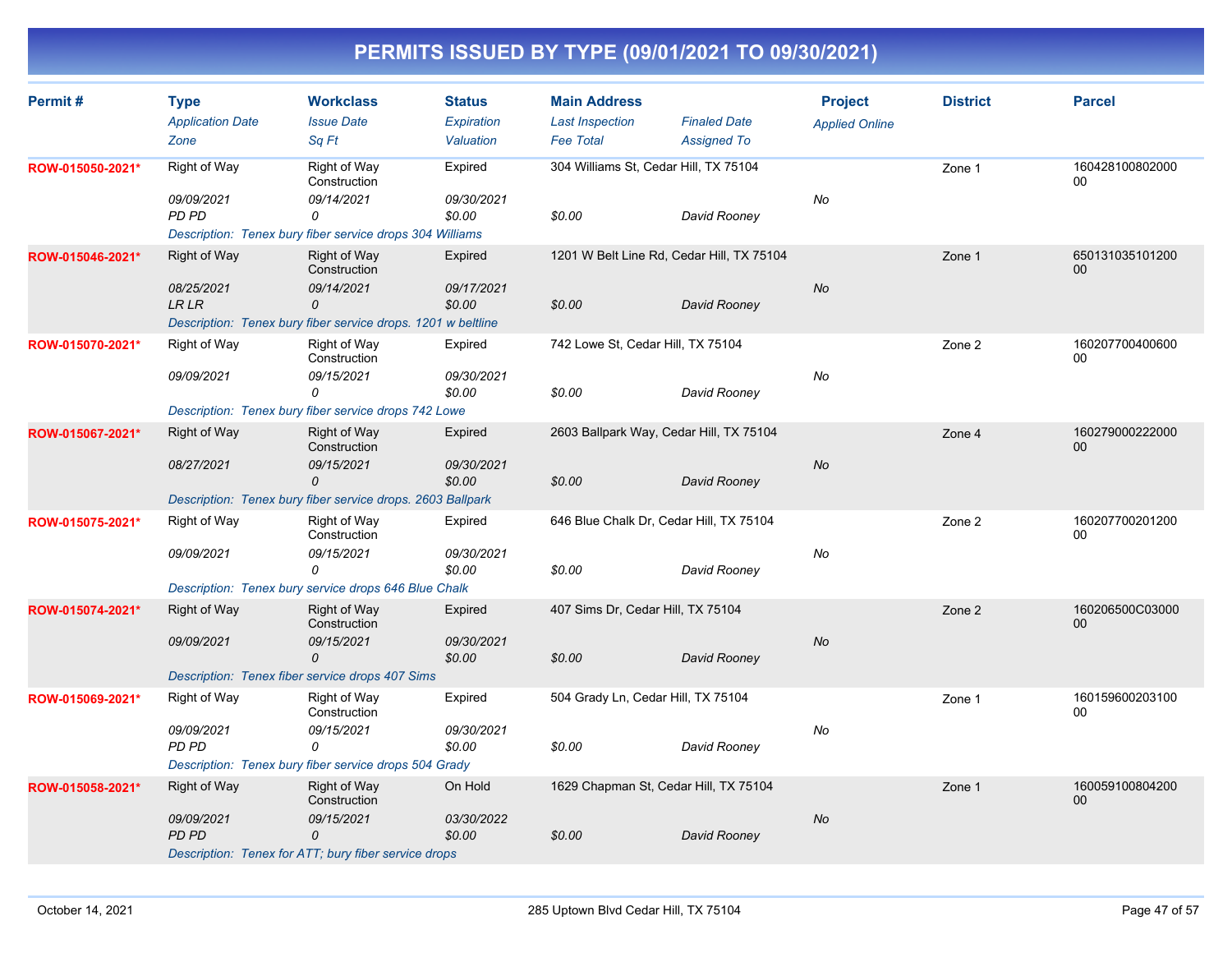| Permit#          | <b>Type</b><br><b>Application Date</b><br>Zone | <b>Workclass</b><br><b>Issue Date</b><br>Sa Ft                                                                                          | <b>Status</b><br>Expiration<br>Valuation | <b>Main Address</b><br><b>Last Inspection</b><br><b>Fee Total</b> | <b>Finaled Date</b><br><b>Assigned To</b> | <b>Project</b><br><b>Applied Online</b> | <b>District</b> | <b>Parcel</b>             |
|------------------|------------------------------------------------|-----------------------------------------------------------------------------------------------------------------------------------------|------------------------------------------|-------------------------------------------------------------------|-------------------------------------------|-----------------------------------------|-----------------|---------------------------|
| ROW-015072-2021* | Right of Way<br>09/09/2021<br>PD PD            | <b>Right of Way</b><br>Construction<br>09/15/2021<br>0<br>Description: Tenex bury fiber service drops 614 Trees                         | Expired<br>09/30/2021<br>\$0.00          | 614 Trees Cir, Cedar Hill, TX 75104<br>\$0.00                     | David Rooney                              | No                                      | Zone 1          | 160428400601100<br>00     |
| ROW-015077-2021* | <b>Right of Way</b><br>09/09/2021<br>PD PD     | Right of Way<br>Construction<br>09/15/2021<br>0<br>Description: Tenex bury fiber service drops. 1511 Grady                              | Expired<br>09/30/2021<br>\$0.00          | 1511 Grady Ln, Cedar Hill, TX 75104<br>\$0.00                     | David Rooney                              | No                                      | Zone 1          | 160159600201800<br>00     |
| ROW-015066-2021* | Right of Way<br>08/27/2021<br><b>PD PD</b>     | Right of Way<br>Construction<br>09/15/2021<br>0<br>Description: Tenex bury fiber service drops. 1034 Hampshire                          | Expired<br>09/24/2021<br>\$0.00          | 1034 Hampshire Ln, Cedar Hill, TX 75104<br>\$0.00                 | David Rooney                              | No                                      | Zone 2          | 160324000C02600<br>00     |
| ROW-015096-2021  | <b>Right of Way</b><br>09/13/2021              | <b>Right of Way</b><br>Construction<br>09/16/2021<br>0<br>Description: Tenex for ATT; Bury fiber service drops @ 1331 N Cedar Hill Road | <b>Issued</b><br>10/15/2021<br>\$0.00    | 1331 N Cedar Hill Rd, Cedar Hill, TX<br>75104<br>\$0.00           | Mike Chapman                              | <b>No</b>                               | Zone 2          | 160445000000201<br>00     |
| ROW-015102-2021  | Right of Way<br>09/13/2021                     | Right of Way<br>Construction<br>09/16/2021<br>$\Omega$<br>Description: Tenex for ATT; Bury fiber service drops @ 721 Bray St.           | Issued<br>10/15/2021<br>\$0.00           | 721 Bray St, Cedar Hill, TX 75104<br>\$0.00                       | Mike Chapman                              | No                                      | Zone 2          | 160207700701700<br>00     |
| ROW-015093-2021  | <b>Right of Way</b><br>09/09/2021              | <b>Right of Way</b><br>Construction<br>09/16/2021<br>0<br>Description: Tenex for ATT; Bury fiber service drops @ 1731 Pebble Beach      | Issued<br>03/30/2022<br>\$0.00           | 1731 Pebble Beach Ln, Cedar Hill, TX<br>75104<br>\$0.00           | Mike Chapman                              | No                                      | Zone 4          | 160279000225100<br>00     |
| ROW-015100-2021  | <b>Right of Way</b><br>09/13/2021              | Right of Way<br>Construction<br>09/16/2021<br>0<br>Description: Tenex for ATT; bury fiber service drops @ 601 Whispering Trail          | Issued<br>10/15/2021<br>\$0.00           | 601 Whispering Trl, Cedar Hill, TX 75104<br>\$0.00                | Mike Chapman                              | No                                      | Zone 2          | 160155400400100<br>00     |
| ROW-015097-2021  | <b>Right of Way</b><br>09/13/2021<br>PD PD     | Right of Way<br>Construction<br>09/16/2021<br>0<br>Description: Tenex for ATT; Bury fiber service drops @ 410 James St.                 | Issued<br>10/15/2021<br>\$0.00           | 410 James St, Cedar Hill, TX 75104<br>\$0.00                      | Mike Chapman                              | No                                      | Zone 1          | 160428100302300<br>$00\,$ |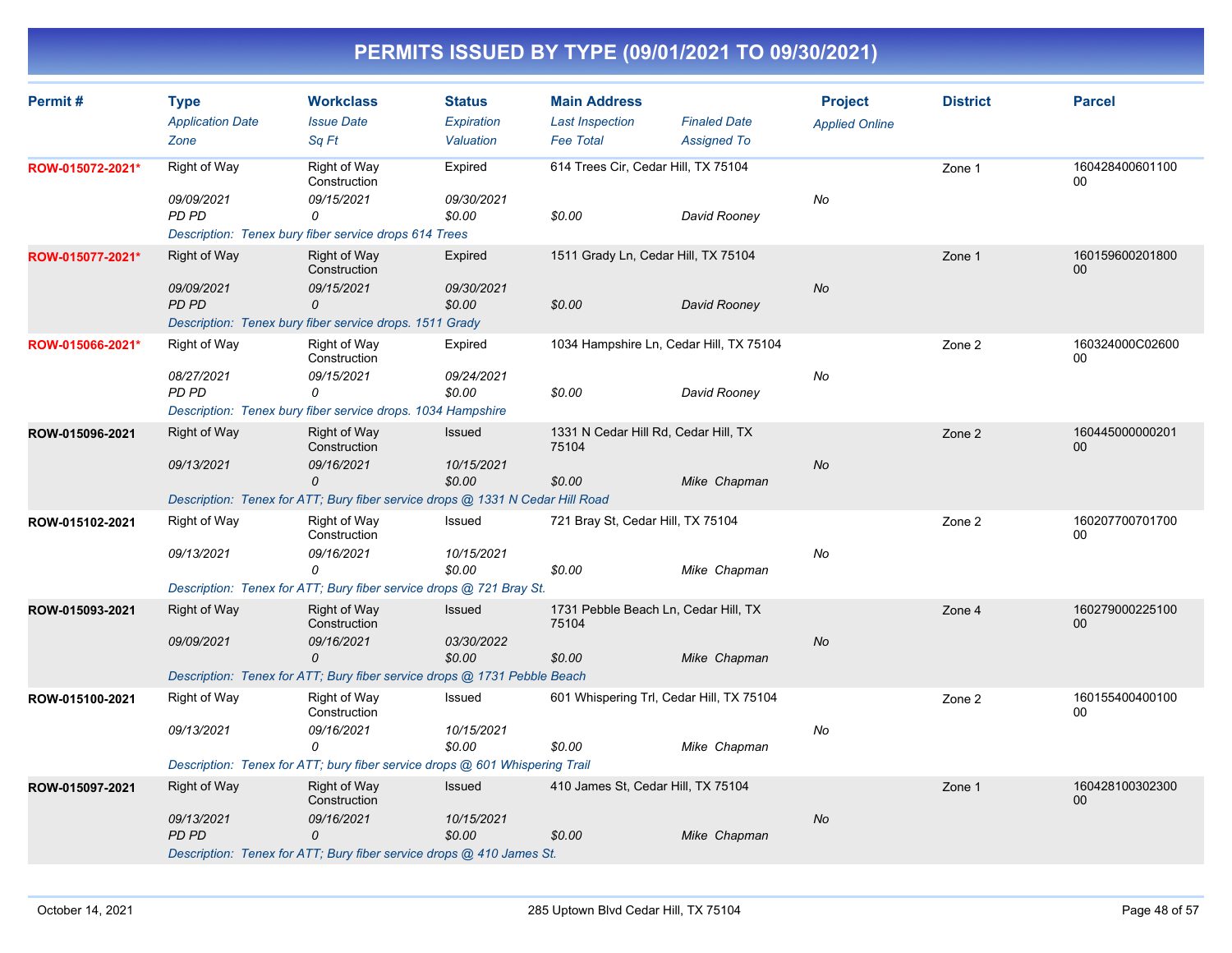| Permit#          | <b>Type</b><br><b>Application Date</b><br>Zone | <b>Workclass</b><br><b>Issue Date</b><br>Sq Ft                                                                                                 | <b>Status</b><br>Expiration<br>Valuation | <b>Main Address</b><br><b>Last Inspection</b><br><b>Fee Total</b> | <b>Finaled Date</b><br><b>Assigned To</b> | <b>Project</b><br><b>Applied Online</b> | <b>District</b> | <b>Parcel</b>             |
|------------------|------------------------------------------------|------------------------------------------------------------------------------------------------------------------------------------------------|------------------------------------------|-------------------------------------------------------------------|-------------------------------------------|-----------------------------------------|-----------------|---------------------------|
| ROW-015098-2021  | Right of Way                                   | Right of Way<br>Construction                                                                                                                   | Issued                                   | 1364 E Miller Dr, Cedar Hill, TX 75104                            |                                           |                                         | Zone 1          | 160428400401600<br>00     |
|                  | 09/13/2021<br>PD PD                            | 09/16/2021<br>0<br>Description: Tenex for ATT; Bury fiber service drops @ 1364 E Miller                                                        | 10/15/2021<br>\$0.00                     | \$0.00                                                            | Mike Chapman                              | No                                      |                 |                           |
| ROW-015094-2021* | Right of Way<br>09/09/2021                     | <b>Right of Way</b><br>Construction<br>09/16/2021                                                                                              | Expired<br>09/30/2021                    |                                                                   | 901 Crestwood Dr, Cedar Hill, TX 75104    | <b>No</b>                               | Zone 2          | 160483000A02700<br>00     |
|                  | <b>PD PD</b>                                   | 0<br>Description: Tenex for ATT; Bury fiber service drops @ 901 Crestwood Drive                                                                | \$0.00                                   | \$0.00                                                            | Mike Chapman                              |                                         |                 |                           |
| ROW-015095-2021  | Right of Way<br>09/13/2021                     | Right of Way<br>Construction<br>09/16/2021                                                                                                     | Issued<br>10/15/2021                     | 441 Beard Dr, Cedar Hill, TX 75104                                |                                           | No                                      | Zone 1          | 160428700102000<br>00     |
|                  | PD PD                                          | $\Omega$<br>Description: Tenex for ATT; Bury fiber service drops @ 441 Beard                                                                   | \$0.00                                   | \$0.00                                                            | Mike Chapman                              |                                         |                 |                           |
| ROW-015099-2021* | Right of Way                                   | <b>Right of Way</b><br>Construction                                                                                                            | Expired                                  |                                                                   | 1546 High Pointe Ln, Cedar Hill, TX 75104 |                                         | Zone 1          | 160059000105200<br>$00\,$ |
|                  | 09/09/2021<br>PD PD                            | 09/16/2021<br>$\mathcal{O}$<br>Description: Tenex for ATT; Bury fiber service drops @ 1546 High Point Lane                                     | 09/30/2021<br>\$0.00                     | \$0.00                                                            | Mike Chapman                              | <b>No</b>                               |                 |                           |
| ROW-015089-2021* | Right of Way                                   | <b>Right of Way</b><br>Construction                                                                                                            | Expired                                  |                                                                   | 1320 Middleton Dr, Cedar Hill, TX 75104   |                                         | Zone 1          | 160428500102100<br>00     |
|                  | 08/20/2021<br><b>PD PD</b>                     | 09/16/2021<br>0<br>Description: Tenex for ATT; Bury fiber service drops @ 1320 Middleton Drive                                                 | 09/17/2021<br>\$0.00                     | \$0.00                                                            | David Rooney                              | No                                      |                 |                           |
| ROW-015111-2021* | <b>Right of Way</b>                            | <b>Right of Way</b><br>Construction                                                                                                            | Expired                                  |                                                                   | 591 Honeysuckle Ln, Cedar Hill, TX 75104  |                                         | Zone 2          | 160395600800700<br>00     |
|                  | 08/26/2021                                     | 09/17/2021<br>$\mathcal{O}$                                                                                                                    | 09/24/2021<br>\$0.00                     | \$0.00                                                            | David Rooney                              | <b>No</b>                               |                 |                           |
| ROW-015115-2021  | Right of Way                                   | Description: BFK Communications Svcs for ATT; Lash cable 110ft, place 4 handholes, bore 1732 ft. @ 591 Honeysuckle Lane<br><b>Right of Way</b> | Issued                                   |                                                                   | 111 Rocky Creek Dr, Cedar Hill, TX 75104  |                                         | Zone 1          | 160180000300600           |
|                  |                                                | Construction                                                                                                                                   |                                          |                                                                   |                                           |                                         |                 | 00                        |
|                  | 09/14/2021<br>PD PD                            | 09/17/2021<br>0                                                                                                                                | 10/18/2021<br>\$0.00                     | \$0.00                                                            | David Rooney                              | No                                      |                 |                           |
|                  |                                                | Description: Gardner Telecom for ATT; Directional bore approx 2700' @ Rocky Creek Dr & Rocky Creek Cir (ref address 111 Rocky Creek Dr.)       |                                          |                                                                   |                                           |                                         |                 |                           |
| ROW-013758-2021  | Right of Way                                   | <b>Right of Way</b><br>Construction                                                                                                            | Issued                                   | Hill, TX 75104                                                    | 204 E Belt Line Rd, ONCOR/POLE, Cedar     |                                         | Zone 2          | 160282800A00100<br>$00\,$ |
|                  | 06/16/2021<br><b>LR LR</b>                     | 09/17/2021<br>$\Omega$<br>Description: WR:2544950 Change out existing pole to a 45' class 1 @ 204 E Belt Line Rd (@ Highland Dr) ONCOR         | 11/05/2021<br>\$0.00                     | \$0.00                                                            | Mike Chapman                              | <b>No</b>                               |                 |                           |
|                  |                                                |                                                                                                                                                |                                          |                                                                   |                                           |                                         |                 |                           |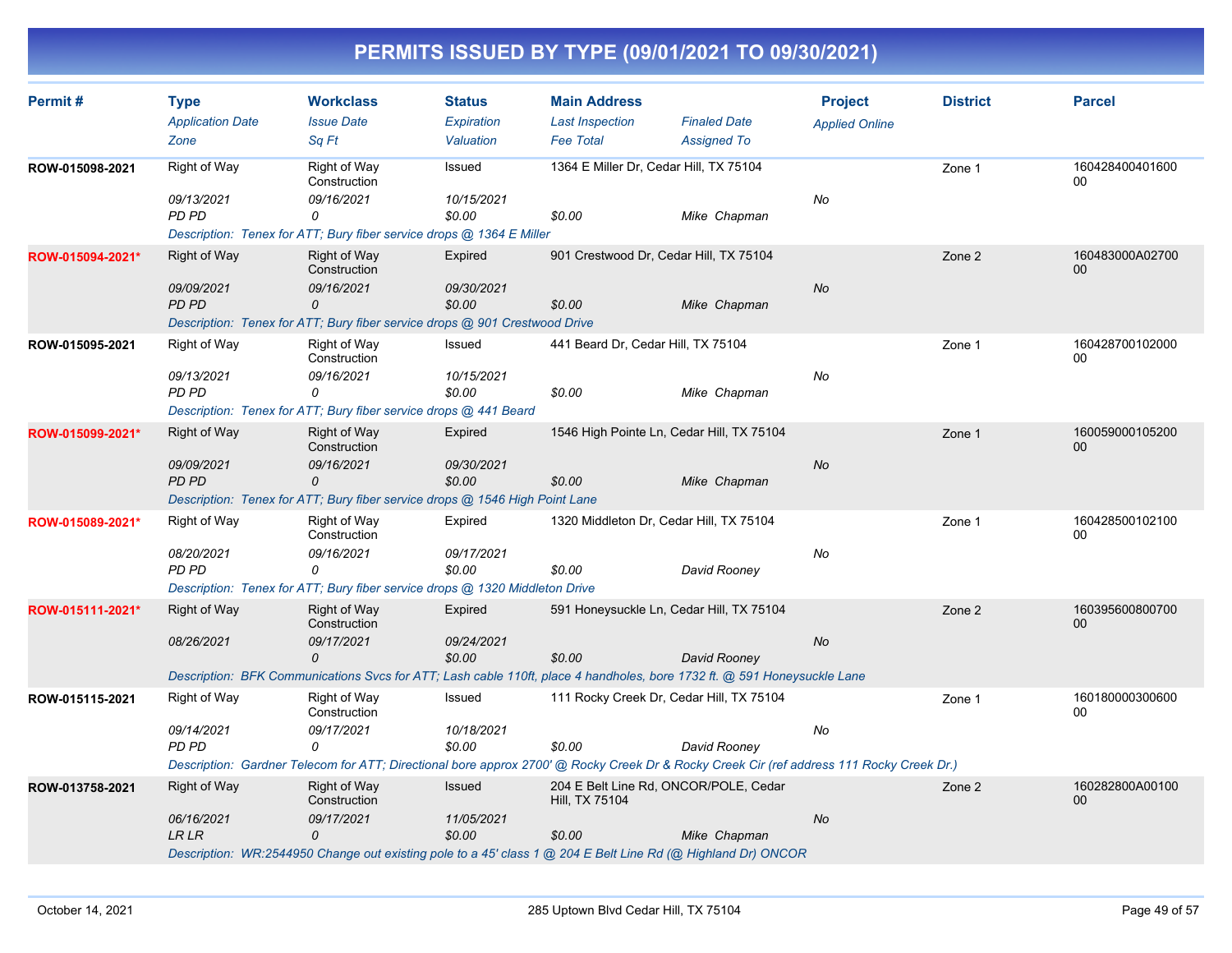| Permit#          | <b>Type</b>             | <b>Workclass</b>                                                                           | <b>Status</b>        | <b>Main Address</b>                  |                                                                                                                                                                            | <b>Project</b>        | <b>District</b> | <b>Parcel</b>             |
|------------------|-------------------------|--------------------------------------------------------------------------------------------|----------------------|--------------------------------------|----------------------------------------------------------------------------------------------------------------------------------------------------------------------------|-----------------------|-----------------|---------------------------|
|                  | <b>Application Date</b> | <b>Issue Date</b>                                                                          | Expiration           | <b>Last Inspection</b>               | <b>Finaled Date</b>                                                                                                                                                        | <b>Applied Online</b> |                 |                           |
|                  | Zone                    | Sq Ft                                                                                      | Valuation            | <b>Fee Total</b>                     | <b>Assigned To</b>                                                                                                                                                         |                       |                 |                           |
| ROW-015169-2021  | Right of Way            | Right of Way<br>Construction                                                               | Issued               |                                      | 601 Hendricks St. Cedar Hill, TX 75104                                                                                                                                     |                       | Zone 1          | 650306375101200<br>00     |
|                  | 09/08/2021              | 09/22/2021                                                                                 | 01/15/2022           |                                      |                                                                                                                                                                            | No                    |                 |                           |
|                  | PD PD                   | 0                                                                                          | \$0.00               | \$0.00                               | David Rooney                                                                                                                                                               |                       |                 |                           |
|                  |                         | Description: Reel Telecommunications Svcs; Bore, open trench, hand digging @ 601 Hendricks |                      |                                      |                                                                                                                                                                            |                       |                 |                           |
| ROW-015179-2021* | Right of Way            | <b>Right of Way</b><br>Construction                                                        | Expired              | 230 Indian Trl, Cedar Hill, TX 75104 |                                                                                                                                                                            |                       | Zone 1          | 160386000A00500<br>$00\,$ |
|                  | 09/22/2021              | 09/23/2021                                                                                 | 09/28/2021           |                                      |                                                                                                                                                                            | <b>No</b>             |                 |                           |
|                  | <b>PD PD</b>            | $\Omega$                                                                                   | \$0.00               | \$0.00                               | David Rooney                                                                                                                                                               |                       |                 |                           |
|                  |                         | Description: Atmos. Gas Leak repair 2 4x4 open trench 230 Indian Trl                       |                      |                                      |                                                                                                                                                                            |                       |                 |                           |
| ROW-015211-2021  | Right of Way            | Right of Way<br>Construction                                                               | Issued               | 75104                                | 1227 E Pleasant Run Rd, Cedar Hill, TX                                                                                                                                     |                       | None            |                           |
|                  | 09/23/2021              | 09/27/2021<br>0                                                                            | 10/29/2021<br>\$0.00 | \$0.00                               | David Rooney                                                                                                                                                               | No                    |                 |                           |
|                  |                         |                                                                                            |                      |                                      | Description: Sunrise TC for Spectrum; bore and place 2" pipe approx 95" underground @ 1227 E Pleasant Run Road                                                             |                       |                 |                           |
| ROW-015253-2021  | Right of Way            | <b>Right of Way</b><br>Construction                                                        | Issued               |                                      | 1201 Graves Ct. Cedar Hill, TX 75104                                                                                                                                       |                       | Zone 2          | 161100001400100<br>00     |
|                  | 09/01/2021              | 09/29/2021                                                                                 | 12/30/2021           |                                      |                                                                                                                                                                            | <b>No</b>             |                 |                           |
|                  | PD PD                   | 0                                                                                          | \$0.00               | \$0.00                               | <b>Mary Horsechief</b>                                                                                                                                                     |                       |                 |                           |
|                  |                         | Description: Hernandez Utilities for AT&T Fiber optics build, 2" bore @ 1201 Graves Court  |                      |                                      |                                                                                                                                                                            |                       |                 |                           |
| ROW-015262-2021  | Right of Way            | Right of Way<br>Construction                                                               | Issued               |                                      | 300 Houston St. Cedar Hill, TX 75104                                                                                                                                       |                       | Zone 2          | 160005000400100<br>00     |
|                  | 09/27/2021              | 09/30/2021                                                                                 | 10/15/2021           |                                      |                                                                                                                                                                            | No                    |                 |                           |
|                  | OT-Sq OT-Sq             | 0                                                                                          | \$0.00               | \$0.00                               | David Rooney                                                                                                                                                               |                       |                 |                           |
|                  |                         |                                                                                            |                      |                                      | Description: Boardwalk Paving for Atmos Energy: Concrete street, driveway and sidewalk repairs beginning @ 300 Houston (Cedar/HOuston/Broad/Texas) - See man for locations |                       |                 |                           |

*Description: Boardwalk Paving for Atmos Energy; Concrete street, driveway and sidewalk repairs beginning @ 300 Houston (Cedar/HOuston/Broad/Texas) - See map for locations*

**PERMITS ISSUED FOR RIGHT OF WAY: 82**

| <b>SIGN</b>      |                            |                                                                          |               |                                                   |          |           |        |                           |
|------------------|----------------------------|--------------------------------------------------------------------------|---------------|---------------------------------------------------|----------|-----------|--------|---------------------------|
| SIGN-014884-2021 | Sign                       | Attached                                                                 | <b>Issued</b> | 116 W Belt Line Rd, 6, Cedar Hill, TX<br>75104    |          |           | Zone 2 | 650881350101500<br>00     |
|                  | 09/01/2021                 | 09/04/2021                                                               | 03/03/2022    |                                                   |          | <b>No</b> |        |                           |
|                  | <b>LR LR</b>               | 30                                                                       | \$2,500.00    | \$35.00                                           | Gail Lux |           |        |                           |
|                  | <b>Description: Karate</b> |                                                                          |               |                                                   |          |           |        |                           |
| SIGN-014855-2021 | Sign                       | Attached                                                                 | Issued        | 223 E 1382 Hwy, 115, Cedar Hill, TX<br>75104      |          |           | Zone 2 | 160304000000500<br>00     |
|                  | 09/01/2021                 | 09/07/2021                                                               | 03/07/2022    |                                                   |          | Yes       |        |                           |
|                  | <b>LR LR</b>               | 56                                                                       | \$3,000.00    | \$45.00                                           | Gail Lux |           |        |                           |
|                  |                            | Description: install a set of metal channel letters w/LED illuminations. |               |                                                   |          |           |        |                           |
| SIGN-014612-2021 | Sign                       | Monument                                                                 | <b>Issued</b> | 850 N J Elmer Weaver Fwy, Cedar Hill, TX<br>75104 |          |           | Zone 2 | 160465000200100<br>$00\,$ |
|                  |                            |                                                                          |               |                                                   |          |           |        |                           |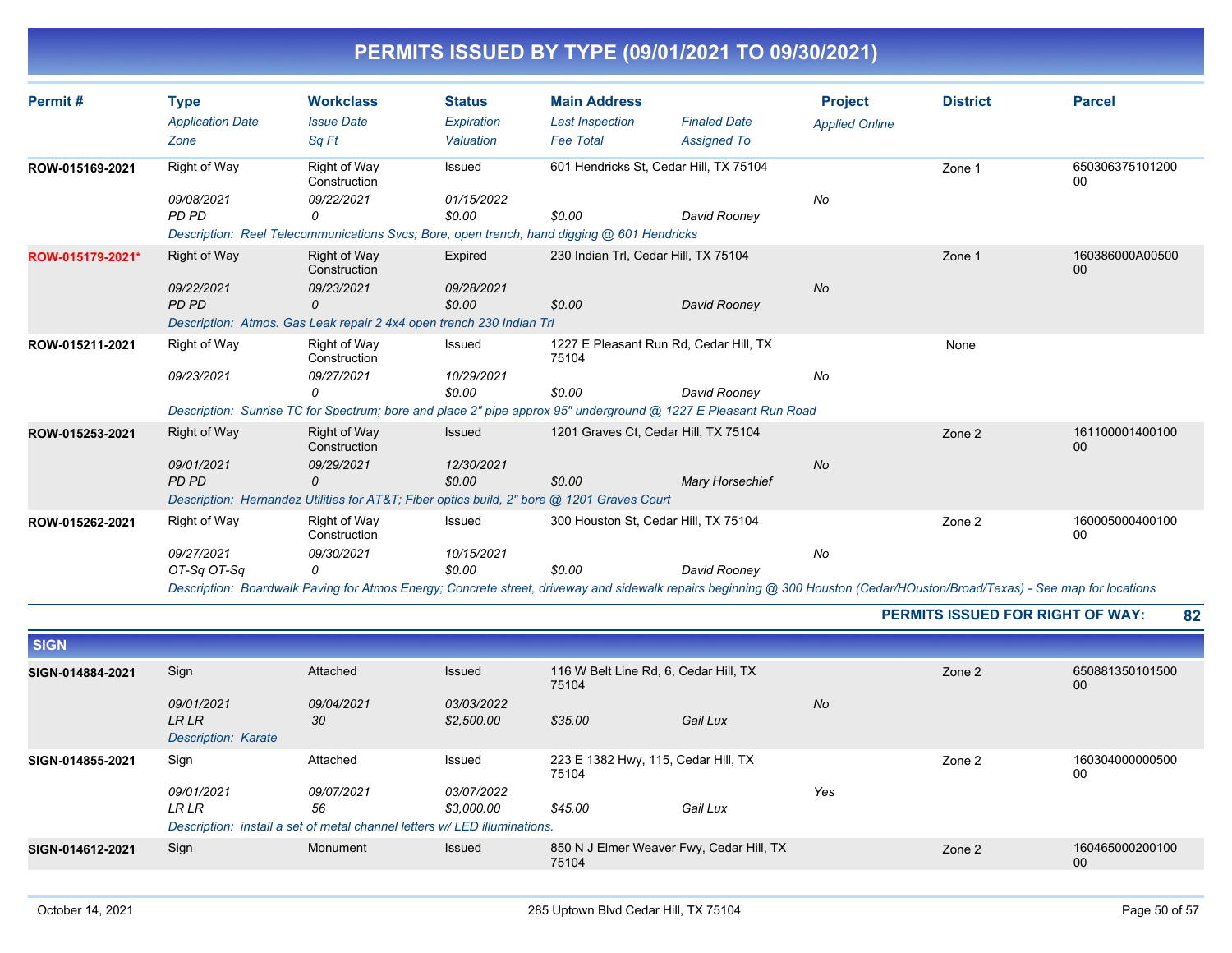| Permit#          | <b>Type</b><br><b>Application Date</b><br>Zone                           | <b>Workclass</b><br><b>Issue Date</b><br>Sa Ft | <b>Status</b><br>Expiration<br>Valuation | <b>Main Address</b><br><b>Last Inspection</b><br><b>Fee Total</b> | <b>Finaled Date</b><br><b>Assigned To</b> | <b>Project</b><br><b>Applied Online</b> | <b>District</b> | <b>Parcel</b>             |
|------------------|--------------------------------------------------------------------------|------------------------------------------------|------------------------------------------|-------------------------------------------------------------------|-------------------------------------------|-----------------------------------------|-----------------|---------------------------|
|                  | 08/16/2021<br><b>LR LR</b><br>Description: Total Care ER Sign G1         | 09/13/2021<br>66                               | 03/12/2022<br>\$3,000.00                 | \$45.00                                                           | Gail Lux                                  | Yes                                     |                 |                           |
| SIGN-014610-2021 | Sign<br>08/16/2021<br><b>LRLR</b><br>Description: Total Care ER Sign F   | Attached<br>09/13/2021<br>45                   | Issued<br>03/12/2022<br>\$3,000.00       | 850 N J Elmer Weaver Fwy, Cedar Hill, TX<br>75104<br>\$35.00      | Gail Lux                                  | Yes                                     | Zone 2          | 160465000200100<br>00     |
| SIGN-014606-2021 | Sign<br>08/16/2021<br><b>LR LR</b><br>Description: Total Care ER Sign C  | Attached<br>09/13/2021<br>65                   | Issued<br>03/12/2022<br>\$3,000.00       | 850 N J Elmer Weaver Fwy, Cedar Hill, TX<br>75104<br>\$45.00      | Gail Lux                                  | Yes                                     | Zone 2          | 160465000200100<br>00     |
| SIGN-014605-2021 | Sign<br>08/16/2021<br>LR LR<br>Description: Total Care ER Sign B2        | Attached<br>09/13/2021<br>12                   | Issued<br>03/12/2022<br>\$3,000.00       | 850 N J Elmer Weaver Fwy, Cedar Hill, TX<br>75104<br>\$35.00      | Gail Lux                                  | Yes                                     | Zone 2          | 160465000200100<br>00     |
| SIGN-014613-2021 | Sign<br>08/16/2021<br><b>LR LR</b><br>Description: Total Care ER Sign G2 | Monument<br>09/13/2021<br>$\overline{c}$       | Issued<br>03/12/2022<br>\$3,000.00       | 850 N J Elmer Weaver Fwy, Cedar Hill, TX<br>75104<br>\$35.00      | Gail Lux                                  | Yes                                     | Zone 2          | 160465000200100<br>00     |
| SIGN-014611-2021 | Sign<br>08/16/2021<br><b>LR LR</b><br>Description: Total Care ER Sign G  | Monument<br>09/13/2021<br>78                   | Issued<br>03/12/2022<br>\$3,000.00       | 850 N J Elmer Weaver Fwy, Cedar Hill, TX<br>75104<br>\$45.00      | Gail Lux                                  | Yes                                     | Zone 2          | 160465000200100<br>$00\,$ |
| SIGN-014604-2021 | Sign<br>08/16/2021<br><b>LR LR</b><br>Description: Total Care ER Sign B1 | Attached<br>09/13/2021<br>12                   | Issued<br>03/12/2022<br>\$3,000.00       | 850 N J Elmer Weaver Fwy, Cedar Hill, TX<br>75104<br>\$35.00      | Gail Lux                                  | Yes                                     | Zone 2          | 160465000200100<br>00     |
| SIGN-014614-2021 | Sign<br>08/16/2021<br><b>LRLR</b><br>Description: Total Care ER Sign G3  | Monument<br>09/13/2021<br>33                   | Issued<br>03/12/2022<br>\$3,000.00       | 850 N J Elmer Weaver Fwy, Cedar Hill, TX<br>75104<br>\$35.00      | Gail Lux                                  | Yes                                     | Zone 2          | 160465000200100<br>$00\,$ |
| SIGN-014603-2021 | Sign                                                                     | Attached                                       | Issued                                   | 850 N J Elmer Weaver Fwy, Cedar Hill, TX<br>75104                 |                                           |                                         | Zone 2          | 160465000200100<br>00     |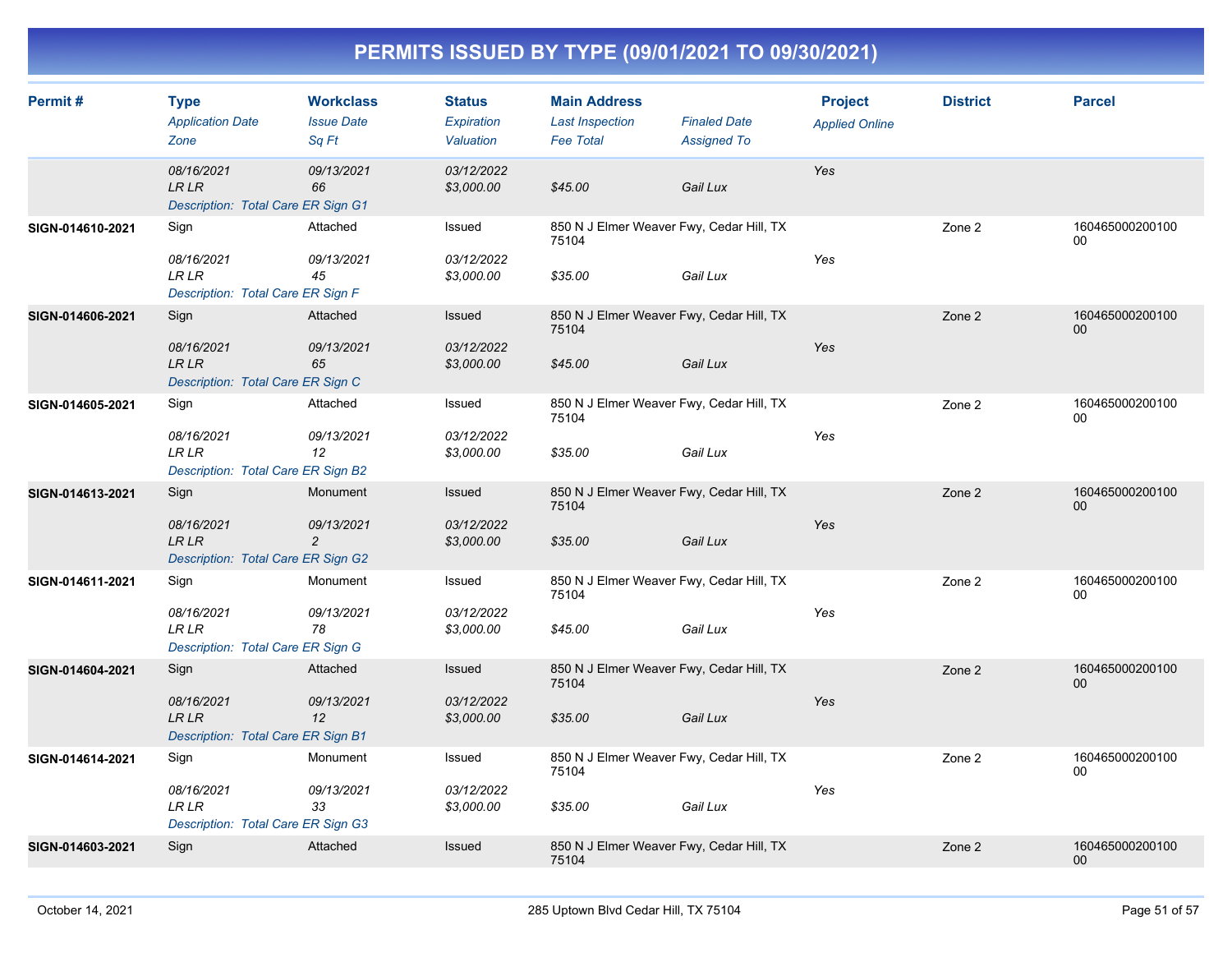| Permit#          | <b>Type</b>                                             | <b>Workclass</b>             | <b>Status</b>            | <b>Main Address</b>                                 |                      | <b>Project</b>        | <b>District</b> | <b>Parcel</b>             |
|------------------|---------------------------------------------------------|------------------------------|--------------------------|-----------------------------------------------------|----------------------|-----------------------|-----------------|---------------------------|
|                  | <b>Application Date</b>                                 | <b>Issue Date</b>            | Expiration               | <b>Last Inspection</b>                              | <b>Finaled Date</b>  | <b>Applied Online</b> |                 |                           |
|                  | Zone                                                    | Sq Ft                        | Valuation                | <b>Fee Total</b>                                    | <b>Assigned To</b>   |                       |                 |                           |
|                  | 08/16/2021<br><b>LRLR</b>                               | 09/13/2021<br>20             | 03/12/2022<br>\$3,000.00 | \$35.00                                             | Gail Lux             | Yes                   |                 |                           |
|                  | Description: Total Care ER Sign A                       |                              |                          |                                                     |                      |                       |                 |                           |
| SIGN-014821-2021 | Sign                                                    | Attached                     | Issued                   | 425 E Pleasant Run Rd, 299, Cedar Hill,<br>TX 75104 |                      |                       | Zone 2          | 160365000B01R00<br>00     |
|                  | 08/30/2021                                              | 09/16/2021<br>39             | 03/15/2022<br>\$6,000.00 | \$35.00                                             | Gail Lux             | Yes                   |                 |                           |
|                  | Description: Attached sign - Front - S1                 |                              |                          |                                                     |                      |                       |                 |                           |
| SIGN-014824-2021 | Sign                                                    | Detached                     | Issued                   | 425 E Pleasant Run Rd, 299, Cedar Hill,<br>TX 75104 |                      |                       | Zone 2          | 160365000B01R00<br>00     |
|                  | 08/30/2021                                              | 09/16/2021<br>17             | 03/15/2022<br>\$500.00   | \$35.00                                             | Gail Lux             | Yes                   |                 |                           |
|                  | <b>Description: Detached Sign P2-1</b>                  |                              |                          |                                                     |                      |                       |                 |                           |
| SIGN-014822-2021 | Sign                                                    | Attached                     | Issued                   | 425 E Pleasant Run Rd, 299, Cedar Hill,<br>TX 75104 |                      |                       | Zone 2          | 160365000B01R00<br>$00\,$ |
|                  | 08/30/2021                                              | 09/16/2021<br>45             | 03/15/2022<br>\$6,000.00 | \$35.00                                             | Gail Lux             | Yes                   |                 |                           |
|                  | Description: Right Side Sign S2-1                       |                              |                          |                                                     |                      |                       |                 |                           |
| SIGN-014823-2021 | Sign                                                    | Detached                     | Issued                   | 425 E Pleasant Run Rd, 299, Cedar Hill,<br>TX 75104 |                      |                       | Zone 2          | 160365000B01R00<br>00     |
|                  | 08/30/2021                                              | 09/16/2021<br>16             | 03/15/2022<br>\$500.00   | \$35.00                                             | Gail Lux             | Yes                   |                 |                           |
|                  | <b>Description: Detached Sign P1-1</b>                  |                              |                          |                                                     |                      |                       |                 |                           |
| SIGN-015250-2021 | Sign                                                    | Special Event Sign<br>Permit | Issued                   | 1420 High Pointe Ln, Cedar Hill, TX 75104           |                      |                       | Zone 1          | 16020800091BR00<br>00     |
|                  | 09/29/2021<br>PD PD<br>Description: banner October 4-17 | 09/29/2021<br>0              | 10/18/2021<br>\$0.00     | \$50.00                                             | <b>Alexis Sartin</b> | No                    |                 |                           |

**PERMITS ISSUED FOR SIGN: 16**

| <b>SOLAR PANELS</b> |                                                 |                   |                                  |                                               |                             |     |        |                       |
|---------------------|-------------------------------------------------|-------------------|----------------------------------|-----------------------------------------------|-----------------------------|-----|--------|-----------------------|
| SOL-014772-2021     | Solar Panels                                    | Solar Panels      | Complete                         | 1416 Linda Ln, Cedar Hill, TX 75104           |                             |     | Zone 3 | 160053100201100<br>00 |
|                     | 08/26/2021<br><b>Description: SOLAR ROOFTOP</b> | 09/01/2021<br>372 | 02/28/2022<br>\$20,900.00        | 09/13/2021<br>\$241.10                        | 09/13/2021<br>Alexis Sartin | Yes |        |                       |
| SOL-014895-2021     | Solar Panels                                    | Solar Panels      | Issued                           | 1011 Hollow Creek Dr. Cedar Hill, TX<br>75104 |                             |     | Zone 2 | 160498000A03300<br>00 |
|                     | 09/03/2021                                      | 09/06/2021<br>684 | <i>03/05/2022</i><br>\$41,800.00 | \$412.40                                      | Gail Lux                    | Yes |        |                       |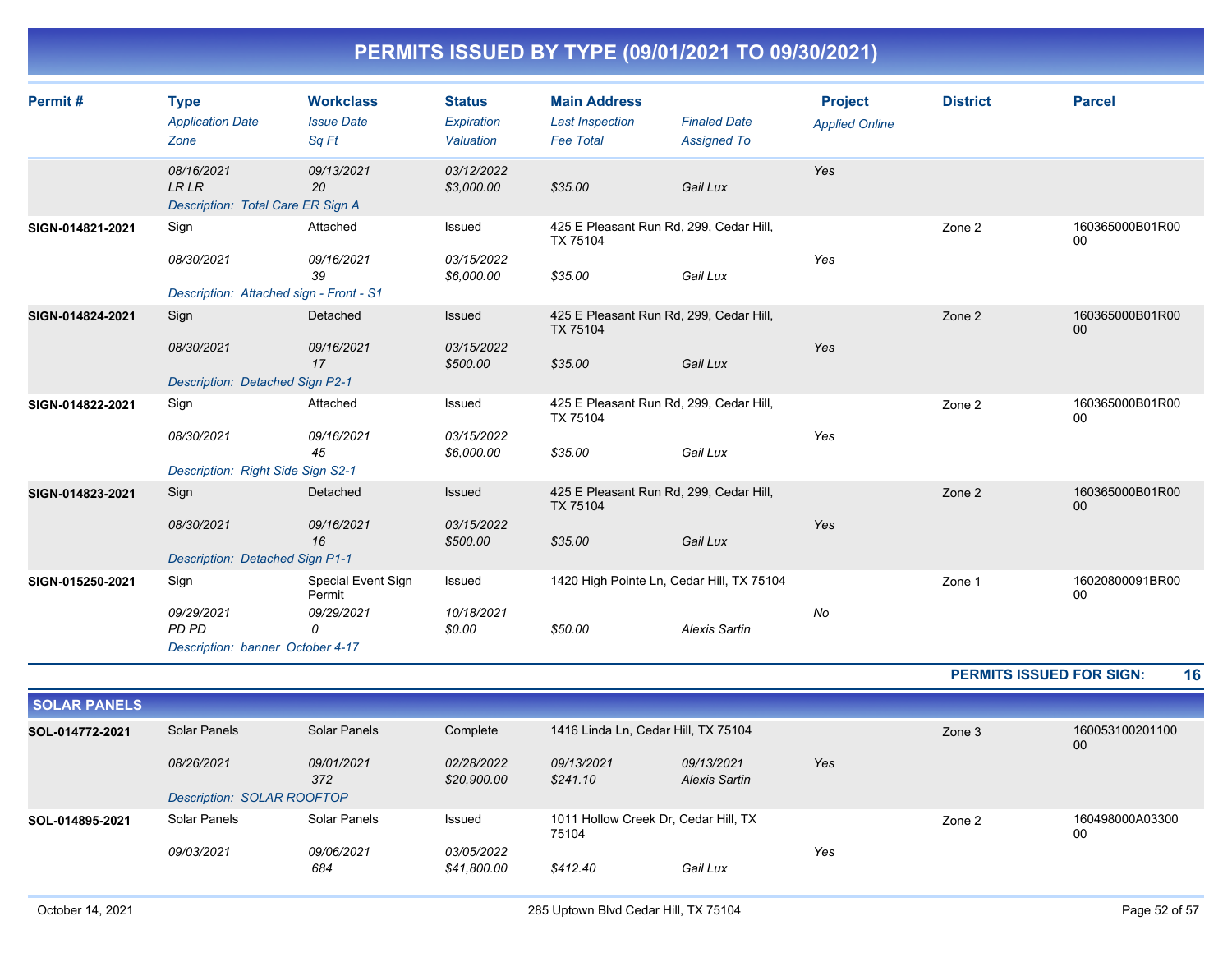|                 |                              |                                                                                                                                                                                                                     |                           |                                     | PERMITS ISSUED BY TYPE (09/01/2021 TO 09/30/2021) |                       |                 |                                    |
|-----------------|------------------------------|---------------------------------------------------------------------------------------------------------------------------------------------------------------------------------------------------------------------|---------------------------|-------------------------------------|---------------------------------------------------|-----------------------|-----------------|------------------------------------|
| Permit#         | <b>Type</b>                  | <b>Workclass</b>                                                                                                                                                                                                    | <b>Status</b>             | <b>Main Address</b>                 |                                                   | <b>Project</b>        | <b>District</b> | <b>Parcel</b>                      |
|                 | <b>Application Date</b>      | <b>Issue Date</b>                                                                                                                                                                                                   | Expiration                | <b>Last Inspection</b>              | <b>Finaled Date</b>                               | <b>Applied Online</b> |                 |                                    |
|                 | Zone                         | Sq Ft                                                                                                                                                                                                               | Valuation                 | <b>Fee Total</b>                    | <b>Assigned To</b>                                |                       |                 |                                    |
|                 | <b>AND SAFETY EQUIPMENT.</b> | Description: Roof mounted solar install - INSTALLATION CONSISTS OF 38 LONGI GREEN ENERGY TECHNOLOGY<br>CO., LTD.: LR4-60HPB-350M PV MODULES, 38 ENPHASE<br>MICROINVERTERS AND RELATED ELECTRICAL METERING (IF USED) |                           |                                     |                                                   |                       |                 |                                    |
| SOL-014916-2021 | Solar Panels                 | <b>Solar Panels</b>                                                                                                                                                                                                 | Issued                    | 75104                               | 827 Green Pastures Dr, Cedar Hill, TX             |                       | Zone 2          | 160475000100600<br>00 <sup>°</sup> |
|                 | 09/05/2021                   | 09/06/2021<br>654                                                                                                                                                                                                   | 03/05/2022<br>\$36,300.00 | \$368.40                            | Gail Lux                                          | Yes                   |                 |                                    |
|                 |                              | Description: installation of solar panels on existing roof                                                                                                                                                          |                           |                                     |                                                   |                       |                 |                                    |
| SOL-014917-2021 | Solar Panels                 | Solar Panels                                                                                                                                                                                                        | Complete                  | 1224 Clark Rd, Cedar Hill, TX 75104 |                                                   |                       | Zone 3          | 160425001603000<br>00              |
|                 | 09/05/2021                   | 09/06/2021<br>575                                                                                                                                                                                                   | 03/05/2022<br>\$31,900.00 | 09/21/2021<br>\$333.20              | 09/21/2021<br>Gail Lux                            | Yes                   |                 |                                    |
|                 |                              | Description: installation of solar panels on existing roof                                                                                                                                                          |                           |                                     |                                                   |                       |                 |                                    |
| SOL-014918-2021 | <b>Solar Panels</b>          | Solar Panels                                                                                                                                                                                                        | Issued                    |                                     | 234 Breseman St, Cedar Hill, TX 75104             |                       | Zone 1          | 160386000B01800<br>00 <sup>°</sup> |
|                 | 09/06/2021<br>PD PD          | 09/06/2021<br>612                                                                                                                                                                                                   | 03/05/2022<br>\$37,400.00 | \$377.20                            | Gail Lux                                          | Yes                   |                 |                                    |
|                 | <b>AND SAFETY EQUIPMENT.</b> | Description: Roof mounted solar install - INSTALLATION CONSISTS OF 34 LONGI GREEN ENERGY TECHNOLOGY<br>CO., LTD.: LR4-60HPB-350M PV MODULES, 34 ENPHASE<br>MICROINVERTERS AND RELATED ELECTRICAL METERING (IF USED) |                           |                                     |                                                   |                       |                 |                                    |
| SOL-014973-2021 | Solar Panels                 | Solar Panels                                                                                                                                                                                                        | Issued                    |                                     | 1289 Longleaf Dr, Cedar Hill, TX 75104            |                       | Zone 1          | 160200200703300<br>00              |
|                 | 09/09/2021<br>PD PD          | 09/09/2021<br>679                                                                                                                                                                                                   | 03/08/2022<br>\$68,983.59 | \$610.89                            | Gail Lux                                          | Yes                   |                 |                                    |
|                 |                              | Description: Installation of 14.060kW PV system with Line side tap                                                                                                                                                  |                           |                                     |                                                   |                       |                 |                                    |
| SOL-014963-2021 | Solar Panels                 | Solar Panels                                                                                                                                                                                                        | Complete                  |                                     | 1052 Magnolia Ln, Cedar Hill, TX 75104            |                       | Zone 2          | 160482000E00100<br>00 <sup>°</sup> |
|                 | 09/09/2021<br>PD PD          | 09/10/2021<br>522                                                                                                                                                                                                   | 03/09/2022<br>\$31,900.00 | 09/24/2021<br>\$333.20              | 09/24/2021<br>Gail Lux                            | Yes                   |                 |                                    |
|                 | <b>AND SAFETY EQUIPMENT.</b> | Description: Roof mounted solar install - INSTALLATION CONSISTS OF 29 LONGI GREEN ENERGY TECHNOLOGY<br>CO., LTD.: LR4-60HPB-350M PV MODULES, 29 ENPHASE<br>MICROINVERTERS AND RELATED ELECTRICAL METERING (IF USED) |                           |                                     |                                                   |                       |                 |                                    |
| SOL-014960-2021 | Solar Panels                 | Solar Panels                                                                                                                                                                                                        | Issued                    |                                     | 856 Meandering Dr, Cedar Hill, TX 75104           |                       | Zone 2          | 160155500102700<br>00              |
|                 | 09/09/2021                   | 09/11/2021<br>548                                                                                                                                                                                                   | 03/10/2022<br>\$29,700.00 | \$315.60                            | Gail Lux                                          | Yes                   |                 |                                    |
|                 |                              | Description: Roof mounted solar panel install                                                                                                                                                                       |                           |                                     |                                                   |                       |                 |                                    |
| SOL-014954-2021 | Solar Panels                 | Solar Panels                                                                                                                                                                                                        | Issued                    | 721 Bray St, Cedar Hill, TX 75104   |                                                   |                       | Zone 2          | 160207700701700<br>$00\,$          |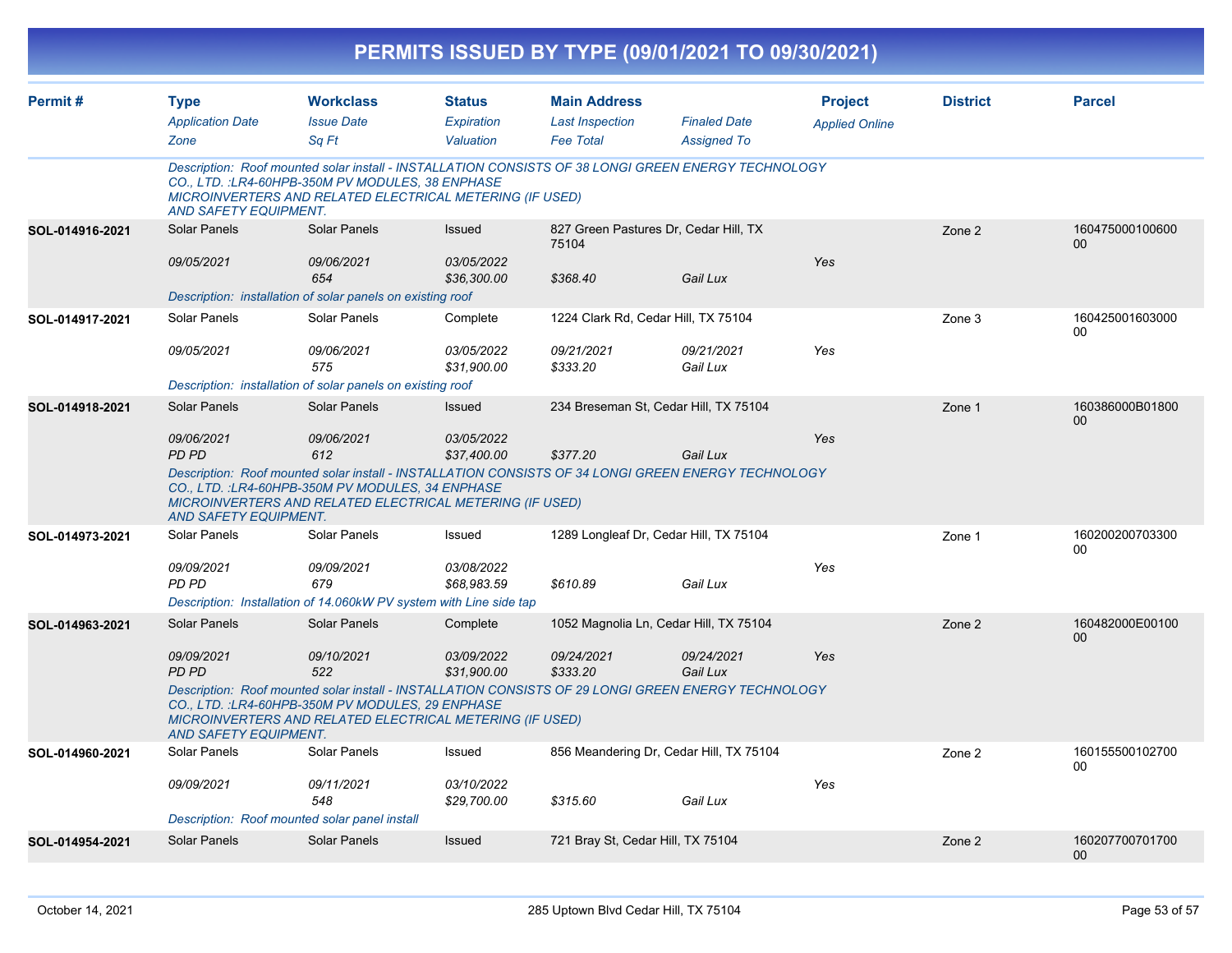| PERMITS ISSUED BY TYPE (09/01/2021 TO 09/30/2021) |  |
|---------------------------------------------------|--|
|                                                   |  |

| Permit#         | <b>Type</b>                                                                                                                                                                                                                                                 | <b>Workclass</b>                                                                                                                                                                                                           | <b>Status</b>             | <b>Main Address</b>                              |                                           | <b>Project</b>        | <b>District</b> | <b>Parcel</b>             |  |  |
|-----------------|-------------------------------------------------------------------------------------------------------------------------------------------------------------------------------------------------------------------------------------------------------------|----------------------------------------------------------------------------------------------------------------------------------------------------------------------------------------------------------------------------|---------------------------|--------------------------------------------------|-------------------------------------------|-----------------------|-----------------|---------------------------|--|--|
|                 | <b>Application Date</b><br>Zone                                                                                                                                                                                                                             | <b>Issue Date</b><br>Sa Ft                                                                                                                                                                                                 | Expiration<br>Valuation   | <b>Last Inspection</b><br><b>Fee Total</b>       | <b>Finaled Date</b><br><b>Assigned To</b> | <b>Applied Online</b> |                 |                           |  |  |
|                 | 09/08/2021                                                                                                                                                                                                                                                  | 09/11/2021<br>640                                                                                                                                                                                                          | 03/10/2022<br>\$35,000.00 | \$358.00                                         | Gail Lux                                  | Yes                   |                 |                           |  |  |
|                 |                                                                                                                                                                                                                                                             | Description: Installation of 32 Mission Solar 345W panels on the roof of the home.                                                                                                                                         |                           |                                                  |                                           |                       |                 |                           |  |  |
| SOL-014949-2021 | Solar Panels                                                                                                                                                                                                                                                | Solar Panels                                                                                                                                                                                                               | Issued                    | 1203 Waterford Oaks Cir, Cedar Hill, TX<br>75104 |                                           |                       | Zone 2          | 160457402300500<br>$00\,$ |  |  |
|                 | 09/08/2021<br>PD PD<br><b>Description: SOLAR ROOFTOP</b>                                                                                                                                                                                                    | 09/11/2021<br>669                                                                                                                                                                                                          | 03/10/2022<br>\$45,130.00 | \$439.04                                         | Gail Lux                                  | Yes                   |                 |                           |  |  |
| SOL-014863-2021 | <b>Solar Panels</b>                                                                                                                                                                                                                                         | Solar Panels                                                                                                                                                                                                               | Issued                    | 541 Majestic Park Ln, Cedar Hill, TX<br>75104    |                                           |                       | Zone 1          | 160208600A00500<br>$00\,$ |  |  |
|                 | 09/01/2021<br><b>PD PD</b>                                                                                                                                                                                                                                  | 09/11/2021<br>374<br>Description: Roof mounted grid-interactive solar PV system                                                                                                                                            | 03/10/2022<br>\$24,200.00 | \$270.80                                         | Gail Lux                                  | Yes                   |                 |                           |  |  |
| SOL-014832-2021 | Solar Panels                                                                                                                                                                                                                                                | Solar Panels                                                                                                                                                                                                               | Complete                  | 1404 Dorcheat Dr, Cedar Hill, TX 75104           |                                           |                       | Zone 2          | 161100400K00800<br>00     |  |  |
|                 | 08/30/2021                                                                                                                                                                                                                                                  | 09/12/2021<br>595                                                                                                                                                                                                          | 03/11/2022<br>\$33,000.00 | 09/21/2021<br>\$342.00                           | 09/21/2021<br>Gail Lux                    | Yes                   |                 |                           |  |  |
|                 |                                                                                                                                                                                                                                                             | Description: installation of solar panels on existing roof                                                                                                                                                                 |                           |                                                  |                                           |                       |                 |                           |  |  |
| SOL-014860-2021 | <b>Solar Panels</b>                                                                                                                                                                                                                                         | Solar Panels                                                                                                                                                                                                               | Complete                  | 1427 Delta Dr, Cedar Hill, TX 75104              |                                           |                       | Zone 2          | 160158800C00300<br>00     |  |  |
|                 | 09/01/2021                                                                                                                                                                                                                                                  | 09/12/2021<br>1,314                                                                                                                                                                                                        | 03/11/2022<br>\$80,300.00 | 09/23/2021<br>\$690.10                           | 09/23/2021<br>Gail Lux                    | Yes                   |                 |                           |  |  |
|                 | <b>AND SAFETY EQUIPMENT.</b>                                                                                                                                                                                                                                | Description: Roof mounted solar install - INSTALLATION CONSISTS OF 73 LONGI GREEN ENERGY TECHNOLOGY<br>CO., LTD.: LR4-60HPB-350M PV MODULES, 73 ENPHASE<br><b>MICROINVERTERS AND RELATED ELECTRICAL METERING (IF USED)</b> |                           |                                                  |                                           |                       |                 |                           |  |  |
| SOL-014819-2021 | Solar Panels                                                                                                                                                                                                                                                | Solar Panels                                                                                                                                                                                                               | Issued                    | 1004 Bending Oak Dr, Cedar Hill, TX<br>75104     |                                           |                       | Zone 2          | 160498000F01100<br>00     |  |  |
|                 | 08/30/2021                                                                                                                                                                                                                                                  | 09/12/2021<br>486                                                                                                                                                                                                          | 03/11/2022<br>\$29,700.00 | \$315.60                                         | Gail Lux                                  | Yes                   |                 |                           |  |  |
|                 | Description: Roof mounted solar install - INSTALLATION CONSISTS OF 27 LONGI GREEN ENERGY TECHNOLOGY<br>CO., LTD. : LR4-60HPB-350M PV MODULES, 27 ENPHASE<br>MICROINVERTERS AND RELATED ELECTRICAL METERING (IF USED)<br><b>AND SAFETY EQUIPMENT.</b>        |                                                                                                                                                                                                                            |                           |                                                  |                                           |                       |                 |                           |  |  |
| SOL-014834-2021 | <b>Solar Panels</b>                                                                                                                                                                                                                                         | Solar Panels                                                                                                                                                                                                               | Complete                  | 446 Mckinley St, Cedar Hill, TX 75104            |                                           |                       | Zone 2          | 160206105200700<br>$00\,$ |  |  |
|                 | 08/31/2021                                                                                                                                                                                                                                                  | 09/12/2021<br>648                                                                                                                                                                                                          | 03/11/2022<br>\$39,600.00 | 09/29/2021<br>\$394.80                           | 09/29/2021<br>Gail Lux                    | Yes                   |                 |                           |  |  |
|                 | Description: Roof mounted solar install - INSTALLATION CONSISTS OF 36 LONGI GREEN ENERGY TECHNOLOGY<br>CO., LTD. : LR4-60HPB-350M PV MODULES, 36 ENPHASE<br><b>MICROINVERTERS AND RELATED ELECTRICAL METERING (IF USED)</b><br><b>AND SAFETY EQUIPMENT.</b> |                                                                                                                                                                                                                            |                           |                                                  |                                           |                       |                 |                           |  |  |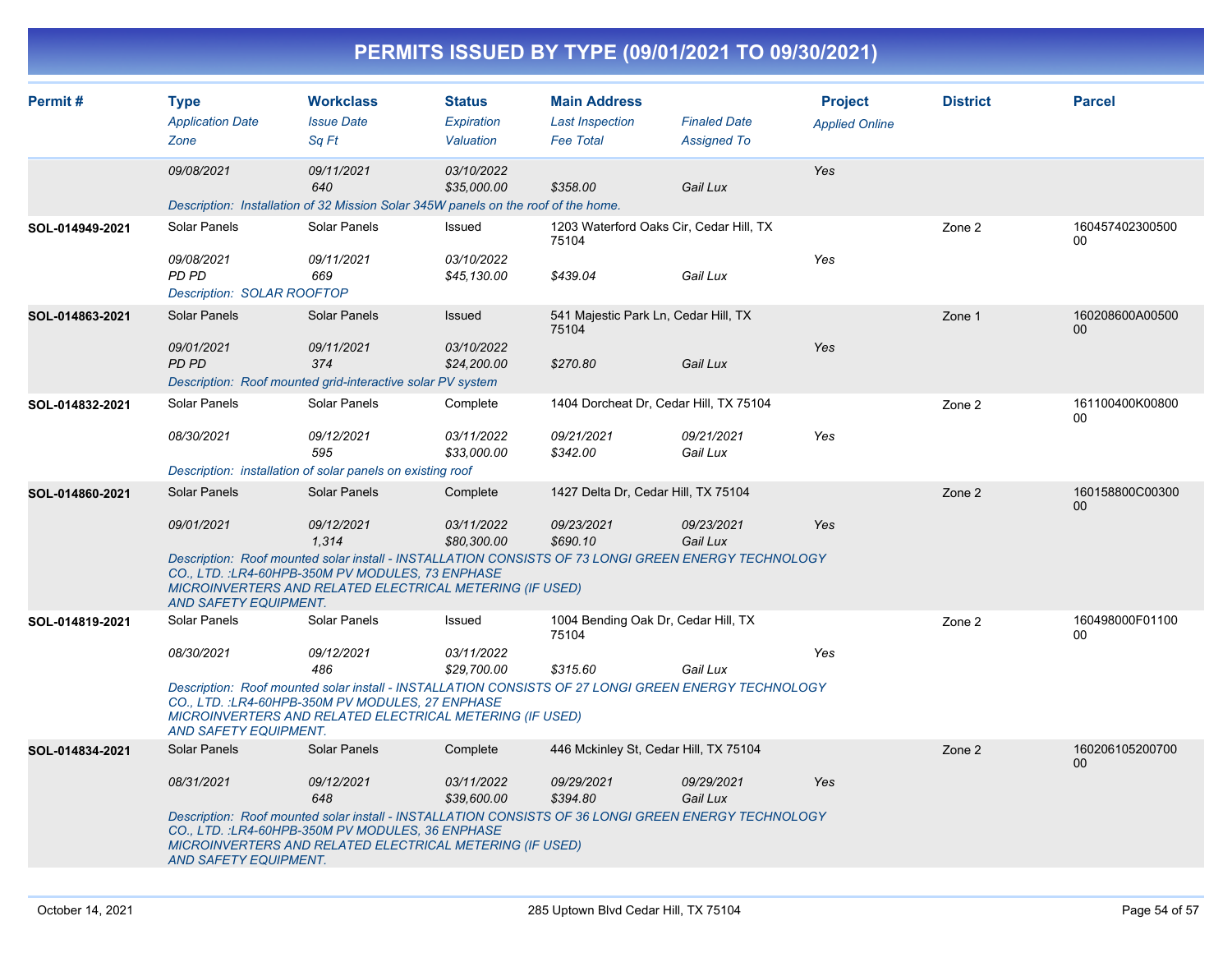| Permit#         | <b>Type</b>                  | <b>Workclass</b>                                                                                                                                                                                                            | <b>Status</b>             | <b>Main Address</b>                 |                                         | <b>Project</b>        | <b>District</b> | <b>Parcel</b>                                                                                                                                     |
|-----------------|------------------------------|-----------------------------------------------------------------------------------------------------------------------------------------------------------------------------------------------------------------------------|---------------------------|-------------------------------------|-----------------------------------------|-----------------------|-----------------|---------------------------------------------------------------------------------------------------------------------------------------------------|
|                 | <b>Application Date</b>      | <b>Issue Date</b>                                                                                                                                                                                                           | Expiration                | <b>Last Inspection</b>              | <b>Finaled Date</b>                     | <b>Applied Online</b> |                 |                                                                                                                                                   |
|                 | Zone                         | Sq Ft                                                                                                                                                                                                                       | Valuation                 | <b>Fee Total</b>                    | <b>Assigned To</b>                      |                       |                 |                                                                                                                                                   |
| SOL-014859-2021 | Solar Panels                 | Solar Panels                                                                                                                                                                                                                | Issued                    |                                     | 1087 Magnolia Ln, Cedar Hill, TX 75104  |                       | Zone 2          | 161482000D01600<br>$00\,$                                                                                                                         |
|                 | 09/01/2021                   | 09/12/2021                                                                                                                                                                                                                  | 03/11/2022                |                                     |                                         | Yes                   |                 |                                                                                                                                                   |
|                 | PD PD                        | 522                                                                                                                                                                                                                         | \$31.900.00               | \$333.20                            | Gail Lux                                |                       |                 |                                                                                                                                                   |
|                 | <b>AND SAFETY EQUIPMENT.</b> | Description: Roof mounted solar install - INSTALLATION CONSISTS OF 29 LONGI GREEN ENERGY TECHNOLOGY<br>CO., LTD. : LR4-60HPB-350M PV MODULES, 29 ENPHASE<br><b>MICROINVERTERS AND RELATED ELECTRICAL METERING (IF USED)</b> |                           |                                     |                                         |                       |                 |                                                                                                                                                   |
| SOL-014770-2021 | Solar Panels                 | <b>Solar Panels</b>                                                                                                                                                                                                         | Issued                    |                                     | 927 Collins Blvd, Cedar Hill, TX 75104  |                       | Zone 3          | 160425500A05300<br>$00\,$                                                                                                                         |
|                 | 08/26/2021                   | 09/12/2021                                                                                                                                                                                                                  | 03/11/2022                |                                     |                                         | Yes                   |                 |                                                                                                                                                   |
|                 | <b>PD PD</b>                 | 972                                                                                                                                                                                                                         | \$60,000.00               | \$548.00                            | Gail Lux                                |                       |                 |                                                                                                                                                   |
|                 |                              | Description: INSTALLING 10.80 KW SOLAR SYSTEM TO THE ROOF OF THE HOME                                                                                                                                                       |                           |                                     |                                         |                       |                 |                                                                                                                                                   |
| SOL-015005-2021 | Solar Panels                 | Solar Panels                                                                                                                                                                                                                | Complete                  |                                     | 123 Biscayne Dr, Cedar Hill, TX 75104   |                       | Zone 1          | 160325501200600<br>$00\,$                                                                                                                         |
|                 | 09/13/2021                   | 09/18/2021                                                                                                                                                                                                                  | 03/17/2022                | 10/06/2021                          | 10/06/2021                              | Yes                   |                 |                                                                                                                                                   |
|                 | PD PD                        | 585<br>Description: installation of solar panels on existing roof                                                                                                                                                           | \$27,500.00               | \$298.00                            | Gail Lux                                |                       |                 |                                                                                                                                                   |
| SOL-014892-2021 | <b>Solar Panels</b>          | <b>Solar Panels</b>                                                                                                                                                                                                         | <b>Issued</b>             |                                     | 818 Christine Dr, Cedar Hill, TX 75104  |                       | Zone 2          | 160458100A01100                                                                                                                                   |
|                 |                              |                                                                                                                                                                                                                             |                           |                                     |                                         |                       |                 | 00                                                                                                                                                |
|                 | 09/02/2021                   | 09/20/2021                                                                                                                                                                                                                  | 03/19/2022                |                                     |                                         | Yes                   |                 |                                                                                                                                                   |
|                 |                              | 710                                                                                                                                                                                                                         | \$49,182.54               | \$471.46                            | Gail Lux                                |                       |                 |                                                                                                                                                   |
|                 | 75104, W/LINE SIDE TAP       |                                                                                                                                                                                                                             |                           |                                     |                                         |                       |                 | Description: INSTALLATION OF INSTALLATION OF PROPOSED 13.320 kW-DC-STC 10.000 kW-AC ROOFTOP SOLAR SYSTEM AT 818 CHRISTINE DRIVE . CEDAR HILL, TX, |
| SOL-015042-2021 | Solar Panels                 | Solar Panels                                                                                                                                                                                                                | Issued                    |                                     | 304 Oak Meadow Ln, Cedar Hill, TX 75104 |                       | Zone 3          | 160320000D03300<br>00                                                                                                                             |
|                 | 09/14/2021                   | 09/21/2021                                                                                                                                                                                                                  | 03/21/2022                |                                     |                                         | Yes                   |                 |                                                                                                                                                   |
|                 |                              | 720                                                                                                                                                                                                                         | \$39,600.00               | \$394.80                            | <b>Alexis Sartin</b>                    |                       |                 |                                                                                                                                                   |
| SOL-015006-2021 | <b>Solar Panels</b>          | <b>Solar Panels</b>                                                                                                                                                                                                         | Issued                    |                                     | 303 Pemberton PI, Cedar Hill, TX 75104  |                       | Zone 1          | 160428100900200<br>00                                                                                                                             |
|                 | 09/13/2021                   | 09/21/2021                                                                                                                                                                                                                  | 03/21/2022                |                                     |                                         | Yes                   |                 |                                                                                                                                                   |
|                 | <b>PD PD</b>                 | 642                                                                                                                                                                                                                         | \$38,500.00               | \$386.00                            | <b>Alexis Sartin</b>                    |                       |                 |                                                                                                                                                   |
|                 |                              | Description: Install roof mounted solar PV system                                                                                                                                                                           |                           |                                     |                                         |                       |                 |                                                                                                                                                   |
| SOL-015060-2021 | Solar Panels                 | Solar Panels                                                                                                                                                                                                                | Complete                  | 1005 Essex Dr, Cedar Hill, TX 75104 |                                         |                       | Zone 2          | 160324000F05000<br>00                                                                                                                             |
|                 | 09/15/2021<br>PD PD          | 09/22/2021<br>540                                                                                                                                                                                                           | 03/21/2022<br>\$33,000.00 | 10/07/2021<br>\$342.00              | 10/07/2021<br><b>Alexis Sartin</b>      | Yes                   |                 |                                                                                                                                                   |
|                 | <b>AND SAFETY EQUIPMENT.</b> | Description: Roof mounted solar install - INSTALLATION CONSISTS OF 30 LONGI GREEN ENERGY TECHNOLOGY<br>CO., LTD. : LR4-60HPB-350M PV MODULES, 30 ENPHASE<br>MICROINVERTERS AND RELATED ELECTRICAL METERING (IF USED)        |                           |                                     |                                         |                       |                 |                                                                                                                                                   |
| SOL-015068-2021 | <b>Solar Panels</b>          | <b>Solar Panels</b>                                                                                                                                                                                                         | Issued                    |                                     | 1526 Legacy Dr. Cedar Hill, TX 75104    |                       | Zone 3          | 160045300H00700<br>00                                                                                                                             |
|                 |                              |                                                                                                                                                                                                                             |                           |                                     |                                         |                       |                 |                                                                                                                                                   |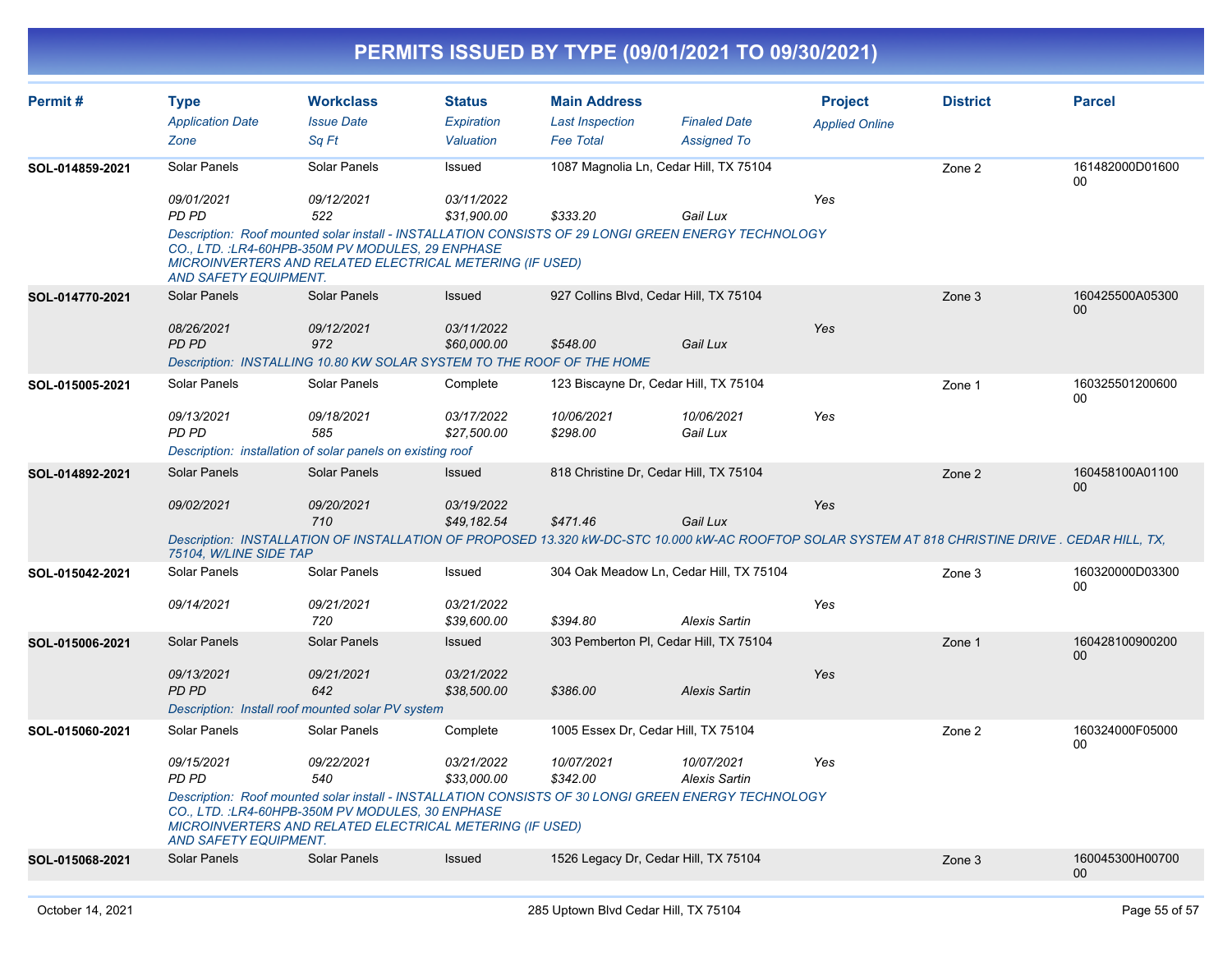| Permit#         | <b>Type</b><br><b>Application Date</b><br>Zone | <b>Workclass</b><br><b>Issue Date</b><br>Sq Ft                                                                                                                                                                              | <b>Status</b><br>Expiration<br>Valuation | <b>Main Address</b><br><b>Last Inspection</b><br><b>Fee Total</b> | <b>Finaled Date</b><br><b>Assigned To</b> | <b>Project</b><br><b>Applied Online</b> | <b>District</b> | <b>Parcel</b>             |
|-----------------|------------------------------------------------|-----------------------------------------------------------------------------------------------------------------------------------------------------------------------------------------------------------------------------|------------------------------------------|-------------------------------------------------------------------|-------------------------------------------|-----------------------------------------|-----------------|---------------------------|
|                 | 09/15/2021<br>PD PD                            | 09/23/2021<br>680<br>Description: Installation of 14.06kW rooftop solar                                                                                                                                                     | 03/22/2022<br>\$49,999.00                | \$477.99                                                          | <b>Alexis Sartin</b>                      | Yes                                     |                 |                           |
| SOL-015080-2021 | Solar Panels                                   | Solar Panels                                                                                                                                                                                                                | Issued                                   | 2519 Mustang Ct, Cedar Hill, TX 75104                             |                                           |                                         | Zone 4          | 160279000134200<br>00     |
|                 | 09/15/2021<br>PD PD                            | 09/23/2021<br>1.032<br>Description: Install 56 solar panels on existing residential roof                                                                                                                                    | 03/22/2022<br>\$88,647.00                | \$748.53                                                          | <b>Alexis Sartin</b>                      | Yes                                     |                 |                           |
| SOL-015120-2021 | Solar Panels                                   | Solar Panels                                                                                                                                                                                                                | Complete                                 | 1203 Saturn St, Cedar Hill, TX 75104                              |                                           |                                         | Zone 3          | 160425001400200<br>$00\,$ |
|                 | 09/17/2021                                     | 09/27/2021<br>522                                                                                                                                                                                                           | 03/26/2022<br>\$31,900.00                | 09/29/2021<br>\$333.20                                            | 09/29/2021<br><b>Alexis Sartin</b>        | Yes                                     |                 |                           |
|                 | (IF USED) AND SAFETY EQUIPMENT.                | Description: Roof mounted solar install - INSTALLATION CONSISTS OF 29 LONGI:LR4-60HPB-350M PV MODULES.<br>29 ENPHASE MICROINVERTERS AND RELATED ELECTRICAL METERING                                                         |                                          |                                                                   |                                           |                                         |                 |                           |
| SOL-015087-2021 | Solar Panels                                   | <b>Solar Panels</b>                                                                                                                                                                                                         | Complete                                 | 421 Cannady Dr, Cedar Hill, TX 75104                              |                                           |                                         | Zone 2          | 160206300F01600<br>$00\,$ |
|                 | 09/16/2021                                     | 09/27/2021<br>570                                                                                                                                                                                                           | 03/26/2022<br>\$29,700.00                | 10/06/2021<br>\$315.60                                            | 10/06/2021<br><b>Alexis Sartin</b>        | Yes                                     |                 |                           |
|                 |                                                | Description: Installation on a 10.8kW-DC residential roof mounted PV system with 27 modules                                                                                                                                 |                                          |                                                                   |                                           |                                         |                 |                           |
| SOL-015133-2021 | Solar Panels                                   | Solar Panels                                                                                                                                                                                                                | <b>Issued</b>                            | 449 Whitley St, Cedar Hill, TX 75104                              |                                           |                                         | Zone 2          | 160207300B01100<br>$00\,$ |
|                 | 09/20/2021                                     | 09/27/2021<br>990                                                                                                                                                                                                           | 03/26/2022<br>\$60,500.00                | \$551.50                                                          | <b>Alexis Sartin</b>                      | Yes                                     |                 |                           |
|                 | (IF USED) AND SAFETY EQUIPMENT.                | Description: Roof mounted solar install - INSTALLATION CONSISTS OF 55 LONGI:LR4-60HPB-350M PV MODULES.<br>55 ENPHASE MICROINVERTERS AND RELATED ELECTRICAL METERING                                                         |                                          |                                                                   |                                           |                                         |                 |                           |
| SOL-015117-2021 | Solar Panels                                   | Solar Panels                                                                                                                                                                                                                | Issued                                   | 807 Clover Hill Ln, Cedar Hill, TX 75104                          |                                           |                                         | Zone 2          | 160395701100400<br>00     |
|                 | 09/17/2021                                     | 09/27/2021<br>576                                                                                                                                                                                                           | 03/26/2022<br>\$35,200.00                | \$359.60                                                          | <b>Alexis Sartin</b>                      | Yes                                     |                 |                           |
|                 | <b>AND SAFETY EQUIPMENT.</b>                   | Description: Roof mounted solar install - INSTALLATION CONSISTS OF 32 LONGI GREEN ENERGY TECHNOLOGY<br>CO., LTD.: LR4-60HPB-350M PV MODULES, 32 ENPHASE<br>MICROINVERTERS AND RELATED ELECTRICAL METERING (IF USED)         |                                          |                                                                   |                                           |                                         |                 |                           |
| SOL-015123-2021 | <b>Solar Panels</b>                            | Solar Panels                                                                                                                                                                                                                | Complete                                 | 1747 Chadwick Dr, Cedar Hill, TX 75104                            |                                           |                                         | Zone 3          | 160045200M01300<br>$00\,$ |
|                 | 09/17/2021<br><b>PD PD</b>                     | 09/27/2021<br>1,260                                                                                                                                                                                                         | 03/26/2022<br>\$77,000.00                | 10/12/2021<br>\$667.00                                            | 10/12/2021<br><b>Alexis Sartin</b>        | Yes                                     |                 |                           |
|                 | <b>AND SAFETY EQUIPMENT.</b>                   | Description: Roof mounted solar install - INSTALLATION CONSISTS OF 70 LONGI GREEN ENERGY TECHNOLOGY<br>CO., LTD. : LR4-60HPB-350M PV MODULES, 70 ENPHASE<br><b>MICROINVERTERS AND RELATED ELECTRICAL METERING (IF USED)</b> |                                          |                                                                   |                                           |                                         |                 |                           |